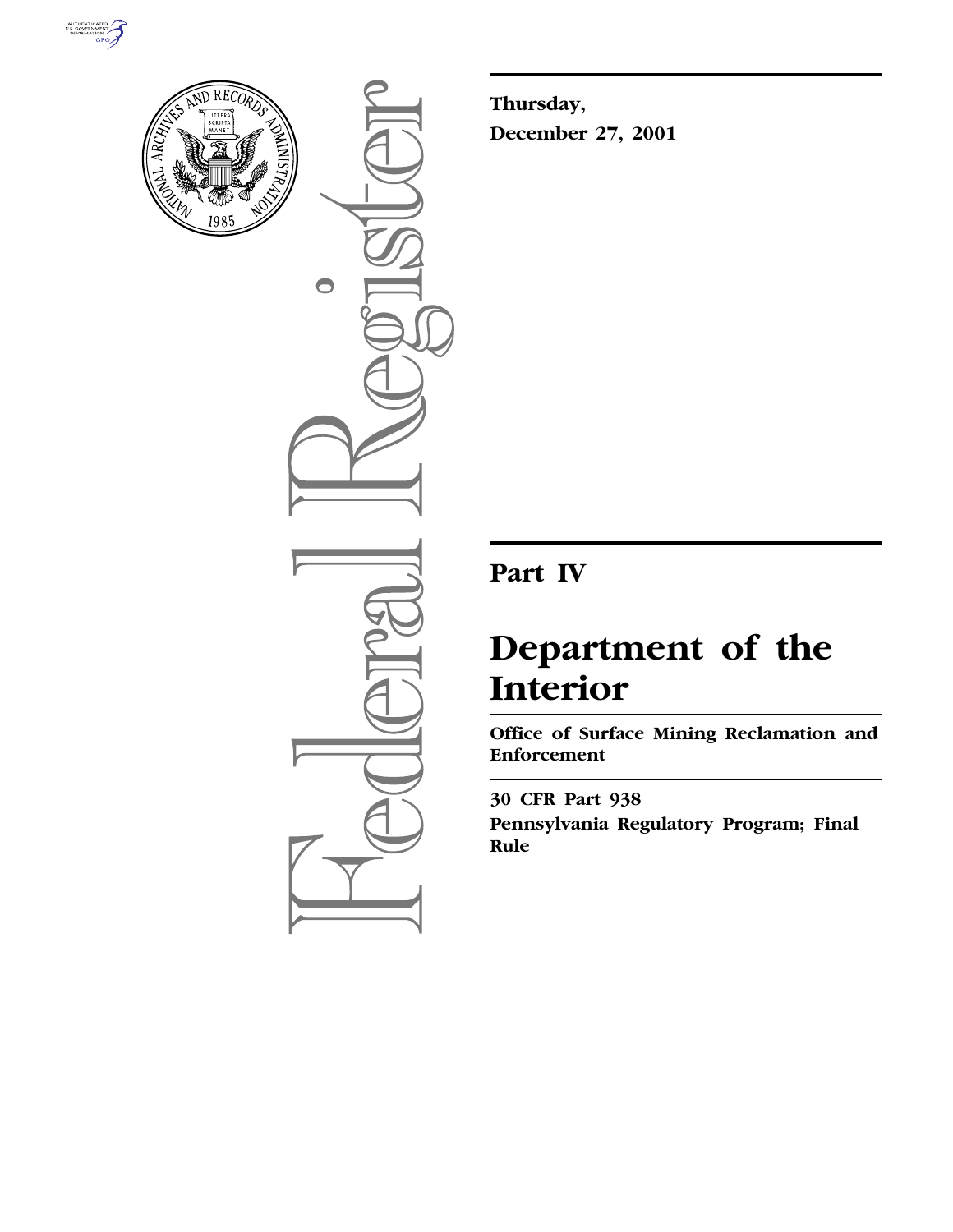# **DEPARTMENT OF THE INTERIOR**

# **Office of Surface Mining Reclamation and Enforcement**

#### **30 CFR Part 938**

**[PA–122–FOR]**

# **Pennsylvania Regulatory Program**

**AGENCY:** Office of Surface Mining Reclamation and Enforcement (OSM), Interior.

# **ACTION:** Final rule.

**SUMMARY:** OSM is approving, with the exceptions noted below, an amendment to the Pennsylvania program. Pennsylvania is amending its Bituminous Mine Subsidence and Land Conservation Act (BMSLCA) and implementing regulations at 25 Pa. Code Chapter 89 to require underground mine operators to repair or compensate landowners for subsidence damage to certain structures and facilities and to restore or replace water supplies adversely impacted by underground mining operations.

**EFFECTIVE DATE:** December 27, 2001.

**FOR FURTHER INFORMATION CONTACT:** Beverly Brock, Acting Director, Office of Surface Mining Reclamation and Enforcement, Harrisburg Field Office, Harrisburg Transportation Center, Third Floor, Suite 3C, 4th and Market Streets, Harrisburg, Pennsylvania 17101, Telephone: (717) 782–4036.

# **SUPPLEMENTARY INFORMATION:**

I. Background on the Pennsylvania Program II. Submission of the Amendment

- III. Director's Findings
	- A. Changes to the BMSLCA
- B. Changes to the Regulations at 25 Pa. Code Chapter 89
- IV. Summary and Disposition of Comments
- V. Director's Decision
- VI. Effect of Director's Decision
- VII. Procedural Determinations

# **I. Background on the Pennsylvania Program**

Section 503(a) of the Surface Mining Control and Reclamation Act (SMCRA or the Act) permits a State to assume primacy for the regulation of surface coal mining and reclamation operations on non-Federal and non-Indian lands within its borders by demonstrating that its State program includes, among other things,  $\cdots$   $\cdots$   $\cdots$  a State law which provides for the regulation of surface coal mining and reclamation operations in accordance with the requirements of the Act; and rules and regulations consistent with regulations issued by the Secretary pursuant to the Act.'' See 30 U.S.C. 1253(a)(1) and (7). On the basis of these criteria, the Secretary of

the Interior conditionally approved the Pennsylvania program on July 30, 1982. You can find background information on the Pennsylvania program, including the Secretary's findings, the disposition of comments, and the conditions of the approval in the July 30, 1982, **Federal Register** (47 FR 33050). You can find subsequent actions concerning the Pennsylvania program and previous amendments at 30 CFR 938.11, 938.12, 938.15 and 938.16.

# **II. Submission of the Amendment**

By letter dated July 29, 1998 (Administrative Record Number PA 841.07), the Pennsylvania Department of Environmental Protection (PADEP) submitted an amendment to its approved permanent regulatory program pursuant to the federal regulations at 30 CFR 732.17(b).

We announced the proposed rulemaking in the August 25, 1998, **Federal Register** (63 FR 45199). The rule described Pennsylvania's proposal to modify the BMSLCA through Act 54 and also described Pennsylvania's proposal to make changes to its regulations at 25 Pa. Code Chapter 89, titled ''Underground Mining of Coal and Coal Preparation Facilities.'' The first public comment period closed on September 24, 1998. In response to requests from three people, the comment period was reopened on September 25, 1998, (63 FR 51324). This second comment period closed on October 19, 1998. A public hearing was held on October 13, 1998, at Washington, Pennsylvania (Administrative record numbers PA 841.21, 841.22, and 841.31).

After reviewing the written comments we received, the information received at the public hearing and conducting our own review of the amendment, we sent two letters to Pennsylvania requesting clarification of numerous issues. The letters were sent on June 21, 1999, (Administrative record number PA 841.32) and June 23, 2000, (Administrative record number PA 841.40). Pennsylvania responded to the first letter on June 1, 2000, (Administrative record number PA 841.39) and to the second on July 14, 2000 (Administrative record number PA 841.41). The substance of the issues and Pennsylvania's responses are discussed below.

We reopened the public comment period on December 8, 2000, (65 FR 76954) to seek comment on Pennsylvania's response to our two letters. Two commenters responded to this reopening. Their comments and our response are found in the response to comments section.

# **III. Director's Findings**

**Note:** Throughout this final rule, unless otherwise indicated, ''Director'' refers to the Director of OSM.

We have noted throughout this final rule that we are not approving or are requiring amendments to some of Pennsylvania's statute and regulations regarding repair or compensation for structural damage and restoration or replacement of water supplies. We wish to make it clear that any of the sections not approved or required to be amended only apply to structures and water supplies that are protected under EPAct and do not apply to structures or water supplies that are not protected by EPAct.

# *A. Changes to the BMSLCA*

Set forth in the explanation below and the table that follows, pursuant to SMCRA and the federal regulations at 30 CFR 732.15 and 732.17 are the Director's findings concerning the proposed amendments to the BMSLCA. The Director's reasons for approving, conditionally approving, requiring amendments to, or not approving sections of, the BMSLCA are noted. The sections are listed in the order they appear in the BMSLCA for easy reference.

*Section 4 (52 P.S. 1406.4).* This section was repealed by Act 54. Prior to repeal, the section provided protection from subsidence from bituminous coal mining to certain structures in place as of April 27, 1966. The Director is approving the repeal of this section because it had afforded a level of protection to structures beyond that contained in the federal regulations. The repeal of section 4 means that the BMSLCA affords the same level of protection to structures regardless of when constructed, which is consistent with the federal regulations. Thus, the repeal of this section does not render the Pennsylvania program less effective than the federal program.

*Section 5(b) (52 P.S. 1406.5(b)).* The full text of section 5(b) prior to modification by Act 54 read, ''The department shall require the applicant to file a bond or other security as recited in section 6(b) to insure the applicant's faithful performance of mining or mining operations in accordance with the provisions of section 4.'' The section was modified by Act 54 to change the reference from section 6(b) to 6(a) and to delete the phrase ''in accordance with the provisions of section 4.''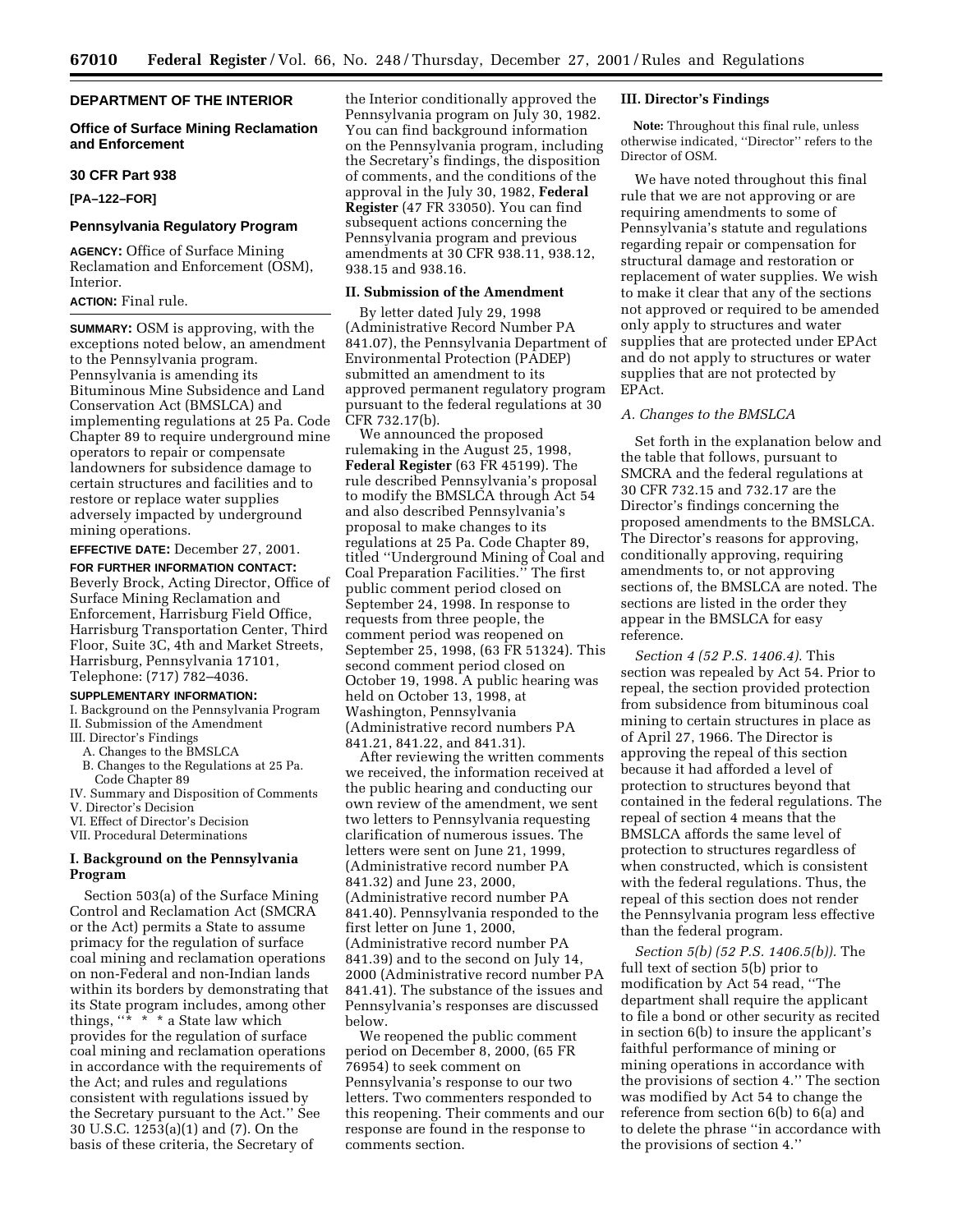The Director is approving the deletion of the phrase ''in accordance with the provisions of section 4'' because it was made in response to the deletion of section 4, which was approved for the reasons given above. However, the reference to section 6(a) is incorrect because section 6(a) was deleted. The correct reference should have remained section 6(b). The Director is requiring Pennsylvania to correct the reference to<br>the bonding requirements.

the bonding requirements. *Section 5.1(a)(1) (52 P.S. 1406.5a(a)(1)).* This section requires that a water supply adversely impacted by an underground mine be replaced ''with a permanent alternate source which adequately serves the premining uses of the water supply or any reasonably foreseeable uses of the water supply.'' The implementing regulations at 25 Pa. Code 89.145a(b) include identical language. Pennsylvania's implementing

regulations at 25 Pa. Code 89.145a(f)(3)

A restored or replaced water supply will be deemed adequate in quantity if

it meets one of the following: (i) It delivers the amount of water necessary to satisfy the water user's needs and the demands of any reasonably foreseeable uses. (ii) It is established through a

connection to a public water supply system which is capable of delivering the amount of water necessary to satisfy the water user's needs and any

reasonably foreseeable uses. (iii) For purposes of this paragraph and with respect to agricultural water supplies, the term reasonably foreseeable uses includes the reasonable expansion of use where the water supply available prior to mining exceeded the farmer's actual use.

The Director is approving paragraph (iii) because it provides for protection for agricultural uses that are not protected under the federal regulations and is in accordance with 505(b) of SMCRA.

By letter dated June 21, 1999, we originally expressed concern with 25 Pa. Code  $89.145a(f)(3)(i)$ , stating that:

Pennsylvania's proposed statute [and rule] appears to be less effective than the federal rules because it allows evaluation of the adequacy of a replacement water supply quantity to be based on use rather than the premining quantity. Through this statute [and rule], Pennsylvania would allow restoration to a level that is adequate for premining use, but this could be significantly less than the premining quantity and quality of the supply.

Pennsylvania responded by letter dated June 1, 2000:

OSM believes that a replacement water supply must have a yield equal to or greater than the yield of the premining water supply in order to be considered adequate. This position allows no consideration for the quantity of water actually used by the landowner or water user.

In addition, it is important to recognize that Pennsylvania's law requires an accounting of foreseeable uses when determining the adequacy of replacement water supplies. If the water user's premining needs were only 4 gpm but the user had plans that would utilize the full 10 gpm capacity of the well, the replacement supply would have to produce the 10 gpm under the Pennsylvania program.

After reconsidering the preamble to the definition of ''replacement of water supply'' at 30 CFR 701.5 and our comments and Pennsylvania's responses on the proposed Pennsylvania program, we recognize that the definition of ''replacement water supply'' does not specify how equivalency is to be determined and that there may be alternate approaches to determining whether a water supply has been appropriately replaced. As discussed more fully below, we considered whether actual and reasonably foreseeable use, including potential uses, would be a means of determining equivalency. We then reviewed the degree to which Pennsylvania's ''adequate quantity'' standard under 25 Pa. Code 89.145a(f)(3)(i) and (ii) would meet actual and reasonably foreseeable use. Finally, we examined the degree to which the Pennsylvania standard would ensure that the replacement water source would be equivalent to the premining source, and the replacement delivery system would be equivalent to the premining delivery system.

*Use as a Standard:* The preamble to the definition of ''replacement of water supply'' at 30 CFR 701.5 contains various analyses as to the scope of the replacement requirement. The following discussion foreclosed basing replacement supply quantity on just the actual premining use:

Commenters argue that the definition should state that the replacement water supply need only provide the quantity and quality required for actual use. \* \* \* OSM maintains that the provision of water quality and quantity equivalent to that of premining supplies is plainly required by the term ''replacement'' [in EPAct].

#### 60 FR 16726.

Additional guidance is found in the preamble at 60 FR 16727, which specifies that ''[w]here the spring or well also serves other purposes, the quantity of the replacement supply only needs to be equivalent to the premining water supply for drinking, domestic, or residential use.'' Thus, absolute equality to the premining quantity was not deemed to be required in all instances.

We then find a discussion on the requirement that replacement of the

water supply must account for uses by future owners. When we were discussing the option of not replacing the water delivery system, we said that an equivalent water source must be available for development ''so that the current owner or his or her successor could *utilize* the water if desired in the future.'' 60 FR 16727 (emphasis added).

Finally, to harmonize these statements, we look to yet another preamble statement, which appears to endorse consideration of the level of both actual and reasonably foreseeable use as a means of determining equivalency. In discussing the portion of the definition that provides an option under which the permittee would not need to replace the water supply delivery system, the preamble states: ''This provision [identification of a suitable alternative water source] would ensure that all coal mining operations must be conducted so that water resources remain to support the existing and proposed use of the land.'' 60 FR 16727. In the context of the definition, ''proposed use'' refers to the approved postmining land use. Although the postmining land use requirements of 30 CFR 817.133 generally do not apply to areas overlying underground workings, since those areas usually do not lie within the permit area, the Pennsylvania term ''any reasonably foreseeable uses'' is the functional equivalent of the term postmining land use for lands outside the permit area. Although this statement was not specifically addressed at the issue of interpreting equivalency, it does indicate contemplation and acceptance of the standard proposed by Pennsylvania.

Since the definition of ''replacement of water supply'' at 30 CFR 701.5 does not specify how equivalency is to be determined, OSM finds that it can approve a water supply replacement provision that relies on actual and reasonably foreseeable use as a standard as no less effective than the federal rules with respect to water quantity.

The Pennsylvania ''Adequate Quantity'' Standard: The Pennsylvania statute at section  $5.1(a)(1)$  (52 P.S.  $1406.5a(a)(1)$ , requires that a water supply adversely impacted by an underground mine be replaced ''with a permanent alternate source that adequately serves the premining uses of the water supply or any reasonably foreseeable uses of the water supply.'' The implementing regulations at 25 Pa. Code 89.145a(b) include identical language. As noted above, Pennsylvania's regulations further define a restored or replaced supply as adequate in quantity if (i) it delivers the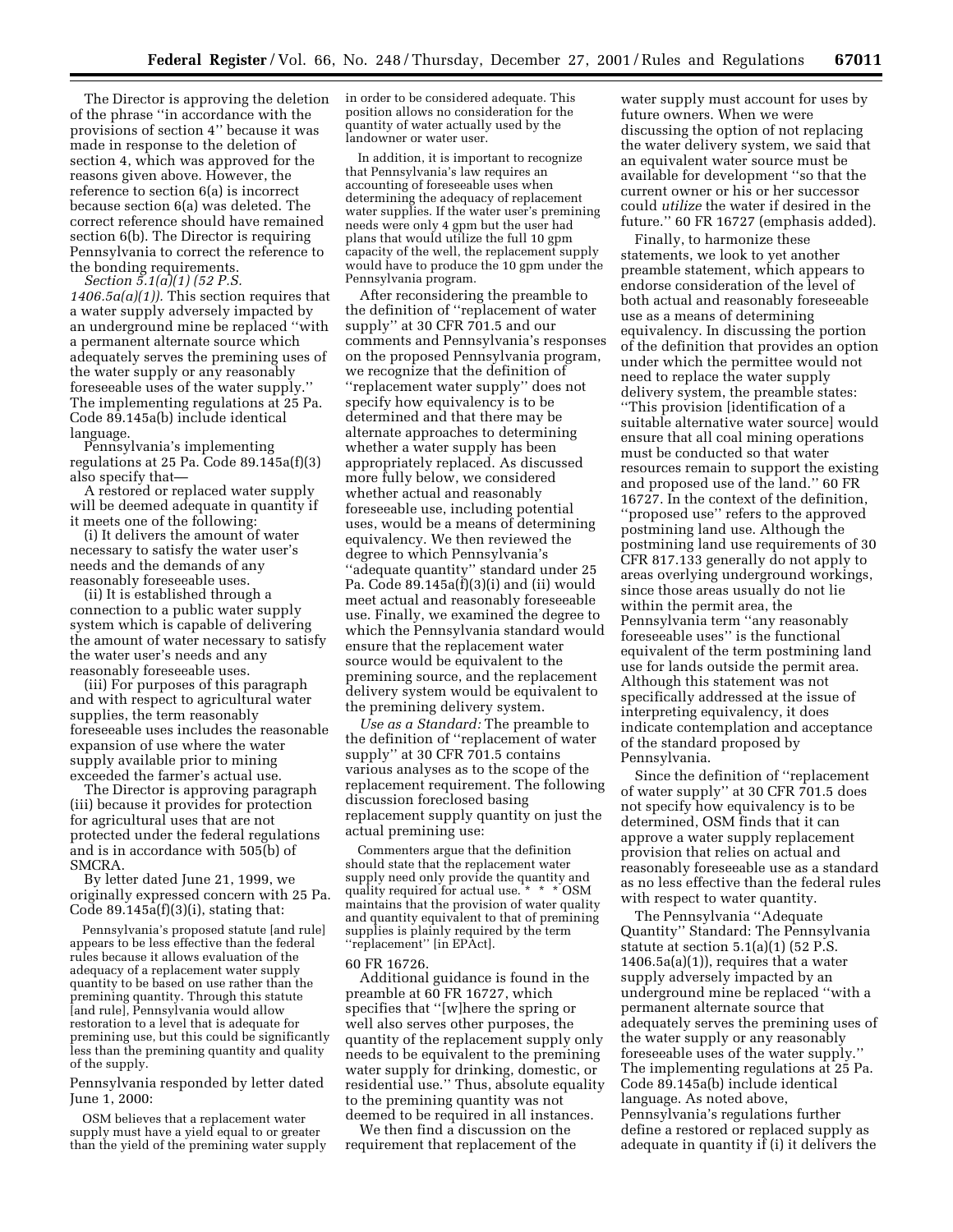amount of water to satisfy the water user's needs and the demands of any reasonably foreseeable uses or (ii) is a public water supply system that delivers the amount of water to satisfy the water user's needs and the demands of any reasonably foreseeable uses. 25 Pa. Code 89.145a(f)(3)(i) and (ii). Pennsylvania limits ''public water supply systems'' to those defined at 25 Pa. Code 89.5.

Responding to OSM concerns on 25 Pa. Code 89.145a(f)(3)(i), Pennsylvania commented that the replacement water supply ''must be capable of satisfying the premining uses \* \* \* and, in addition, any foreseeable uses the landowner or water user had intended to develop.'' With regard to public water supplies as a possible replacement, Pennsylvania stated that ''[a] connection to a public water supply system is a reasonable means of replacement if the public water supply system can satisfy the water user's existing and reasonably foreseeable needs and is adequate for the purposes served.'' 28 Pennsylvania Bulletin (Pa.B.) 2777.

To the extent that Pennsylvania's letter and the Pennsylvania Bulletin language could be read to indicate that the user must have plans to demonstrate reasonably foreseeable uses of a water supply or is limited to the current user, we disagree with these interpretations. The proper standard is whether there is a reasonably foreseeable use for the premining capacity, not whether actual plans exist or the uses are limited to the current owner. Actual plans or the current owner's uses (existing and foreseeable) are merely two ways to determine foreseeable uses. As previously stated, the replaced water supply must take into account not only the actual use but also any potential uses by a future owner. As a consequence, OSM is approving the language under section 5.1(a)(1) (52 P.S. 1406.5a(a)(1)), and 25 Pa. Code sections 89.145a(b), and 89.145a(f)(3)(i) and (ii), to the extent that Pennsylvania both interprets and implements the provisions consistent with the definition of ''replacement of water supply'' at 30 CFR 701.5 where an equivalent replacement would be achieved by meeting the premining uses and any reasonably foreseeable uses of the supply. Therefore, OSM is requiring Pennsylvania to amend 89.145a(b) and 89.145a(f)(i) and (ii), if necessary, to ensure that the phrase ''satisfy the water user's needs and the demands of any reasonably foreseeable uses' is consistent with our discussion concerning the actual use and the reasonably foreseeable use of the supply.

Equivalent Replacement Source and Delivery System: The definition of ''replacement of water supply'' at 30 CFR 701.5 and the corresponding preamble make it clear that ''replacement includes provision of an equivalent delivery system.'' 60 FR at 16726. As previously noted, the preamble discussion related to waiving the replacement of delivery systems not needed for the postmining land use require that the permittee must demonstrate the availability of a water source equivalent to premining quality and quantity. 60 FR at 16727. As a consequence, a replacement supply must be equivalent to the premining supply both in terms of a delivery system and in terms of water quantity of the source.

Pennsylvania's proposed requirements do not specifically address EPAct requirements that a replacement supply must include the provision of an equivalent water delivery system and an equivalent water source in terms of quantity. Under 25 Pa. Code sections 89.145a(f)(1) and 89.145a(f)(4), Pennsylvania required that the replacement supply include a delivery system and proposed criteria for determining the adequacy of permanently restored supplies. While the proposed standards would address supply permanence, reliability, maintenance, and owner control and accessibility, we are concerned that those criteria, alone, could still require supply owners to accept water supply delivery systems that are not equivalent to the premining system to compensate for a replacement source that is not equivalent to the quantity of the premining source. A water delivery system equal to the premining system is crucial to protecting the supply owner from the practice of installing an unconventional delivery system to make up for a source that does not provide an equivalent quantity of water. Examples of such systems would be the placement of in-ground storage tanks to offset well or spring yields that, alone, do not provide an equivalent quantity of water, and the development of an elaborate delivery system from multiple low yield wells.

In conclusion, the Director is approving section  $5.1(a)(1)$  (52 P.S. 1406.5a(a)(1)), which requires that a water supply adversely impacted by an underground mine be replaced ''with a permanent alternate source which adequately serves the premining uses of the water supply or any reasonably foreseeable uses of the water supply,'' to the extent that Pennsylvania both interprets and implements the provisions at section 5.1(a)(1) (52 P.S.

1406.5a(a)(1)), 25 Pa. Code 89.145a(b), and 25 Pa. Code 89.145a(f) consistent with the definition of ''replacement of water supply'' at 30 CFR 701.5 where an equivalent replacement would be achieved by meeting the premining uses and any reasonably foreseeable uses of the supply. Under the Pennsylvania program, an equivalent delivery system or source would be those that adequately serve the premining uses of the water supply or any reasonably foreseeable uses of the water supply. As previously noted above, OSM is requiring Pennsylvania to amend 25 Pa. Code sections 89.145a(b) and  $89.145a(f)(3)(i)$  and (ii), if necessary, to ensure that the phrase ''satisfy the water user's needs and the demands of any reasonably foreseeable uses' is consistent with our discussion concerning the actual use and the reasonably foreseeable use of the supply. Finally, OSM will evaluate implementation of the requirements through the oversight process to determine if the processes used by Pennsylvania to determine current owner's needs and demands of any reasonably foreseeable use are consistent with the definition of ''replacement of water supply'' at 30 CFR 701.5.

With respect to replacement timing, section  $5.1(a)(1)$  (52 P.S. 1406.5a(a)(1)) requires restoration of water supplies but does not place an obligation on the permittee to do so promptly. In addition, section 5.2 (52 P.S. 1406.5b) and Pennsylvania regulation 25 Pa. Code 89.146a, as proposed, serve to condition replacement timing based upon supply type, location and property owner notice to the permittee. Section 720(a)(2) requires the prompt replacement of protected water supplies. The federal rules require prompt replacement of a water supply on ''both a temporary and permanent basis equivalent to premining quantity and quality.'' (30 CFR §§ 701.5 and 817.41(j)). To ensure that all supplies are guaranteed prompt replacement consistent with EPAct, the Director is requiring Pennsylvania to amend this section to require the prompt replacement on both a temporary and permanent basis of all protected water supplies. In requiring the amended language under this section, the Director expects that enforcement actions requiring prompt replacement will at a minimum be handled in conformance with chapter 86, subchapter H (Enforcement & Inspection), which requires citation and abatement of violations within a reasonable time.

*Section 5.1(a)(2) (52 P.S. 1406.5a(a)(2)).* This section and the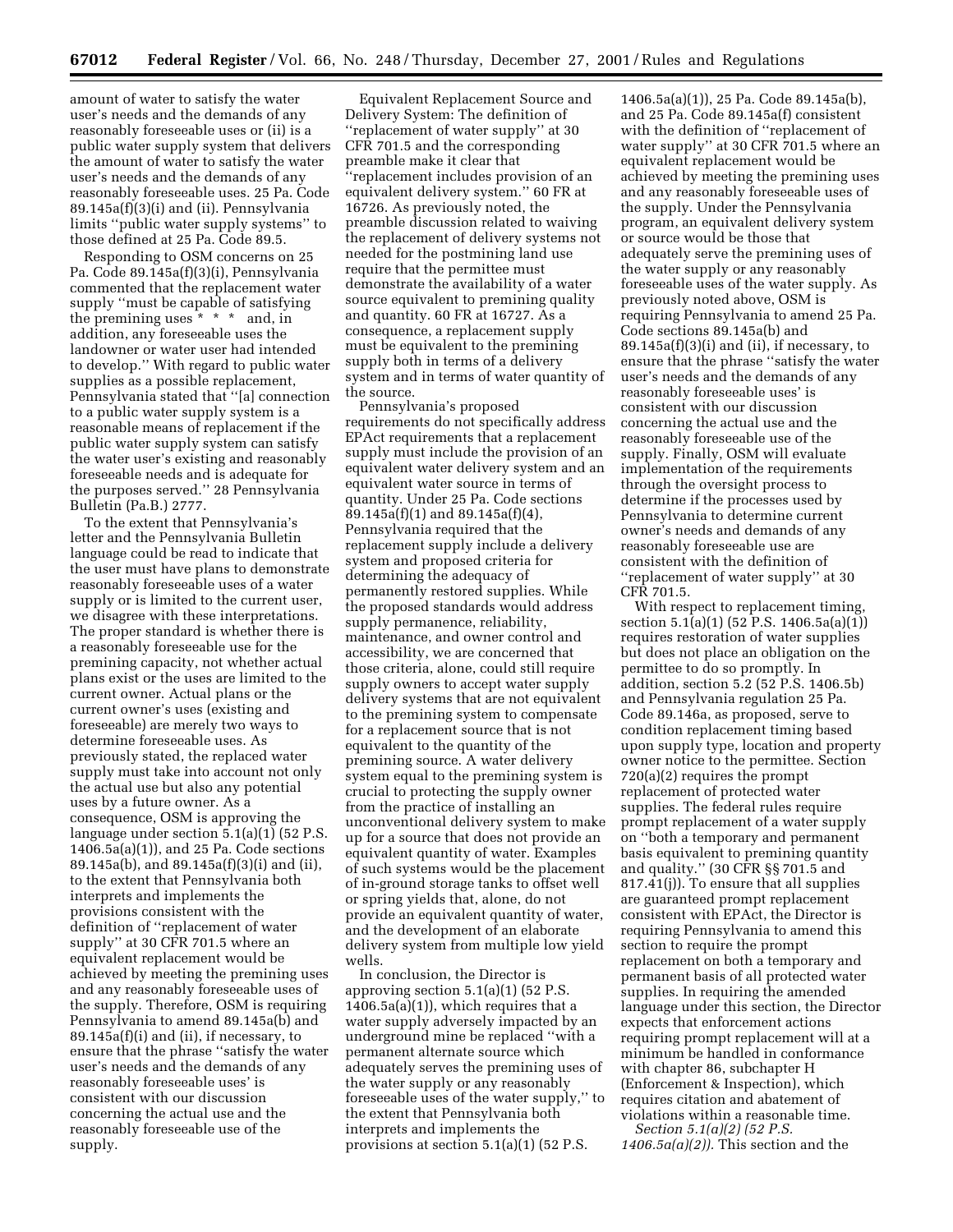implementing regulations at 25 Pa. Code 89.145a(f)(2) that include identical language, provides that a restored or replaced water supply will be deemed adequate when it differs in quality from the premining water supply, if it meets the Pennsylvania Safe Drinking Water Act (PSDWA) (35 Pa. Stat. Sections 750.1–750.20), or is comparable to the premining water supply when that water supply did not meet these standards.

By letter dated June 21, 1999, we originally notified Pennsylvania that its statute and regulations were less effective than the federal definition of ''replacement of water supply'' in 30 CFR 701.5. That definition requires that a replacement supply be ''equivalent to premining quantity and quality.''

We have reconsidered the position enunciated in our June 21, 1999, letter after reviewing a letter dated March 9, 1999, from then—OSM Director Kathy Karpan to Greg Conrad of the Interstate Mining Compact Commission (IMCC). In that letter, Director Karpan provided guidance for the development and evaluation of State program amendments implementing EPAct.

Our definition of ''replacement of water supply'' in 30 CFR 701.5 requires that the replacement supply be equivalent in quantity and quality to the premining supply. The federal rules do not define what ''equivalent'' means with respect to water quality. However, the March letter to the IMCC stated that, with respect to quality, we would consider the equivalency requirement to be met if the replacement water supply was of a ''quality suitable for all current and reasonably foreseeable uses.'' The letter also notes that our regulations do not require replacement of the source of the premining water supply. Thus, the letter implies that ''equivalent'' does not translate to ''identical.'' Instead, it allows some differences in chemical composition, as long as the replacement supply remains suitable for the uses associated with the premining water supply and any reasonably foreseeable uses.

The preamble to our regulations clearly supports this approach by stating that our regulations do not require restoration of the source of the premining water supply. Instead, according to the preamble, replacement of the water supply may be accomplished through provision of an alternate source such as a public water supply or by pipeline from another location. See 60 FR 16727 and 16733. Since these alternative sources most likely would not be precisely identical to the premining source in terms of water chemistry, the inference is that

differences in chemical composition are acceptable as long as the premining and replacement supplies are equivalent in terms of suitability for use.

The Pennsylvania regulations at 25 Pa. Code 89.145a(b), when read in combination with 25 Pa. Code 89.145a(f)(2), require that replacement supplies meet the standards of the PSDWA whenever the quality of the replacement supply differs from that of the premining supply. The only exception occurs when the premining supply does not meet PSDWA standards, in which case the replacement supply must be at least ''comparable to the premining water supply.'' The rules do not specify how comparability will be determined, but 25 Pa. Code 89.145a(a)(1) requires that operators conduct premining water supply surveys prior to mining within 1000 feet of the water supplies. Paragraphs (ii) and (iii) of 25 Pa. Code 89.145a(a)(1), require that the surveys assess the existing and reasonably foreseeable uses of the water supply and the chemical and physical characteristics of the water, including total dissolved solids (or specific conductance), pH, total iron, total manganese, hardness, sulfates, total coliform, acidity, and alkalinity.

The Director finds that Pennsylvania's provisions are no less effective than the federal requirements concerning the quality of replacement water supplies. We are approving Pennsylvania's rules in this regard because we interpret our regulations as meaning that, with respect to water quality, an equivalency determination can be made in terms of suitability for particular uses, rather than requiring that the chemical composition of the replacement supply be identical to that of the premining supply. Pennsylvania's public drinking water systems must meet the requirements of the PSDWA. As Pennsylvania noted in a letter dated June 1, 2000, these requirements are intended to ensure that water delivered by these systems is not only safe, but also palatable and esthetically acceptable. The PSDWA includes maximum contaminant levels for iron, manganese, and sulfates, three parameters that are of major significance in the coalfields.

Of the three types of water supplies protected under EPAct (drinking, domestic, and residential), drinking water requires the highest standards. Since Pennsylvania's regulations require that water supplies that meet PSDWA standards be replaced with supplies of at least that quality, they satisfy the quality aspect of the federal water supply replacement requirements.

Where premining water supplies do not meet PSDWA standards, Pennsylvania's regulation is also no less effective than the federal definition of ''replacement of water supply'' in 30 CFR 701.5 with respect to water quality because the state rule requires replacement with supplies of comparable quality. ''Comparable'' is a synonym for ''equivalent,'' which is the standard in the Federal rule.

*Section 5.1(a)(3) (52 P.S. 1406.5a(a)(3)).* This section deals with the definition of ''water supply.'' Pennsylvania's definition includes any existing source of water used for domestic, commercial, industrial or recreational purposes or for agricultural purposes or which serves any public building or any noncommercial structure customarily used by the public. Pennsylvania's statutory definition is substantively identical to its regulatory definition found at 25 Pa. Code 89.5. The federal definition of ''drinking, domestic or residential water supply'' at 30 CFR 701.5 includes water received from a well or spring used for ''direct human consumption or household use.'' Clearly, Pennsylvania's definition is not identical to the federal definition. Nonetheless, Pennsylvania's definition includes any existing source used for domestic water, which Pennsylvania has stated would ''include all water supplies covered under the Federal program.'' 28 Pa.B. 2767.

Even though Pennsylvania's definition covers the same water sources, we expressed a concern with the Pennsylvania definition because of preamble language in the Pennsylvania Bulletin that stated that the ''Board does not wish to include language which could be interpreted to include investorowned water transmission and distribution mains which are rightfully classified as utilities. The Board notes that this definition does not limit in any way the duty of an operator to provide pumping equipment and connecting piping \* \* \*'' (28 Pa.B. 2767). Since the federal definition of ''drinking, domestic or residential water supply'' includes ''any appurtenant delivery system,'' we asked Pennsylvania to clarify what is meant by ''connecting piping'' and ''investor-owned water transmission and distribution mains which are rightfully classified as utilities' in our letter dated June 21, 1999. We were concerned about how the Board's intention not to protect investor-owned water transmission and distribution mains, which are rightfully classified as utilities, would affect the replacement of appurtenant delivery systems protected under EPAct.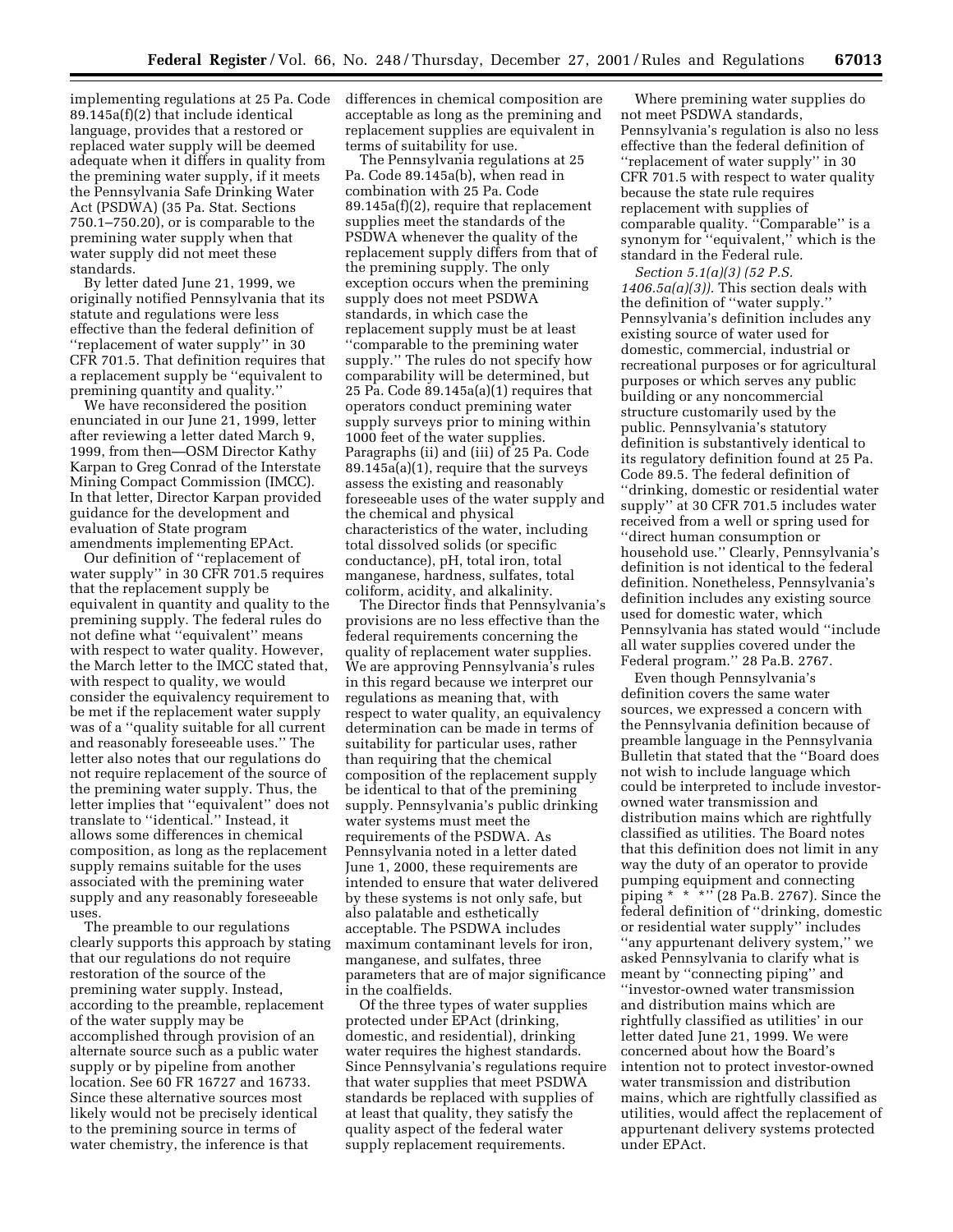PADEP replied that the preamble discussion was made to illustrate the difference between connections from a well or spring to a residence and connections made to a water main that is part of a public water supply system. Connections from a well or spring are permanent affixed appurtenant structures that must be repaired by the mine operator if damaged. PADEP further noted that damage to a water main and that part of the connecting piping that is owned by the water company would be covered under its regulation at 25 Pa. Code 89.142a(g) relating to protection of utilities. In this case, the damage is likely to be repaired by the water company pursuant to an agreement with the mine operator. PADEP concluded that if the property owner owns the connecting piping, it would be regarded as a permanently affixed appurtenant structure, which the mine operator would be required to repair.

Based on the preamble language of the Pennsylvania Bulletin and its explanation addressed to our concerns, we find Pennsylvania's definition of water supply no less effective than the federal regulation. The Director is approving this section.

*Section 5.1(b) (52 P.S. 1406.5a(b)).* This section indicates an operator is not liable for restoration or replacement of a water supply if a landowner's claim of contamination, diminution or interruption is made more than two years after the supply was affected. In our letter to Pennsylvania dated June 23, 2000, we noted that EPAct provides that an operator is responsible for restoration or replacement of all water supplies used for domestic, drinking or residential use. We noted that the proposed changes to the Pennsylvania program are not as effective as the corresponding federal regulations because some water supplies that would be protected under EPAct may be excluded from protection simply because a user does not file a claim within two years. The federal regulations require a permittee to meet all applicable performance standards during the permit term, including the replacement of water.

In its letter to us dated July 14, 2000, Pennsylvania noted that the two-year time limit for reporting water supply impacts is explicitly stated in BMSLCA. Pennsylvania has observed no cases to date where this limitation has been used as a basis for denying water supply restoration or replacement. Additionally, Pennsylvania noted that since federal SMCRA has no statute of limitations, OSM cannot conclude Pennsylvania's provisions are less

effective than the federal regulations. Pennsylvania asserts that when a federal statute contains no limitation provisions, the most appropriate statute of limitations provided by state law should be applied unless there is a relevant federal statute of limitations or the state law would frustrate or interfere with the implementation of national policies. Pennsylvania cited a court case (*Sierra Club* v. *Chevron U.S.A., Inc.,* 834 F.2d 1517, 1521 (9th Cir. 1987)) that it believes to be relevant to its position.

Pennsylvania further states that since it notifies property owners above underground mines of their rights and the mine operator's obligations should underground mining adversely affect their water supplies, that people are unlikely to make do without water for two years without making a claim. Pennsylvania believes that this approach serves to ensure that water supply claims will be filed before the statute of limitations expires, which will effectively implement the national policy of requiring underground mine operators to address these impacts.

Finally, Pennsylvania noted that this section of BMSLCA is not contrary to 30 CFR 700.11(d) because that section of the federal regulations is purely discretionary and not required to be part of a state program. Section 700.11(d) authorizes, but does not require, regulatory authorities to terminate jurisdiction over the reclaimed site of a completed surface coal mining and reclamation operation. Federal law defines the term ''surface coal mining and reclamation operations'' as surface coal mining operations and all activities necessary or incidental to the reclamation of surface coal mining operations. The term ''surface coal mining operations'' is interpreted by OSM to not include subsidence, etc. resulting from underground coal mining. Consequently, water supplies affected by underground mining as well as restoration or replacement of such water supplies are not activities subject to 700.11(d).

The Director is not approving this portion of the BMSLCA for several reasons. First, even though there have been no cases reported to date where this provision has been used to deny restoration or replacement of affected supplies, it does not mean that it will not happen. If this provision were ever used to deny coverage that would otherwise have been provided under federal regulations, it would be less effective than the federal requirements.

Second, we disagree that the Ninth Circuit case cited by Pennsylvania is applicable. The proposition held by the court of appeals and cited by

Pennsylvania states that when a federal statute contains no limitations provisions, an applicable state statute of limitations should be applied, unless there is an analogous federal statute of limitations, or the state law would frustrate or interfere with national policies. The Ninth Circuit case is the general rule applicable to litigation involving private parties. However, this general rule and its exceptions do not control government actions brought to vindicate public interests. See, Dole v. Local 427, International Union of Electrical, Radio and Machine Workers, 894 F.2d 607 (3d Cir. 1990). The general rule that applies to government actions is that ''no statute of limitations will be applied in civil actions brought by the Government, unless Congress explicitly imposes such time limitations.'' Dole, 894 F.2d at 610. The court of appeals in Dole held that no statute of limitations applies to the government so long as a public purpose is served by its action. While section 5.1(b) (52 P.S. 1406.5a(b)) of BMSLCA will benefit a private individual, this is no different than the situation in Dole, where the Department of Labor sued to enforce individual and public rights. The fact that a public suit may benefit a private individual does not change the application of the general rule for government actions. Under the provisions of the BMSCLA, it will be Pennsylvania that will enforce the requirement that the operator replace an affected water supply. The requirement to replace a water supply not only serves a private purpose, it also serves a public purpose as well. The replacement requirement not only protects the current owner but also his or her successor and the community by preserving property values. 60 FR at 16727.

Further, a time limit on water claims is adverse to the general scheme of SMCRA. For example, this section would limit Pennsylvania's ability to take enforcement actions and would interfere with the administrative methods established by sections 517 and 521 of SMCRA since it could be difficult to determine when the supply was initially affected. Since every state could have a different time period, this section is contrary to the public policy of section 102(a) of SMCRA that established a nationwide program and with section 101(g) of SMCRA. It could also preclude some citizen suits because in some situations a citizen wouldn't know that Pennsylvania wasn't taking action until the two years elapsed. Additionally, if a claim for water damage were not made within two years from the date the supply was affected,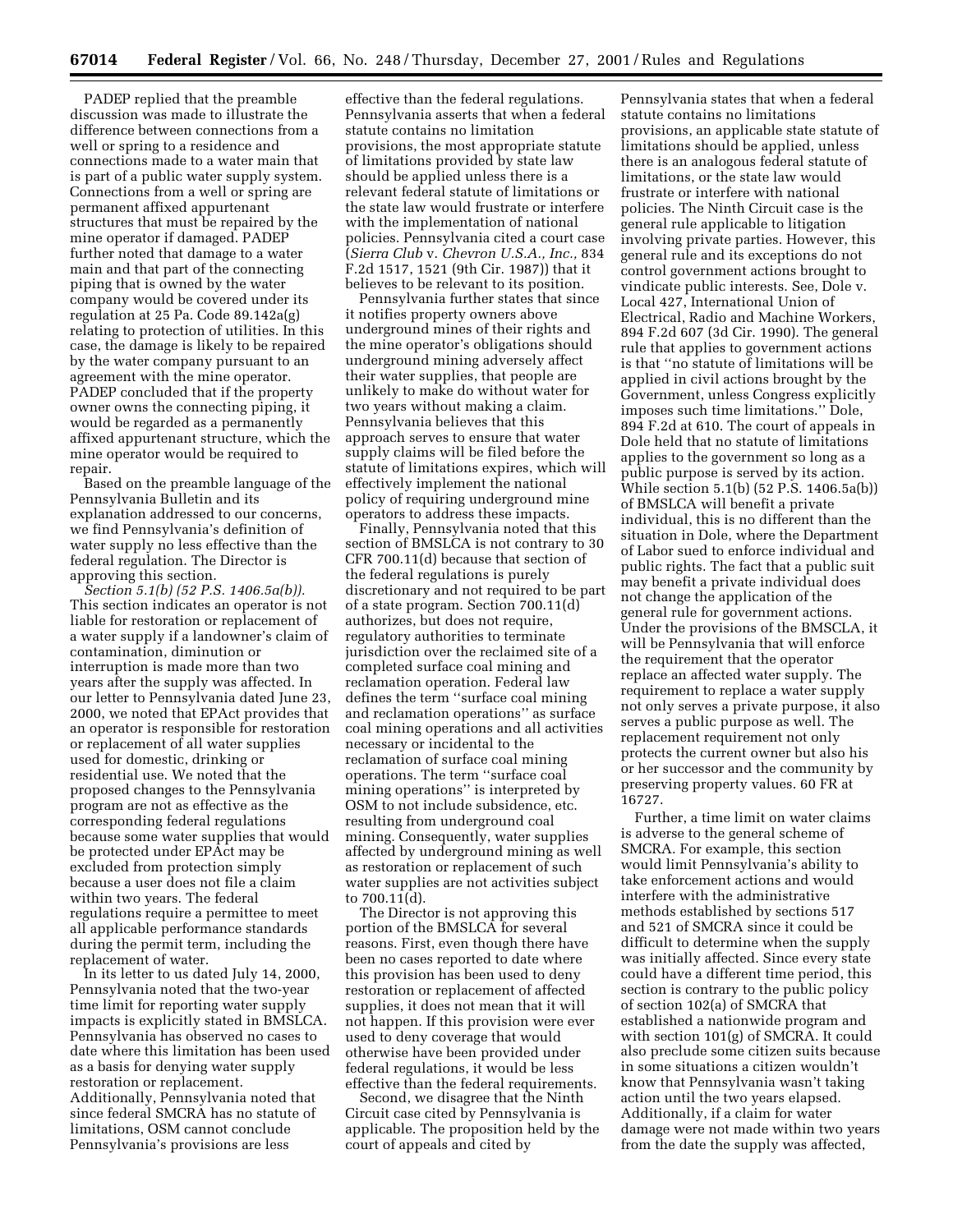Pennsylvania would not consider it a violation. Since it is not a violation, this would prevent Pennsylvania from holding operators responsible for damage to a water supply.

We disagree with Pennsylvania that this time limitation is no less effective than the federal rules. It is contrary to section 505(b) of SMCRA, which prohibits any state program from having state laws or regulations that are inconsistent with SMCRA. The statute of limitations would seem to insure that at some point a water supply would not be restored or replaced. Failure to restore or replace a water supply is in direct contrast with the purposes of EPAct and the federal regulations that require, without a time limit, the restoration or replacement of these supplies. Finally, since our decision is based on the above, we feel it is unnecessary to address Pennsylvania's interpretation of the federal regulations describing termination of jurisdiction. As a result, the Director is not approving section 5.1(b) (52 P.S. 1406.5a(b)) of the BMSLCA.

*Section 5.2(a)(1) (52 P.S. 1406.5b(a)(1).* This section requires a landowner to contact the operator with a claim of water loss or contamination. The section also requires the operator to investigate such claims with reasonable diligence. In our letter to Pennsylvania of June 21, 1999, we noted that this section appeared to be less effective than the federal regulations because the federal rules and statute do not require the landowner or water user to first contact the operator. We asked Pennsylvania to explain how this requirement affects a landowner's or water user's rights or PADEP's responsibilities to initiate action under citizen complaint procedures.

In its response of June 1, 2000, PADEP indicated that requiring the landowner to contact the operator has not been a problem during the first five years of the program's implementation. Pennsylvania believes that requiring the landowner to contact the operator saves time by allowing the owners to describe their problem to the operator and to schedule access to their property for the operator.

The proposal by Pennsylvania to require landowners to notify operators with a claim of water loss was carefully considered by the Director relative to the requirements for water supply replacement (30 CFR 817.41(j)) and the requirements for addressing complaints by citizens (30 CFR part 842). It is important to note that under both the federal and the proposed Pennsylvania requirements, underground mining that results in the contamination,

diminution, or interruption of a water supply is not prohibited. Once a water supply is affected, the federal requirements require prompt replacement while Pennsylvania's proposed requirements allow operators to delay permanent replacement for up to at least three years. Specifically at issue under section 5.2(a)(1) (52 P.S. 1406.5b(a)(1)) of the Pennsylvania statute is whether the requirement for landowners to notify operators with a claim of water loss is no less effective than federal requirements.

EPAct and 30 CFR 817.41(j) are silent on how the operator is notified of the water loss. Under section 720 of SMCRA, permittees are responsible for prompt replacement regardless of whether they are contacted by property owners or by the regulatory authority in cases where the property owner failed to do so. Under section 5.2(a)(1) (52 P.S.  $1406.5b(a)(1)$  of the BMSLCA, Pennsylvania has elected to establish a water loss notification procedure that requires the property owner to contact the operator. The section also requires that the operator shall, with reasonable diligence, investigate the loss. The proposed changes to the Pennsylvania program are silent on any procedures that will be followed in the event that landowners choose to notify the Department rather than the operator. However, under section 5.2(b)(2) (52 P.S. 1406.5b(b)(2)) and 25 Pa. Code 89.146a(b), Pennsylvania conditioned its ability to require temporary water within 24 hours of issuance of an order to those cases where the landowner falls within the rebuttable presumption area and notified the operator.

The Director finds section 5.2(a)(1) (52 P.S. 1406.5b(a)(1)) of the BMSLCA is not inconsistent with the requirements of SMCRA and the federal regulations and is approving it. The approval is granted because even though section 5.2(b)(2) (52 P.S. 1406.5b(b)(2)) and 25 Pa. Code 89.146a(b) act to limit property owner access to the 24-hour temporary supply standard under section 5.2(a)(2) (52 P.S. 1406.5b(a)(2)), the Director's required amendment of section 5.1(a)(1) (52 P.S. 1406.5a(a)(1)) of the BMSLCA will insure the prompt replacement of all adversely affected water supplies (see required amendment discussion under section 5.1(a)(1) (52 P.S.  $1406.5a(a)(1)$ ). As a consequence, property owners that do not directly notify the operator may not receive a temporary supply within 24 hours pursuant to section 5.2(a)(2) (52 P.S.  $1406.5b(a)(2)$ ). However, they will be guaranteed a prompt replacement consistent with EPAct because of the

amendment required by the Director at section 5.1(a)(1) (52 P.S. 1406.5a(a)(1)).

*Section 5.2(a)(2) (52 P.S. 1406.5b(a)(2)).* This section requires operators to provide a temporary water supply to landowners with water supply problems within the rebuttable presumption area within 24 hours. However, this section does not address temporary water supply requirements for those landowners whose water supplies are outside the presumption area. The federal rules require all protected water supplies to be promptly replaced on both a temporary and permanent basis, regardless of location.

Pennsylvania's response to OSM's issue letter of June 21, 1999, stated (see finding for 25 Pa. Code 89.145a(e)(1)) that section 5.2 of the BMSLCA provided for temporary water replacement if the affected water supply is outside the rebuttable presumption area. Pursuant to 5.2, the operator's responsibility does not begin until after the PADEP issues an order. This is contrary to SMCRA and the federal regulations that indicate there is an obligation on the permittee to replace water on a temporary and permanent basis before there is enforcement by the regulatory authority (see 720(a)(2) of SMCRA and 30 CFR 817.41(j)). As a condition of a permit, a permittee must comply with all the conditions of the permit, all applicable performance standards and the requirements of the regulatory program (see 30 CFR 773.17(c)). The requirement to promptly replace protected water supplies is a performance standard. Once the operator is notified of the water problem (in Pennsylvania, by the landowner or the water user), the operator is obligated to replace the water. This occurs before there is enforcement by the regulatory authority. Enforcement by the regulatory authority commences when there is a violation of the statute, regulations, and/ or applicable program. Accordingly, the Director is approving section  $5.2(a)(2)$ (52 P.S. 1406.5b(a)(2)) for those water supplies within the rebuttable presumption area that qualify for the 24 hour temporary supply replacement standard because this portion of the statute is consistent with the federal regulations at 30 CFR 701.5 and 817.41(j) that require prompt replacement of water supplies and with 30 CFR 773.17(c). However, because there is no requirement in BMSLCA to provide temporary water in a prompt manner for those water supplies that lie outside the rebuttable presumption area, or otherwise fail to qualify for the 24 hour temporary supply replacement standard, the Director is requiring Pennsylvania to amend section 5.1(a)(1)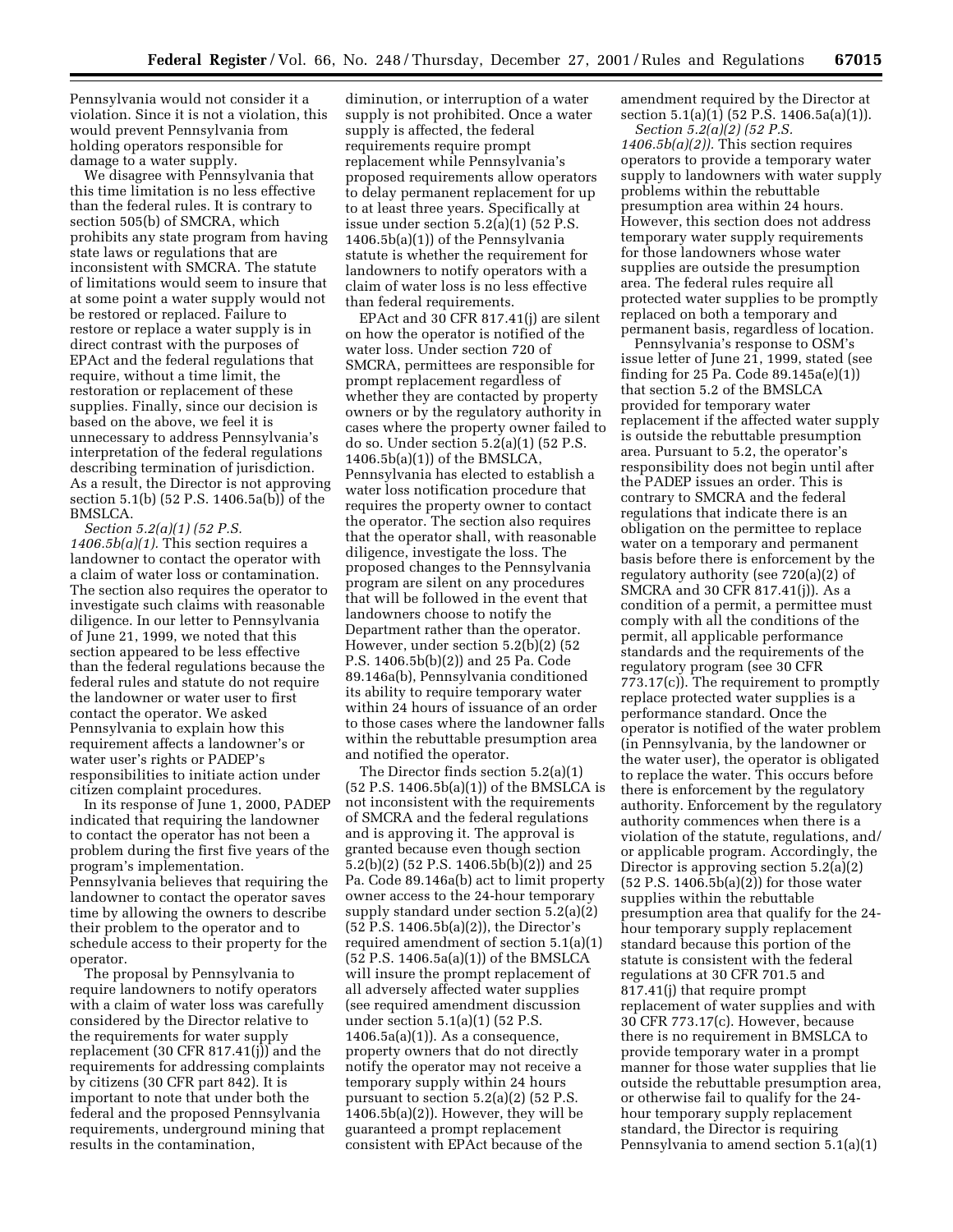(52 P.S. 1406.5a(a)(1)) requiring the prompt replacement of water supplies, including temporary water, to all landowners whose water supply has been impacted by underground mining.

*Section 5.2(a)(3) (52 P.S. 1406.5b(a)(3)).* This section provides that if a temporary water supply is not provided within 24 hours, PADEP, after notice by the landowner or water user, shall order the operator to provide temporary water within 24 hours. The operator shall notify the Department of any claim of contamination, diminution or interruption made to it by a landowner or water user and its disposition. This section only applies to those supplies falling within the rebuttable presumption zone as required by section 5.2(c) (52 P.S. 1406.5b(c)).

The Director is approving this section because it provides the Department with specific authority to issue orders to require temporary water within 24 hours for those supplies that meet the requirements of section 5.2(c) (52 P.S. 1406.5b(c)), and where the operator has refused to provide the supply. This is consistent with both 30 CFR 817.41(j), which requires prompt replacement of water supplies, and the enforcement procedures of Part 843. Once an operator refuses to replace a protected water supply, a violation has occurred and the regulatory authority can then enforce this replacement requirement with an order. For those supplies that meet section 5.2(c) (52 P.S. 1406.5b(c)), this enforcement authority will assist the Department in securing prompt replacement. It should be noted that the Director is requiring Pennsylvania to amend section 5.1(a)(1) (52 P.S.  $1406.5a(a)(1)$  to require prompt replacement of all supplies covered by EPAct. In requiring the amended language under section 5.1(a)(1) (52 P.S. 1406.5a(a)(1)), the Director expects that those supplies that do not meet the conditions of section 5.2(a)(2) and (a)(3) (52 P.S. 1406.5b(a)(2) and (3)) will be addressed by the Department consistent with chapter 86, subchapter H (Enforcement & Inspection), which requires citation, and abatement, of violations within a reasonable time.

*Section 5.2(b)(1) (52 P.S. 1406.5b(b)(1)).* This section provides that a landowner may notify the Department if an alternate source has not been provided or if an operator ceases to provide an alternate source and requests an investigation be conducted. While there is no direct federal counterpart to this section, the Director is approving it because it is not inconsistent with the citizen complaint procedures in the approved Pennsylvania program (see 49 FR

10253–58) or 30 CFR 842.12, which allow citizens to bring their complaints to the regulatory authority.

*Section 5.2(b)(2) (52 P.S. 1406.5b(b)(2)).* This section provides that within 10 days of notification the Department will investigate claims and within 45 days make a determination if the operator affected the water supply. The Department can then issue orders for replacement. This section also allows three years to pass before orders requiring a permanent water supply are issued. In our letter to Pennsylvania dated June 21, 1999, we indicated that this section appeared to be less effective than the federal rules because it does not require that water supplies be promptly replaced and that it would allow three years to elapse before the Department issues an order to provide a permanent alternate source of water. We further noted that three years is inconsistent with federal SMCRA 720(a)(2) requiring prompt replacement of drinking, domestic or residential water supplies.

In their letter to us dated June 1, 2000, Pennsylvania indicated that the time periods of 5.2(b)(2) (52 P.S. 1406.5b(b)(2)) relate to PADEP actions. Pennsylvania noted that this section only pertains to situations where mine operators are apparently failing to fulfill their obligations. In these cases, PADEP may be required to establish proof of causation and operator liability before taking appropriate action. Pennsylvania believes this section of BMSLCA is more stringent because it requires the regulatory authority to act within specified time periods while the federal regulations set no deadlines for follow up action by the regulatory authority. With regard to the three-year issue, Pennsylvania responded that the threeyear period is consistent with scientific literature that indicates if a water supply is going to recover it will usually do so within three years of impact. Finally, Pennsylvania noted that, in some cases, an attempt at permanent restoration in a shorter time may not be prudent because of the potential impacts of additional mining that will take place in the future.

As we stated in the preamble to the federal EPAct rules, ''existing citizen complaint procedures are adequate and appropriate to address surface owner complaints of subsidence damage.'' (60 FR at 16735). While this statement was made in the context of damage to structures, it applies equally to water loss complaints. The proposal by Pennsylvania to provide a water loss claims investigation procedure for affected property owners was carefully considered by the Director relative to

the existing requirements for addressing complaints by citizens under 30 CFR Part 842. Currently, the approved Pennsylvania program regarding citizen complaint investigations and enforcement provides that if an inspection is made, the Department will notify the citizen within 10 days of completion of the inspection of the results. If no inspection is made, the Department will notify the citizen within 15 days of receipt of the complaint. Pennsylvania's approved citizen complaint rules are consistent with 30 CFR 842.12 and allow latitude in determining what constitutes the point at which an inspection is complete to allow for the collection of necessary data (see 49 FR 10253–58). The Director recognizes that, in certain cases, citizen complaint inspection duties could be completed prior to the 45 days specified in section 5.2(b)(2) (52 P.S. 1406.5b(b)(2)). Under existing citizen complaint rules, once an inspection is completed, Pennsylvania has 10 days to describe its enforcement action or lack thereof. However, under the proposed provision, the completion of inspection duties may occur in a short time, e.g. two days, but Pennsylvania would have longer than 10 days to notify the citizen of its inspection results, e.g. 43 days. This is inconsistent with Pennsylvania's existing rules and the federal rules regarding time requirements for responding to citizen complaints. To be consistent with the federal rules, Pennsylvania must notify the citizen of its decision within 10 days of completing all the inspection duties. Therefore, the Director is approving this portion of section  $5.2(b)(2)$  ( $52$  P.S.  $1406.5b(b)(2)$  to the extent that it is consistent with, or more timely than, its citizen complaint procedures and is requiring Pennsylvania to amend its program to the extent the time frames are longer than its citizen complaint procedures.

The Director is not approving the portion of this provision that states  $\frac{F_{\text{tx}}}{F_{\text{tx}}}$  \* where the contamination, diminution or interruption does not abate within three years of the date on which the supply was adversely affected.'' As noted in the preamble to the federal rules, a permittee should connect the user to a satisfactory permanent water supply within two years of notification (60 FR at 16727). Pennsylvania makes reference to technical guidance that supports its standard that a permanent water supply should be replaced within three years. However, Pennsylvania failed to submit such technical information and OSM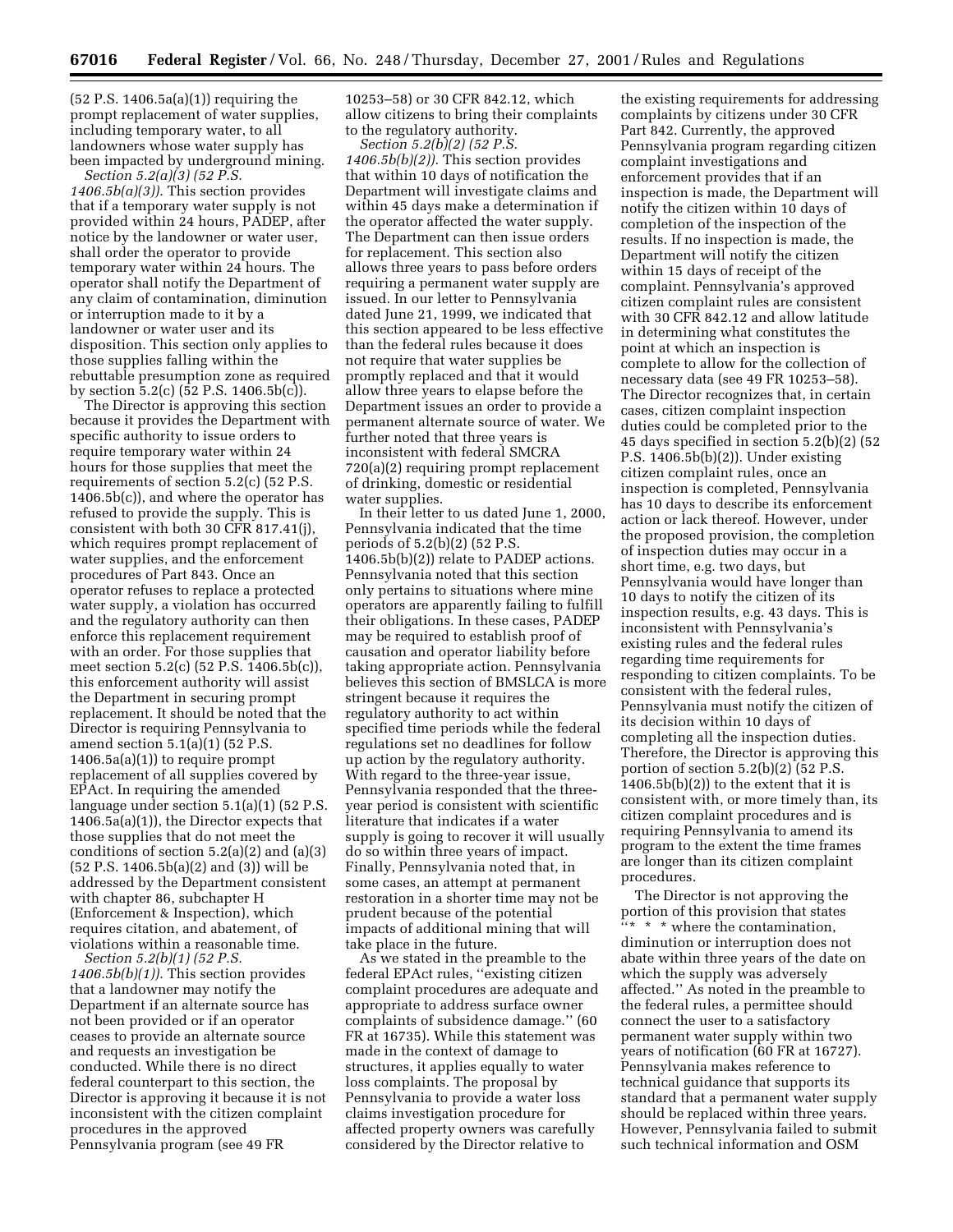knows of no technical guidance to support Pennsylvania's assertion. Section 5.2(b)(2) (52 P.S. 1406.5b(b)(2)) allows three years to elapse without issuance of an order requiring permanent restoration or replacement. The process of ordering a permanent restoration or replacement does not start until the three years expired. This means that permanent restoration or replacement could go well beyond three years, which is clearly not envisioned by OSM in drafting the federal rules. Pennsylvania's statute delays permanent replacement by up to 50% over the federal guidelines. Allowing an operator up to three years to replace a water supply is not a ''prompt'' replacement, thus it is less stringent than 720(a)(2) of SMCRA.

*Section 5.2(c) (52 P.S. 1406.5b(c)).* This section provides that an underground mine operator is presumed to be responsible for contamination, diminution or interruption of water supplies within a rebuttable presumption area. The operator may successfully rebut the presumption if the landowner denied the operator access to the property to conduct a premining survey of the water supply.

There is no federal regulation that prohibits the state from enacting a rebuttable presumption for water. In fact, by finding that operators are presumed responsible for replacement of water supplies within the presumption area, this portion of the statute will assist in insuring that operators are promptly informed of their obligation to replace affected supplies and will assure they promptly provide emergency and temporary water. Thus, the Director finds that this portion of the program is in accordance with § 720(a)(2) of SMCRA, which requires the prompt replacement of a protected water supply.

*Section 5.2(d) (52 P.S. 1406.5b(d)).* The full text of the language of this section is as follows.

Unless the presumption contained in subsection (c) applies, a landowner, the department or any affected user asserting contamination, diminution or interruption shall have the burden to affirmatively prove that underground mining activity caused the contamination, diminution or interruption. Wherever a mine operator, upon request, has been denied access to conduct a premining survey and the mine operator thereafter served notice upon the landowner by certified mail or personal service, which notice identified the rights established by sections 5.1 and 5.3 and this section, was denied access and the landowner failed to provide or authorize access within ten days after receipt thereof, then such affirmative proof shall include premining baseline data, provided by the landowner or the

department, relative to the affected water supply.

The amendment provides that the Department, or a landowner outside the rebuttable presumption area, has the burden of proof in claiming that a water supply has been contaminated, interrupted or diminished. This is consistent with enforcement actions where the regulatory authority has the initial burden, so the Director is approving this language. However, the last sentence of this portion of the amendment requires that the burden of proof for landowners who deny access to an operator to conduct a premining survey, must include premining baseline data as supplied by the landowner or the Department. The portion of the amendment requiring premining baseline data as a condition of establishing burden of proof makes it less effective than the federal regulations at 30 CFR 817.41(j). This section of the federal regulations requires the baseline hydrologic information required in 30 CFR 780.21 and 784.14 to be used to determine the impact of mining activities upon the water supply. Such information is to be supplied by the applicant. The proposed amendment requires the Department, or landowner, to provide data that is to be supplied by the operator in the permit application. Therefore, the following portion of the amendment is less effective than the federal regulations: ''Wherever a mine operator, upon request, has been denied access to conduct a premining survey and the mine operator thereafter served notice upon the landowner by certified mail or personal service, which notice identified the rights established by sections 5.1 and 5.3 and this section, was denied access and the landowner failed to provide or authorize access within 10 days after receipt thereof, then such affirmative proof shall include premining baseline data, provided by the landowner or the Department, relative to the affected water supply.'' The Director is not approving this language.

*Section 5.2(e)(1) (52 P.S. 1406.5b(e)(1)).* This section provides that a mine operator can be relieved of liability for affecting a public or private water supply when the contamination, diminution or interruption of the supply existed prior to the mining activity. There is no direct federal counterpart to this provision. However, the federal definition of ''replacement of water supply'' at 30 CFR 701.5, requires the replacement of protected water supplies whenever the supplies were affected by coal mining operations. If all the

contamination, diminution or interruption existed prior to the start of coal mining operations, then the supply was not affected by the coal mining operations. If additional contamination, diminution or interruption occurred after the start of the coal mining operations, then the operator would become liable for the damage caused to the water supply by the coal mining operations. Thus, the Director finds that this subsection is consistent with 30 CFR 701.5 and is approving this portion of Pennsylvania's amendment.

*Section 5.2(e)(2) (52 P.S. 1406.5b(e)(2)).* This section provides that a mine operator can be relieved of liability for affecting a public or private water supply when the contamination, diminution or interruption occurred more than three years after mining activity occurred. In our letter of June 23, 2000, we indicated to Pennsylvania that the statute of limitations proposed by this section will allow water supplies that otherwise will be protected under federal regulations to continue to be contaminated, diminished or interrupted because mining occurred more than three years prior to the onset of water supply problems. PADEP responded in their letter to OSM dated July 14, 2000, that the same reasoning applied to the statute of limitation issue of section 5.1(b) of BMSLCA was applicable for this section. In addition, Pennsylvania indicated that based on the definition of the term ''underground mining activities,'' the obligation to replace an affected water supply extends from the time a water supply is first undermined until three years after the mine has closed and reclamation has been completed. In essence, the period of liability is equivalent to the liability period under the federal regulations which ends at the time that jurisdiction would be terminated under the federal program. Pennsylvania contends this period should be sufficient to capture virtually all water supply impacts that occur as a result of the underground mining activity.

The Director is not approving this portion of the BMSLCA for several reasons. First, even though there have been no cases reported to date where this provision has been used to deny restoration or replacement of affected supplies, it does not mean that it will not happen. If this provision were ever used to deny coverage that would otherwise have been provided under federal regulations, it would be less effective than the federal requirements. This provision virtually assures that at some point in time, there will be a water supply that would not be restored or replaced because the landowner did not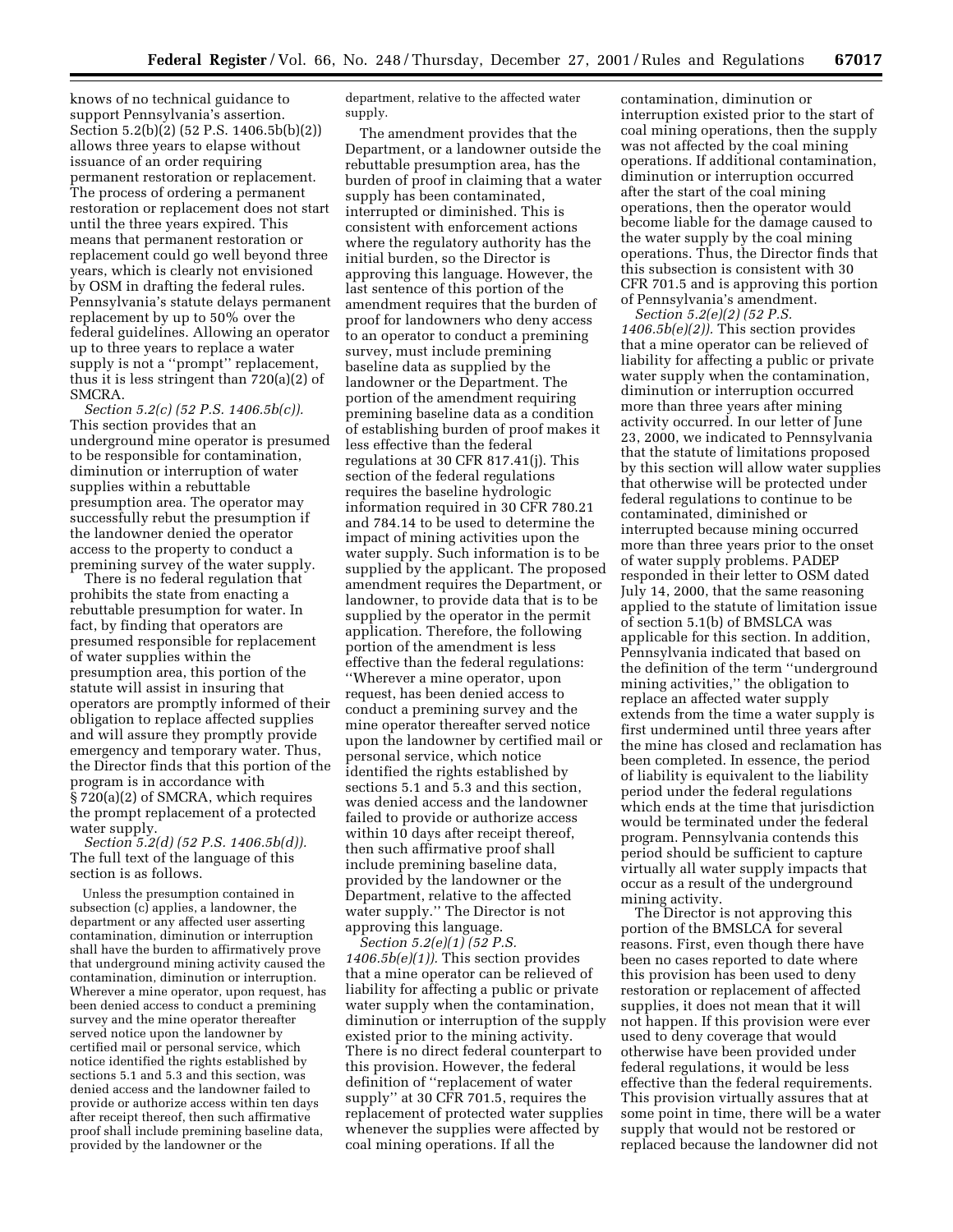report the contamination, diminution or interruption within the noted time frame.

Second, for the reasons discussed in our findings for section 5.1(b) (52 P.S. 1406.5a(b)), which are incorporated herein, the Director believes this section to be less effective. Additionally, Pennsylvania's three-year limit is not a normal statute of limitations because it is not tied to an injury. It ignores the legislative history of analogous § 516 of SMCRA, which acknowledges that "[s]ubsidence occurs \* \* \* on a random basis, at least up to 60 years after mining.'' H.R. Rep. No. 218, 95th Cong., 1st Sess. 126 (1977). Pennsylvania's argument that the net effect of 5.2(e)(2) is the same as the federal termination of jurisdiction rule is erroneous. According to Pennsylvania, it is eliminating an operator's liability three years after the mine has closed and reclamation is completed. However, both the termination of jurisdiction rule (30 CFR 700.11(d)) and the EPAct regulations (30 CFR §§ 701.5 and 817.41(j)) recognize that a regulatory authority's jurisdiction may not end, if at all, until all the performance standards are met. The termination of jurisdiction rule, while consistent with the EPAct regulations, is not applicable since subsidence can occur on a random basis at any time. Thus, an operator's liability extends indefinitely into the future. 60 FR at 16736. With section 5.2(e)(2)  $(1406.5b(e)(2))$ , once the three years have passed, there is no recourse for the landowner and no way to force an operator to restore or replace a water supply even though a water supply may be affected long after the three years. *Section 5.2(e)(3) (52 P.S.*

*1406.5b(e)(3)).* This section allows a mine operator to be relieved of liability for affecting a public or private water supply when the contamination, diminution or interruption occurred as the result of some cause other than mining. A commenter noted this section could be construed as allowing an operator who is a contributing cause of the water loss, to escape responsibility for a loss for which the operator shares responsibility with another party. Based on this comment, we asked Pennsylvania in our letter of June 21, 1999, to provide a state Attorney General's opinion that the law assures that wherever the operator is partially or entirely responsible for the water loss, state law imposes liability.

Pennsylvania supplied an opinion from the Bureau of Regulatory Counsel in its letter to us dated June 1, 2000. The opinion indicates that in accordance with the rules of statutory construction,

the intent of the Pennsylvania General Assembly was to provide a remedy for water supplies affected by underground mining. This section is construed to relieve an operator of responsibility to restore or replace a water supply only where the contamination, diminution or interruption occurred solely as a result of some cause other than mining. Where mining is partly the cause of the contamination, diminution, or interruption the mine operator will not be relieved of the statutory obligation to restore or replace the affected water supply. The Rules of Practice before the Pennsylvania Environmental Hearing Board also support this intention.

There is no direct federal counterpart to this provision. However, the federal definition of ''replacement of water supply'' at 30 CFR 701.5, requires the replacement, etc. of protected water supplies whenever the supplies were affected by coal mining operations. Therefore, this section, as explained by the Attorney General's opinion, is consistent with the federal definition. The Director finds Pennsylvania's explanation sufficiently responds to the commenter's concerns, and is approving this portion of the amendment.

*Section 5.2(f) (52 P.S. 1406.5b(f)).* This section requires operators who obtain water samples in a premining or postmining survey to use a certified laboratory to analyze such samples. The operator must submit copies of the results of such analysis to the Department and to the landowner within 30 days of their receipt. Nothing in this section will prohibit a landowner or water user from using an independent certified laboratory to sample and analyze the water supply. This provision is no less effective than 30 CFR 784.20(a)(3), which requires a permit applicant to pay for a premining survey of the quantity and quality of all protected water supplies and to provide copies of such to the property owner and state regulatory authority. The Director is approving this portion of the amendment.

*Section 5.2(g) (52 P.S. 1406.5b(g)).* This section indicates that if an affected water supply is not restored or replaced within three years an operator may be relieved of responsibility for replacement or restoration of a water supply by (1) purchase of the property, or (2) making a one-time payment equal to the difference between the property's fair market value before the time the water supply was affected and the time the payment was made. In our letter to Pennsylvania dated June 21, 1999, we indicated that this section appears to be less effective than the federal regulations because EPAct has no

provisions for relieving an operator of responsibility for water restoration or replacement. EPAct also does not provide for compensation in lieu of replacement or restoration.

In its response of June 1, 2000, Pennsylvania wrote that it may be cost prohibitive to restore or replace a water supply. This section provides the landowner the option of agreeing to compensation to satisfy the mine operator's obligation to restore or replace the affected water supply. Pennsylvania believes that by affording landowners and water users monetary compensation in situations where it is not reasonably possible to afford them an equitable remedy, its program is consistent with federal law.

The Director is not approving this portion of the BMSLCA because it is less stringent than section 720 of SMCRA, which requires the prompt replacement of a protected water supply. The preamble to the federal regulations at 30 CFR 817.41(j) implementing 720 of SMCRA states:

A commenter recommended that compensation be available as an option for those limited circumstances where an impacted supply can't be restored. The commenter went on to note that Congress, in enacting the Energy Policy Act, clearly noted that these provisions were not to prohibit, or interrupt underground coal mining operations. Without the compensation option, the commenter asserted that operations would be forced to cease operating if they couldn't replace the water supplies. OSM does not agree. The terms of the Energy Policy Act *unequivocally require replacement.* Further, OSM does not anticipate that underground mining operations will be unable to comply with this *statutory mandate.* For example, if the permittee is unable to restore a spring or aquifer, the permittee should still be able to provide water from an alternative source, such as a public water supply, or by pipeline from another location. 60 FR at 16733 (emphasis added).

Clearly both SMCRA and the federal regulations require restoration, or replacement, and thus compensation in lieu of restoration or replacement is not an option.

*Section 5.2(h) (52 P.S. 1406.5b(h)).* This section allows a landowner to submit a written request asking PADEP to review an operator's finding that a water supply cannot reasonably be restored or that a permanent alternate source cannot reasonably be provided. In response to the request, the Department will issue an advisory opinion on the validity of the claim within 60 days. In our letter to Pennsylvania dated June 21, 1999, we indicated that this section appears to be less effective than the federal regulations because it allows a finding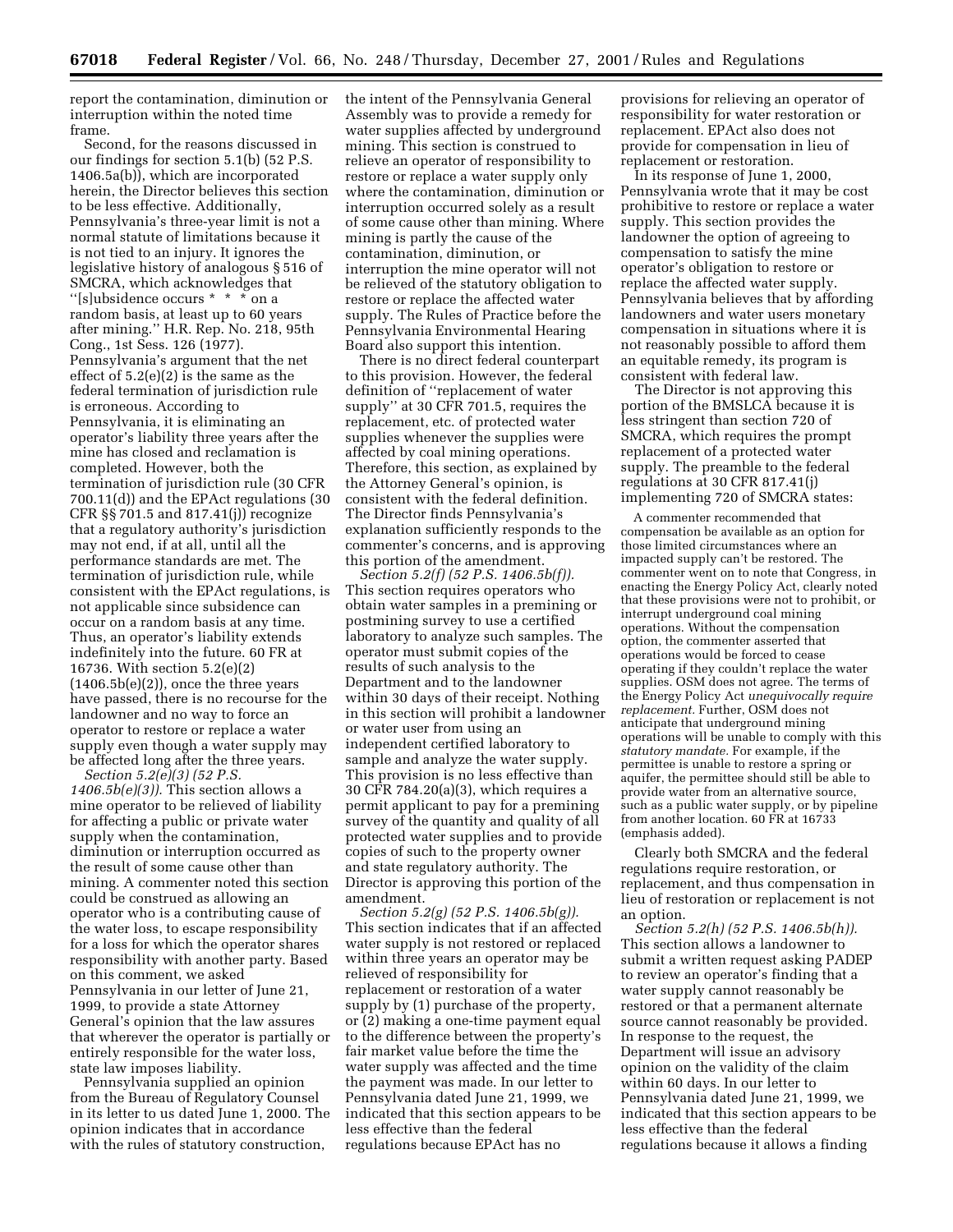that a permanent alternate source cannot be provided. EPAct requires a source to be provided without exception.

In its response of June 1, 2000, Pennsylvania reiterated its argument in response to our comments on section 5.2(g) of BMSLCA. Pennsylvania notes that providing an opinion for landowners on whether they should proceed to elect a damage remedy, has done nothing more than provide a means to assure that a landowner does not accept compensation in lieu of ''equitable-type'' replacement relief unless it is true that a replacement water supply cannot be reasonably provided by the mine operator. Pennsylvania also indicated that BMSLCA addresses a broader array of water supplies than the federal program. The option to compensate represents a reasonable policy choice that provides a flexible approach to the water supply replacement obligation of underground operators. Finally, Pennsylvania noted that § 720 of federal SMCRA provides that the water supply replacement obligation shall not be construed to prohibit or interrupt underground mining. It is entirely possible underground mining conducted under the federal program may result in impacts to water supplies that cannot reasonably be replaced. In these situations the regulatory authority would be faced with accepting some alternative type of settlement that is reasonable and equitable to the mine operator and landowner.

As noted in the Director's decision on section 5.2(g) (52 P.S. 1406.5(b)(g)) of the BMSLCA, SMCRA and the federal regulations require the replacement or restoration of water supplies without exception. The Director is not approving this portion of the BMSLCA because it is connected with section 5.2(g) (52 P.S. 1406.5(b)(g)) that allows compensation in lieu of replacement or restoration. Section 5.2(h) (52 P.S. 1406.5(b)(h)) is not self-sustaining and is unenforceable without section 5.2(g) (52 P.S.  $1406.5(b)(g)$ . Therefore, it is inconsistent with the requirements of SMCRA and the federal regulations.

*Section 5.2(i) (52 P.S. 1406.5b(i)).* This section defines the term ''permanent alternate source'' to include any well, spring, municipal water supply system or other supply approved by the Department which is adequate in quantity, quality and of reasonable cost to serve the premining uses of the affected water supply. In our letter to Pennsylvania dated June 21, 1999, we indicated that this section appears to be less effective than the federal rules because it bases the adequacy of a

permanent alternate source of water on premining uses of the water supply rather than the premining quality and quantity and that the reasonable cost provision of this section makes it appear to be less effective than federal regulations which require replacement without regard to cost.

In its response to us of June 1, 2000, Pennsylvania noted that our comments were an incorrect characterization of the statutory provision. The requirement that a replacement water supply must be of reasonable cost is intended to protect landowners and water users from being forced to accept water supplies that are unreasonably expensive to operate or maintain. Replacement water supplies with high costs to operate or maintain would only be acceptable if the mine operator provided for payment of the high costs.

The Director is not approving the portion of this provision that requires permanent alternate replacement sources to be of reasonable cost. The definition of the term ''replacement of water supply'' as found in the federal regulations at 30 CFR 701.5 indicates that replacement includes payment of operation and maintenance costs in excess of customary and reasonable delivery costs of premining water supplies. Pennsylvania's argument that the requirement that a replacement water supply must be of reasonable cost is intended to protect landowners is not tenable because the federal rules require operators to assume the operation and maintenance costs of the replacement delivery systems if they are ''beyond those that are customary and reasonable for the premining supply.'' 60 FR at 16726. Therefore, the Director is not approving the phrase ''and of reasonable cost'' in this section. However, the Director is approving the remaining portion of this section. For a more complete discussion of the Director's decision regarding quality and quantity standards for replacement or restoration of water supplies, please see the Director's findings for sections 5.1(a)(1) and (a)(2) (52 P.S. 1406.5a(a)(1) and (a)(2)), which are incorporated into this finding.

*Section 5.2(j) (52 P.S. 1406.5b(j)).* This section requires an operator to describe how water supplies will be replaced. This section also provides that the Department cannot require a mine operator to provide a replacement water supply prior to mining as a condition of securing a permit to conduct underground mining. There is no direct federal counterpart to this section. The Director finds that this portion of the amendment is in accordance with that portion of 720(a)(2) of SMCRA which

states that ''[n]othing in this section shall be construed to prohibit or interrupt underground coal mining operations.'' Therefore, the Director approves this portion of the amendment.

*Section 5.2(k) (52 P.S. 1406.5b(k)).* This section allows any landowner, water user, or mine operator, aggrieved by an order or determination of the department issued under this section, the right to appeal the action to the Environmental Hearing Board within 30 days of receipt of the order. This section allows an appeal right that is found within numerous other sections of Pennsylvania's approved program and therefore is no less effective than the federal regulations at 30 CFR 843.16 (implementing 30 CFR 840.13). The Director approves this section.

*Section 5.3(a) (52 P.S. 1406.5c(a)).* This section provides that the operator and the landowner may enter into an agreement that establishes the manner and means by which an affected supply will be restored or an alternative supply will be provided or providing compensation for the affected water supply. It also lists what conditions must first be met before the operator will be released from liability. Finally, it prohibits double compensation to the landowner. In our letter of June 21, 1999, to Pennsylvania, we noted that EPAct does not allow compensation for contamination, loss or diminution of water supplies in lieu of replacement. In its response of June 1, 2000, Pennsylvania noted these concerns were the same that we noted in sections 5.2(g) and 5.2(g)(1). Pennsylvania's response for this section is the same as in those sections. In addition, Pennsylvania noted that the decision in *National Mining Assoc.* v. *U.S. Department of the Interior,* 172 F.3d 906 (D.C. Cir. 1999), recognizes the legitimacy of voluntary agreements for damages under the federal regulatory program.

The Director is approving this provision to the extent that the agreement to replace a water supply or provide an alternative water supply meets the requirements established in the federal definition of ''Replacement of Water Supply'' found at 30 CFR 701.5. The Director is not approving agreements that provide for replacement of an alternate supply of water to the extent that water supply will not meet the requirements of the federal definition.

The Director is also not approving this provision to the extent that it allows compensation in lieu of restoration or replacement of affected water supplies. The federal rules do not allow operators and landowners to enter into voluntary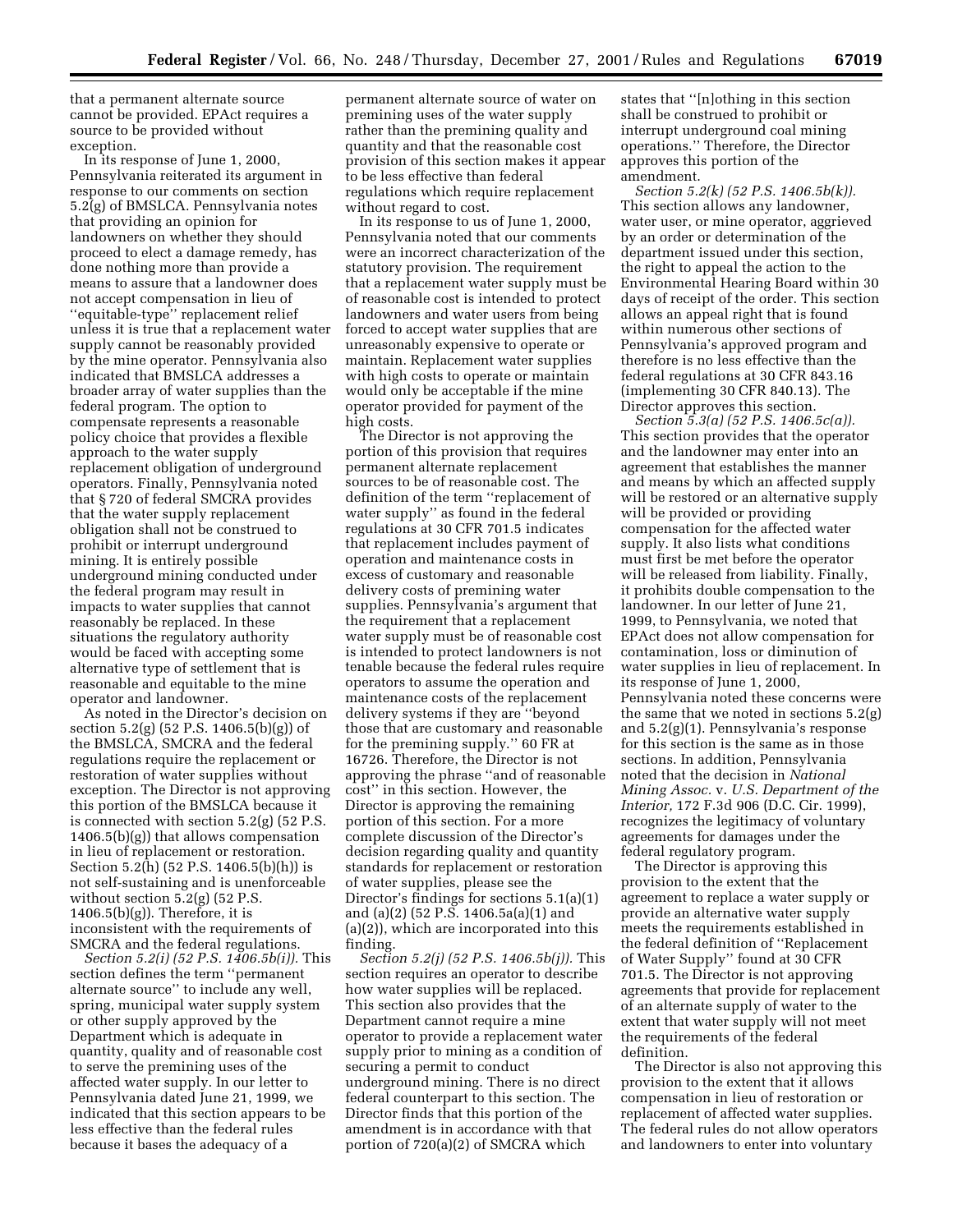agreements for compensation in lieu of restoration or replacement of affected water supplies. As previously noted, in the Director's Finding for section 5.2(g), which is incorporated herein, SMCRA and the federal rules require restoration or replacement. The terms of EPAct *unequivocally require replacement.* 60 FR at 16733 (emphasis added). Therefore, this is less effective than SMCRA and the federal rules. The Director would note that Pennsylvania's reliance on the *National Mining Association* decision is misplaced. The voluntary agreements that are discussed in the court decision are compensation agreements for subsidence damages to any noncommercial building or occupied residential dwelling. The opinion does not extend or recognize compensation agreements for damages to water supplies.

*Section 5.3(b) (52 P.S. 1406.5c(b)).* This section provides that any agreement made under section 5.3(a) (52 P.S. 1406.5c(a)) must be included in every deed for conveyance of the property covered by the agreement. The Director is not approving this provision to the extent that section 5.3(a) (52 P.S. 1406.5c(a)) has not been approved and hence there will be no agreements providing for compensation in lieu of water supply replacement or restoration. Therefore, section 5.3(b) (52 P.S. 1406.5c(b)) is inconsistent with the requirements of SMCRA and the federal regulations to the extent that section 5.3(a) (52 P.S. 1406.5c(a)) is less effective.

*Section 5.3(c) (52 P.S. 1406.5c(c)).* This section allows a landowner or water user who claims contamination, diminution or interruption of a water supply to seek any other remedy that may be provided at law or in equity. The section further indicates that in any proceedings in pursuit of remedies other than provided in this Act, the provisions of this act shall not apply and the party or parties against whom liability is sought to be imposed may assert in defense any rights or waivers arising from provisions contained in deeds, leases or agreements pertaining to mining rights or coal ownership on the property in question.

In our letter of June 21, 1999, we asked Pennsylvania to clarify the intent of this section. In particular we wanted to know what was meant by other remedies as used in this section, and if this section allows an operator to assert rights that afford lesser protection than is provided by EPAct.

In its response of June 1, 2000, Pennsylvania indicated that the General Assembly appeared to want to preserve any remedy a landowner or water user

had under existing law covering adverse effects to a water supply caused by underground mining. This section gives the landowner or water user the option of pursuing the remedies provided by BMSLCA for water loss, contamination or diminution or pursuing the remedies available at common law or pursuing the remedies available under federal law. Pennsylvania concluded by noting that a mine operator could only assert rights that afford lesser protection than is provided by EPAct if the water user elects to pursue a common law remedy and the mine operator possesses such rights.

This section is inconsistent with § 720(a)(2) of SMCRA and the federal rules to the extent that any state law negates the requirements of, or provides less protection than, EPAct. In a challenge to the federal rules (30 CFR § 817.41(j), 817.121(c)(2) and 701.5), industry plaintiffs asserted that these regulations interfered with state law water rights and that the Energy Policy Act did not preempt state law, thereby allowing a landowner's waiver of water replacement. *National Mining Association* v. *Babbitt,* Civil Action No. 95–0938 (D.D.C. May 29, 1998). The district court agreed with OSM that the federal rules do not interfere with state law water rights. *See also,* 60 FR 16727, 16733 (March 31, 1995). The court went on to hold that the Energy Policy Act ''created federal substantive rights that may extend beyond the protections afforded by inconsistent or less protective state laws . . . . Congress did not include limitations in § 720 and instead made *the duty to replace or repair a water supply absolute and without exception.'' Id.* at 12 (emphasis added). For example, any rights or waivers found in deeds or leases or agreements that waive or reduce the protections of EPAct are less stringent and not approved. However, any Pennsylvania law that exceeds the requirements of EPAct is in accordance with SMCRA. Also, matters involving property rights disputes are beyond the scope of SMCRA (see § 507(b)(9) and 510(b)(6)(C) of SMCRA). Accordingly, the Director is not approving this section to the extent any state law negates or provides less protection than EPAct.

*Section 5.4(a) (52 P.S. 1406.5d(a)).* This section requires the operator to either repair or compensate owners for damage to certain structures caused by underground mining operations. Compensation is to be made to the owner of structures overlying, or in the proximity of, the mine for the reasonable cost of its repair or the reasonable cost of its replacement where the damage is irreparable. Section 720(a)(1) of SMCRA provides for repair of material damage, which ''shall include rehabilitation, restoration, or replacement of the damaged'' structure or dwelling or compensation in the full amount of the decrease in value resulting from the subsidence. Pennsylvania's statute, as implemented by its regulation at 25 Pa. Code 89.142a(f)(1), states that the operator shall fully rehabilitate, restore, replace or compensate the owner for material damage. The two standards for repair are substantively identical because they both require the operator to rehabilitate, restore, or replace the damaged structure. However, Pennsylvania's standards for compensation are different than SMCRA's because Pennsylvania's are based on the repair or replacement costs while SMCRA's are based on the decrease in value. Even though the standards are different, OSM believes that Pennsylvania's compensation standard is no less stringent than SMCRA since the standard is based on providing the amount of funds required to repair or fully replace the structure. For example, in one federal enforcement case, the construction estimate to repair the structure significantly exceeded the appraisal of the structure's diminished value. Therefore, the Director finds that Pennsylvania's compensation standard is no less effective than § 720(a)(1) of SMCRA because it provides compensation equal to the amount needed by a property owner to repair a structure or to purchase, or build, another structure.

OSM was concerned with Pennsylvania's use of the phrase ''in the proximity of the mine.'' SMCRA has no distance limitation. Accordingly, we asked PADEP in our letter of June 21, 1999, what the phrase ''in the proximity of the mine'' meant in regard to the protections afforded by this section. Pennsylvania in its response of June 1, 2000, indicated that while the term was not defined in statute or regulation, it understands the term to mean the structures defined in this section do not have to be directly above the mine workings in order to be covered by repair or compensation requirements, and that the phrase recognizes the fact that subsidence effects often extend outward from points where coal is extracted in a mine. Pennsylvania stated that the phrase is not interpreted to impose any specific distance limitations. We find this explanation does not place any limits on the location of protected structures and find section 5.4(a) (52 P.S. 1406.5d(a)) no less stringent than SMCRA.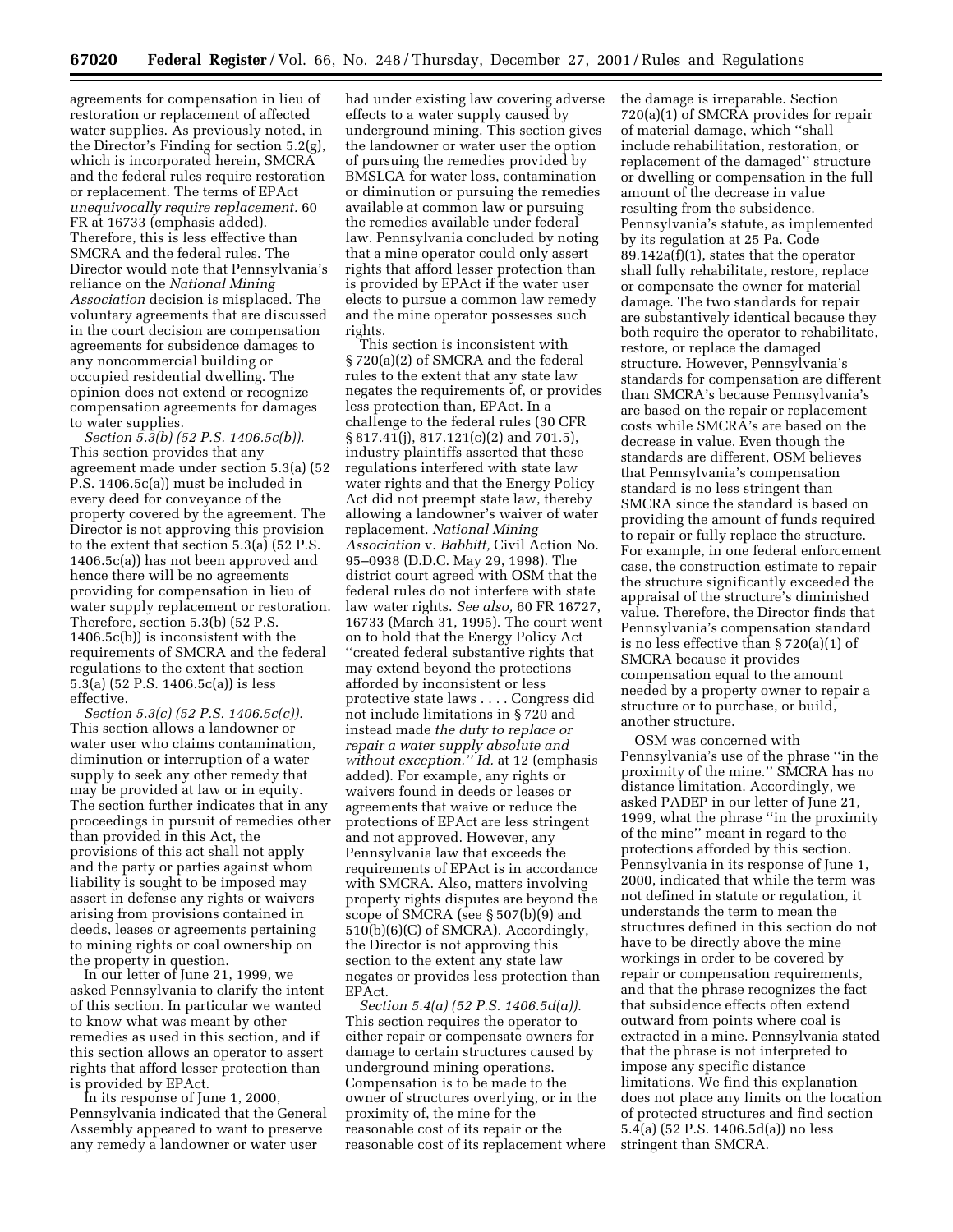While section 5.4(a) (52 P.S. 1406.5d(a)) is no less stringent than SMCRA in terms of definition and coverage of types of structures, the Director is requiring Pennsylvania to amend section 5.4 (52 P.S. 1406.5d) to require the *prompt* repair and compensation for those structures protected under § 720(a)(1) of SMCRA and 30 CFR 817.121(c)(2). The Director is requiring this amended protection because section 5.5 (52 P.S. 1406.5e) of the BMSLCA, and its implementing regulations under 25 Pa. Code 89.143a, proposed a number of subsidence damage investigation and enforcement procedures that do not provide for prompt repair of, or compensation for, covered structures in certain situations. In requiring the added language, the enforcement actions requiring prompt repair and compensation will, at a minimum, be handled in conformance with Chapter 86, Subchapter H (Enforcement & Inspection), which requires citation and abatement of violations within a reasonable time.

Please see the Director's findings for sections  $5.4(a)(1)$  through  $(3)$  (52 P.S.  $1406.5d(a)(1)$  through  $(3)$  for further information.

*Section 5.4(a)(1) and (a)(2) (52 P.S. 1406.5d(a)(1) and (a)(2)).* These sections provide restoration or compensation to owners of buildings that are accessible to the public, including commercial, industrial or recreation buildings and their permanently affixed structures as well as any noncommercial buildings customarily used by the public. The federal rule at 30 CFR 817.121(c)(3) requires that non-commercial buildings must be repaired or the owner compensated. Non-commercial building is defined at 30 CFR 701.5 as a building that is used as a public building or a community or institutional building as that term is defined in 30 CFR 761.5. Buildings used only for commercial, agricultural, industrial, or retail or other commercial enterprises are not protected in the federal rules.

While Pennsylvania's statute protects some buildings not protected by the federal rules, we were concerned that the Pennsylvania statute was not as inclusive of buildings protected by the federal regulations. In our letter to Pennsylvania of June 21, 1999, we asked for clarification. In its response to us dated June 1, 2000, Pennsylvania indicated that the regulations implementing the changes to the act define the term noncommercial building to include any community or institutional building covered by definition in section 25 Pa. Code 86.101. The definition of community or institutional building in section 25 Pa.

Code 86.101 includes scientific and correctional facilities and structures used for public services. Pennsylvania stated that its program therefore includes all noncommercial buildings covered under the federal program.

We find that Pennsylvania's explanation is reasonable and find that the approved program does cover the same structures as the federal definition describes in the term ''community or institutional buildings'' and is no less effective than the federal rules. The Director is approving this portion of the amendment.

*Section 5.4(a)(3) (52 P.S. 1406.5d(a)(3)).* This section reads in part:

Restoration or compensation for structures damaged by underground mining—(a) Whenever underground mining operations conducted under this act cause damage to any of the following surface buildings overlying or in the proximity of the mine:

(3) dwellings used for human habitation and permanently affixed appurtenant structures or improvements in place on the effective date of this section or on the date of the first publication of the application for a Mine Activity Permit or a five-year renewal thereof for the operations in question and within the boundary of the entire mine as depicted in said application; \* \* \* the operator of such coal mine shall repair such damage or compensate the owner of such building for the reasonable cost of its repair or the reasonable cost of its replacement where the damage is irreparable.

In our letter to Pennsylvania of June 21, 1999, we noted that:

There is no federal requirement that the structure be within the boundary of the entire mine. Pennsylvania does not define ''improvements.'' The Black's Law Dictionary defines improvements as ''[a] valuable addition made to property (usually real estate) or an amelioration in its condition, amounting to more than mere repairs or replacement, costing labor or capital, and intended to enhance its value, beauty or utility or to adapt it for new or further purposes. Generally, buildings, but may also include any permanent structure or other development, such as a street, sidewalks, sewers, utilities, etc.'' Thus, the regulation may be internally inconsistent since it appears that ''improvements'' and ''permanently affixed appurtenant structures,'' which is defined by Pennsylvania, include some of the same things.

In its response of June 1, 2000, Pennsylvania noted that DEP considers improvements to include ''valuable additions'' that fall outside the scope of the term *permanently affixed appurtenant structures.* Pennsylvania stated that according to the rules of statutory construction, only improvements must be completely within the boundary of the mine before

the operator has a duty to repair or compensate. Pennsylvania also declared that only improvements must be in place on the effective date of the proposed regulations or on the first publishing date of the mine permit.

The federal rules protect structures in place at the time of mining that are installed on, above or below, or a combination thereof, the land surface if that building, structure or facility is used in connection with an occupied residential dwelling (see 30 CFR 817.121(c)(2) and the definition of ''occupied residential dwelling and structures related thereto'' at 30 CFR 701.5).

Pennsylvania's protection of structures is more limited than the federal requirements because it requires improvements to be in place at the time of permit application or at the time of the five-year renewal and within the boundary of the mine. The federal definition protects improvements that were in place at the time of mining as long as they were related to a structure. Thus, a structure could have been built after the permit application or five-year renewal and still be protected at the time of mining under the federal rules, but not under section 5.4(a)(3) (52 P.S. 1406.5d(a)(3)) of the BMSLCA. Additionally, this section of the BMSLCA requires improvements to be located within the boundary of the mine to be protected. The federal rules do not have a similar restriction.

The Director finds that the portion of section 5.4(a)(3) (52 P.S. 1406.5d(a)(3)) that states ''dwellings used for human habitation and permanently affixed appurtenant structures or improvements'' is no less effective than the federal regulations and is approving it. This portion of the amendment provides protections similar to that provided by the federal definition of the term ''occupied residential dwelling and structures related thereto'' found at 30 CFR 701.5. However, the Director has found the following phrase in section 5.4(a)(3) (52 P.S. 1406.5d(a)(3)) to be less effective than the federal regulations in protecting some structures related to residential dwellings: " \* \* \* in place on the effective date of this section or on the date of first publication of the application for a Mine Activity Permit or a five-year renewal thereof for the operations in question and within the boundary of the entire mine as depicted in said application.'' The Director is not approving this phrase. For the Director's findings on the term ''permanently affixed appurtenant structures'' please see the discussion of that term under 25 Pa. Code 89.5.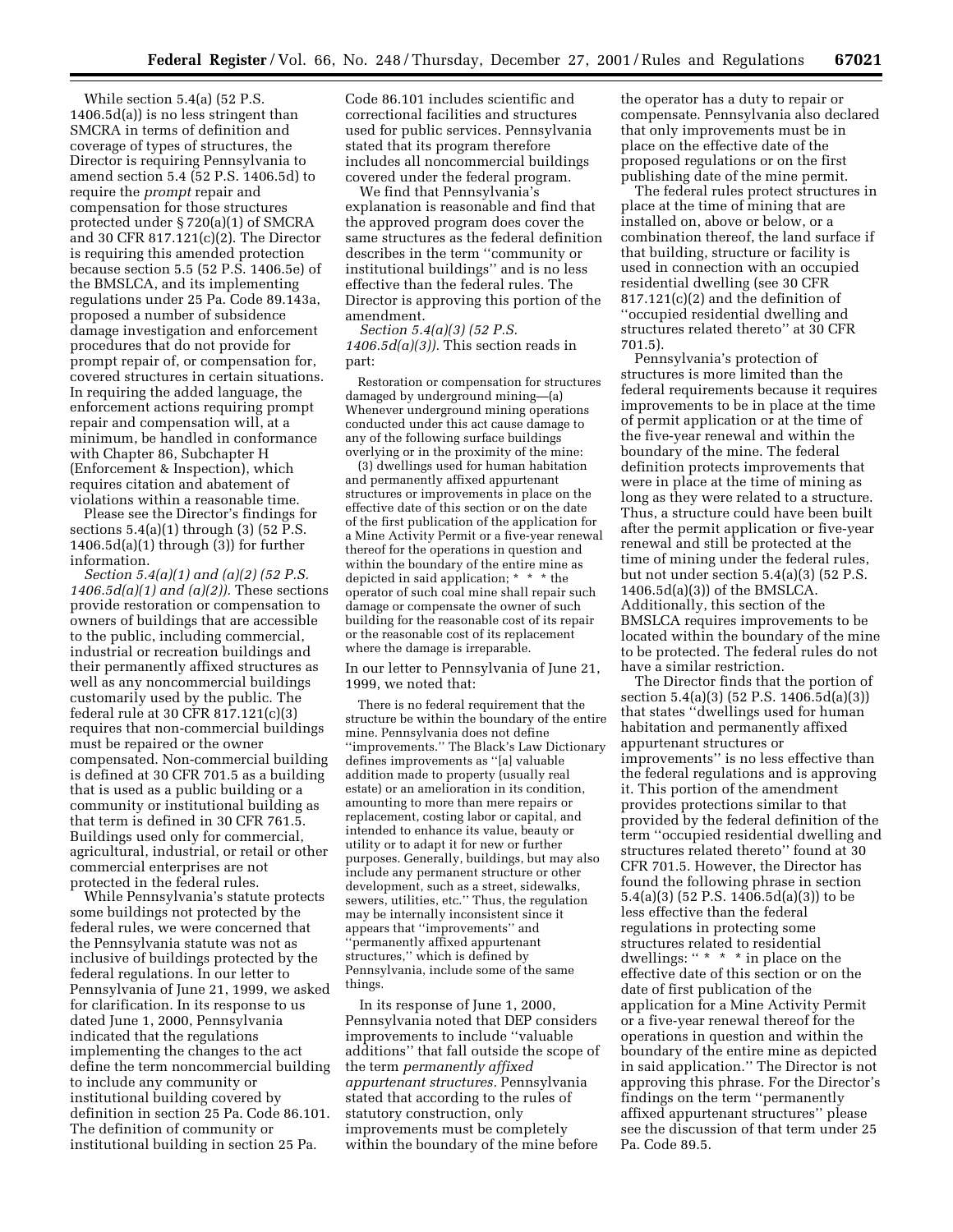*Section 5.4(a)(4) (52 P.S. 1406.5d(a)(4)).* This section provides restoration or compensation of agricultural structures. Pursuant to 30 CFR 817.121(c)(3), repair or compensation for material damage to agricultural structures is required to the extent allowed under state law. The Director is approving this portion of the amendment because it provides for protection for structures that are not protected under the federal regulations and is consistent with 30 CFR 817.121(c)(3).

*Section 5.4(b) (52 P.S. 1406.5d(b)).* This section allows an operator to replace an irreparably damaged agricultural structure with a structure satisfying the functions and purposes served by the damaged structure before such damage occurred—if the structure was used for a purpose different from that for which it was originally constructed. Pursuant to 30 CFR 817.121(c)(3), repair or compensation for material damage to agricultural structures is required to the extent allowed under state law. The Director is approving this portion of the amendment because it provides for protection for structures that are not protected under the federal regulations and is consistent with 30 CFR 817.121(c)(3).

*Section 5.4(c) (52 P.S. 1406.5d(c)).* This section indicates the operator will not be required to repair a structure or compensate a structure owner for damage if the operator demonstrates the landowner denied access to the operator to conduct a premining survey. The section requires operators to serve notice on the landowner by certified mail or by personal service of the landowners rights established by sections 5.4, 5.5, and 5.6. In our letter to Pennsylvania dated June 21, 1999, we noted that under the federal rule at 30 CFR  $817.121(c)(4)(iii)$ , denial of access does not relieve the operator of its duty to repair or compensate landowners for subsidence damage. In its response to us dated June 1, 2000, Pennsylvania noted that:

Act 54 imposes a statutory presumption of liability on the coal operator for structural damages and consistent with OSM's rationale, a homeowner who denies access, would preclude the regulatory agency and the operator from determining where the operator's liability should begin and where it should end.

All Pennsylvania has done with respect to the right to assert a claim for compensation is to condition that right; it has not denied anyone their right to seek a repair or compensation remedy in the event their properties are damaged by mine subsidence. The requirement that persons who intend to invoke their rights to repair or compensation allow the potentially responsible mine operator an opportunity to inspect the property prior to mining is a reasonable condition and one which does not render Pennsylvania's program less effective.

The Director finds that section 5.4(c)  $(52 \text{ P.S. } 1406.5 \text{d(c)})$  is less effective than the federal regulations because the federal rules requiring repair or compensation for damage to noncommercial buildings and dwellings and related structures (30 CFR 812.121(c)(2)) do not provide exception for any reason when an operator's underground mining operation has caused subsidence damage. Pennsylvania has failed to account for information that the homeowner or the regulatory authority possesses. It is possible that the homeowner may hire someone to conduct a survey. In Pennsylvania's scenario, the homeowner would have no relief under Act 54 even though he had relevant information that showed causation. As a result, the Director is not approving this provision.

Additionally, in the preamble to the March 31, 1995, federal rules on subsidence (60 FR at 16741), OSM discussed the effect of a landowner denying access to a property and concluded that in any enforcement proceeding OSM or the regulatory authority may take the effect of the denial into account in determining what weight, if any, to give to the rebuttable presumption of causation. Even though the federal rules concerning the presumption were suspended, this part of the preamble clearly indicates OSM's intent that enforcement actions would proceed even if landowners denied permission to operators to conduct premining surveys. There are no passages in the preamble or the regulations that relieve operators of their duty to repair or compensate landowners for subsidence damage to covered structures.

*Section 5.5(a) (52 P.S. 1406.5e(a)).* This section requires owners of buildings described in section 5.4(a) (52 P.S. 1406.5d(a)), who believe removal of coal has caused mine subsidence damage, to notify the operator of the damage. In our letter to Pennsylvania dated June 21, 1999, we noted that this section appears to be less effective than the federal regulations because EPAct does not require landowners to notify operators of damage.

In its response of June 1, 2000, Pennsylvania noted that:

This is the same concern presented in OSM Statutory Comment 5 regarding [BMSLCA's] water supply replacement provisions. The response to that comment is also applicable here. In making this comment, OSM is failing

to consider that in reality there has to be interaction between the operator and the structure owner in order to expedite the repair/compensation process. The sooner this interaction occurs, the sooner claim resolution can begin. The claim resolution procedures set forth in section 5.5 are intended to promote settlements without [PA]DEP involvement. [PA]DEP involvement is intended as a ''second tier'' of protection for the structure owner.

Similar to the issues discussed under section 5.2(a)(1) (52 P.S. 1406.5b(a)(1)) for water loss notifications, the Director carefully considered Pennsylvania's proposed requirement that landowners notify operators with a claim of subsidence damage. The Director considered the proposal relative to the requirements for subsidence damage protection (30 CFR 817.121) and the requirements for addressing complaints by citizens (30 CFR part 842). As with water loss, it is important to note that under both the federal and the proposed Pennsylvania requirements, material damage resulting from underground mining that employs planned subsidence is not prohibited. Once damage occurs, the federal requirements require prompt repair or compensation, while Pennsylvania's proposed requirements provide for a six-month period where the property owner and the permittee address the damage without PADEP involvement. Specifically at issue under section 5.5(a) (52 P.S. 1406.5e(a)) is whether the requirement for landowners to notify operators of mine subsidence damage is in any way less effective than federal requirements.

EPAct and 30 CFR 817.121(c) are silent on how the operator is notified of structure damage. Under 720 of SMCRA, permittees are responsible for prompt repair or compensation regardless of whether they are contacted by property owners or by the regulatory authority in cases where the property owners fail to do so. Under section 5.5(a) (52 P.S. 1406.5e(a)) of the BMSLCA, Pennsylvania has elected to establish a subsidence damage notification procedure that requires the property owner to contact the operator. The proposed changes to the Pennsylvania program are silent on any procedures that will be followed in the event that landowners choose to notify the Department rather than the operator. However, under section 5.5(b) (52 P.S. 1406.5e(b)), 5.5(c) (52 P.S. 1406.5e(c)), and 25 Pa. Code 89.143(a), Pennsylvania established a specific procedure for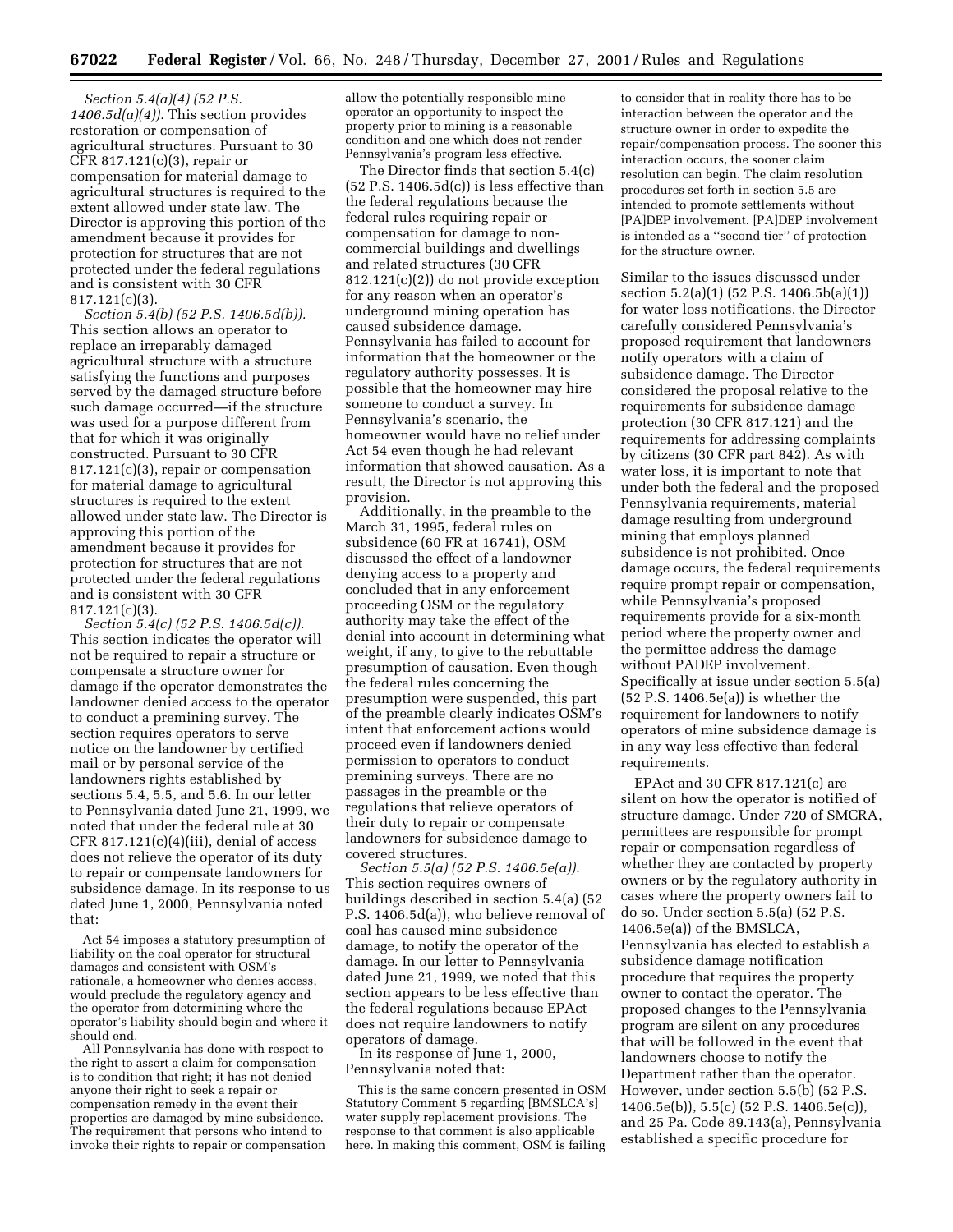investigating and enforcing structure repair and compensation requirements for those landowners that provide notification to the operator.

The Director is approving the portion of section 5.5(a) (52 P.S. 1406.5e(a)) of the BMSLCA that deals with notification of the operator. Because EPAct and the federal rules do not set a federal standard concerning structure damage notification, the proposed Pennsylvania requirement that the property owner contact the operator is not inconsistent with SMCRA and 30 CFR 817.121(c). The Director's required amendment of section 5.4(a) (52 P.S. 1406.5d(a)) will insure the prompt repair and compensation for all structures covered by EPAct whether or not a landowner has contacted the operator as required by section 5.5 (52 P.S. 1406.5e) of BMSLCA or 25 Pa. Code 89.143(a).

However, the Director finds that use of the phrase ''removal of coal has caused mine subsidence'' when describing suspected causes of subsidence damage is not as effective as SMCRA. Section 720(a) of SMCRA provides that operators are responsible for repairing or compensating landowners for subsidence damages caused by underground coal mining operations. Underground coal mining operations include more activities than just the removal of coal. Consequently, section 5.5(a) (52 P.S. 1406.5e(a)) acts to limit the operator's responsibility for repair or compensation to subsidence damage caused by coal removal. As a result, the Director is requiring Pennsylvania to amend section 5.5(a) (52 P.S. 1406.5e(a)) to make it clear that operators are responsible for subsidence damage from underground mining operations, not just removal of coal. As a result of this amendment, structure owners who suspect subsidence damage was caused by underground coal mining operations would report such damage to the operator.

*Section 5.5(b) (52 P.S. 1406.5e(b)).* This section provides that landowners may file a claim with the Department if they cannot come to terms with the operator within six months from the date of notice as to the cause of the damage. This section also requires all claims to be filed within two years of the date damage to the building occurred. In our letter to Pennsylvania dated June 21, 1999, we indicated that the portion of this section dealing with the six-month notification period does not appear to be as effective as the federal regulation because it does not require the prompt repair or compensation of subsidence damage. In our letter to Pennsylvania dated June 23, 2000, we indicated that the portion of the statute requiring claims to be filed within two years of the date damage to the building occurs ends or limits the Department's responsibilities if a written claim was filed more than two years after the date of damage to the building. The statute does not allow the Department to conduct required investigations or require operators (via notice of violation) to promptly repair or compensate landowners for damage to structures protected by EPAct, and may not be as effective as the federal regulations. While Pennsylvania does not have a termination of jurisdiction rule, these provisions are contrary to the federal rule at 30 CFR 700.11(d).

In its letter to us dated June 1, 2000, Pennsylvania indicated that section 5.5(b) (52 P.S. 1406.5e(b)) does not necessarily preclude the prompt settlement of structure damage claims, it simply gives mine operators and structure owners six months to come to terms on the means of settlement. With regard to the provision requiring claims to be filed within two years of the date damage to the building occurs, Pennsylvania wrote in its letter to us dated July 14, 2000, that the limitation only pertains to PADEP's responsibility to conduct an investigation and does not release a mine operator from the responsibility to repair or compensate for structure damage. The statute does not prohibit PADEP from becoming involved in the resolution of cases that have gone beyond the two-year claim period. Pennsylvania further noted this section does not end PADEP's responsibilities. Section 5.5(c) (52 P.S. 1406.5e(c)) requires PADEP to issue orders directing the operator to compensate the owner or cause repairs to be made. Section 9 (52 P.S. 1406.9) also authorizes the Department to issue orders necessary to aid in enforcement of BMSLCA, which includes the enforcement of the operator's obligation to compensate the owner or to repair the subsidence. With regard to the comment that this provision is contrary to the federal rule at 30 CFR 700.11(d), Pennsylvania reiterated the argument made in response to our comment on section 5.1(b) (52 P.S. 1406.5a(b)).

The proposal by Pennsylvania to provide a specific claims investigation procedure for affected property owners was carefully considered by the Director relative to the existing requirements for addressing complaints by citizens under 30 CFR part 842 and the approved Pennsylvania program (see 49 FR 10253–58, March 20, 1984). As we stated in the preamble to the federal EPAct rules, ''existing citizen complaint procedures are adequate and

appropriate to address surface owner complaints of subsidence damage.'' (60 FR at 16735). Currently, the approved Pennsylvania program contains a citizen complaint investigation and enforcement process consistent with 30 CFR part 842. That process does not prohibit citizen complaints or limit the ability of the Department to take enforcement actions based on whether a landowner has served notice to an operator alleging damage.

Pennsylvania's response with respect to the six-month delay pointed out that ''it simply gives mine operators and structure owners six months to come to terms on the means of settlement.'' The EPAct and implementing rules provide sufficient flexibility to take into account site conditions, potential repair and compensation alternatives, and other relevant factors to judge whether a permittee has met the requirement to promptly repair or compensate for structure damage.

Additionally, section 5.5(b) (52 P.S. 1406.5e(b)) ignores the requirement of 720(a)(1) of SMCRA, which requires the prompt repair of, or compensation for protected structures. It allows six months to pass without operator action even if the operators reach an early impasse with the owners. Section 5.5(b) (52 P.S. 1406.5e(b)) would prohibit Pennsylvania from issuing orders to require repair or compensation before the six months elapsed. As noted under Section 5.4(a) (52 P.S. 1406.5d(a)), the Director is requiring Pennsylvania to amend its program to require prompt repair and compensation in all cases of EPAct-covered structure damage. To ensure that Pennsylvania possesses adequate authority to issue orders requiring the prompt repair and compensation, regardless of whether the structure owner has notified the Department or the permittee, the Director is not approving the portion of this provision that states '' \* \* \* within six months of the date of the notice.''

Additionally, the section provides that a landowner's right to a Department investigation will expire after two years. We disagree that the Ninth Circuit case cited by Pennsylvania is applicable. The proposition held by the court of appeals and cited by Pennsylvania states that when a federal statute contains no limitations provisions, an applicable state statute of limitations should be applied, unless there is an analogous federal statute of limitations, or the state law would frustrate or interfere with national policies. The Ninth Circuit case is the general rule applicable to litigation involving private parties. However, this general rule and its exceptions do not apply to government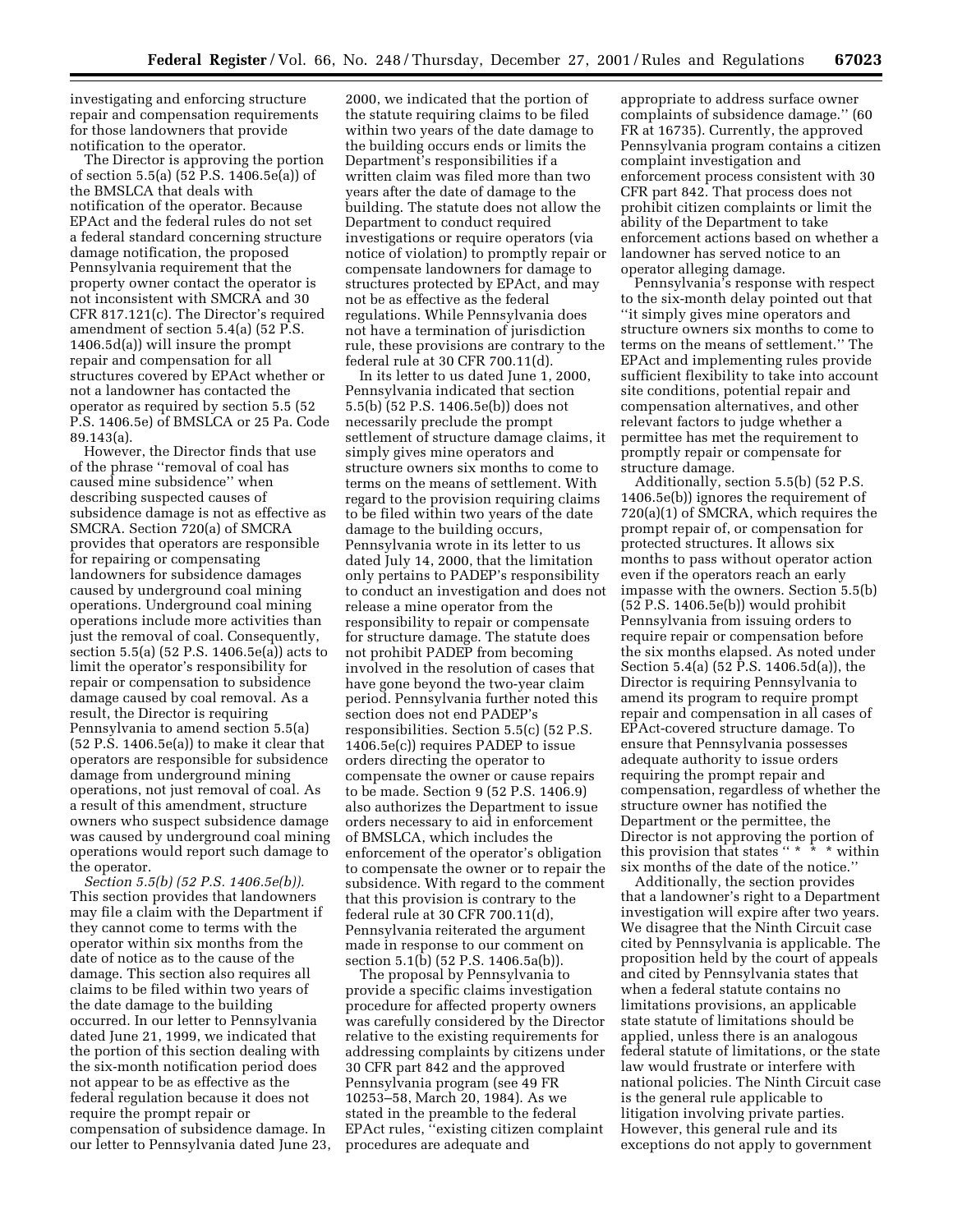# actions brought to vindicate public interests. *Dole* v. *Local 427,*

*International Union of Electrical, Radio and Machine Workers,* 894 F.2d 607 (3d Cir. 1990). The general rule that applies to government actions is that ''no statute of limitations will be applied in civil actions brought by the Government, unless Congress explicitly imposes such time limitations.'' Dole, 894 F.2d at 610. The court of appeals in Dole, held that no statute of limitations applies to the government so long as a public purpose is served. While section 5.5(b) (52 P.S. 1406.5e(b)) of BMSLCA may benefit a private individual, this is no different than the situation in Dole, where the Department of Labor sued to enforce individual and public rights. The fact that a public suit may benefit a private individual does not change the application of the general rule for government actions. Under the provisions of the BMSCLA, it will be Pennsylvania that will enforce the requirement that the operator restore or compensate a protected structure. The requirement to restore a structure or compensate its owner not only serves a private purpose it also serves a public purpose as well. The requirements not only protect private structure owners but buildings owned by the government or that serve as a public building or a community or institutional building.

Further, a time limit on subsidence damage claims is adverse to the general scheme of SMCRA. For example, this section would limit Pennsylvania's ability to take enforcement actions and would interfere with the administrative methods established by 517 and 521 of SMCRA since it could be difficult to determine when the structure was initially affected. Since every state could have a different time period, this section is contrary to the public policy of § 102(a) of SMCRA, which established a nationwide program and with 101(g) of SMCRA. It could also preclude some citizen suits because in some situations, a citizen might not know that Pennsylvania was not taking action until the two years elapsed. Additionally, if a request for an investigation by Pennsylvania of possible subsidence damage was not made within two years from the date of structure damage, Pennsylvania would not consider it a violation, because Pennsylvania would not investigate the claim. Since it would not be a cited violation, this would prevent Pennsylvania from holding operators responsible for subsidence damage to structures.

We disagree with Pennsylvania that this time limitation is no less effective than the federal rules. It is contrary to

505(b) of SMCRA, which prohibits any state program from having state laws or regulations that are inconsistent with SMCRA. Failure to repair or compensate a structure owner is in direct contrast with the purposes of EPAct and the federal regulations that require without a time limit, the repair or compensation of protected structures. This is evidenced by language in the Congressional House report that specifically rejected the Secretary's regulations originally promulgated in 1983. The 1983 regulations only required repair or compensation of structures to the extent allowed under state law. H.R. Rep. No. 474, 102d Cong., 2d Sess, pt. 8 at 132 (1992). This provision is also contrary to citizen complaint investigation standards.

With respect to Pennsylvania's characterization that the limitation only pertains to PADEP's responsibility to conduct an investigation, and does not release a mine operator from the responsibility to repair or compensate for structure damage, the Director observes that the net effect will be the same because the only entity, PADEP, that could enforce the obligation is prohibited from doing so. As stated in section 5.6(c) (52 P.S. 1406.5f(c)), the duty to repair or compensate for subsidence damage is the sole and exclusive remedy for such damage. If the operator refuses to acknowledge responsibility for repair or the amount of compensation, and the structure owner did not request an investigation within two years, the owner has no recourse because the state is prohibited from conducting an investigation. We also assert that Pennsylvania's characterization that the statute does not prohibit PADEP from becoming involved in the resolution of cases that have gone beyond the two-year claim period is misleading. First, Pennsylvania fails to elaborate on how this could occur. OSM interprets the statute to mean that, if the owner asks for an investigation within two years but Pennsylvania's enforcement goes beyond two years, Pennsylvania can continue its enforcement. If the owner fails to ask for an investigation, Pennsylvania is precluded from enforcement. Finally, we disagree with Pennsylvania's statement that section 5.5 (52 P.S. 1406.5e) does not end PADEP's responsibilities because of section 5.5(c) (52 P.S. 1406.5e(c)) of the BMSLCA. Section 5.5(c) (52 P.S. 1406.5e(c)) is completely reliant on section 5.5(b) (52 P.S. 1406.5e(b)). Section 5.5(c) (52 P.S. 1406.5e(c)) states that ''[t]he department shall make an investigation of a claim within thirty

days of receipt of the claim.'' Section 5.5(b) (52 P.S. 1406.5e(b)) states if the parties are unable to agree, the owner of the building may file a claim with the Department. Thus, the reference to claim in 5.5(c) (52 P.S. 1406.5e(c)) refers to the claim discussed in 5.5(b) (52 P.S. 1406.5e(b)). Section 5.5(c) (52 P.S. 1406.5e(c)) does not discuss any other options or alternatives. Based on the above rationale, the Director finds this section less effective than the federal rules and is not approving this section.

Finally, since our decision is based on the above, we feel it is unnecessary to address Pennsylvania's interpretation of the federal regulations describing termination of jurisdiction.

*Section 5.5(c) (52 P.S. 1406.5e(c)).* This section provides that the Department will make an investigation of damage claims within 30 days of receipt of the claim and, within 60 days following the investigation, make a determination in writing whether the damage was caused by subsidence. This section further provides that the Department will issue a written order directing the operator to compensate the structure owner or repair the damaged structure within six months or a longer period. In our letter to Pennsylvania dated June 21, 1999, we indicated that the Department's written determination made within 60 days of the investigation appears to be less effective than the citizen complaint procedures of 30 CFR 842.12(d). The federal rule requires a response within 10 days of the inspection. We further indicated that if the term ''written order'' means a notice of violation, this section does not appear to be as effective as the federal regulations in that six months exceeds the total time allowed for abatement of a notice of violation. ''The total time for abatement under a notice of violation, including all extensions, shall not exceed 90 days from the date of issuance, except upon a showing \* \* \* [of] one or more of the circumstances in paragraph (f) of this section.'' 30 CFR 843.12(c).

In its response to us dated June 1, 2000, Pennsylvania wrote that:

The 60-day period the department is allotted to make a determination cannot be compared with the 10-day period specified in 30 CFR 842.12(d). [This section] requires PADEP to reach a final determination within 60 days of making an investigation, where the federal requirement only relates to communication with the complainant \* \* \*. There is nothing within 30 CFR 842.12(d) that specifically requires OSM to take enforcement action within the 10-day period.  $[A]$ lso \* \* \* 30 CFR 842.12(d) establishes no minimum time period in which OSM must conduct its investigation.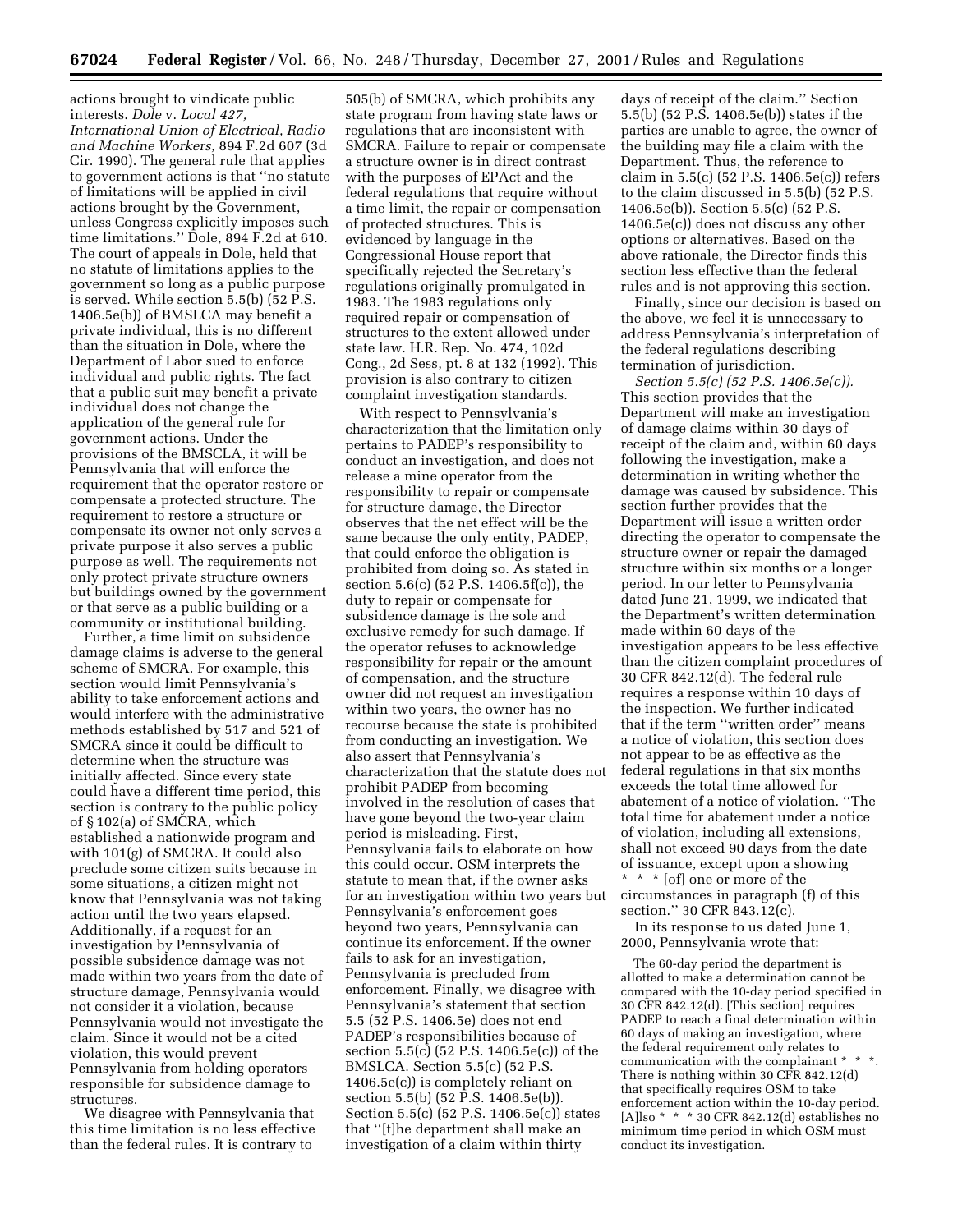With regard to the term ''written order'' as used in this section, Pennsylvania indicated that the term does not refer to a notice of violation, but rather to an administrative order directing the operator to repair or compensate the structure owner.

As noted in the finding for section 5.2(b)(2), the preamble to the federal EPAct rules states ''existing citizen complaint procedures are adequate and appropriate to address surface owner complaints of subsidence damage.'' (60 FR at 16735). The proposal by Pennsylvania to provide a claims investigation procedure for affected property owners was carefully considered by the Director relative to the existing requirements for addressing complaints by citizens under 30 CFR part 842. Currently, the approved Pennsylvania program regarding citizen complaint investigations and enforcement provides that if an inspection is made, the Department will notify the citizen within 10 days of completion of the inspection of the results. If no inspection is made, the Department will notify the citizen within 15 days of receipt of the complaint. Pennsylvania's approved citizen complaint rules are consistent with 30 CFR 842.12 and allow latitude in determining what constitutes the point at which an inspection is complete to allow for the collection of necessary data (see 49 FR 10253–58). As a result, citizen complaint inspection duties could be completed prior to the 60 days specified in section 5.5(c) (52 P.S. 1406.5e(c)). Under existing citizen complaint rules, once an inspection is completed, Pennsylvania has 10 days to describe its enforcement action or lack thereof. However, under the proposed provision, an inspection may occur in a short time, e.g. two days, but Pennsylvania would have longer than 10 days to notify the citizen of its inspection results, e.g., 60 days. This is inconsistent with Pennsylvania's existing rules and the federal rules regarding time requirements for responding to citizen complaints. To be consistent with the federal rules, Pennsylvania, within 10 days of completing all the inspection duties, must notify the citizen of its decision. Therefore, the Director is approving this portion of section 5.5(c) (52 P.S. 1406.5e(c)) to the extent that it is consistent with, or more timely than, the citizen complaint procedures and is requiring Pennsylvania to amend its program to the extent the time frames are longer than the citizen complaint procedures.

Section 5.5(c) (52 P.S. 1406.5e(c)) also provides that if the Department found

that mining caused damage, it shall issue an order directing the operator to compensate or cause repairs to be made within six months or longer. The Director is not approving the use of an administrative order that allows the operator six months or longer to repair damage or compensate landowners. Federal regulations at 30 CFR 843.12(c) provide that ''The total time for abatement under a notice of violation, including all extensions, shall not exceed 90 days from the date of issuance, except upon a showing \* \* \* [of] one or more of the circumstances in paragraph (f) of this section.'' Because the federal rules require Pennsylvania to issue a notice of violation within an abatement date of not more than 90 days, instead of an administrative order with an abatement date of six months or longer, the Director is not approving the following phrase from section 5.5(c) (52 P.S.  $1406.5e(c)$ , " \* \* \* within six months or a longer period if the department finds that the occurrence of subsidence or subsequent damage may occur to the same building as a result of mining.'' This phrase is not as effective as the federal regulations that call for orders with abatement dates less than 90 days except for the circumstances noted in section 30 CFR 843.12(c).

Finally, the Director finds that Pennsylvania's use of the term ''underground coal mining'' when making a damage determination is less stringent than section 720 of SMCRA. SMCRA requires underground coal mining *operations* to comply with requirements for damage repair or compensation. The term ''underground coal mining operations'' is more expansive than Pennsylvania's definition of underground mining, which is defined at 25 Pa. Code 89.5 to be the extraction of coal. Therefore, the Director is requiring Pennsylvania to amend this section to insure that any written damage determinations made by PADEP will take into account subsidence due to underground coal mining operations as required by SMCRA.

*Section 5.5(d) (52 P.S. 1406.5e(d)).* This section provides that the operator will not be liable for repairs or compensation in an amount exceeding the cost of replacement of the damaged structure. The section also provides that the occupants of a damaged structure shall be entitled to additional payment for reasonable actual expenses incurred for temporary relocation and for other actual reasonable incidental costs agreed to by the parties or approved by the Department. Section 720(a)(1) of SMCRA provides for repair of material damage, which ''shall include

rehabilitation, restoration, or replacement of the damaged'' structure or dwelling or compensation in the full amount of the decrease in value resulting from the subsidence. As previously stated in section 5.4(a) (52 P.S. 1406.5d(a)), the cost of replacement is no less stringent than section 720(a)(1) of SMCRA. There is no federal counterpart to provisions for relocation and incidental expenses provided for in this portion of the statute. However, because these provisions provide additional benefits not required by the federal regulations, the Director finds that they are not inconsistent with the requirements of SMCRA or the federal regulations and is approving this portion of the amendment.

*Section 5.5(e) (52 P.S. 1406.5e(e)).* This section requires an operator to deposit in escrow, an amount equal to the cost of repair or compensation if the operator appeals an order issued by the Department. In our letter to Pennsylvania dated June 21, 1999, we indicated that this section appears to be less effective than the federal regulations because there is no provision, in cases where the operator has not appealed an order of the Department, to insure that funds are available for the repair or compensation for damage to structures and no financial guarantees for the restoration of water supplies.

Pennsylvania responded in their letter of June 1, 2000, that section 6(b) (52 P.S. 1406.6(b)) of BMSLCA authorizes PADEP to require bonds of appropriate amounts to ensure the applicant's faithful performance of mining or mining operations, in accordance with the provisions of sections 5, 5.4, 5.5, and 5.6 (52 P.S. 1406.5, 1406.5d, 1406.5e, and 1406.5f). These requirements are in addition to the escrow requirements of section 5.5(e) (52 P.S. 1406.5e(e)). These bonds must be posted at the time of permit application and will be in place to ensure the repair of any and all structure damage that occurs during the term of the mining permit. Finally, Pennsylvania noted that the requirements to post escrow under section 5.5(e) (52 P.S. 1406.5e(e)) functions as an additional assurance that repairs or compensation will be provided by mine operators.

OSM agrees that the escrow requirements of section 5.5(e) (52 P.S. 1406.5e(e)) are separate from the requirements of section 6(b) (52 P.S. 1406.6(b)) of BMSLCA. Section 5.5(e) (52 P.S. 1406.5e(e)) allows an appeal right that is found within numerous other sections of Pennsylvania's approved program and is no less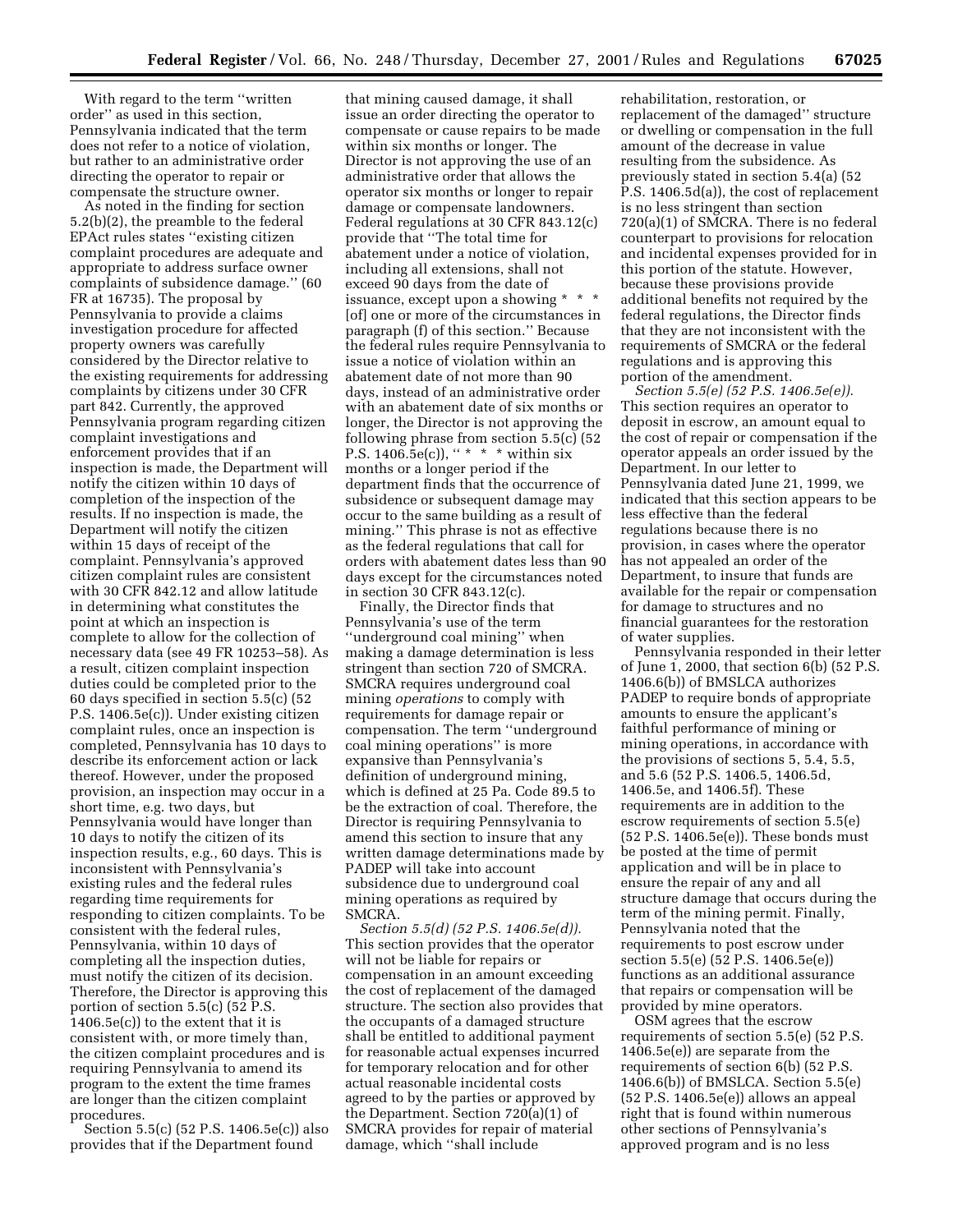effective than the federal regulations at 30 CFR 843.16 (implementing 30 CFR 840.13). The federal rules do not require an operator to place into escrow the cost of repair or compensation before it can appeal an order. Since an escrow account will serve to protect affected structure owners, the Director finds this section consistent with the federal rules and therefore, approves it.

*Section 5.5(f) (52 P.S. 1406.5e(f)).* This section provides for Pennsylvania to take enforcement action if an operator fails to repair or compensate for subsidence within six months or longer period as the Department has established or if the operator has failed to perfect an appeal of an order. The section further provides for payment of the escrow deposit if an operator fails to repair or compensate for damage after exhausting its right of appeal.

The Director has found that the escrow accounts provide a level of protection beyond that of the federal requirements and is approving that portion of the amendment. However, the portion of section 5.5(f) (52 P.S.1406.5(e)(f)) allowing six months or longer to pass before the Department takes an enforcement action is less effective than the federal regulations at 30 CFR 843.12(c), which requires abatement of violations within 90 days. As stated in the finding for 5.5(c) (52 P.S. 1406.5e(c)), an operator's failure to repair or compensate for subsidence damage is a violation that must be abated within 90 days. To ensure that Pennsylvania has the ability to enforce the necessary requirements of EPAct consistent with 30 CFR part 843, the Director is not approving the portion of section 5.5(f)  $(52 \text{ P.S. } 1406.5 \text{ e(f)})$  that states: " \* \* \* within six months or longer or such period as the department has established or fail to perfect an appeal of the department's order directing such repair or compensation.'' Not approving the portion of the phrase dealing with the six-month period will remove an enforcement impediment to Pennsylvania. As noted, the Director is also not approving language in that phrase that deals with perfecting an appeal of the Department's orders. This phrase prevents Pennsylvania from issuing a cessation order if an operator takes an appeal, thus acting as a stay. This provision is not as effective as the federal regulations at 30 CFR 843.16(b), which indicate that the filing of an application for review and request for a hearing cannot operate as a stay of any notice or order.

*Section 5.5(g) (52 P.S. 1406.5e(g)).* This section provides that, with the exception of 5.5(f) (52 P.S. 1406.5e(f)), existence of unresolved claims of

subsidence damage shall not be used by the Department as a basis for withholding permits from, or suspending review of, permit applications submitted by the mine operator against whom such claims have been made. In our letter to Pennsylvania dated June 21, 1999, we asked Pennsylvania to clarify what is meant by the phrase ''existence of unresolved claims.''

In response, Pennsylvania indicated that the term is self-explanatory. Structure damage claims often take some time to be resolved and this section simply provides that an operator is not deemed to be in violation of its repair or compensation obligations as long as it is, in good faith, attempting to make appropriate repairs or pay appropriate compensation, or has posted the escrow amount necessary to contest its liability. Finally, Pennsylvania also noted that a claim is only an allegation, not a violation.

The Director is approving this section. The federal regulations at 30 CFR 773.12 and 773.14 prohibit the issuance of a permit if the applicant has outstanding violations unless both the abatement period for the notice of violation has not yet expired and the applicant has certified in the permit application that the violation is being satisfactorily corrected. Pennsylvania's provision is consistent with these regulations since no violation was issued.

*Section 5.6(a) (52 P.S. 1406.5f(a)).* This section deals with voluntary agreements for repair or compensation for damages to structures caused by underground mining. In our letter of June 21, 1999, to Pennsylvania we noted that several times within this section Pennsylvania refers to ''releases'' that could be a part of the agreements. We asked Pennsylvania to clarify what is meant by the term ''release'' as used in this section.

In its letter to us dated June 1, 2000, Pennsylvania responded that BMSLCA does not define release. As the term is used in section 5.6 (52 P.S. 1406.5f), it refers to a written discharge, acquittance or receipt given in exchange for consideration as part of an agreement that establishes the means and methods by which the mine operator will repair or compensate for subsidence damage. Pennsylvania noted that section 5.6(a) (52 P.S. 1406.5f(a)) recognizes that mine operators who have fully met their statutory obligations are entitled to obtain a release that precludes the landowner from seeking multiple recoveries on the same claim.

The Director is approving this portion of the amendment. While there is no direct federal counterpart to this

section, agreements were recognized in the preamble to the federal rule, so long as the agreements did not ''negate the requirements of the Energy Policy Act.'' 60 FR at 16735. Since this section provides that ''remedies shall be no less than those necessary to compensate the owner of a building for the reasonable cost of its repair,'' the Director finds this section not inconsistent with the requirements of SMCRA and the federal regulations.

*Section 5.6(b) (52 P.S. 1406.5f(b)).* This section provides that when a voluntary agreement for repair or compensation is executed between landowners and operators, every deed for conveyance of property covered by the agreement must contain a recital of the agreement and any release contained within the agreement. There is no federal counterpart to this portion of the amendment. Since this section provides notice of the agreement and any release, the Director finds it not inconsistent with the requirements of SMCRA and the federal regulations and is approving it.

*Section 5.6(c) (52 P.S. 1406.5f(c)).* This section provides:

The duty created by section 5.5 to repair or compensate for subsidence damage to the buildings enumerated in section 5.4(a) shall be the sole and exclusive remedy for such damage and shall not be diminished by the existence of contrary provisions in deeds, leases or agreements which relieved mine operators from such duty. Nothing herein shall impair agreements entered into after April 27, 1966, and prior to the effective date of this section, which, for valid consideration, provide for a waiver or release of any duty to repair or compensate for subsidence damage. Any such waiver or release shall only be valid with respect to damage resulting from the mining activity contemplated by such agreement.

In our letter of June 21, 1999, to Pennsylvania we noted that this section appears to be less effective than the federal regulations because the post-1966 structures may have entered into an agreement that would have provided requirements that are less effective than 30 CFR 817.121(c). OSM has determined that ''[a]n underground mining operation has a statutory obligation to repair, which may not be negated by a prior agreement." 60 FR at 16736.

In its response to us dated June 1, 2000, Pennsylvania noted that:

''Post 1966 structures'' or structures built after 4/27/66 had no protection from subsidence damage under BMSLCA until 8/ 21/94, the effective date of section 5.6. Because BMSLCA did not provide protection to these structures, it is highly unlikely there are any agreements providing for repair or compensation for ''post 1966 structures.'' Pre 1966 dwellings were completely protected;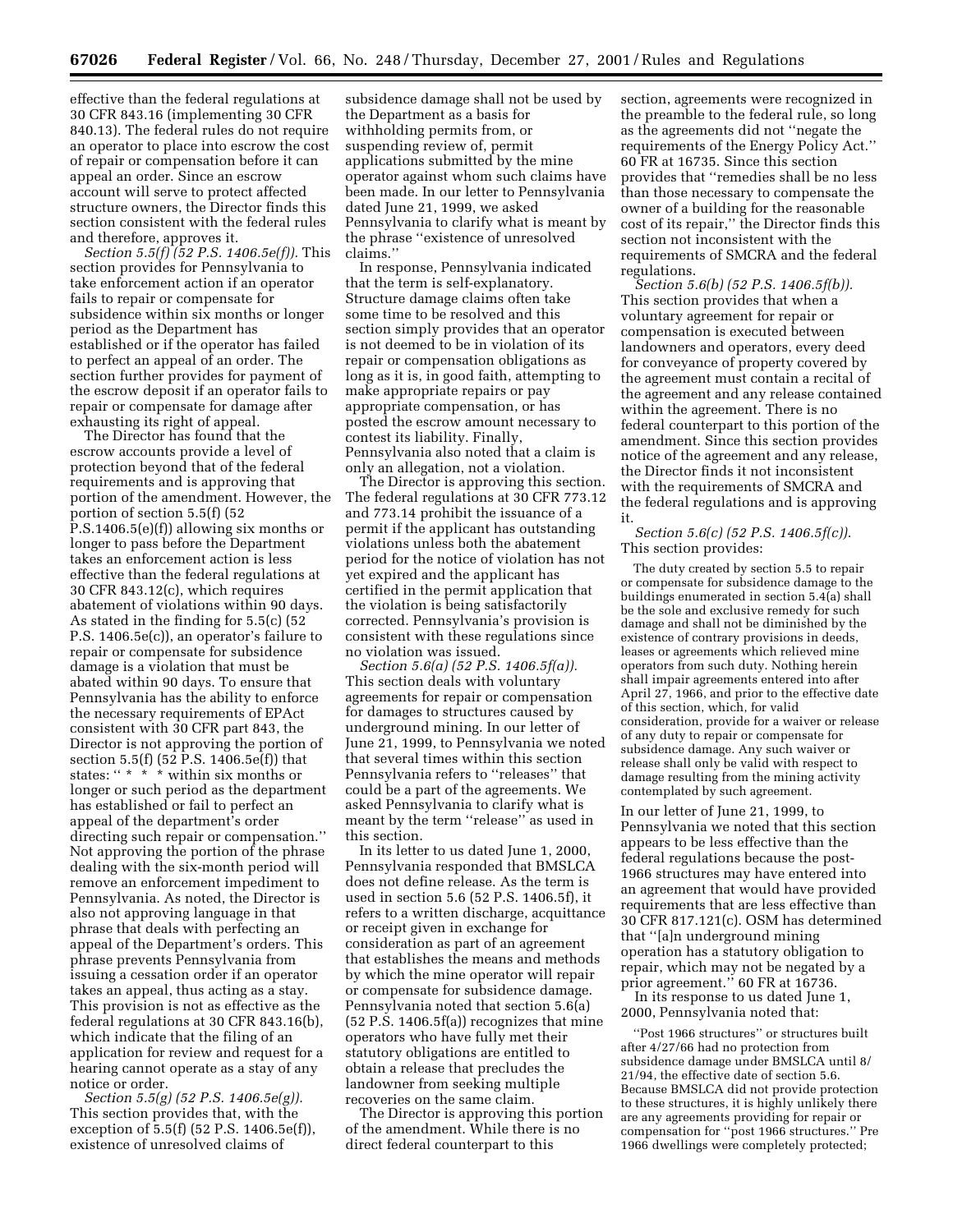they could not be damaged by subsidence. Post 1966 agreements for pre 1966 dwellings would have to have provided the homeowners more than full compensation or repairs otherwise the owner would not have had any reason to enter into an agreement with a mine operator. Accordingly, this provision is at least as effective as 30 CFR 817.121(c).

The Director approves the following language:

The duty created by section 5.5 to repair or compensate for subsidence damage to the buildings enumerated in section 5.4(a) shall be the sole and exclusive remedy for such damage and shall not be diminished by the existence of contrary provisions in deeds, leases or agreements which relieved mine operators from such duty.

There is no requirement in the federal rules that Pennsylvania have a requirement in addition to the duties enumerated in sections 5.4 and 5.5 (52 P.S. 1406.5d and 1406.5e) of the BMSLCA. If Pennsylvania wishes to eliminate any common law duties, that is within its discretion. Accordingly, this language is not inconsistent with the requirements of SMCRA and the federal regulations. However, the Director does not find Pennsylvania's explanation with regard to the last two sentences of section 5.6(c) (52 P.S. 1406.5f(c)) to be persuasive, because to do so would render that portion of section 5.6(c) (52 P.S. 1406.5f(c)) meaningless. The Director finds that the last two sentences: ''Nothing herein shall impair agreements entered into after April 27, 1966, and prior to the effective date of this section, which, for valid consideration, provide for a waiver or release of any duty to repair or compensate for subsidence damage. Any such waiver or release shall only be valid with respect to damage resulting from the mining activity contemplated by such agreement'' are inconsistent with the federal regulations at 30 CFR 817.121(c) and the Director is not approving this portion of section 5.6(c) (52 P.S. 1406.5f(c)). While OSM recognizes that EPAct and Act 54 are not retroactive, this language seems to provide that private agreements entered into between April 27, 1966 and August 21, 1994, waiving or releasing any duty to repair or compensate for subsidence damage remain effective, including for mining activities beyond the effective date of the protections of EPAct and Act 54, if contemplated by the agreement. Thus, these sentences provide that agreements made after April 1966 and before August 21, 1994, do not have to comply with the provisions of the BMSLCA if they are written contrary to the requirements of section 5.5 (52 P.S. 1406.5e) of BMSLCA. Section 720(a)(1)

and 30 CFR 817.121(c)(2) require repair or compensation for affected structures. Agreements are acceptable if the terms of the agreement meet ''the requirements under paragraph 817.121(c)(2).'' 60 FR at 16735. ''Any permittee/owner agreements cannot negate the requirements of the EPAct to repair or compensate for subsidence related material damage to occupied residential dwellings and related structures as well as non-commercial buildings.'' *Id.* Since this provision negates the requirements of section 5.5 (52 P.S. 1406.5e) of BMSLCA, it is inconsistent with the federal regulations.

*Section 5.6(d) (52 P.S. 1406.5f(d)).* This section provides that any agreement made under section 5.6(c) (52 P.S. 1406.5f(c)) must be included in every deed for conveyance of the property covered by the agreement. The Director is not approving this provision to the extent that section 5.6(c) has not been approved. Therefore, section 5.6(d) (52 P.S. 1406.5f(d)) is inconsistent with the requirements of SMCRA and the federal regulations to the extent that section 5.6(c) (52 P.S. 1406.5f(c)) is inconsistent.

*Section 6 (52 P.S. 1406.6).* This section was modified by both removing former subsection (a) and replacing references in subsection (b) to sections 4 and 5 with references to sections 5, 5.4, 5.5 and 5.6. The section now requires applicants to file bonds conditioned upon the applicant's faithful performance of mining or mining operations in accordance with sections 5, 5.4, 5.5 and 5.6. While this section requires submission of bonds at the time of application, there is no requirement similar to that found in 30 CFR 817.121(c)(5), which requires an adjustment of bond amount for subsidence damage to structures or water supplies if repair or replacement is not completed within 90 days of occurrence of damage.

In our letter of June 21, 1999, we indicated that section 5.5(e) (52 P.S. 1406.5e(e)), regarding establishment of escrow accounts appears to be less effective than the federal regulations because there is no provision in cases where the operator has not appealed an order of the Department to insure that funds are available for the repair or compensation for damage to structures and no financial guarantees for the restoration of water supplies. After reviewing Pennsylvania's response to that comment, we found that the escrow provisions of section 5.5(e) (52 P.S. 1406.5e(e)) were separate from the requirements of 30 CFR 817.121(c)(5) to increase the bond in response to

subsidence damage. However, by reviewing Pennsylvania's response to our comment in section 5.5(e) (52 P.S. 1406.5e(e)), we found that section 6 was required to be amended to include this provision.

Pennsylvania responded in their letter of June 1, 2000, that:

Section 6(b) of BMSLCA authorizes PADEP to require bonds of appropriate amounts to ensure the applicant's faithful performance of mining or mining operations, in accordance with the provisions of sections 5, 5.4, 5.5, and 5.6.

These requirements are in addition to the escrow requirements of section 5.5(e). These bonds must be posted at the time of permit application and will be in place to ensure the repair of any and all structure damage that occurs during the term of the mining permit.

As Pennsylvania noted, these bonds will be posted at the time of permit application. However, it is very difficult to predict the amount of subsidence damage that will occur to structures, therefore, it may be necessary to raise the bond amounts after damage has occurred. There is no provision in the Pennsylvania program that requires the state regulatory authority to increase bonds in response to subsidence damages that are not repaired or replaced within 90 days. Pennsylvania's only mechanism for increasing the bond amount is if a party in interest requests such an increase. The federal rules at 30 CFR 817.121(c)(5) require the regulatory authority to increase the bonding amounts for the permittee. Pennsylvania's requirement places the burden on someone other than the state to monitor the bonding amounts. The state regulatory authority is the only appropriate entity to determine when the bonds must be adjusted. In addition, Pennsylvania's program fails to require a bond or a bond increase if damage occurs to the land or water resources. The federal rule at 30 CFR 817.121(c)(5) requires an increase in the performance bond when subsidence related material damage to land occurs, or when a protected water supply is contaminated, diminished or interrupted. Therefore, the Director is requiring Pennsylvania to amend its program to comply with the provisions of 30 CFR 817.121(c)(5).

*Section 9.1(a) (52 P.S. 1406.9a(a)).* This section requires that if the department determines, and notifies a mine operator, that a proposed mining technique or extraction ratio will result in subsidence that causes an imminent hazard to human safety, the technique or extraction ratio will not be permitted unless the mine operator, prior to mining, takes measures approved by the Department to eliminate the imminent hazard.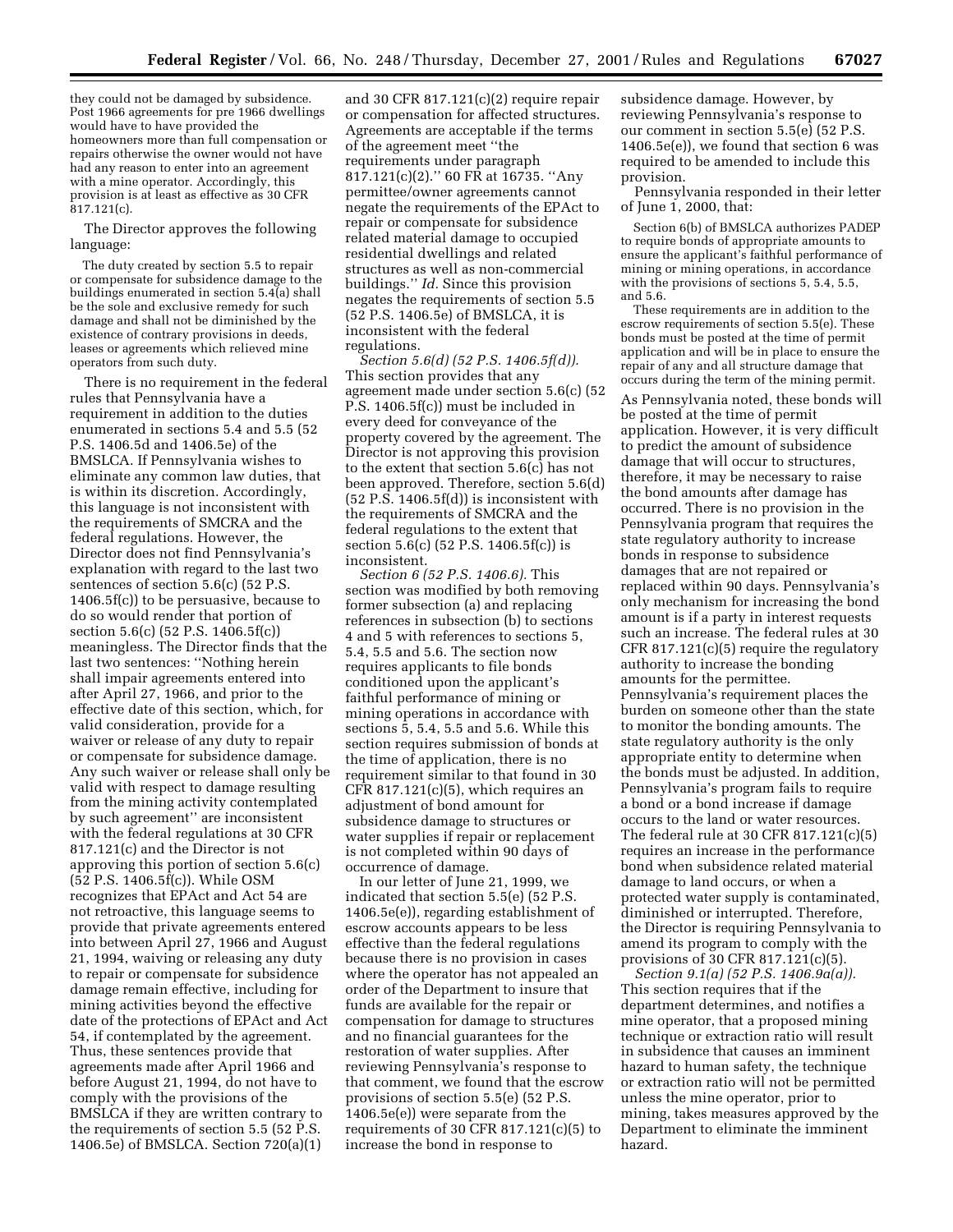Even though there is no corresponding federal regulation, the Director is approving this section because it is consistent with 30 CFR 817.121(f), which requires the suspension of underground mining if imminent danger to inhabitants of urbanized areas, cities, towns or communities is found.

*Section 9.1(b) (52 P.S. 1406.9a(b)).* This section provides that a mining technique or extraction ratio that the Department determines will cause irreparable damage to buildings in section 5.4(a)(3) or (4) (52 P.S.  $1406.5d(a)(3)$  or  $(4)$ ) will not be permitted unless the building owner, prior to mining, consents to such mining or the mine operator, prior to mining, agrees to take measures approved by the Department to minimize or reduce impacts resulting from subsidence to such buildings.

The Director finds that there is no comparable provision in the federal regulations because the federal regulations do not discuss irreparable damage. The irreparable damage standard for this portion of the amendment provides a level of protection to structures threatened with irreparable damage that is not provided for in federal regulations. The Director is approving this portion of the amendment.

*Section 9.1(c) (52 P.S. 1406.9a(c)).* This section provides that underground mining activities shall not be conducted beneath or adjacent to public buildings and facilities, churches, schools and hospitals, impoundments, or bodies of water with volume of 20 acre-feet or more unless the subsidence control plan demonstrates that subsidence will not cause material damage to, or reduce the reasonably foreseeable use of, such facilities. The Department may limit the percentage of coal extracted under or adjacent to these features or facilities or

to any aquifer or body of water that serves as a significant water source for any public water supply system if it finds that it is necessary in order to minimize the potential for material damage. The Director finds that this portion of the amendment is no less effective than the federal regulations at 30 CFR 817.121(d), which have substantially the same requirements.

*Section 9.1(d) (52 P.S. 1406.9a(d)).* This section provides that nothing in the act shall supersede standards related to the prevailing hydrologic balance contained in federal SMCRA and regulations promulgated by Pennsylvania to obtain or maintain jurisdiction over the enforcement and administration of SMCRA or any standard contained in Pennsylvania's Clean Streams Law. Even though there is no direct federal counterpart, the Director is approving this section because it does not limit or change the rights of landowners or the responsibilities of operators as provided for in federal regulations, nor is it inconsistent with the requirements of SMCRA and the federal regulations.

*Section 15 (52 P.S. 1406.15).* This section was repealed by Act 54. The section allowed landowners to purchase enough support coal beneath a structure to provide protection from subsidence. There are no similar provisions in the federal regulations. The Director is approving repeal of this section because repealing it does not make Pennsylvania's program less effective than the federal regulations regarding protection of structures.

*Section 17.1 (52 P.S. 1406.17a).* This section lists various conducts that are unlawful under the BMSLCA. Act 54 changed the section by removing the phrase ''to cause land subsidence or injury'' as one of the examples of unlawful conduct.

The Director is approving this change to the BMSLCA. The federal rules anticipate that subsidence will occur and provide compensation for, or repair of, damages to homes and other structures as well as replacement of adversely affected water supplies. Subsidence in itself is not unlawful conduct under the federal regulations.

The portion of the amendment that removes injury as unlawful conduct is also approved. The Director finds that the portions of the BMSLCA that require prevention of hazards to human safety and material damage to certain buildings (section 9.1) provide a similar level of protection from injury that the federal regulations provide. The Director is approving the changes to section 17.1 because they are not inconsistent with SMCRA and the federal regulations.

*Section 18.1 (52 P.S. 1406.18a).* This section requires the Department to compile data in deep mine permit applications, monitoring reports, and other data submitted by operators, and from enforcement actions. The data are to be used to determine the effects of deep mining on subsidence of surface structures and on water resources. A report on the analysis of the data is to be presented to the Governor, the General Assembly, and the Citizen's Advisory Council every five years.

There is no direct federal counterpart to this regulation but the Director is approving this section because it does not limit or change the rights of landowners or the responsibilities of operators as provided for in federal regulations nor is it inconsistent with the requirements of SMCRA and the federal regulations.

# **Summary Table**

The table below summarizes the Director's findings with regard to each section of the BMSLCA.

| Sections of the BMSLCA that are approved                                                   | Sections of Act 54 that are conditionally ap-<br>proved or that are required to be amended | Sections of Act 54 that are not approved in<br>whole or in part           |  |  |
|--------------------------------------------------------------------------------------------|--------------------------------------------------------------------------------------------|---------------------------------------------------------------------------|--|--|
| Repeal of Section 4 (52 P.S. 1406.4))                                                      |                                                                                            | $5.1(b)$ (52 P.S. 1406.5a(b)).                                            |  |  |
| $5.1(a)(2)$ and (3) (52 P.S. 1406.5a(a)(2) and<br>$(3)$ ).                                 |                                                                                            | $5.2(b)(2)$ (52 P.S. 1406.5b(b)(2)).                                      |  |  |
| $5.2(a)(1)$ , $(2)$ , and $(3)$ $(52 \text{ P.S. } 1406.5b(a)(1))$<br>$(2)$ , and $(3)$ ). |                                                                                            | $5.2(d)$ (52 P.S. 1406.5b(d)).                                            |  |  |
|                                                                                            |                                                                                            | $5.2(e)(2)$ (52 P.S. 1406.5b(e)(2)).                                      |  |  |
|                                                                                            |                                                                                            | 5.2(g), (h), and (i) $(52 \text{ P.S. } 1406.5b(g), (h),$<br>and (i)).    |  |  |
| $5.2(e)(1)$ and (3) (52 P.S. 1406.5b(e)(1) and<br>$(3)$ ).                                 |                                                                                            | 5.3(a), (b), and (c) $(52 \text{ P.S. } 1406.5c(a), (b),$<br>and $(c)$ ). |  |  |
|                                                                                            |                                                                                            | $5.4(a)(3)$ (52 P.S. 1406.5d(a)(3)).                                      |  |  |
|                                                                                            |                                                                                            | $5.4(c)$ (52 P.S. 1406.5d(c)).                                            |  |  |
|                                                                                            |                                                                                            | 5.5 (b) and (c) (52 P.S. 1406.5e(b) and (c)).                             |  |  |
| $5.4(a)(1)$ , (2) and (4) (52 P.S. 1406.5d(a)(1),<br>$(2)$ , and $(4)$ ).                  |                                                                                            | $5.5(f)$ (52 P.S. 1406.5e(f)).                                            |  |  |
|                                                                                            |                                                                                            | 5.6(c) and (d) $(52 P.S. 1406.5f(c)$ and $(d)$ ).                         |  |  |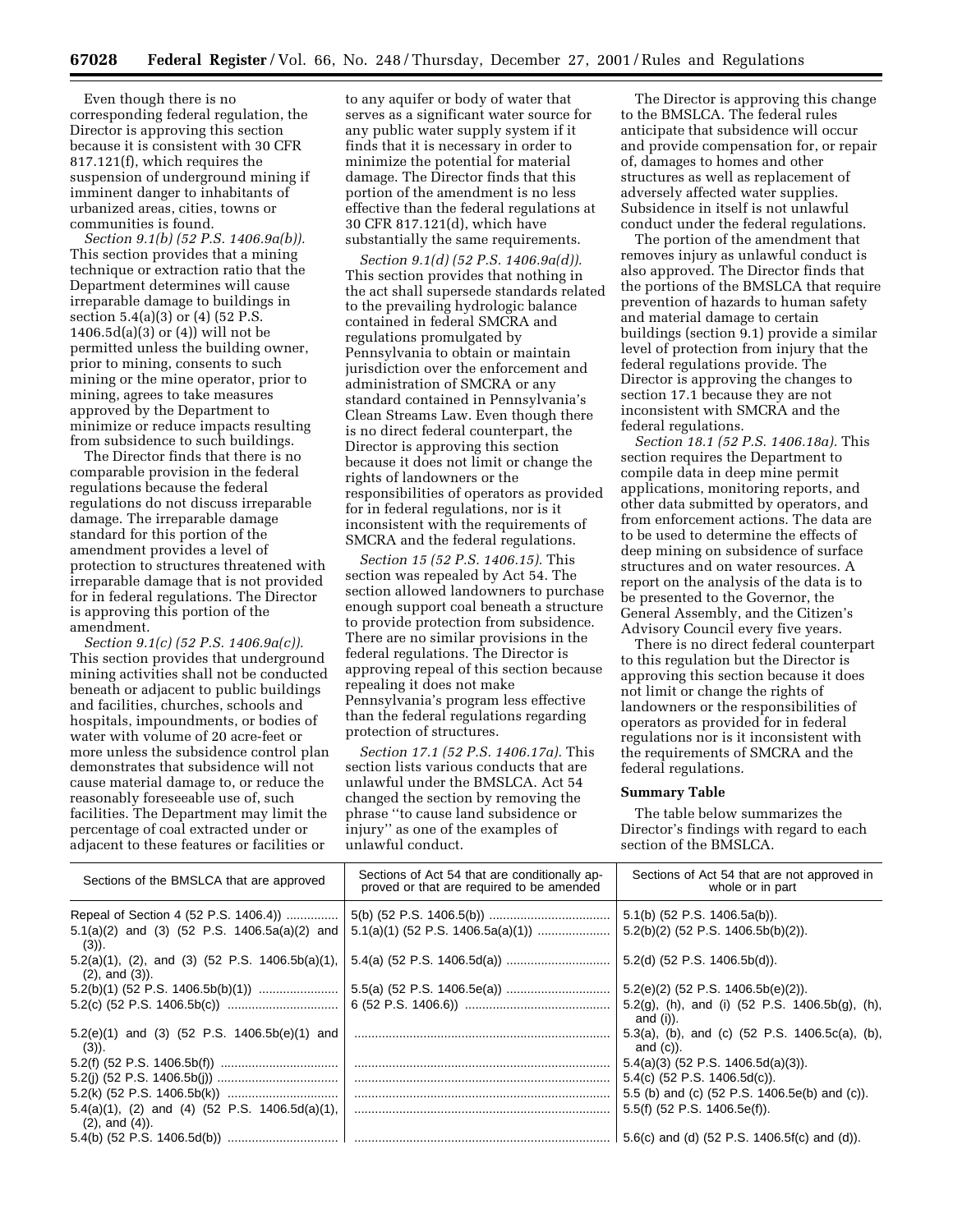| Sections of the BMSLCA that are approved                                                                                                                                                                                                                                                                                  | Sections of Act 54 that are conditionally ap-<br>proved or that are required to be amended | Sections of Act 54 that are not approved in<br>whole or in part |
|---------------------------------------------------------------------------------------------------------------------------------------------------------------------------------------------------------------------------------------------------------------------------------------------------------------------------|--------------------------------------------------------------------------------------------|-----------------------------------------------------------------|
| 5.5 (d), (e) and (g) (52 P.S. 1406.5e(d), (e) and<br>$(g)$ ).<br>5.6(a) and (b) $(52 P.S. 1406.5f(a)$ and (b)).<br>9.1(a), (b), (c), and (d) $(52 \text{ P.S. } 1406.9a \text{ (a)}$ ,<br>$(b)$ , $(c)$ , and $(d)$ ).<br>Repeal of Section 15 (52 P.S. 1406.15).<br>17.1 (52 P.S. 1406.17a).<br>18.1 (52 P.S. 1406.18a). |                                                                                            |                                                                 |

# *B. Changes to the Regulations at 25 Pa Code Chapter 89*

Set forth in the explanation below and the table that follows, pursuant to SMCRA and the federal regulations at 30 CFR 732.15 and 732.17, are the Director's findings concerning the amendments to the regulations at 25 Pa. Code Chapter 89. The Director's reasons for approving, conditionally approving, requiring amendments to, or not approving regulations in 25 Pa. Code Chapter 89 are noted. The sections are listed in the order they appear in Chapter 89 for easy reference.

*Section 89.5, definition of the term ''de minimis cost increase.''* This definition is used in section 89.145a relating to water supply replacement performance standards. It states an increase in the cost of providing a restored or replaced water supply is acceptable if the increased cost of operating the replaced or restored water supply is de minimis. This section defines de minimis as either less than 15% of the annual operating and maintenance costs of the previous water supply that is restored or replaced, or is less than \$60 per year. In our letter to Pennsylvania dated June 21, 1999, we indicated that there was no counterpart in federal regulations to this definition. However, the preamble to the federal regulations at 60 FR 16726 provides that the payment of replacement water supply operation and maintenance costs in excess of premining costs is a logical aspect of the requirement to replace a water supply. The goal of the provision is to insure that the owner or user of the water supply is made whole, and that no additional costs are passed on to the water supply user after the replacement supply is installed, beyond those that are customary and reasonable for the premining supply. We concluded that the definition appears to be less effective than the federal regulation because it passes costs in excess of premining costs to the landowner or water supply user.

In their June 1, 2000, response to our letter, Pennsylvania indicated that:

The court decisions in Carlson Mining Co v. DER, EHB 91–547–E, Gioia Coal v. DER,

1986 EHB 82, and Buffy and Landis v. DER, 1990 EHB 1665 defined what constituted an adequate replacement water supply. These Court decisions addressed increased operation and maintenance costs, increased maintenance, control, accessibility, reliability and performance of the replacement water supply. The Court found that a property owner has been made whole if the increase in operating and maintenance costs is de minimis. The Pennsylvania case law is codified in these regulations to facilitate understanding of the law by water supply users and the regulated community.

The Pennsylvania regulations, which incorporated court determinations of what cost increases were more than de minimis and were required to be paid by the operator are as effective as OSM's provision requiring a permittee to ''replace any drinking, domestic or residential water supply that is contaminated, diminished or interrupted by underground mining activities.'' The federal regulations do not establish any specific requirements for operating and maintenance  $\cosh x + \cosh x$ 

The Director is not approving the definition of de minimis cost increase from 25 Pa. Code 89.5 because it allows some increased costs of operating and maintaining a restored or replaced water supply system to be passed on to the landowner or water user. Depending on the original costs, both a  $15\%$  increase as well as a \$60 increase could be excessive. The increased costs are still beyond the intent of the federal regulations, that ''[t]he owner or user of the water supply is made whole, and that no additional costs are passed on to the water supply user.'' (60 FR 16726). Only by fully subsidizing all costs associated with the replacement or restored water supply will that intent be realized.

Finally, OSM notes that the cases cited by PADEP were all issued before Act 54 and EPACT was enacted (except Carlson, which was issued 5 days after EPAct's date). Accordingly, these cases could not contemplate EPAct's requirements.

*Section 89.5, definition of the term, ''dwelling.''* Pennsylvania is proposing the definition of the term dwelling to be ''a building or other structure that, at the time subsidence occurs, is used either temporarily, occasionally, seasonally or permanently for human habitation.''

This definition is the same as OSM's definition of the phrase ''occupied dwelling and structures related thereto'' found in 30 CFR 701.5, except it does not include related structures. The related structure information is found in Pennsylvania's regulations at 25 Pa. Code 89.5 in the definition of ''permanently affixed appurtenant structures.'' The Director finds that Pennsylvania's definition of the term ''dwelling'' when used in conjunction with the phrase ''permanently affixed appurtenant structure'' is no less effective than the federal definition of ''occupied dwelling and structures related thereto,'' so long as the limitations on the definition of ''permanently affixed appurtenant structure'' discussed later in this rulemaking are implemented.

*Section 89.5, definition of the term, ''fair market value.''* Pennsylvania's definition of fair market value is the amount at which property would exchange hands between a willing buyer and a willing seller, neither being under any compulsion to buy or sell and both having reasonable knowledge of the relevant facts. The only place this term is used in Chapter 89 is at 25 Pa. Code  $89.152(a)(5)(i)$  with regard to an operator's purchase of a property to gain relief from the responsibility of water supply replacement. Because that section of the regulations has not been approved and is not self-sustaining, there is no need for the Pennsylvania program to contain the definition of ''fair market value.'' As a result, the Director is not approving the definition of the term ''fair market value'' found in 25 Pa. Code 89.5.

*Section 89.5, definition of the term, ''irreparable damage.''* Through its definition of ''irreparable damage,'' Pennsylvania has created four ways in which a structure can be classified as irreparably damaged. They include: (1) Where the cost of repair would exceed the cost of replacement; (2) the damage is so great that its repair is prohibited by law; (3) it is impossible or impractical to restore the structure to its previous strength; or (4) for structures recognized as historical or architecturally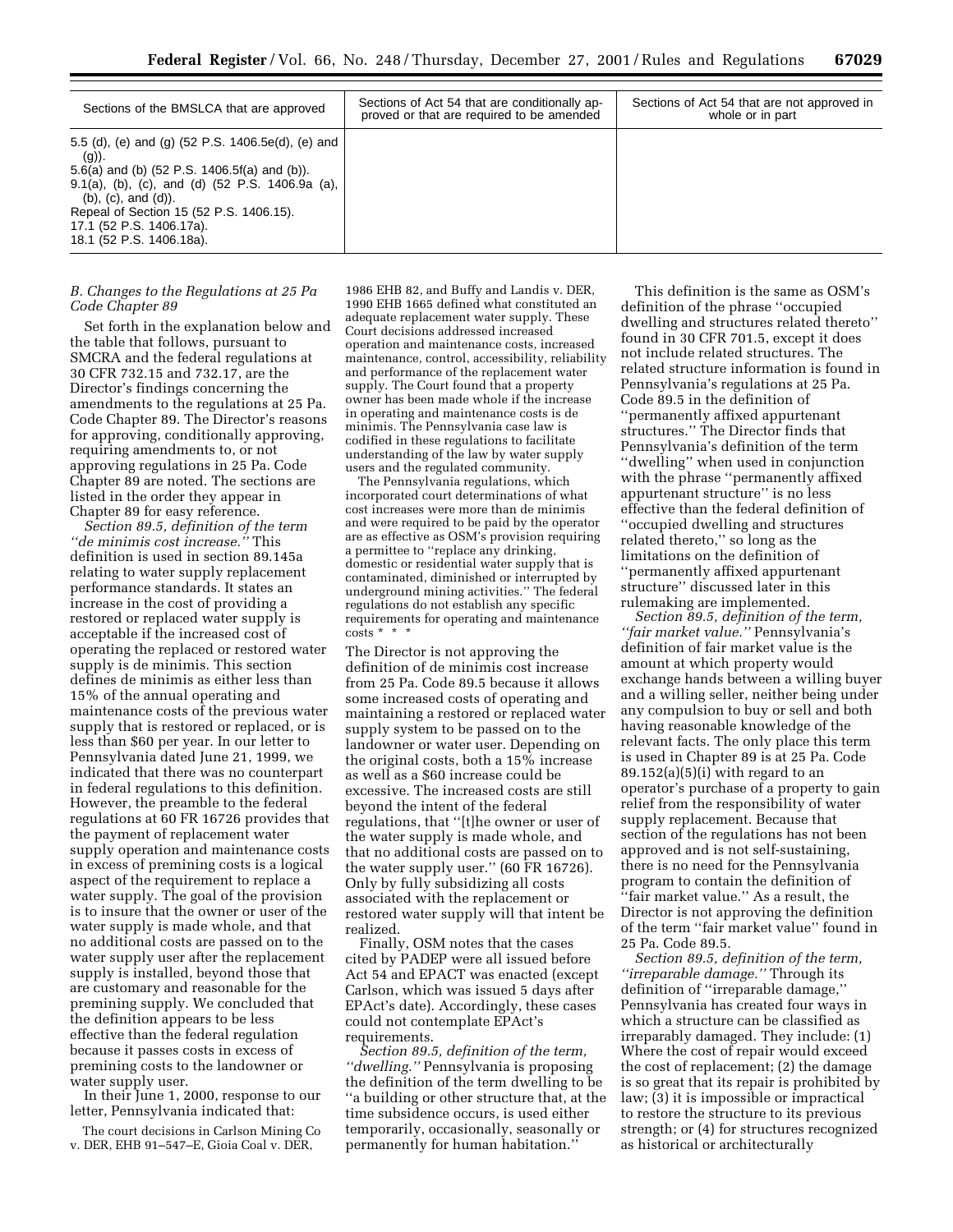significant, one of the following: the damage would adversely affect the structures historical or architectural value, or the cost of repair with the same craftsmanship and historically and architecturally equivalent components exceeds the cost of replacement, or it is impossible to repair or restore the historical and architectural value of the structure with the same craftsmanship and historically and architecturallyequivalent components.

There is no federal counterpart to this definition. The federal rules define ''material damage'' at 30 CFR 701.5 as (1) Any functional impairment; (2) any physical change that has a significant adverse impact on the land; or (3) any significant change in the condition, appearance or utility. Any material damage must be corrected (for structures, the other option is compensation). Pennsylvania's irreparable damage standard, does not contemplate correction. Thus, by creating an irreparable damage standard, Pennsylvania has defined a class of damage that may be more severe than the material damage standard found in federal regulations. As discussed later, there are certain situations, where Pennsylvania does not require protection from material damage. However, the Director is approving the definition of the phrase ''irreparable damage'' since it is not inconsistent with the federal rules. The Director notes that this approval does not affect the requirements afforded by the material damage standard found in federal regulations.

*Section 89.5, definition of the term, ''material damage.''* Pennsylvania's definition is substantially the same as and therefore no less effective than the federal definition of material damage at 30 CFR 701.5. The Director is approving Pennsylvania's definition of the term ''material damage.''

*Section 89.5, definition of the term, ''noncommercial building.''* Pennsylvania's definition is substantially the same as, and therefore no less effective than, the federal definition of noncommercial building at 30 CFR 701.5. The Director is approving Pennsylvania's definition of the term ''noncommercial building.''

*Section 89.5, definition of the term, ''permanently affixed appurtenant structures.''* This term is used in conjunction with structures listed in 25 Pa. Code 89.142a(f)(1)(i) and (iii) relating to subsidence control performance standards. The term is defined as a structure or facility securely attached to the land surface if that structure or facility is adjunct to, and used in connection with, structures listed in 25 Pa. Code 89.142a(f)(1)(i) and (iii).

In our letter to Pennsylvania dated June 21, 1999, we indicated that the federal definition of the term ''occupied residential dwelling and structures related thereto'' does not require that the appurtenant structure be ''securely attached to the land.'' This is a meaningful difference in coverage for some structures that would be set on the surface but not readily removable, i.e., storage sheds that are not built on a foundation but are set in place on the surface of the ground. We asked Pennsylvania to clarify how the proposed definition will account for damage to appurtenant structures not attached to the land.

In their letter to us of June 1, 2000, Pennsylvania indicated that under Pennsylvania law, those structures which are not permanently affixed appurtenant structures would be generally classified as improvements. Accordingly, these structures would be protected under 25 Pa. Code 89.142a(f) to the extent that they were in place on August 21, 1994, or on the date of first publication of the permit application or permit renewal application and within the boundary of the entire mine as depicted in the permit application. In addition, Pennsylvania noted that structures that are not attached to the ground are less prone to experience subsidence damage. Since these structures do not have foundations, they are not subject to the stresses that result from ground movement.

The Director has found that Pennsylvania's definition of ''permanently affixed appurtenant structures'' is less effective than the federal regulations. The federal definition of the term ''occupied residential dwelling and structures related thereto'' at 30 CFR 701.5, lists examples of protected facilities. Pennsylvania has adopted a similar listing of protected facilities in its definition of ''permanently affixed appurtenant structures.'' However, in that definition, Pennsylvania requires that these facilities be ''securely attached to the land surface.'' Pennsylvania's protection of structures is less inclusive than the federal regulations because the federal requirements do not require structures to be attached to the land surface to be protected. This finding is acknowledged by Pennsylvania in its preamble when discussing the definition of ''permanently affixed appurtenant structures'' by stating that the definition does ''not include all structures encompassed by the Federal definition'' and it only includes those structures

permanently affixed to the ground. 28 Pa.B. 2766.

The Director is not approving the portion of the definition that requires structures to be ''securely attached to the land surface.'' The federal regulations (definition of the term ''occupied residential dwelling and structures related thereto'' at 30 CFR 701.5) require protection for structures or facilities installed on, above or below, or a combination thereof, the land surface, if that building structure or facility is adjunct to or used in connection with an occupied residential dwelling. There is no requirement that such structures or facilities be securely attached to the land surface. By protecting only structures that are securely attached to the land surface, Pennsylvania is creating a class of facility or structure that will not be afforded the protections of the federal regulations.

*Section 89.5, definition of the term, ''public buildings and facilities.''* Pennsylvania defines ''public buildings and facilities' as structures that are owned or leased and principally used by a government agency for public business or meetings and anything built, installed, assembled or used by a government agency to provide a public service. Pennsylvania then listed examples of ''public buildings and facilities.'' In the federal program ''public building'' is defined at 30 CFR 761.5 to mean any structure that is owned or leased, and principally used by a governmental agency for public business or meetings. Pennsylvania's definition of ''public buildings and facilities'' includes everything in the federal definition. The Director finds that Pennsylvania's definition of ''public buildings and facilities'' is no less effective than the federal definition of ''public building'' and is approving the definition.

*Section 89.5, definition of the term, ''public water supply system.''* There is no corresponding federal definition to this term. Pennsylvania defines ''public water supply system'' as a water delivery system which does one of the following; serves at least 15 service connections used by year-round residents or regularly serves at least 25 year-round residents, or provides water to a public building, church, school, hospital or nursing home. Pennsylvania uses this term several times throughout Chapter 89 of its regulations to describe protections to public water supplies. The Director is approving this definition because it is used to protect water supplies that are protected by the federal regulations and it also could be used to protect water supplies that may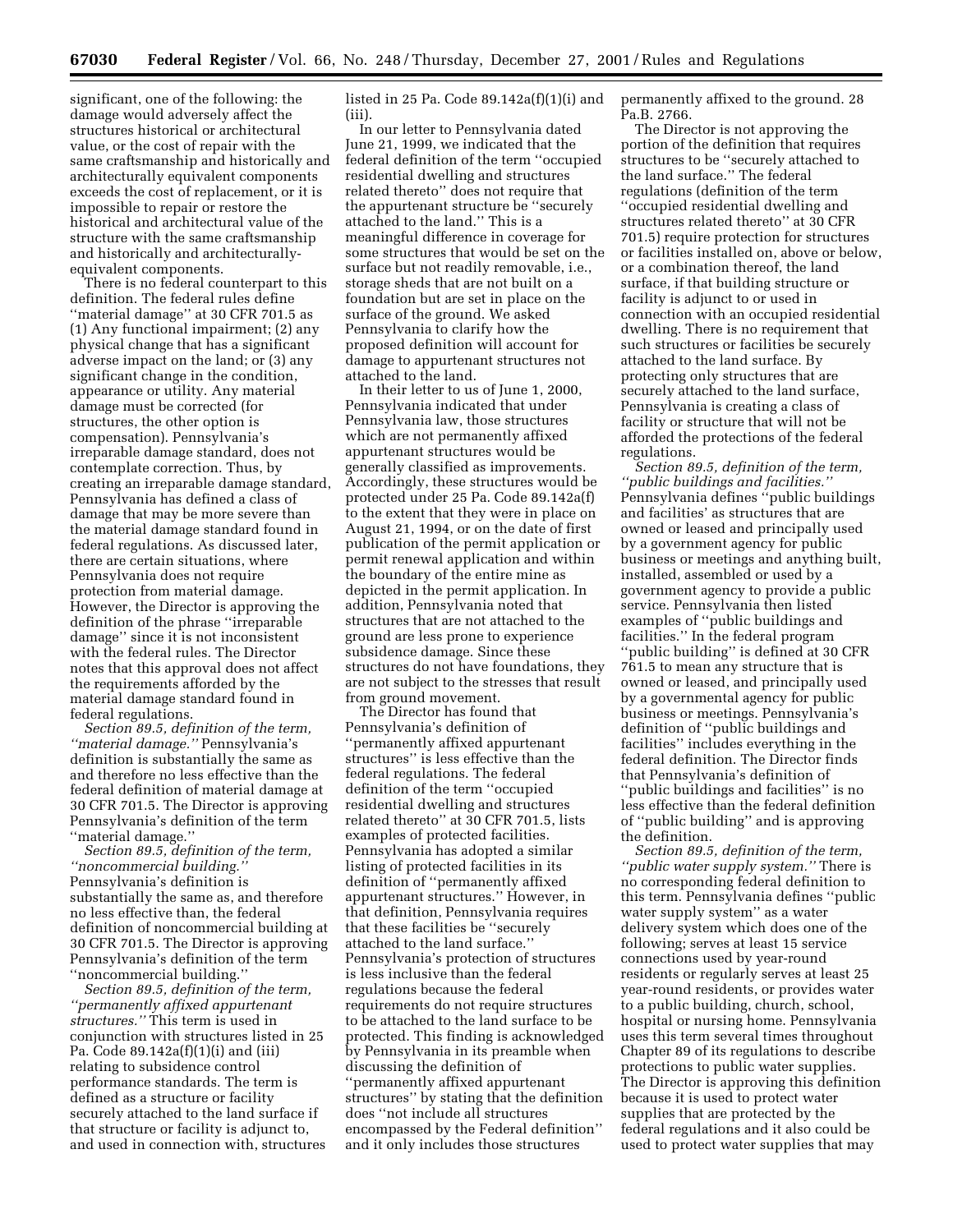not be protected under the federal program. Therefore the definition is not inconsistent with the requirements of SMCRA and the federal regulations.

*Section 89.5, definition of term, ''rebuttable presumption area.''* Pennsylvania defines ''rebuttable presumption area'' in the context of water supply replacement, to mean the area in which an operator is presumed responsible for diminishing, contaminating or interrupting a water supply. The area is defined by projecting a 35-degree angle from the vertical from the outside of any area where the operator has extracted coal from an underground mine. There is no federal counterpart to this definition. The Director is approving the definition because landowners and water users will benefit from the presumption through a more rapid response by operators to their complaints. The Director finds that this definition is not inconsistent with the requirements of SMCRA at section 720(a)(2) and the federal regulations at 30 CFR 817.41(j) to provide prompt replacement of protected water supplies.

*Section 89.5, definition of the terms, ''underground mining,'' and ''underground mining operations.''* Pennsylvania's definition of ''underground mining'' is the extraction of coal in an underground mine. The federal definition of the term ''underground mining activities'' is found at 30 CFR 701.5 and is a combination of two parts: (a) Surface operations incident to underground extraction of coal or in situ processing, such as construction, use, maintenance, and reclamation of roads, above-ground repair areas, storage areas, processing areas, shipping areas, areas upon which are sited support facilities including hoist and ventilating ducts, areas utilized for the disposal and storage of waste, and areas on which materials incident to underground mining operations are placed; and (b) Underground operations such as underground construction, operation, and reclamation of shafts, adits, underground support facilities, in situ processing, and underground mining, hauling, storage, and blasting. Pennsylvania's proposed definition of ''underground mining operations'' is substantially the same as (b) of the federal definition of ''underground mining activities.'' Pennsylvania's definition of ''underground mining'' is consistent with how the term underground mining is used in paragraph (b) of the federal definition of ''underground mining activities'' since it is an underground operation. The Director finds that the definitions of the

terms ''underground mining'' and ''underground mining operations'' is consistent with the federal definition of ''underground mining activities'' and is approving both definitions.

*Section 89.5, definition of the term, ''water supply.''* Pennsylvania's definition of ''water supply'' includes existing sources of water used for domestic, commercial, industrial or recreational purposes or for agricultural uses. It also includes supplies that serve a public building or a noncommercial structure customarily used by the public, including churches, schools and hospitals. This definition differs from the federal definition of the term ''drinking, domestic or residential water supply'' found at 30 CFR 701.5. Pennsylvania has stated in the preamble to its regulations that ''[t]he definition of ''water supply'' includes all water supplies covered under the federal program, including those which are used for irrigating noncommercial gardens and noncommercial agricultural operations.'' 28 Pa.B. 2767.

The Pennsylvania term is more inclusive in that it protects agricultural supplies, which the federal regulations do not protect unless they are used for direct human consumption or human sanitation, or domestic use. However, it does not appear to include the appurtenant delivery systems of the federal definition. As stated in our finding to section  $5.1(a)(3)$  (52 P.S.)  $1406.5a(a)(3)$ , we expressed this concern to Pennsylvania in our letter of June 21, 1999. Pennsylvania responded by stating ''connections from a well or spring are permanent affixed appurtenant structures that must be repaired by the mine operator.'' Pennsylvania went on to state that damage to a water main and its connecting piping would be regulated under 25 Pa. Code 89.142a(g) if it was owned by the water company. If the connecting piping was owned by the property owner, the mine operator would be required to repair. Additionally, Pennsylvania's proposed performance standards at 25 Pa. Code 89.145a(f)(4) indicate that replacement of a water supply shall include the installation of any piping, pumping equipment and treatment equipment necessary to put the replaced water source into service. This performance standard includes the items contemplated by the appurtenant delivery system requirements of the federal regulations.

Therefore, based on the Pennsylvania Bulletin language, Pennsylvania's explanation, and when used with the performance standards of 25 Pa. Code 89.145a(f)(4), the Director finds that the

definition of ''water supply'' is no less effective than the federal definition of ''drinking, domestic, or residential water supply'' and is approving this portion of the amendment.

*Section 89.33.* This section deals with the geologic data requirements of the permit. Pennsylvania made only two minor revisions to this section; the nonsubstantive addition of the metric equivalent of 200 feet (60.96 meters) after the term of ''200 feet'' in subsection (a)(1), and the requirement that the operation plan include a description of the coal seam thickness (to be added to subsection (a)(1) as item (iii)). The addition of this requirement necessitated designating former section (iii) as (iv) and designating former section (iv) as (v). The federal rule at 30 CFR 784.20(b)(3) requires a subsidence control plan to contain a description of seam thickness. Therefore, this addition is no less effective than the federal regulations and the Director is approving this portion of the amendment.

*Section 89.34.* Pennsylvania has made two minor changes in this portion of the amendment. Both are found in subsection (a)(1)(i). This section lists the information operators must submit in their application regarding groundwater. The first sentence of subsection (i) formerly read, ''The results of a groundwater inventory of existing wells, springs and other groundwater resources, providing information on location, quality, quantity, depth to water and usage for the proposed permit area and potentially impacted offsite areas.'' The first sentence now reads, ''The results of a groundwater inventory of existing wells, springs and other groundwater resources, providing information on location, ownership, quality, quantity, depth to water and usage for the proposed permit area and adjacent area.'' The Director finds that the changes to this section are no less effective than the requirements for ground water information found in the federal regulations at 30 CFR 784.14(b)(1) since the federal rules also require ownership information on the proposed permit and adjacent areas. The Director is approving the changes to this section.

*Section 89.35.* This section involves prediction of the hydrologic consequences of mining. The first sentence of the section was modified by adding the phrase ''and whether underground mining activities may result in contamination, diminution or interruption of any water supplies within the permit or adjacent area'' to the end of the sentence. The sentence now reads, ''The operation plan shall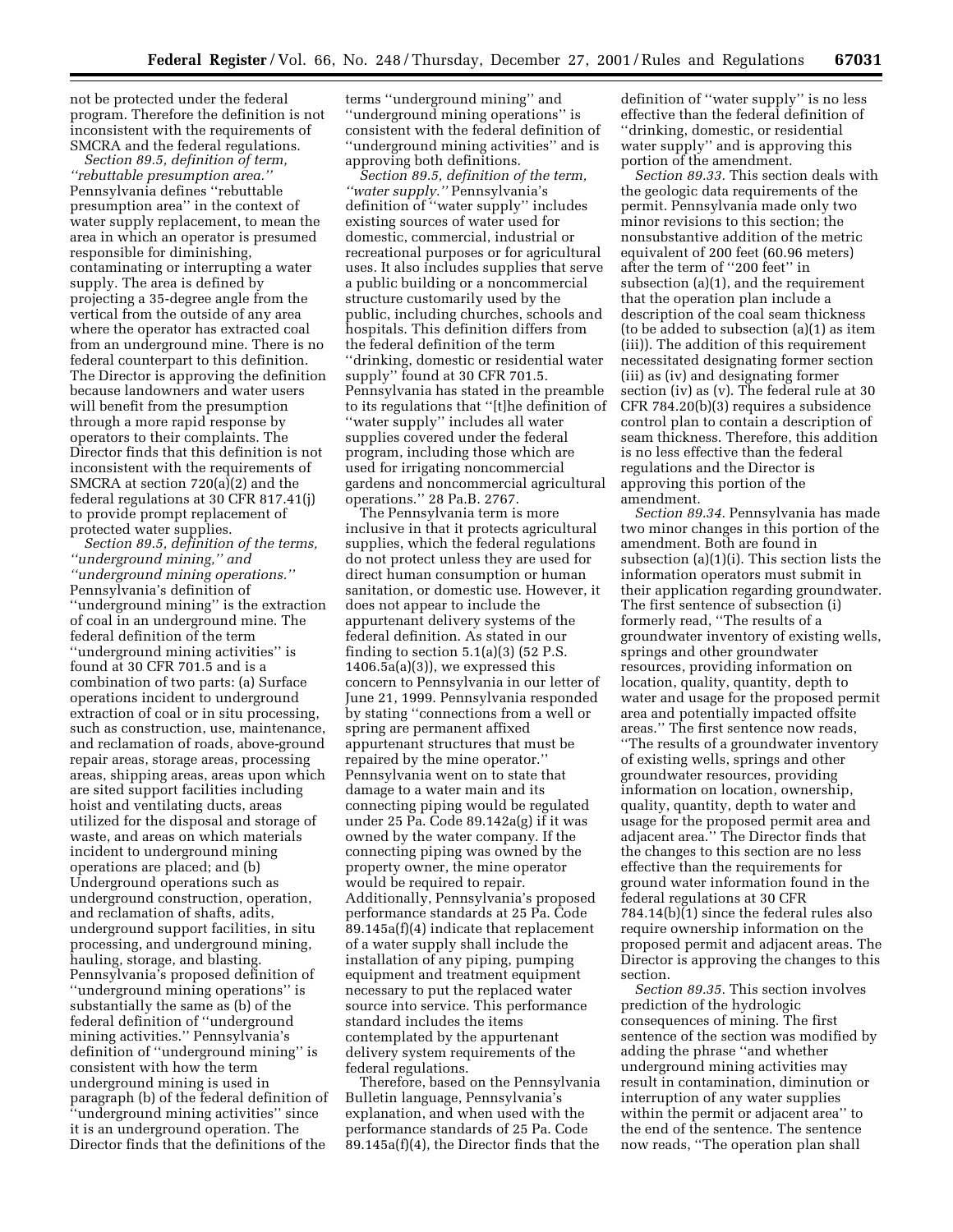include a prediction of the probable hydrologic consequences of the proposed underground mining activities upon the quantity and quality of groundwater and surface water within the proposed permit, adjacent and general areas under seasonal flow conditions, and whether underground mining activities may result in contamination, diminution or interruption of any water supplies within the permit or adjacent area.''

The federal regulations regarding this section are found at 30 CFR 784.14(e)(3)(iv). These regulations require the probable hydrologic consequences determination to include findings on whether underground mining activities conducted after October 24, 1992, may result in contamination, diminution or interruption of a well or spring in existence at the time the permit application is submitted and used for domestic, drinking, or residential purposes within the permit or adjacent areas. The Pennsylvania amendment requires a finding for any water supplies within the permit or adjacent area. This would make the Pennsylvania program more inclusive than the federal regulation, which limits required findings for only those water supplies used for domestic, drinking or residential purposes. Since Pennsylvania's program would require findings for those water supplies covered by the federal program, the Director finds this addition no less effective than 30 CFR 784.14 $(e)(3)(iv)$ and is approving this portion of the amendment.

*Section 89.36.* This section describes the information an operator needs to submit to ensure the protection of the hydrologic balance. Pennsylvania's amendment adds a subsection (c) to this section. Subsection (c) states, ''The operation plan shall include a description of the measures which will be taken to replace water supplies which are contaminated, diminished or interrupted by underground mining activities. An operator is not required to provide a replacement water supply prior to mining as a condition for securing a permit.''

The federal regulations regarding information to be submitted in a subsidence control plan are found at 30 CFR 784.20. Subsection (b)(8) of the federal rule requires a description of the measures to be taken in accordance with 30 CFR 817.41(j) and 817.121(c) to replace adversely affected protected water supplies or to mitigate or remedy any subsidence-related material damage to the land and protected structures. Pennsylvania's regulation language is

substantively identical to and no less effective than the federal regulation with regard to replacement of water supplies. The Director is approving this portion of the amendment.

*Section 89.67.* Pennsylvania is amending subsection (b) by requiring surface mining activities associated with an underground mine to be conducted in a manner that minimizes damage, destruction or disruption of services provided by oil, gas and water wells; oil, gas and coal-slurry pipelines; railroads; electric and telephone lines; and water and sewage lines that pass over, under or through the permit area, unless otherwise approved by the owner of those surface facilities and the Department. Formerly, this section applied to all underground mining activities instead of surface mining activities associated with an underground mine, as it now reads.

In responding to commenters who favored retention of the existing language at 25 Pa. Code 89.67(b), Pennsylvania stated in the preamble to the proposed regulations that:

The [Environmental Quality] Board believes that it is appropriate to narrow the scope of this regulation to address only those activities which take place at surface sites associated with an underground mine. There is sufficient authority in Chapter 89, Subchapter F (relating to subsidence control) to regulate those aspects of the underground mining activity which take place underground. Together, these requirements are no less effective than the Federal regulation in 30 CFR 817.180. (28 Pa.B. 2768)

The authority in Chapter 89, Subchapter F of the Environmental Quality Board referred to was 25 Pa. Code 89.142a(g)(1). This section requires underground mining to be planned and conducted in a manner that minimizes damage, destruction or disruption in services provided by the same utilities listed in 25 Pa. Code 89.67. As noted in the Director's findings regarding 25 Pa. Code 89.142a(g)(1), we found that 25 Pa. Code 89.142a(g)(1) did not provide the same level of protection for utilities that is required under the federal regulations at 30 CFR 817.180. The Director is requiring 25 Pa. Code 89.142a(g)(1) to be amended to insure that all underground mining activities are conducted in a manner consistent with 30 CFR 817.180. Please see the Director's finding at 25 Pa. Code 89.142a(g)(1) for more information.

In changing the language of 25 Pa. Code 89.67(b), Pennsylvania has limited protection to utilities from surface mining activities associated with an underground mine where prior to the proposed amendment, protection was

extended from underground mining activities. However, because of Pennsylvania's reliance on 25 Pa. Code 89.142a(g)(1) to make 25 Pa. Code 89.67(b) no less effective than the federal regulations, the Director believes that the amendment required at 25 Pa. Code 89.142a(g)(1) will serve to accomplish that goal. As a result, the Director is approving Pennsylvania's amendment to 25 Pa. Code 89.67(b) as not inconsistent with 30 CFR 817.180.

*Section 89.141(a).* Subsection (a) deals with information operators are required to submit regarding the geology overlying the proposed permit area. Subsection (a) formerly read, ''The application shall include a description of the geology overlying the proposed permit area, from the surface down to the first stratum below the coal seam to be mined. For the same strata, a detailed description and cross-section shall be provided from available test borings and core samples. A copy of the information developed for 25 Pa. Code 89.33 (relating to geology) may be submitted to meet the requirement in this subsection.''

The subsection now reads, ''The application shall include a description of the geology overlying the proposed permit area, from the surface down to the first stratum below the coal seam to be mined. The description shall include geologic conditions which are relevant to the likelihood or extent of subsidence or subsidence related damage. For the same strata, a detailed description and cross-section shall be provided from available test borings and core samples. A copy of the information developed for 25 Pa. Code 89.33 (relating to geology) may be used as appropriate to meet the requirements of this section.''

The addition of the language requiring information on geologic conditions that are relevant to the likelihood or extent of subsidence or subsidence related damage makes this section no less effective than the federal regulations at 30 CFR 784.20(b)(3), which require the subsidence control plan to include a description of the physical conditions that affect the likelihood or extent of subsidence and subsidence-related damage. The Director is approving this portion of the amendment.

*Section 89.141(d).* This subsection requires the permit application to include a subsidence control plan that describes the measures that will be taken to control the subsidence effects from the proposed underground mining. In our letter of June 21, 1999, we also indicated that 25 Pa. Code 89.141(d) did not address the provisions of 30 CFR 784.20(b)(8) that require the subsidence control plan to contain a description of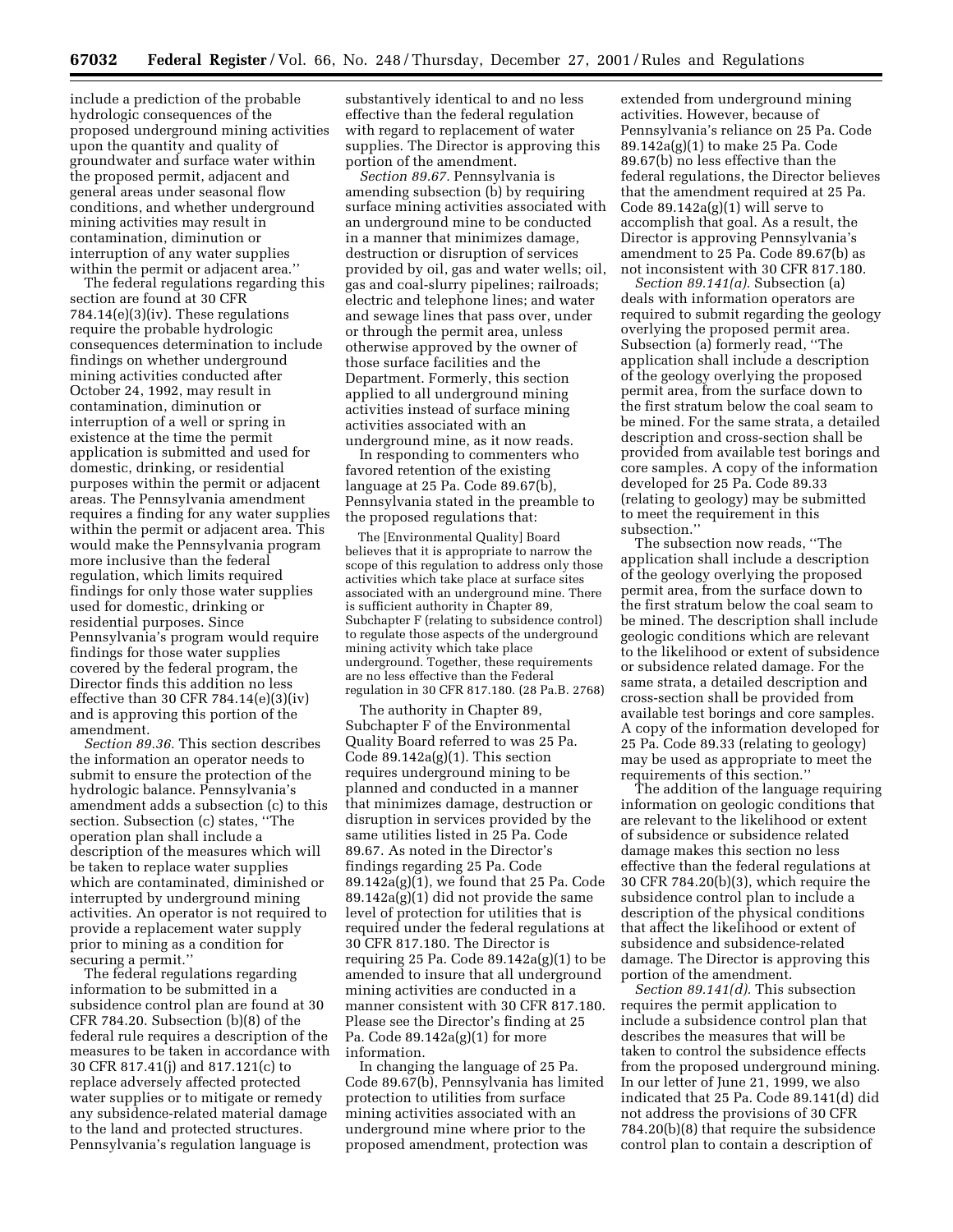the measures to be taken to replace adversely affected protected water supplies or to mitigate or remedy any subsidence-related material damage to the land and protected structures.

Pennsylvania indicated in its response to us dated June 1, 2000, that its regulations include requirements to describe the measures to be taken to replace adversely affected protected water supplies and mitigate subsidencerelated material damage to the land and protected structures. Requirements relating to descriptions of water supply replacement measures are found in 25 Pa. Code 89.36(c). Descriptions of the measures to be used to correct material damage to surface land are required under 25 Pa. Code 89.141(d)(5). Descriptions of measures to prevent irreparable damage to dwellings and agricultural structures are required under 25 Pa. Code 89.141(d)(6). Requirements relating to the protection of public buildings and other specified structures are found in 25 Pa. Code 89.141(d)(3).

We agree with Pennsylvania that the requirements relating to descriptions of measures to remedy contamination, diminution, or interruption of water supplies found within 25 Pa. Code 89.36(c) and that the descriptions to prevent material damage to surface lands found at 25 Pa. Code 89.141(d)(5) are as effective as the requirements found in the federal regulations. However, we have found that Pennsylvania's amendment does not require the subsidence control plan to contain descriptions of measures to mitigate or remedy material damage to non-commercial buildings and residential structures as required by 30 CFR 784.20(b)(8). The Pennsylvania program discusses prevention of damage to structures but does not discuss the measures in the subsidence control plan to be taken once damage has occurred to structures. While the Director is able to approve the general requirements of 25 Pa. Code 89.141(d), subsection (d)(6) is required to be amended to insure that the subsidence control plan contains a description of measures to mitigate or remedy material damage to all protected structures. See the discussion at 25 Pa. Code 89.141(d)(6) for more information regarding the required amendment.

The Director is also requiring 25 Pa. Code 89.141(d) to be amended because of the use of the term ''underground mining.'' Please see the combined finding regarding use of the term ''underground mining'' as opposed to ''underground mining operations'' at the end of the regulation section for more information.

*Section 89.141(d)(2).* Pennsylvania deleted all the existing wording of subsection (d)(2) and added the following wording which requires, ''A narrative describing whether subsidence, if it is likely to occur, could cause material damage to, or diminish the value or reasonably foreseeable use of, any structures or could contaminate, diminish, or interrupt water supplies.''

In our letter to Pennsylvania of June 21, 1999, we indicated that the term ''if it is likely to occur'' is not the same as the federal narrative requirement of 30 CFR 784.20 (a)(2) ''indicating whether subsidence, if it occurred, could cause material damage \* \* \*'' We indicated that the federal term requires more information because it would tell the public whether material damage or water loss would occur if subsidence occurred. PADEP regulations would only tell the public whether material damage or water loss would occur if subsidence is likely to occur. We also stated that while 30 CFR 784.20(a)(2) requires the narrative to take into account subsidence effects on ''renewable resource lands,'' 25 Pa. Code 89.141(d)(2) fails to include ''renewable resource lands.''

In its response of June 1, 2000, Pennsylvania indicated that its regulation at 25 Pa. Code 89.141(d) requires a subsidence control plan for all underground mines without regard to the presence of overlying structures, water supplies or renewable resource lands or whether or not those structures and features could suffer material damage as a result of mine subsidence. In doing so, Pennsylvania noted that its regulations are as effective as 30 CFR 784.20(a)(2). Through these plans, DEP and the general public can see how planned mining interfaces with overlying structures and features.

Pennsylvania further noted that in regard to the terminology, there is no practical difference between the phrase ''if it is likely to occur'' and ''if it occurred'' for the purpose of predicting the level of damage. As a practical matter, when full extraction (either longwall mining or pillar extraction during retreat mining) is the principal method of mining, the applicant will always provide information about what will happen when subsidence occurs. In addition, by requiring descriptions of effects in areas where subsidence is ''likely to occur,'' the Pennsylvania regulations provide information that is less speculative. Pennsylvania noted that its regulations provide the general public with more usable information. DEP can predict whether or not subsidence will occur and affect these features. DEP also evaluates the stability

of underground mine workings to ensure that subsidence will not occur in locations where it is not planned.

The Director finds that Pennsylvania's explanation is logical and makes this portion of the amendment no less effective than the federal provision at 30 CFR 784.20(a)(2).

*Section 89.141(d)(3).* This subsection requires that, for each structure and feature, or class of structures and features, described in 25 Pa. Code 89.142a(c) (which include public buildings and facilities, churches, schools and hospitals, certain sized impoundments and bodies of water, and bodies of water or aquifers which serve as a significant source to a public water supply system), there must be a description of the measures to be taken to ensure that subsidence will not cause material damage to, or reduce the reasonably foreseeable uses of, the structures or features. The federal rule at 30 CFR 784.20(b)(5) requires for nonplanned subsidence a description of measures that will be taken to prevent or minimize subsidence and subsidence related damage. The federal rule does not limit the descriptions to specific structures or features, while Pennsylvania's regulation does limit the description to specified structures and features. Therefore, the Director finds that to the extent a description is required of some structures and features, this section is no less effective than 30 CFR 784.20(b)(5). However, to the extent that the description is not all inclusive (for example, dwellings, buildings accessible to the public, and noncommercial buildings customarily used by the public would not be included), the Director is requiring that Pennsylvania amend its program to provide the protections of 30 CFR 784.20(b)(5).

*Section 89.141(d)(4).* This section provides that a subsidence control plan must include a description of the anticipated effects of planned subsidence, if any. The Director finds that this regulation is substantively identical to, and no less effective than, the federal regulation at 30 CFR 784.21(b)(6) and is approving it.

*Section 89.141(d)(5).* This section requires subsidence control plans to include a description of the measures to be taken to correct any subsidencerelated material damage to the surface land. The Director finds that this regulation is substantively identical to, and no less effective than, the portion of the federal regulation at 30 CFR 784.21(b)(8) that requires subsidence control plans to provide a description of measures to be taken to mitigate or remedy any subsidence-related material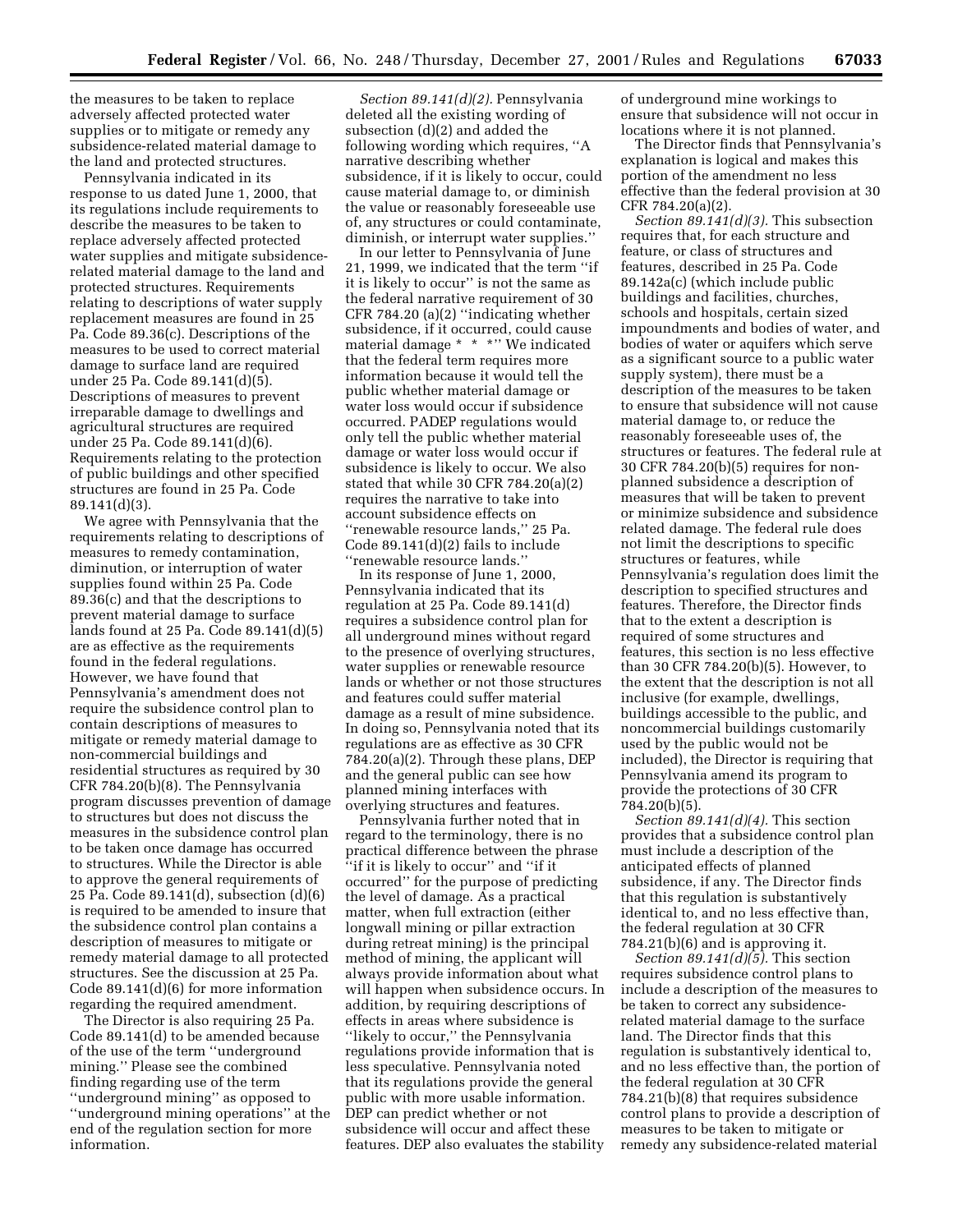damage to the land. The Director is approving this portion of the amendment.

*Section 89.141(d)(6).* This section requires that the subsidence control plan include a description of measures to be taken to correct any subsidencerelated material damage to the structures enumerated in 25 Pa. Code  $89.142a(f)(1)(iii)–(v)$ , if the structure owner does not consent to the damage. In our letter to Pennsylvania dated June 21, 1999, we indicated that the federal rules do not have an irreparable damage standard. For occupied dwellings and non-commercial structures, the federal rules apply a no material damage standard for non-planned subsidence and, a minimize damage standard for planned subsidence (unless waived by the owner) [see sections 30 CFR 784.20(b)(7), 817.121(a)(1), and 817.121(a)(2)]. Under OSM regulations for non-planned subsidence, subsidence-related material damage must be prevented (see 30 CFR 817.121(a)(1)) for all structures and features. We indicated that the Pennsylvania regulations do not require the prevention of material damage for occupied dwellings and noncommercial structures (except those specifically protected under 25 Pa. Code 89.142a(c): public buildings and facilities, churches, schools, etc., which is the same as OSM's list at 30 CFR 817.121(d)).

In its response letter to us dated June 1, 2000, Pennsylvania indicated that:

Section 817.121 does not unequivocally require permittees to prevent material damage to occupied dwellings. It only requires prevention of material damage to the extent technologically and economically feasible. If prevention of material damage is not technologically feasible, the permittee need not prevent material damage. More importantly, the federal regulation provides that material damage need not be prevented if it is not economically feasible. The federal regulation clearly provides for economics to determine whether preventive measures are employed instead of the repair or compensation remedy. Similarly, under Pennsylvania's regulation a permittee will prevent the material damage from occurring if it is more cost effective than paying for repairs or compensation. The Pennsylvania regulation is actually more effective at protecting homes than the federal regulation, because the federal regulation allows for economics to always be the determining factor as to whether any damage prevention measures will be employed by the permittee regardless of the magnitude of damage. The Pennsylvania regulation prohibits economics from being the determinative factor if subsidence will cause irreparable damage. If Pennsylvania determines that the proposed mining will result in irreparable damage to occupied dwellings and appurtenant

structures or agricultural structures, it will notify the operator that the proposed mining will not be allowed to occur unless the structure owner consents to the damage or the mine operator agrees to take surface measures to minimize or reduce the level of expected damage. See section 89.141(d)(6) and section 89.142a(d).

The federal regulation at 30 CFR 784.20(b)(5) requires a description of the measures to prevent or minimize subsidence damage to structures. The federal regulation at 30 CFR 784.20(b)(7) requires that, with certain exceptions, when planned subsidence is projected to be used, the subsidence control plan is to contain a description of the methods to be employed to minimize damage from subsidence to noncommercial buildings and occupied residential dwellings. Neither the Pennsylvania statute nor the Pennsylvania regulations state the requirement that an operator must prevent and/or minimize for material damage to occupied residential dwellings and community or institutional buildings not included in 25 Pa. Code 89.141(d)(3) (see Pennsylvania's response to section 9.1(b) and 28 Pa.B. 2768, ''[d]wellings \* \* \* are protected against irreparable damage but not against lesser levels of damage.'').

The Director is approving 25 Pa. Code  $89.141(d)(6)$  to the extent that it provides a description of measures to prevent irreparable damage. However, to the extent the damage to occupied residential dwellings and structures related thereto and community or institutional buildings are not protected in 25 Pa. Code 89.141(d)(3) and they are materially damaged but not irreparably damaged, the Director is requiring Pennsylvania to amend 25 Pa. Code 89.141(d)(6) to insure that the requirements of 30 CFR 784.20(b)(5) and (b)(7) are met.

*Section 89.141(d)(7).* This section requires subsidence control plans to contain a description of the monitoring, if any, the operator will perform to determine the occurrence and extent of subsidence so that, when appropriate, other measures can be taken to prevent, reduce or correct damage.

The Director is approving this portion of the amendment because it is no less effective than 30 CFR 784.20(b)(4), which requires the subsidence control plans to contain a description of monitoring needed to determine the commencement and degree of subsidence so that measures can be taken to prevent, reduce or correct material damage.

*Section 89.141(d)(8).* This section requires subsidence control plans to contain a description of the measures to be taken to maximize mine stability and maintain the value and reasonably foreseeable use of the surface land.

There is no federal regulation that directly corresponds to this provision. The Director is approving this section because its purpose is in keeping with the federal requirements that a permittee adopt measures that will maximize mine stability and maintain the value and reasonably foreseeable use of surface lands found in 30 CFR 817.121(a)(1). Additionally, the information required in the subsidence control plan by 25 Pa. Code 89.141(d)(8) is consistent with the federal regulation at 30 CFR 784.20(b)(9), which allows the regulatory authority to require information to demonstrate that the operation will be conducted in accordance with 30 CFR 817.121.

*Section 89.141(d)(9).* Under this subsection, Pennsylvania requires a description of measures, and discussion of the effectiveness of such measures, that will be taken to maintain the value and foreseeable uses of perennial streams that may be impacted by underground mining. The Director is approving this section because it provides information similar to that in previously approved 25 Pa. Code  $89.141(d)(2)$ , which required a discussion of perennial streams based on 25 Pa. Code 89.143(d)(1). Section 89.141(d)(9) is also consistent with the requirements of 30 CFR 784.20(b)(8), which calls for the permit subsidence control plan to contain a description of the measures to be taken to mitigate any subsidence-related material damage to the land (including perennial streams). However, the Director is requiring this section to be amended because of the use of the term ''underground mining.'' Please see the combined finding regarding use of the term ''underground mining'' as opposed to ''underground mining operations'' at the end of the regulation section for more information.

*Section 89.141(d)(10).* This section requires the subsidence control plan to include a description of the measures to be taken to prevent material damage to perennial streams and aquifers that serve as a significant source to a public water supply system. The Director is approving this section because it provides information similar to that in previously approved 25 Pa. Code  $89.141(d)(2)$ , which required a discussion regarding the protection of perennial streams and aquifers that serve as a significant source to a public water supply system based on 25 Pa. Code 89.143(b). The Director also finds 25 Pa. Code 89.141(d)(10) is consistent with the requirements of 30 CFR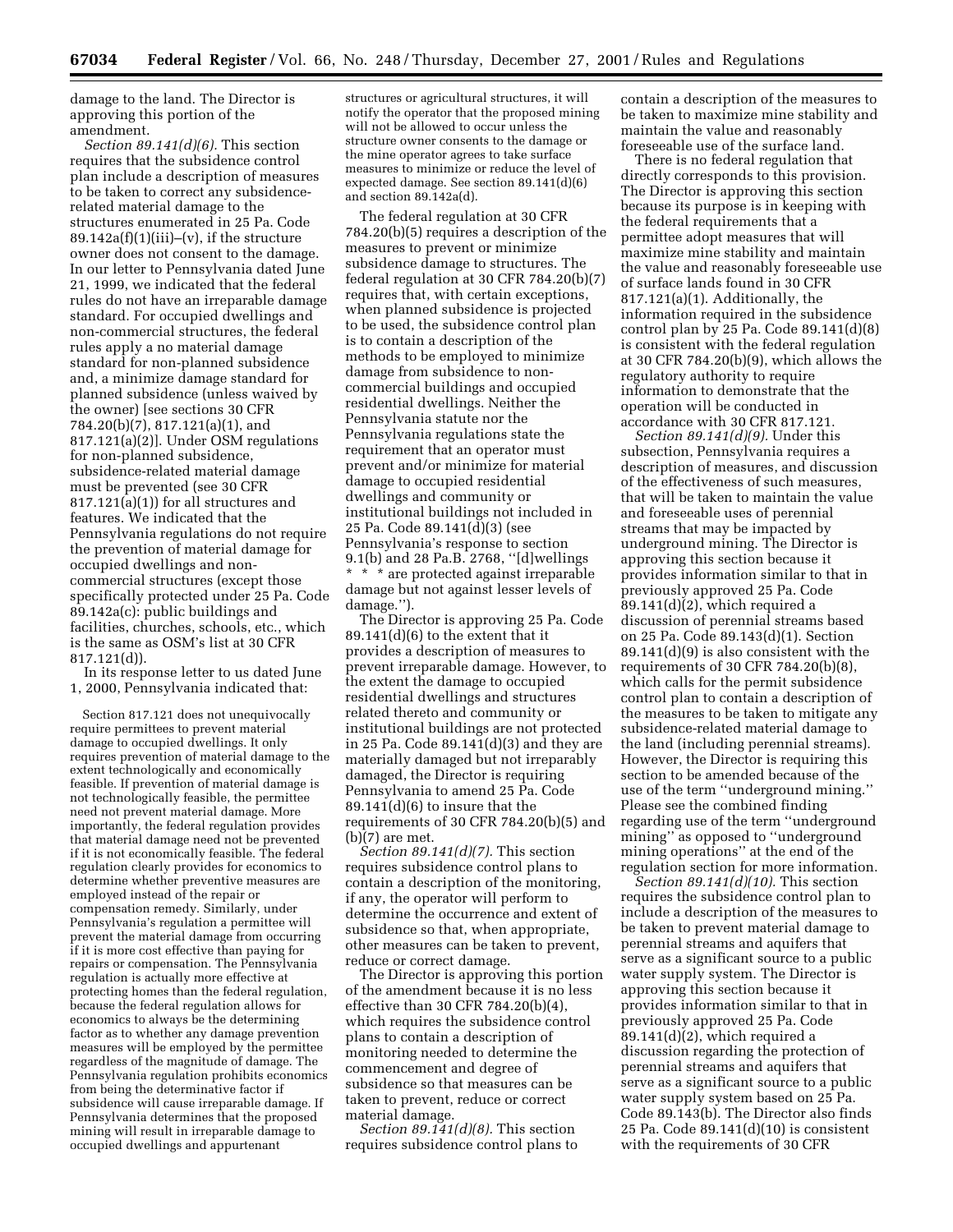817.121(d), which calls for the protection of any aquifer or body of water that serves as a significant water source for a public water supply system.

*Section 89.141(d)(11).* This section requires subsidence control plans to include a description of utilities and a description of the measures to be taken to minimize damage, destruction, or disruption of utility service. There is no federal regulation that corresponds directly to this portion of Pennsylvania's program. However, it is consistent with 30 CFR 817.180, which requires that all underground mining activities must be conducted in a manner that minimizes damage, destruction or disruption of services provided by wells, pipelines, railroads, electric and telephone lines, and water and sewage lines. It is also consistent with 30 CFR 784.20(b)(9), which requires subsidence control plans to contain information specified by the regulatory authority necessary to demonstrate that the operation will be conducted in accordance with 30 CFR 817.121. The Director is approving this section.

*Section 89.142.* Pennsylvania is deleting this entire section that required a permittee to submit a general mine map and a six-month map. These provisions have been moved, with some modifications, to 25 Pa. Code 89.154. The modifications include removal of reference to structures in place as of April 27, 1966. Pennsylvania replaced those provisions with requirements that mine maps include the structures listed in 25 Pa. Code 89.142a(f)(1)(i)–(iv) as well as dwellings, public buildings and facilities, churches, schools, and hospitals. The Director is approving the deletion of 25 Pa. Code 89.142 because the deletion of references to April 27, 1966, provides protections no less effective than those found in the federal regulations and because the remaining provisions of 25 Pa. Code 89.142 can be found in 25 Pa. Code 89.154.

*Section 89.142a(a).* This section requires underground mining to be planned and conducted in accordance with requirements found in subsections (1) through (4). The Director is requiring this section to be amended because of the use of the term ''underground mining.'' Please see the combined finding regarding use of the term ''underground mining'' as opposed to ''underground mining operations'' at the end of the regulation section for more information.

*Section 89.142a(a)(1).* This section requires underground mining to be planned and conducted in accordance with the subsidence control plan and the postmining land use requirements in

25 Pa. Code 89.88. There is no direct counterpart in federal regulations to this section. The Director is approving 25 Pa. Code 89.142a(a)(1) because it is consistent with the requirements of 30 CFR 784.20(b), which requires subsidence control plans as part of the permit application if premining surveys show that subsidence damage would occur and 30 CFR 773.11, which requires permits for operators to engage in mining operations.

*Section 89.142a(a)(2).* This section requires underground mining to be planned and conducted in accordance with the performance standards in subsections (b)–(j). There is no direct federal counterpart to this section. The Director is approving this section because it is consistent with the requirements of 30 CFR 817.121, which provide the subsidence control performance standards to be followed when conducting underground mining.

*Section 89.142a(a)(3).* This section provides that underground mining will not be authorized beneath structures where the depth of overburden is less than 100 feet unless the subsidence control plans demonstrate that the mine workings will be stable and that overlying structures will not suffer irreparable damage. There is no direct federal counterpart. The Director is approving this portion of the amendment because it is consistent with the federal regulation at 30 CFR 817.121(a)(1) that requires permittees to adopt measures consistent with known technology that prevent subsidence from causing material damage, maximize mine stability and maintain the value and reasonably foreseeable use of surface lands.

*Section 89.142a(a)(4).* This section requires mine operators to adopt measures to maximize mine stability. This section also states that it does not prohibit planned subsidence or room and pillar mining. Section 817.121(a)(1) of the federal rules requires operators to maximize mine stability. Additionally, § 720(a)(2) of SMCRA states that nothing in § 720 of SMCRA shall prohibit underground coal mining operations. Therefore, this provision is not inconsistent with the requirements of SMCRA and the federal regulations and the Director is approving it.

*Section 89.142a(b).* This section lists the requirements for conducting surveys of protected structures and the conditions that relieve an operator from conducting a survey. As noted in the December 22, 1999, **Federal Register** (64 FR 71652), OSM suspended the portion of 30 CFR 784.20(a)(3) that required a specific structural condition survey of all EPAct protected structures. We

suspended this regulation to make our rules consistent with a decision of the U.S. Court of Appeals for the District of Columbia Circuit [*National Mining Association* v. *Babbitt,* 173 F.3d 906 (1999)]. However, state regulatory authorities have the option of retaining the premining surveys. Pennsylvania has not indicated that it wishes to eliminate the survey requirements. Since there is no federal counterpart and because the survey will provide additional information to the regulatory authority, the Director is approving 25 Pa. Code 89.142a(b) and the related subsections  $(b)(1)(i)$ –(v) and  $(b)(2)(i)$ – (iii). This section is not inconsistent with the requirements of SMCRA and the federal regulations. The Director does note that Pennsylvania may be required to submit a program amendment to conform with any future federal rules regarding structure surveys.

*Section 89.142a(c)(1).* This section provides that no underground mining shall be conducted beneath or adjacent to public buildings and facilities, churches, schools and hospitals, impoundments with a storage capacity of 20 acre-feet (2.47 hectare-meters) or more, or bodies of water or aquifers that serve as significant sources to public water supply systems unless the subsidence control plan demonstrates that subsidence will not cause material damage to, or reduce the foreseeable use of, the structures. This provision is similar to section 9.1(c) (52 P.S. 1406.9a(c)) of the BMSLCA that the Director approved. However, there is a difference in the language between Pennsylvania's statute and its regulation. The regulation only restricts underground mining beneath or adjacent to the listed facilities, while the statute restricts underground mining *activities* beneath or adjacent to the listed facilities. This is significant because the federal regulations (as noted in the definition of underground mining activities at 30 CFR 701.5) restrict surface operations incident to underground extraction of coal or in situ processing, such as construction, use, maintenance, and reclamation of roads, above-ground repair areas, storage areas, processing areas, shipping areas, areas upon which are sited support facilities including hoist and ventilating ducts, areas utilized for the disposal and storage of waste, and areas on which materials incident to underground mining operations are placed. The Pennsylvania regulation would restrict only underground mining which is defined in the Pennsylvania regulations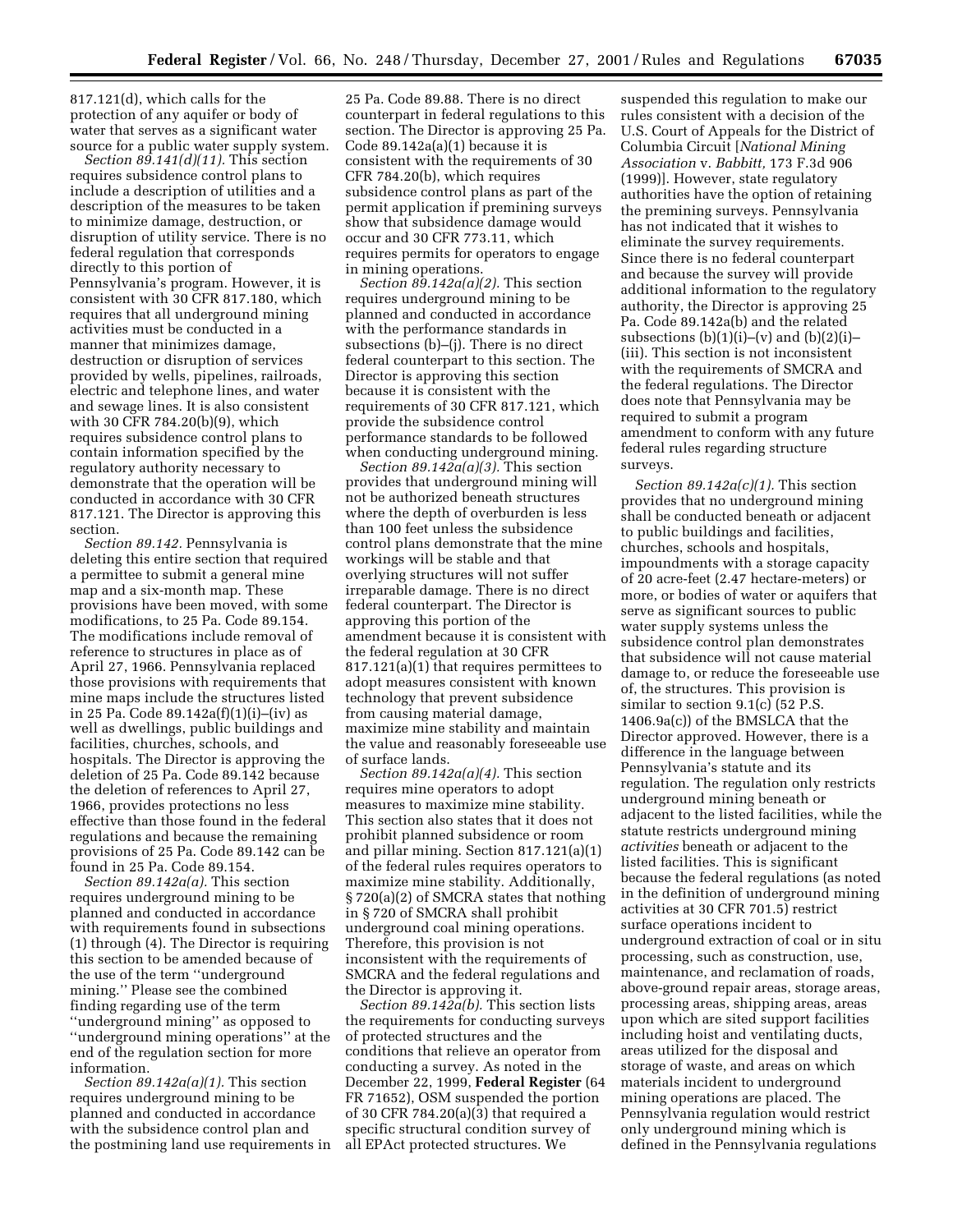at 25 Pa. Code 89.5 as the extraction of coal in an underground mine. However, the Director is approving

this section of the regulations because the statutory language of section 9.1(c) (52 P.S. 1406.9a(c)) of the BMSLCA is controlling over the conflicting language of the regulation. Accordingly, the Director finds that 25 Pa. Code 89.142a(c)(1), when read in conjunction with section 9.1(c) (52 P.S. 1406.9a(c)) of the BMSLCA, is no less effective than the federal regulations at 30 CFR 817.121(d).

*Section 89.142a(c)(2)(i)–(v).* This section lists the measures to be adopted by the operator to comply with 25 Pa. Code 89.142a(c)(1). The requirements include limiting the percentage of coal extracted, specifications on the size and configuration of the support area, backfilling or backstowing of voids, leaving areas in which no coal extraction will occur, and initiating a monitoring program to detect surface movement. The Director is approving subsections 89.142a(c)(2)(i) (A)–(D), (ii), (iii), (iv), and (v) because these requirements are substantively the same or no less effective than the federal<br>requirements at 30 CFR 784.20(b)(5).

*Section 89.142a(c)(2)(vi).* This subsection requires a monitoring program to detect surface movement resulting from underground mining. The monitors are to be placed sufficiently in advance of the underground mining so that it can be stopped before protected structures or features are damaged. In our letter to Pennsylvania of June

21, 1999, we indicated that this section appears to be less effective than the federal regulations because it does not require monitoring in conformance with 30 CFR 784.20(b)(4) of occupied dwellings, non-commercial structures and surface lands.

In its response of June 1, 2000, Pennsylvania indicated that:

30 CFR 784.20(b)(4) provides that an application shall contain a description of the monitoring, if any, needed to determine the extent of subsidence that may occur so that appropriate mitigation measures can be implemented. It does not, as OSM suggests in its comment, ''require'' monitoring. In any event, section  $89.142a(c)(2)(vi)$  was not intended to implement the provisions of § 784.20(b)(4). Instead, section 89.141(d)(7) (which virtually mirrors the federal regulation) is designed to do so. Clearly, section  $89.141(d)(7)$  is as effective as § 784.20(b)(4) in regard to the monitoring of occupied dwellings, noncommercial structures and surface land.

There is no direct counterpart in federal regulations to this section. The Director agrees with Pennsylvania's explanation and is approving this section with regard to the monitoring program because the monitoring

required will help operators and Pennsylvania to determine if subsidence is likely to affect protected structures and features and is consistent with the federal regulations in providing protection to those structures or features.

*Section 89.142a(c)(3).* This subsection states that if the measures implemented by the operator cause material damage or reduce the reasonably foreseeable use of structures or features listed in paragraph (1), the department will impose additional measures to minimize the potential for these effects. In our letter to Pennsylvania dated June 21, 1999, we indicated that the federal rule at 30 CFR 817.121(e) states that if there is material subsidence damage to structures listed in 30 CFR 817.121(d), then the regulatory authority may suspend mining under or adjacent to such structures or facilities until the subsidence control plan is modified to ensure prevention of further material damage. Section 30 CFR 784.20(b)(4) requires the subsidence control plan to contain, ''A description of the monitoring, if any, needed to determine the commencement and degree of subsidence so that, when appropriate, other measures can be taken to prevent, reduce or correct material damage in accordance with § 817.121(c) of this chapter.'' When taken together, the EPAct sections mean that the prevention of material damage (and not ''minimize the potential'') standard is in place. We further indicated to Pennsylvania that this section appears to be less effective than the federal regulations because it does not include the option for Pennsylvania to suspend mining or have the subsidence control plan modified to ensure prevention of further material

In its response to us of June 1, 2000, Pennsylvania indicated that:

OSM has intertwined various regulatory sections resulting in a misinterpretation of the federal regulations to assert a standard that does not exist and is not supported by the federal regulations. Although the language of section 89.142a(c)(3) differs somewhat from that of 30 CFR 817.121(e), the intended result is the same—increased protection of public buildings, etc. that are susceptible to damage by mine subsidence. Therefore, the Pennsylvania regulation is as effective as the federal regulation. In order for the provisions of section  $\overline{89.142a(c)}(3)$  to come into play, the measures previously proposed by the operator and approved by DEP must have failed to adequately protect one or more of the structures or features listed in paragraph (c)(1). At that point it is necessary to impose additional restrictions or require additional protective measures to ensure that other protected structures or features will not be materially damaged by subsidence. Since it could be argued that the failed measures were designed to ''prevent

material damage,'' a new standard providing greater protection must be targeted. In setting this standard, DEP chose the phrase ''minimize the potential for these effects'' to clarify that new measures must be proposed and that these measures must be sufficient to further reduce the likelihood of effects similar to those observed.

OSM agrees with Pennsylvania that 25 Pa. Code 89.142a(c)(3) and 30 CFR 817.121(e) increase protection of the structures and surface features at 25 Pa. Code 89.142a(c)(1) and 30 CFR 817.121(d), respectively. However, 30 CFR 817.121(e) imposes on the regulatory authority the obligation to require permittees to modify subsidence control plans to ensure the *prevention* of further material damage in the cases where the initial plan or operator's actions fail. In addition, 30 CFR 817.121(e) provides the authority to suspend mining until such a plan is approved. Pennsylvania's response to OSM did not establish that the regulations at 25 Pa. Code  $89.142a(c)(3)$ allow Pennsylvania the discretion to suspend mining until the operator's subsidence control plan ensures the prevention of further material damage. Pennsylvania's regulation merely requires additional measures to *minimize* the effects, but does not give Pennsylvania the option to stop the mining until Pennsylvania reviews the additional measures and determines that the measures will minimize the effects. The Director is requiring Pennsylvania to amend its regulations to address the requirement.

*Section 89.142a(d).* This section provides that if the Department determines and notifies a mine operator that a proposed mining technique or extraction ratio will result in irreparable damage to a structure in subsection  $(f)(1)(iii)$ – $(v)$ , the operator may not use the technique or extraction ratio unless the building owner, prior to mining, consents to the mining or the operator, prior to mining, takes measures approved by the Department to minimize or reduce the impacts resulting from subsidence to these structures. The federal regulations at 30 CFR 817.121(a) require that operations, depending on the type, must either prevent or minimize material damage to occupied residential dwellings and community or institutional buildings. The federal regulations do not provide for an irreparable damage standard. As a result, the provisions of this section are no less effective than the federal regulations regarding structures in danger of being irreparably damaged,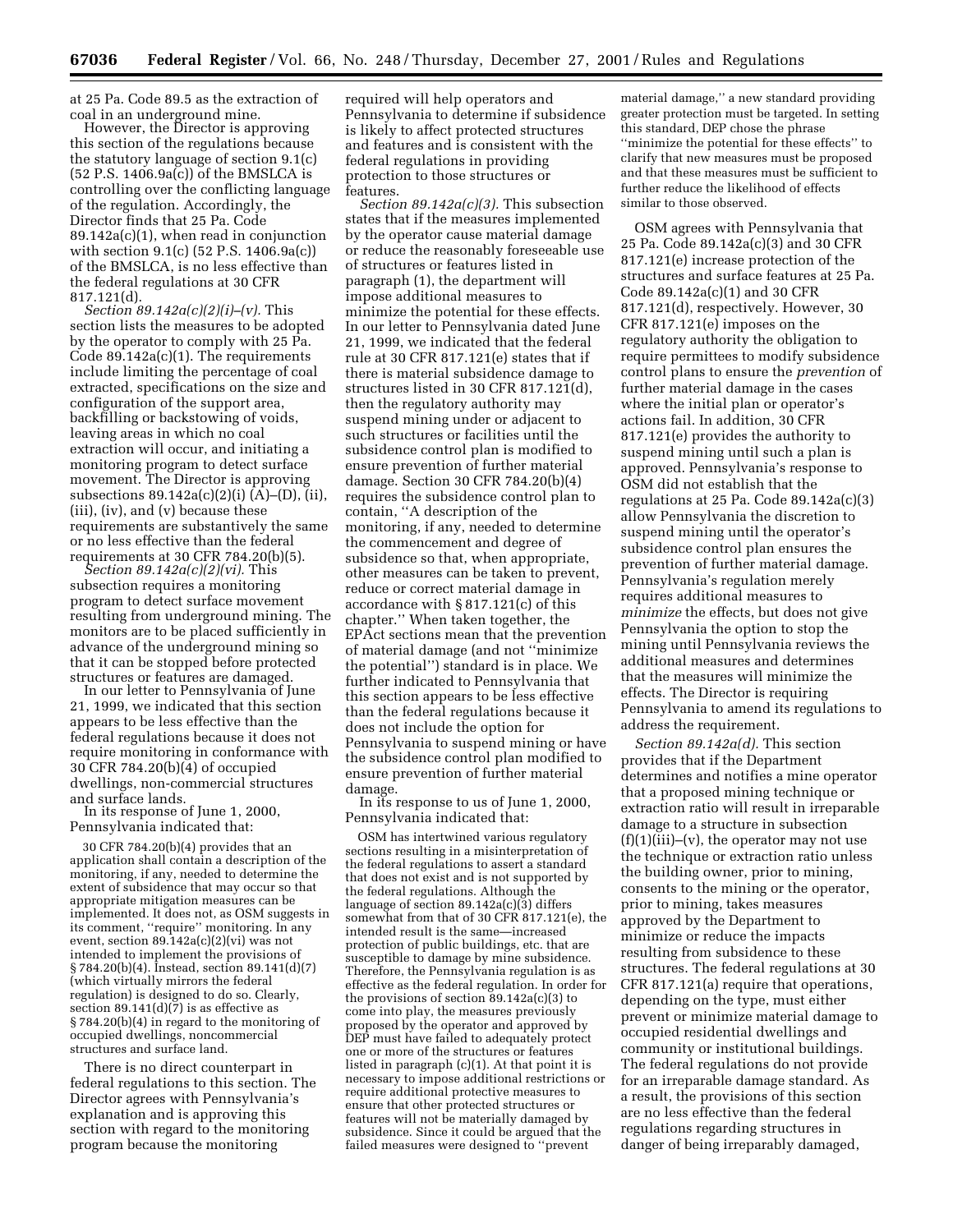but it is less effective in regard to structures that may be materially damaged because it provides no protection for those structures. While this section can be approved for structures in danger of being irreparably damaged, the Director is requiring Pennsylvania to amend its program to insure that structures in danger of being materially damaged are protected also.

*Section 89.142a(e).* This section requires operators to correct material damage to surface lands resulting from subsidence to the extent technologically and economically feasible. In our letter of June 21, 1999, to Pennsylvania we noted that this section did not require, as 30 CFR 817.121(c)(1) does, the permittee to restore the land ''to a condition capable of maintaining the value and reasonably foreseeable uses that it was capable of supporting before subsidence damage.''

In its response to us of June 1, 2000, Pennsylvania stated that the operator is required to correct material damage as defined by 25 Pa. Code 89.5 and that since the definition of ''material'' includes those components required in 30 CFR 817.121(c)(1), when 25 Pa. Code 89.142a(e) is read in conjunction with 25 Pa. Code 89.5, it is as effective as 30 CFR 817.121(c)(1).

The Director agrees with Pennsylvania's interpretation and is approving this section because when it is read in conjunction with 25 Pa. Code 89.5, it is no less effective than 30 CFR 817.121(c)(1) regarding correction of material damage to surface lands.

*Section 89.142a(f)(1).* This section requires correction of damage to protected structures from underground mining conducted on or after August 21, 1994. The federal regulations at 30 CFR 817.121(c)(1) and (2) state that the permittee must correct any material damage resulting from *subsidence* caused to surface lands or structures. Pennsylvania's definition of underground mining only relates to extraction of coal, therefore subsidence from other underground mining activities (such as underground construction, operation and reclamation of shafts, adits, underground support facilities, in situ processing, and underground hauling, storage, and blasting) would not be covered. As a result, this portion of the amendment is less inclusive than the federal regulations that require repair of structures damaged by subsidence. The Director is requiring Pennsylvania to amend this section to insure that protected structures damaged by subsidence are repaired. Please see the combined finding regarding use of the term ''underground mining'' as opposed

to ''underground mining operations'' at the end of the regulation section for more information.

Additionally, this section is not as effective as 30 CFR 817.121(c), which requires permittees to *promptly* repair or compensate owners for material damage caused by subsidence. Section 89.142a(f)(1) does not contain any standard requiring operators to show a diligent and timely effort in repairing structures or compensating landowners for subsidence damage. For further information on the standard requiring prompt repair or compensation, see the Director's decision on section 5.4 of the BMSLCA. The Director is requiring this section to be amended to be no less effective than 30 CFR 817.121(c) in requiring prompt repair or compensation to landowners.

*Section 89.142a(f)(1)(i) and (ii).* These sections list the type of structures that operators are responsible for repairing or providing compensation for damages to landowners when underground mining causes subsidence damage. Subsections (i) and (ii) are nearly identical to the statutory sections of 5.4(a)(1) and (a)(2). Therefore, the findings for  $5.4(a)(1)$  and  $(a)(2)$  are incorporated herein by reference and the Director is approving subsection (i) and (ii).

*Section 89.142a(f)(1)(iii).* This section provides for compensation for damage to dwellings that are used for human habitation and permanently affixed appurtenant structures or improvements in place on August 21, 1994, or on the date of first publication of the application for a coal mining activity permit or a 5-year renewal thereof for the operations in question and within the boundary of the entire mine as depicted in the application. This section is similar to section 5.4(a)(3) of the BMSLCA. In section 5.4(a)(3) the Director did not approve the language '' \* \* \* in place on the effective date of this section or on the date of first publication of the application for a Mine Activity Permit or a five-year renewal thereof for the operations in question and within the boundary of the entire mine as depicted in said application.'' For the same reasons, the Director is not approving the language, " \* \* \* or on the date of first publication of the application for a coal mining activity permit or a 5-year renewal thereof for the operations in question and within the boundary of the entire mine as depicted in the application,'' from 25 Pa. Code 89.142a(f)(1)(iii).

*Section 89.142a(f)(1)(iv) and (v).* These sections address agricultural structures that are protected under Pennsylvania's program. Pursuant to 30 CFR 817.121(c)(3), repair or compensation for material damage to agricultural structures is required to the extent allowed under state law. The Director is approving these sections because they protect structures not covered under federal regulations and they are consistent with 30 CFR 817.121(c)(3).

*Section 89.142a(f)(2)(i).* This section provides for compensation to landowners for subsidence damages to structures rather than repair. The federal regulations require the compensation to be in the full amount of the decrease in value of the structure resulting from the subsidence. Pennsylvania's amendment provides that compensation is to be equal to the reasonable cost of repairing the structure or if the structure is determined to be irreparably damaged, the compensation shall be equal to the reasonable cost of its replacement. These standards for compensation are the same as those in 5.4(a) (52 P.S. 1406.5d(a)) of BMSLCA. Therefore, the finding for 5.4(a) (52 P.S. 1406.5d(a)) is incorporated herein by reference and the Director is approving this portion of the regulation.

The Pennsylvania amendment also discusses damage to agricultural structures. Pursuant to 30 CFR 817.121(c)(3), repair or compensation for material damage to agricultural structures is required to the extent allowed under state law. The Director is approving this portion of the amendment because it provides for protection for structures that are not protected under the federal regulations and is consistent with 30 CFR 817.121(c)(3).

However, the Director is requiring this section to be amended because of the use of the term ''underground mining.'' Please see the combined finding regarding use of the term ''underground mining'' as opposed to ''underground mining operations'' at the end of the regulation section for more information.

*Section 89.142a(f)(2)(ii).* This section provides for operators to compensate occupants of covered structures for payment of reasonable, actual expenses incurred during temporary relocation. The section further provides that the operator shall also compensate the occupants for other actual reasonable incidental costs agreed to by the parties or approved by the Department.

There is no direct federal counterpart for this regulation. This portion of the amendment affords a benefit to occupants of subsidence-damaged structures that goes beyond the protections in the federal regulations. The Director finds that the section is not inconsistent with the requirements of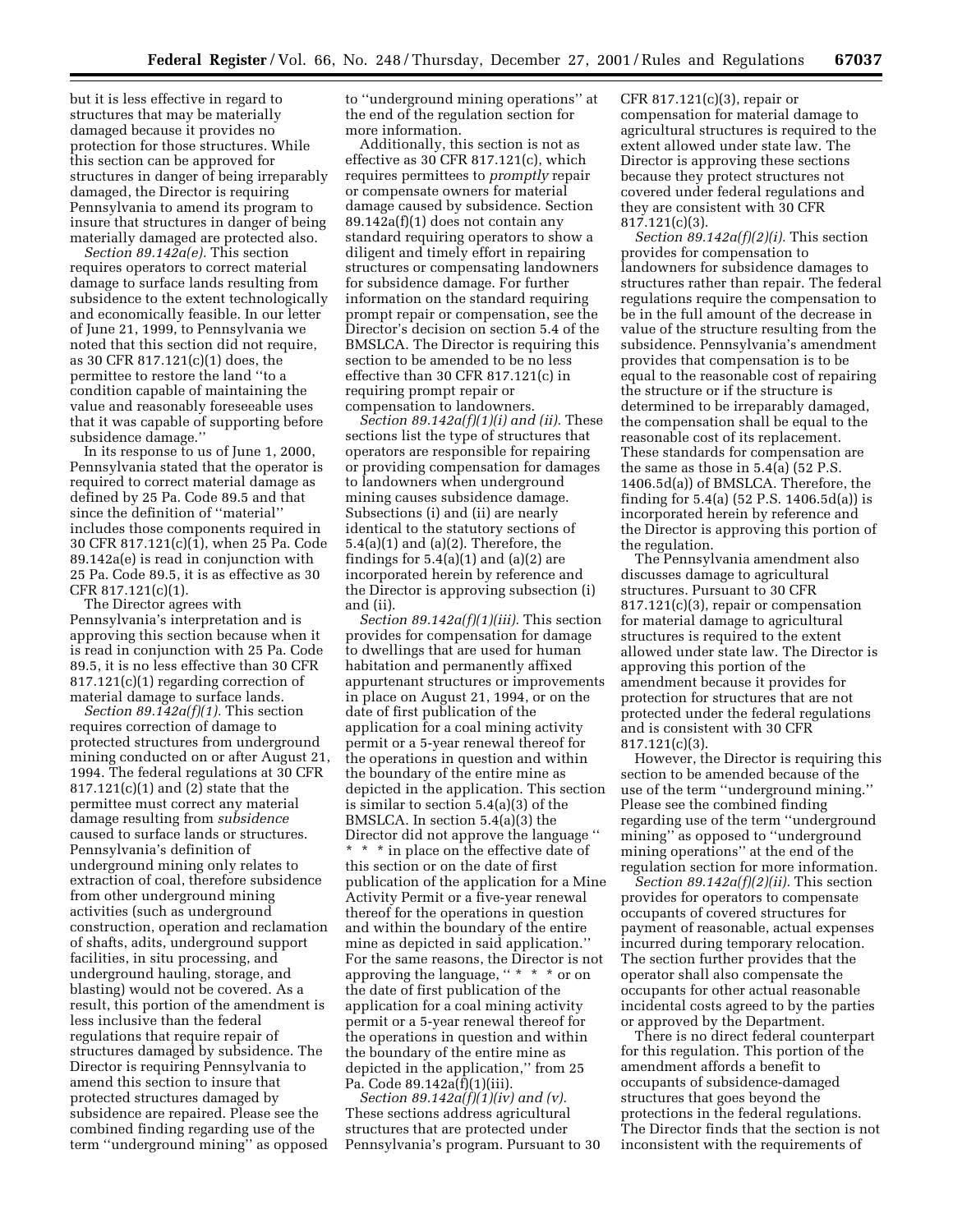SMCRA and the federal regulations and is approving it.

*Section 89.142a(g)(1).* Subsection (1) provides that underground mining must be planned and conducted in a manner that minimizes damage, destruction or disruption in services provided by utilities. Underground mining is defined in Pennsylvania's regulations as the extraction of coal in an underground mine. The federal rule at 30 CFR 817.180 requires that all underground mining *activities,* not just underground mining, must be planned and conducted in a manner that minimizes damage, destruction or disruption in services provided by utilities. The federal definition of underground mining activities is a combination of two parts. The first includes surface operations incident to underground extraction of coal or in situ processing, such as construction, use, maintenance, are reclamation of roads, above-ground repair areas, storage areas, processing areas, shipping areas upon which are sited support facilities including hoist and ventilation ducts, areas utilized for the disposal and storage of waste, and areas on which materials incident to underground mining are placed. The second part includes underground operations such as underground construction, operation and reclamation of shafts, adits, underground support facilities, in situ processing, and underground mining, hauling, storage, and blasting. Thus, the federal rule is more inclusive of the activities that must be conducted in a manner that minimizes damage, destruction or disruption in services.

The Director is approving this section to the extent that underground mining must be planned and conducted in a manner that minimizes damage, destruction or disruption to utilities. However, the Director is requiring Pennsylvania to amend its program to require all underground mining activities be conducted in a manner consistent with 30 CFR 817.180.

*Section 89.142a(g)(2)*. Subsection (2) provides a list of measures an operator may take to minimize damage, destruction or disruption in services from utilities listed in 25 Pa. Code 89.142a(g)(1). There is no direct federal counterpart to this regulation. The Director is approving this section because it lists specific measures operators may implement to insure that utilities can continue to provide their services. These measures are not inconsistent with the requirements of SMCRA and the federal regulations.

*Section 89.142a(g)(3).* This section provides that a mine owner shall take measures to minimize damage to

customer-owned gas and water service connections. In our letter of June 21, 1999, we noted that since customerowned gas and water service connections are part of a residential dwelling (see definition of ''permanently affixed appurtenant structures'' at 25 Pa. Code 89.5), Pennsylvania should require the prevention of subsidence from causing material damage to the extent feasible for non-planned subsidence and minimize, repair and compensate for planned subsidence.

In its response to us of June 1, 2000, Pennsylvania noted:

Under Pennsylvania's program a mine operator must either remove enough coal to induce planned subsidence or leave support that will maximize mine stability. If mining will result in planned subsidence, a mine operator is required to take measures to minimize damage to customer-owned gas and water service connections, unless the property owner does not consent to allow the measure to be taken. If mining will not result in planned subsidence, the workings must be designed to remain stable in accordance with section 89.142a(a)(4), thereby precluding material damage that would result from unplanned subsidence.

The Director is approving this portion of the amendment. The federal rule at 30 CFR 817.121 requires the permittee to prevent (to the extent it is technologically and economically feasible) damage when the mining does not result in unplanned subsidence. The federal rule at 30 CFR 817.121(a)(2) requires minimization of subsidence damage for occupied residential dwellings and structures related thereto, which by definition includes utilities. The exception to this minimization requirement is if the permittee has the written consent of the owner. Since 25 Pa. Code 89.142a(a)(4) prohibits material damage whenever there is unplanned subsidence and 25 Pa. Code 89.142a(g)(3) requires an operator to minimize damage to customer utility connections unless the owner prohibits such measures, these sections together protect customer-owned gas and water service connections to the extent required by the federal regulations and are no less effective than the federal regulations.

*Section 89.142a(g)(4).* This section requires the Department to suspend or restrict underground mining if it determines that mining beneath or adjacent to a utility will present an imminent hazard to human safety. In our letter to Pennsylvania of June 21, 1999, we indicated that the federal rules at 30 CFR 817.121(f) do not have the option of restricting underground mining but provide only for suspension

of underground mining activities in imminent hazard situations. While the federal regulations require suspension of underground mining beneath or adjacent to a utility if it presents an imminent hazard to human safety, the Pennsylvania rules would allow the Department to restrict mining in this situation. The term ''restrict'' denotes that mining, in some fashion, could continue. By providing the option to allow mining to continue, this section appears to be less effective than the federal regulations.

In its response to us of June 1, 2000, Pennsylvania indicated that in writing its regulations, PADEP decided to use the term ''restrict'' rather than the term ''suspend'' in describing the appropriate action to be taken when an imminent hazard is recognized. The term ''restrict'' can be applied to limit the percentage of coal extracted where there is a need to prevent subsidence that would, in turn, give rise to a hazardous situation. The term ''restrict'' can also be applied to prevent mining from encroaching into a specified area or delay mining until damage prevention measures are taken at the land surface. By contrast, the term ''suspend,'' as defined by Webster's Dictionary, only seems to imply a temporary cessation of mining. PADEP believes its choice of terms more clearly indicates there must be a final outcome in which there is no imminent hazard to human safety resulting from mining. Irrespective of the term used, PADEP believes that both the Pennsylvania and the federal regulation are applied in the same manner to prevent imminent hazards to human safety.

Based on Pennsylvania's interpretation of the word ''restrict,'' the Director is approving this regulation. In effect, this would give Pennsylvania authority to suspend operations when necessary. In this manner, the Pennsylvania program will be no less effective than the federal program with regard to suspension of operations that could involve imminent harm situations.

*Section 89.142a(h)(1) and (2).* Section 89.142a(h)(1) formerly appeared at 25 Pa. Code 89.143(d)(1). Section 89.143(d)(1) was deleted by this amendment and its provisions moved, with some modification, to 25 Pa. Code 89.142a(h)(1). The provision read, prior to deletion, ''[U]nderground mining activities shall be planned and conducted in a manner which maintains the value and reasonably foreseeable uses of perennial streams, such as aquatic life, water supply and recreation, as they existed prior to mining beneath streams.'' The provision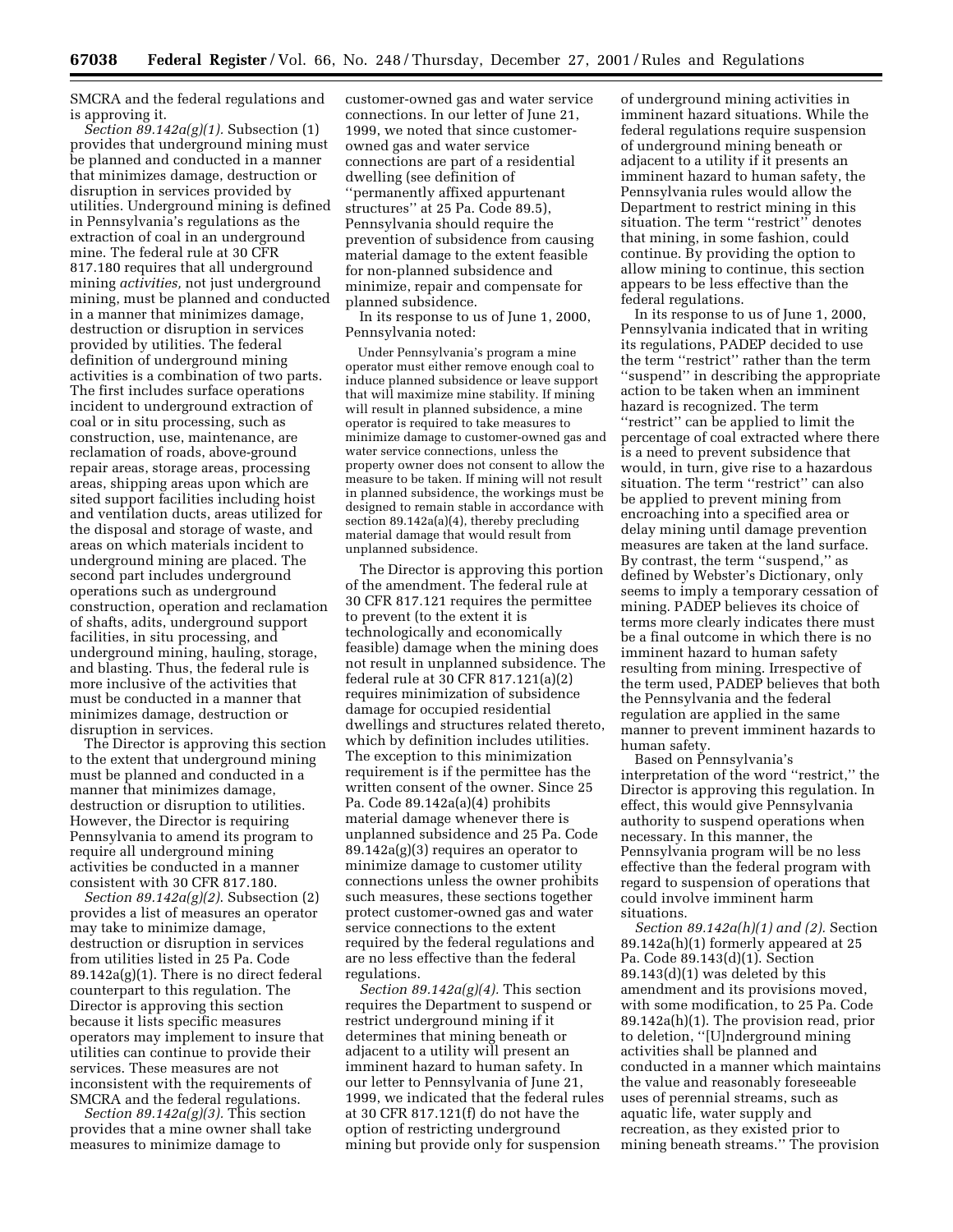at 25 Pa. Code 89.142a(h)(1) deletes the word ''activities'' and changes ''mining beneath streams'' to ''coal extraction beneath streams.''

Section 89.142a(h)(2) formerly appeared at 25 Pa. Code 89.143(d)(3). Section 89.143(d)(3) was deleted by this amendment and its provisions moved, with some modifications, to 25 Pa. Code 89.142a(h)(2). The provision read, prior to deletion, ''[I]f the Department finds that the measures have adversely affected a perennial stream, the operator shall meet the requirements of [section] 89.145(a) (relating to surface owner protection) and file revised plans or other data to demonstrate that future activities will meet the requirements of paragraph (1).'' The section now reads, ''[I]f the Department finds that underground mining has adversely affected a perennial stream, the operator shall mitigate the adverse effects to the extent technologically and economically feasible, and, if necessary, file revised plans or other data to demonstrate that future underground mining will meet the requirements of paragraph (1).'' As can be seen, there are two changes to this section: (1) the revised regulation defines the operator's responsibility to mitigate adverse effects to perennial streams to the extent technologically and economically feasible, and (2) substituting the phrase ''underground mining'' for ''future activities.''

The Director is approving the change in 25 Pa. Code 89.142a(h)(2) regarding the operator's responsibility to mitigate adverse effects to perennial streams. Under federal requirements, perennial streams are a component of surface lands and are regulated relative to planned and unplanned subsidence. See 60 FR at 16725. For unplanned subsidence (30 CFR 784.20(b)(5)), permittees must take measures on the surface to prevent or minimize material damage or diminution in value of the surface. For planned subsidence, material damage does not have to be prevented; however, the permittee must correct any material damage resulting from subsidence caused to surface lands, to the extent technologically and economically feasible, by restoring the land to a condition capable of maintaining the value and reasonably foreseeable uses that it was capable of supporting before subsidence damage (817.121(c)(1)). Since 25 Pa. Code 89.142a(h) requires underground mining to be planned and conducted in a manner that maintains the value and reasonably foreseeable use of perennial streams and for adverse effects to be mitigated to the extent technologically and economically feasible, the Director is approving this portion of the

amendment because it is no less effective than the requirements at 30 CFR §§ 784.20(b)(5), 784.20(b)(8) and 817.121(c)(1).

However, the Director is requiring both subsections (h)(1) and (h)(2) to be amended because of the use of the term ''underground mining.'' Please see the combined finding regarding use of the term ''underground mining'' as opposed to ''underground mining operations'' at the end of the regulation section for more information.

*Section 89.142a(i).* This section provides situations where the Department will suspend underground mining if the operations present an imminent danger to the public. Pennsylvania's regulations are no less stringent than § 516(c) of SMCRA and 30 CFR 817.121(f) since they both require the suspension of underground mining under urbanized areas, cities, towns, and communities and adjacent to industrial or commercial buildings, major impoundments, or perennial streams. In addition, Pennsylvania extends the same protection to lined solid and hazardous waste disposal areas. However, the Director is requiring subsection (1) to be amended because of the use of the term ''underground mining.'' Please see the combined finding regarding use of the term ''underground mining'' as opposed to ''underground mining operations'' at the end of the regulation section for more information.

*Section 89.142a(j).* This section provides that underground mining is prohibited under an area that is not included within a subsidence control plan that has been submitted and approved by the Department. There is no direct corresponding federal regulation to this section. The Director is approving this portion of the amendment because it is not inconsistent with the federal regulations at 30 CFR 784.20 requiring a subsidence control plan as part of the permit application.

*Section 89.142a(k).* This section provides the steps operators must take when they receive a claim of subsidence damage to a structure or surface feature. There is no direct corresponding federal counterpart to this section. Since this section establishes procedures for operators to contact the regulatory authority and will insure that any complaints that are received by an operator will be forwarded to the regulatory authority in a timely manner, the Director finds that this section is not inconsistent with the requirements of SMCRA and the federal regulations. The Director is approving this portion of the amendment.

*Section 89.142a(l).* This section prohibits the Department from adjudicating property rights disputes between mine operators and other parties. Section 507(b)(9) of SMCRA states in part that nothing in SMCRA ''shall be construed as vesting in the regulatory authority the jurisdiction to adjudicate property title disputes.'' The Director finds that this section is in accordance with SMCRA because it does not give PADEP the authority to adjudicate property rights. The Director is approving this section.

*Section 89.143(a).* This section provided performance standards for operators to follow when conducting underground mining activities. This section has been deleted with provisions (a)(1), (2), and (4) moved, with some minor modifications, to 25 Pa. Code 89.142a(a)(1), (2), and (4) respectively. Section 89.143(a)(3) was modified and moved to 25 Pa. Code 89.142a(a)(3). Section 89.143(a)(3) stated that no underground mining activity will be authorized beneath structures where the depth of overburden is less than 100 feet, with the exception of mine-related openings to the surface such as entries, shafts and boreholes and site specific variances for entry development as approved by the Department. In moving this section, Pennsylvania kept the prohibition of mining beneath structures where the overburden is less than 100 feet, but deleted the exceptions and replaced them with the phrase ''unless the subsidence control plan demonstrates to the Department's satisfaction that the mine workings will be stable and that overlying structures will not suffer irreparable damage.'' The Director is approving the deletion of 25 Pa. Code 89.143 because the requirements of subsections (a)(1), (2), and (4) remain as part of the Pennsylvania program and the modification of subsection (a)(3) as found in 25 Pa. Code 89.142a(a)(3) has been approved. However, the Director is requiring Pennsylvania to amend its program at 25 Pa. Code 89.142a(a) to take into account underground mining operations when describing performance standards for operators to follow.

*Section 89.143(b)(1).* This section has been deleted with its provisions modified and moved to 25 Pa. Code 89.142a(c)(1). Section 89.143(b)(1) required underground mining activities to be planned and conducted in a manner that prevents subsidence damage to: (i) public buildings and noncommercial structures customarily used by the public, including churches, schools and hospitals, (ii) dwellings, cemeteries, municipal public service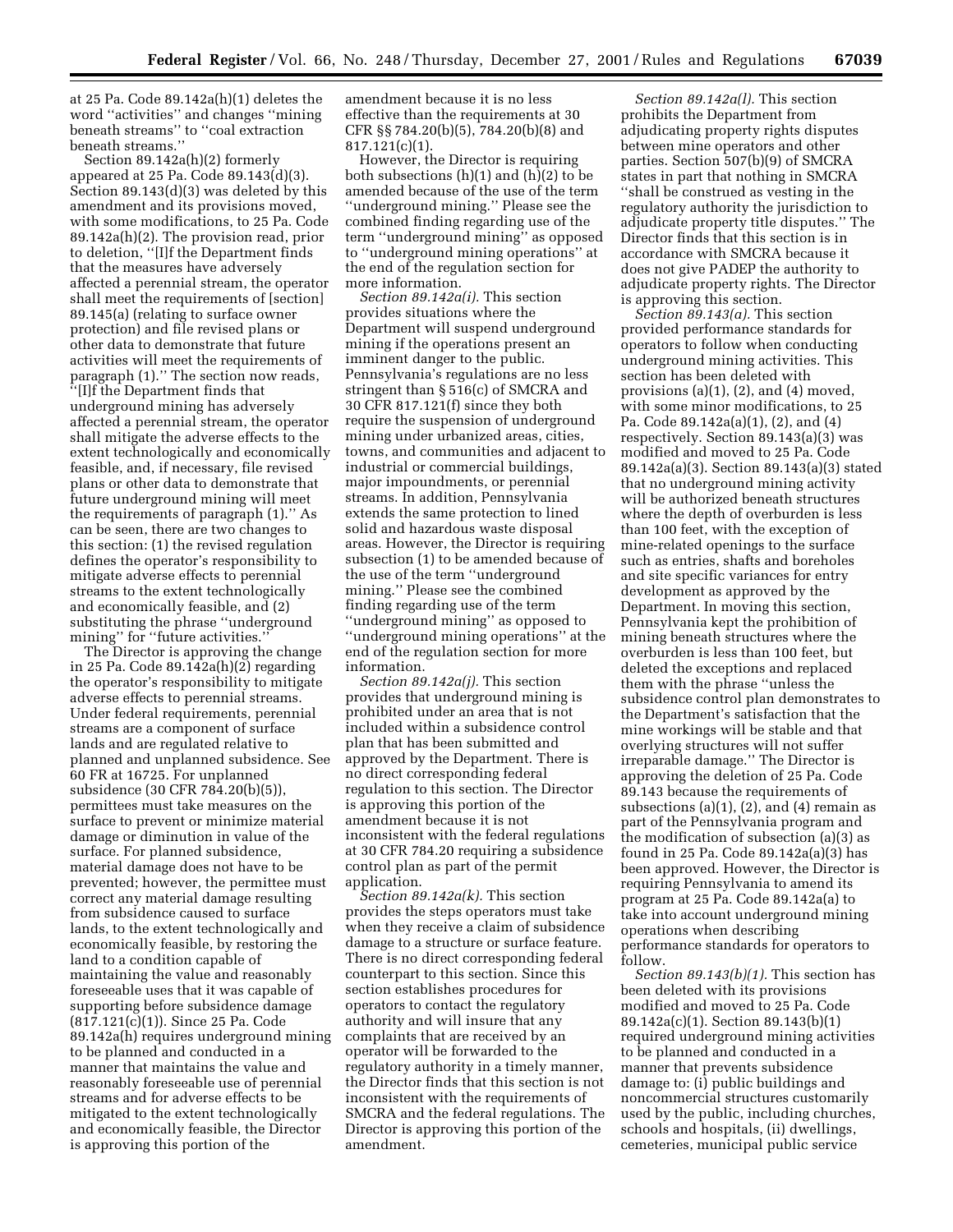operations and municipal utilities in place on April 27, 1966, (iii) impoundments and other bodies of water with a storage capacity of 20 acre feet or more, (iv) aquifers, perennial streams and bodies of water which serve as a significant source for a public water supply system as defined in the Pennsylvania Safe Drinking Water Act (35 P.S. section 721.1–721.17), and (v) coal refuse disposal areas authorized by permits issued under Chapter 90 (relating to coal refuse disposal).

The section as it was modified and moved to 25 Pa. Code 89.142a(c)(1) now reads, ''Unless the subsidence control plan demonstrates that subsidence will not cause material damage to, or reduce the reasonably foreseeable use of the structures and surface features listed in subparagraphs (i)–(v), no underground mining shall be conducted beneath or adjacent to: (i) Public buildings and facilities, (ii) Churches, schools and hospitals, (iii) Impoundments with a storage capacity of 20 acre-feet (2.47 hectare-meters) or more, (iv) Bodies of water with a volume of 20 acre-feet (2.47 hectare-meters) or more, and (v) Bodies of water or aquifers which serve as significant sources to public water supply systems.'' The Director is approving the deletion of 25 Pa Code 89.143(b)(1) because it provided more comprehensive protections than the federal regulations.

*Section 89.143(b)(2).* This section was deleted in its entirety. Prior to deletion, this section listed the damages prohibited by this subsection, including the cracking of walls, foundations, and monuments, the draining of aquifers, perennial streams or other bodies of water that serve as a significant source for a public water supply system and the weakening of impoundments and embankments. The section further noted that damage to structures described in paragraph (1)(i) need not be prevented if done with the consent of the current owner. The Director is approving this deletion because under federal rules, such damages may be allowed to occur if the operator promptly repairs or compensates the landowners for the damages or promptly provides alternate water supplies. Deletion of this section will not make the Pennsylvania program less effective than the federal regulations.

*Section 89.143(b)(3).* This section has been deleted with several of its provisions moved to 25 Pa. Code 89.142a(c)(2). The provisions that were moved, with some minor modifications, were: 25 Pa. Code 89.143(b)(3)(i) (A) through (C). The remaining provisions that were deleted were 25 Pa. Code  $89.143(b)(3)(i)(D)$  and  $(ii)(A)$  through

(D). Section 89.143(b)(3)(i)(D) provided that more stringent measures may be imposed or mining may be prohibited if the measures fail to prevent subsidence damage. Section (ii) allowed full extraction techniques where the operator demonstrates that the proposed measures are at least as effective in prevention of subsidence damage as those described in this subsection.

The Director is approving the deletion of this section because 25 Pa. Code 89.143(b)(3)(i)(A) through (C) still remain in the approved program and 25 Pa. Code 89.143(b)(3)(i)(D) and (ii)(A) through (D) provided protections beyond that contemplated by the federal regulations. The deletion of 25 Pa. Code 89.143(b)(3) will not make the Pennsylvania program less effective than the federal regulations.

*Section 89.143(c)(1).* This section has been deleted and the provisions moved to section 25 Pa. Code 89.142a(g)(1). The section discussed protection of utilities and requires underground mining activities to be planned and conducted in a manner that minimizes damage, destruction or disruption in services provided by utilities. When the section was moved to 25 Pa. Code 89.142a(g), Pennsylvania dropped the word ''activities'' from the phrase ''underground mining activities.'' The Director is approving the deletion of 25 Pa. Code  $89.143(c)(1)$ , but is requiring Pennsylvania to amend its program at 25 Pa. Code 89.142a(g)(1) to insure that underground mining activities are planned and conducted in a manner that minimizes damage, destruction or disruption in services provided by utilities. See the Director's decision under 25 Pa. Code 89.142a(g)(1) for further information.

*Section 89.143(c)(2).* This section was deleted and the provisions moved with some modifications to 25 Pa. Code 89.142a(g)(2). The section originally indicated that the measures adopted to minimize damage, destruction or disruption of utility services protected by this subsection may include, in addition to those measures discussed in 25 Pa. Code 89.141(d), a program for detecting subsidence damage and avoiding disruption in services, and a notification to the owner of the facility that specifies when the mining activity beneath or adjacent to the structure will occur. When Pennsylvania moved the section it changed the phrase ''avoiding disruption in services'' to ''minimizing disruption in services'' (see 25 Pa. Code 89.142a(g)(2)(i)). The federal rules at 30 CFR 817.180 require underground mining activities to be conducted in a manner that minimizes damage, destruction, or disruption of services

provided by utilities. Therefore, the Director is approving deletion of this section because the provisions appear in 25 Pa. Code 89.142a(g)(2)(i) and (ii) and therefore deleting this section will not make the Pennsylvania program less effective than the federal regulations.

*Section 89.143(d)(1).* This section was deleted and the provisions moved to 25 Pa. Code 89.142a(h)(1). The provision required, prior to deletion, underground mining activities to be planned and conducted in a manner that maintains the value and reasonably foreseeable uses of perennial streams, such as aquatic life, water supply and recreation, as they existed prior to mining beneath streams. The provision at 25 Pa. Code 89.142a(h)(1) deleted the word ''activities'' and changed ''mining beneath streams'' to ''coal extraction beneath streams.'' The Director has approved the deletion of 25 Pa. Code 89.143(d)(1), but is requiring 25 Pa. Code 89.142a(h)(1) to be amended to be as effective as section 720 of SMCRA regarding underground mining operations.

*Section 89.143(d)(2).* This section was deleted in its entirety. The section, which dealt with perennial streams, read, ''The measures to be adopted to comply with this subsection shall be described in the application and include a discussion of the effectiveness of the proposed measures as related to prior mining activities under similar conditions.'' There is no federal counterpart to this section. The Director finds that deleting this section will not make the Pennsylvania program less effective than the federal regulations.

*Section 89.143(d)(3).* This section was deleted and the provisions moved, with some modifications, to 25 Pa. Code 89.142a(h)(2). The provision originally read, ''If the Department finds that the measures have adversely affected a perennial stream, the operator shall meet the requirements of 25 Pa. Code 89.145(a) (relating to surface owner protection) and file revised plans or other data to demonstrate that future activities will meet the requirements of paragraph (1).'' As found in 25 Pa. Code 89.142a(h)(2), the section now reads, ''If the Department finds that the underground mining has adversely affected a perennial stream, the operator shall mitigate the adverse effects to the extent technologically and economically feasible, and, if necessary, file revised plans or other data to demonstrate that future underground mining will meet the requirements of paragraph (1).'' The Director is approving the deletion of 25 Pa. Code 89.143(d)(3), but is requiring 25 Pa. Code 89.142a(h)(2) to be amended to require operators to mitigate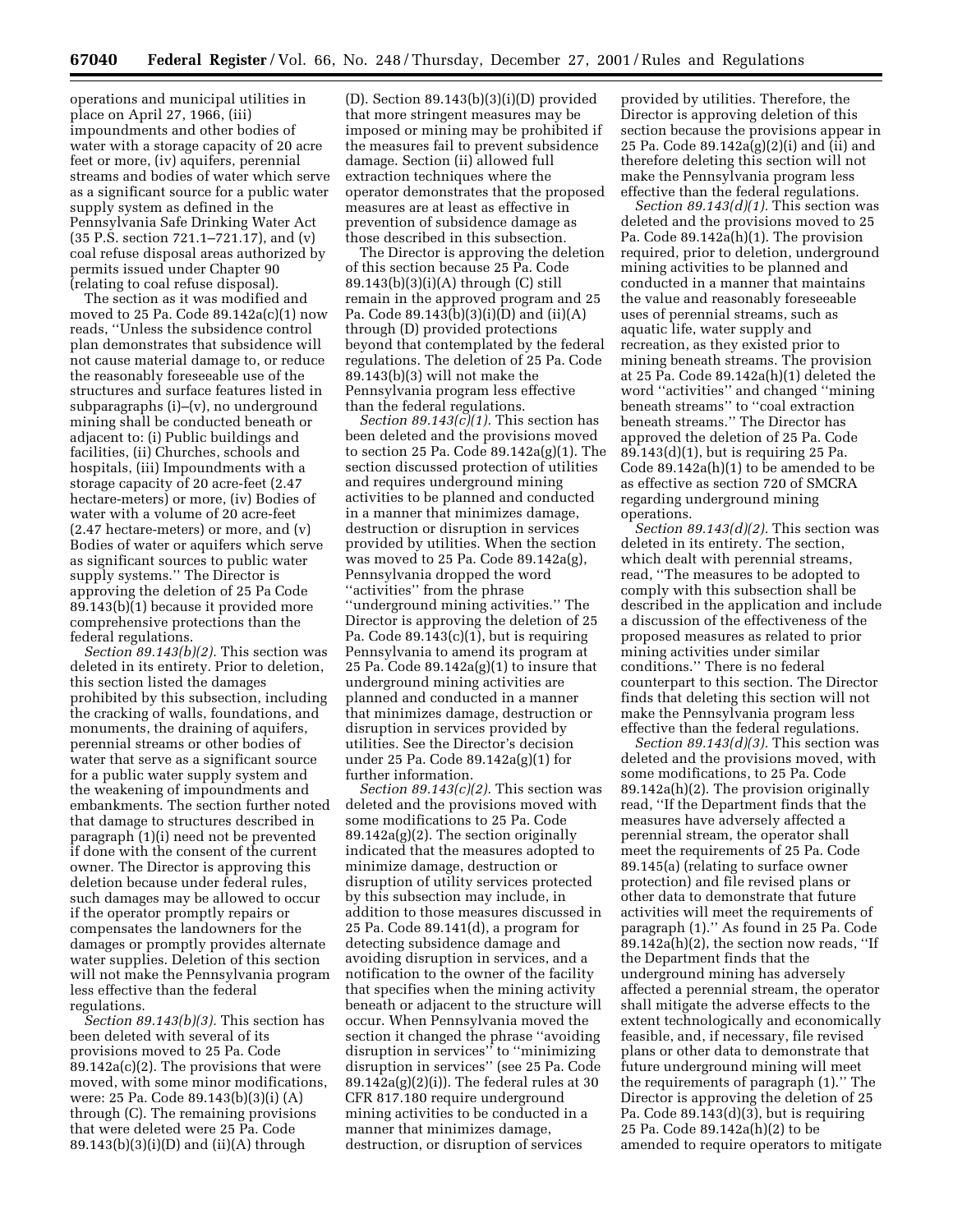the adverse effects of underground mining operations on perennial streams.

*Section 89.143(e).* This section requires underground mining activities to be planned and conducted in a manner that maintains the value and reasonably foreseeable use of the overlying surface land prior to mining. This section has been deleted. Pennsylvania has incorporated this provision in the amendment at 25 Pa. Code 89.141(d)(8), which requires the subsidence control plan to contain a description of the measures to be taken to maintain the value and reasonably foreseeable use of the surface land and at 25 Pa. Code 89.142a(e), which requires correction of material damage to surface lands to the extent technologically and economically feasible. The Director is approving deletion of this section because similar provisions that are as effective as the federal regulations in maintaining the value and foreseeable use of surface lands are found elsewhere in the Pennsylvania program.

*Section 89.143(f).* This section has been deleted and the provisions moved, with some modification, to 25 Pa. Code 89.142a(i)(1). Prior to deletion, this section was titled ''Urbanized areas'' and indicated that underground mining activities shall be suspended beneath urbanized areas, cities, towns and communities, and adjacent to or beneath industrial or commercial buildings, solid and hazardous waste disposal areas, major impoundments or perennial streams, if the activities presented an imminent danger to the inhabitants of the urbanized areas, cities, towns or communities. Section 89.142a(i)(1) now states the Department will suspend underground mining beneath urbanized areas, cities, towns and communities and adjacent to or beneath industrial or commercial buildings, lined solid and hazardous waste disposal areas, major impoundments of 20 acre-feet (2.46 hectare-meters) or more, or perennial streams, if the operations present an imminent danger to the public. The Director finds that Pennsylvania's deletion of 25 Pa. Code 89.143(f) and moving of its provisions to 25 Pa. Code 89.142a(i)(1) did not make this section less effective than the provisions of SMCRA at section 516(c) and is approving the deletion. However, the Director is requiring 25 Pa. Code 89.142a(i)(1) to be amended to provide for the suspension of underground mining operations as per the requirements of 30 CFR 817.121(f).

*Section 89.143(g).* This section has been deleted and its provisions moved, with some modification, to 25 Pa. Code 89.142a(j). This section provides that

underground mining activities are prohibited under an area that is not included within a subsidence control plan submitted under 25 Pa. Code 89.141(d) and that has been approved by the Department. In moving the provision, Pennsylvania deleted the word ''activities'' from the phrase ''underground mining activities.'' The Director finds that deletion of this section does not make the Pennsylvania program any less effective than the federal program because the provisions of the deleted section are found elsewhere in the Pennsylvania program (see the Director's finding at 25 Pa. Code 89.142a(j)).

*Section 89.143a(a).* This provision requires structure owners with subsidence damage to notify operators of the damage. This provision is similar to section 5.5(a) (52 P.S. 1406.5e(a)) of the BMSLCA. The Director is approving this provision for the same reasons as noted in regard to section 5.5(a) (52 P.S. 1406.5e(a)) of the statute found earlier in this rulemaking.

However the Director is requiring this section to be amended because of the term ''underground mining.'' Please see the combined finding regarding use of the term ''underground mining'' as opposed to ''underground mining operations'' at the end of the regulation section for more information.

*Section 89.143a(b).* This subsection provides that if the operator agrees that mine subsidence damaged the structure, the operator shall fully repair the damage or compensate the owner for the damage under either 25 Pa. Code 89.142a(f) or under a voluntary agreement authorized by section 5.6 (52 P. S. 1406.5f) of the BMSLCA. Since this subsection requires full repair or compensation and merely cross references to other statutory or regulatory provisions, the Director finds this section no less effective than the federal regulations at 30 CFR 817.121, which require repair or compensation of material damage to structures.

*Section 89.143a(c).* This section provides that if, within six months of the date that the building owner sent the operator notification of subsidence damage, the parties are unable to agree as to the cause of the damage or the reasonable cost of repair or compensation for the structure, the owner may, within two years of the date damage to the structure occurred, file a claim in writing with the Department.

This section is substantively identical to section 5.5(b) (52 P.S. 1406.5e(b)) of the BMSLCA. Both the statute and the regulation provide that a landowner must wait for six months after notifying an operator of subsidence damage before

filing a claim with the Department. Section 5.5(b) (52 P.S. 1406.5e(b)) and the proposed regulation further restricts the period of time for a landowner to file a complaint by requiring complaints to be filed within two years of the date damage occurred to a structure. The Director has not approved the portion of section 5.5(b) (52 P.S. 1406.5e(b)) of the statute that states '' \* \* \* within six months of the date of the notice.'' The reasons for not approving that language can be found under section 5.5(b) (52 P.S. 1406.5e(b)) earlier in this rulemaking. The Director is not approving the portion of the 25 Pa. Code 89.143a(c) that states, "\* \* \* within 6 months of the date that the building owner sent the operator notification of subsidence damage to the structure \*\*\*'' for the same reasons as noted for section 5.5(b) (52 P.S. 1406.5e(b)) of the statute.

Additionally, the Director has not approved the portion of section 5.5(b) (52 P.S. 1406.5e(b)) of the BMSLCA requiring complaints to be filed within two years of the date damage has occurred to a structure. The Director is not approving the phrase ''within 2 years of the date damage to the structure occurred \* \* \*'' in 25 Pa Code 89.143a(c) for the same reasons as found in section 5.5(b) (52 P.S. 1406.5e(b)) of the statute.

*Section 89.143a(d).* This section describes the procedures the Department will follow in conducting an investigation into a subsidence damage claim. This regulation is similar to section 5.5(c) (52 P.S. 1406.5e(c)) of the BMSLCA. Both the statute and the regulation require the Department to conduct an investigation within 30 days of receipt the claim and within 60 days of completion of the investigation provide a written response. Additionally, both the statute and regulation provide that, if the Department finds that the operator's underground mining caused the damage, the Department will either issue a written order directing the operator to compensate the structure owner or issue an order directing the operator to repair the damage structure within six months of the date of issuance of the order. More than six months may be allowed if the Department finds that further damage may occur to the same structure as a result of additional subsidence.

The Director approved the portions of section 5.5(c) (52 P.S. 1406.5e(c)) dealing with the time limitations of PADEP's inspection responsibilities. The approval was made to the extent that Pennsylvania recognizes that existing provisions of the Pennsylvania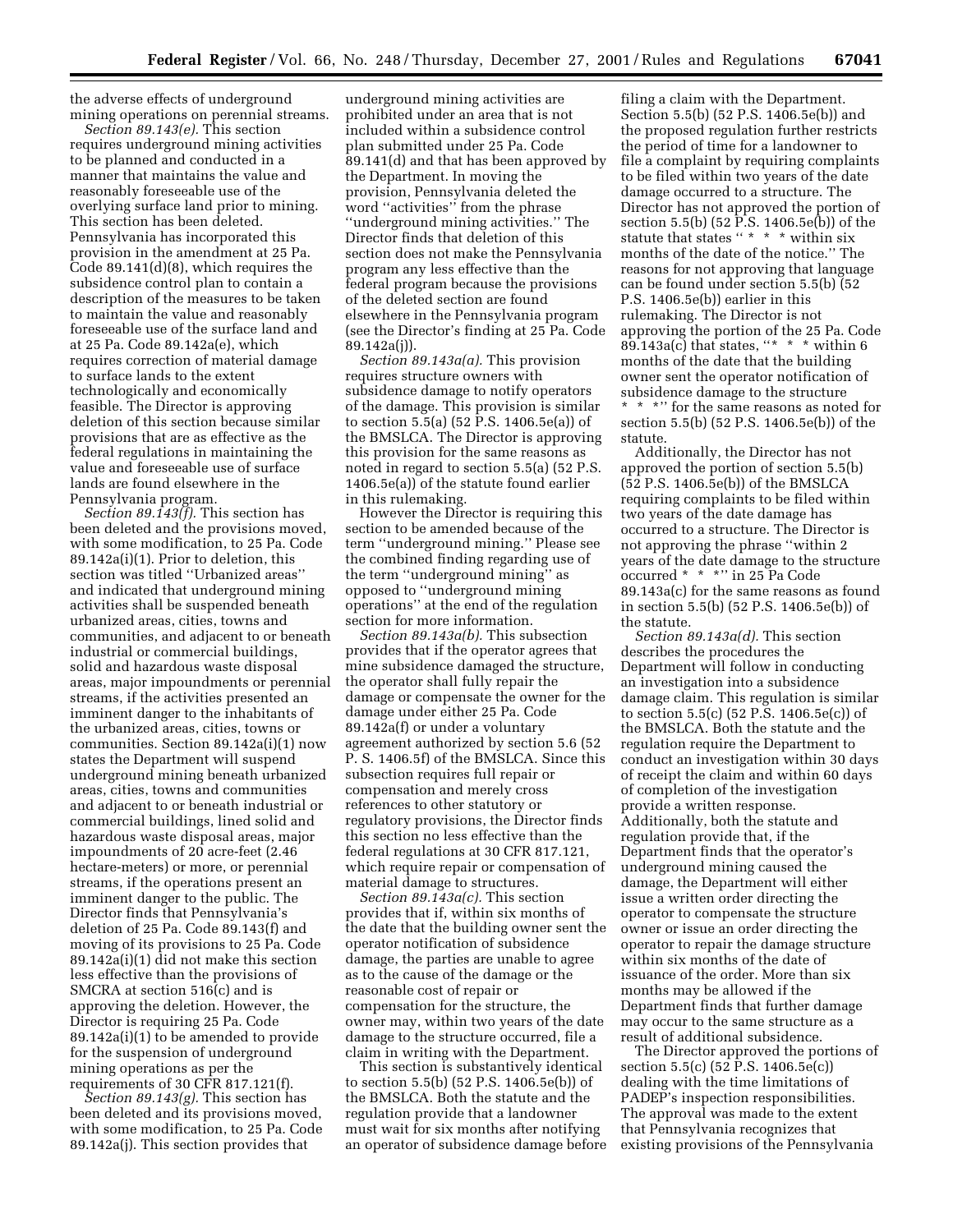program regarding responses to citizen complainants could require Pennsylvania to respond to a citizen more quickly than the 60 days allowed in this section. Therefore, the Director is approving 25 Pa. Code 89.143a(d)(1) and (2) to the same extent.

The Director did not approve the provision in 5.5(c) (52 P.S. 1406.5e(c)) of the BMSLCA that allowed written orders with abatement periods of six months or longer to complete repairs or compensate landowners for damages. For the same reasons, the Director is not approving the portion of 25 Pa. Code 89.143a(d)(3) that states, " $* * *$  within 6 months of the date of issuance of the order. The Department may allow more than 6 months if the Department finds that further damage may occur to the same structure as a result of additional subsidence.''

Finally, the Director is requiring subsections (d)(1) through (3) to be amended because of the use of the term ''underground mining.'' Please see the combined finding regarding use of the term ''underground mining'' as opposed to ''underground mining operations'' at the end of the regulation section for more information.

*Section 89.144.* This section lists the requirements to notify the landowners of impending underground mining beneath their property. The section was deleted and its provisions moved, with some minor modifications, to 25 Pa. Code 89.155. Because all of the provisions of 25 Pa. Code 89.144 were moved to 25 Pa. Code 89.155, and those provisions were found to be as effective as the federal regulations regarding public notice at 30 CFR 817.122, the Director is approving the deletion of 25 Pa. Code 89.144.

*Section 89.144a(a)(1).* This provision provides that the operator will not be required to repair a structure or compensate a structure owner for damage to structures if the operator demonstrates that the landowner denied the operator access to the property upon which the structure is located to conduct a premining survey or postmining survey of the structure and surrounding property. This provision is similar to section 5.4(c) (52 P.S. 1406.5d(c)) of the BMSLCA. The Director is not approving this portion of the amendment for the same reasons as given for not approving section 5.4(c)  $(52 \text{ P.S. } 1406.5d(c))$  of the BMSLCA, as noted earlier in this rulemaking.

*Section 89.144a(a)(2).* This provision provides that an operator can be granted relief from responsibility to repair a structure or compensate a structure owner for damage to a structure if the operator's underground mining did not

cause the damage. The Director is approving this portion of the amendment. There is nothing in the federal regulations requiring operators to compensate owners or repair damage that was not caused by the operator's underground mining activities. Therefore, this provision is not inconsistent with the requirements of SMCRA and the federal regulations.

*Section 89.144a(a)(3).* This provision provides that an operator can be granted relief from responsibility to repair a structure or compensate a structure owner for damage to a structure if the operator and the landowner entered into a voluntary agreement that satisfies the requirements of section 5.6 (52 P.S. 1406.5f) of the BMSLCA. Section 5.6(a) (52 P.S. 1406.5f(a)) requires agreements to provide for ''remedies [that] shall be no less than those necessary to compensate the owner of a building for the reasonable cost of its repair  $* * *$ . The Director has approved section 5.6(a) (52 P.S. 1406.5f(a)) of the BMSLCA and is approving 25 Pa. Code 89.144a(a)(3) of the regulations because it is consistent with the federal rules at 30 CFR 817.121, which require permittees to repair damage to structures or compensate the owner.

*Section 89.145(a).* This section was deleted in its entirety. This section required operators to correct material damage resulting from subsidence to surface lands, including perennial streams, to the extent technologically and economically feasible, by restoring the land to a condition capable of maintaining the value and reasonably foreseeable uses that it was capable of supporting before subsidence. Pennsylvania's program amendment provides for repair of damage to surface lands at 25 Pa. Code 89.142a(e). Please see the discussions of 25 Pa. Code sections 89.142a(e), 89.142a(h), and 89.141(d)(3) for findings on how those sections are no less effective than the federal regulations that require operators to correct material damage to surface lands (including streams) by restoration of the land to a condition capable of maintaining the value and reasonably foreseeable uses that it was capable of supporting before subsidence. The Director is approving the deletion of 25 Pa. Code 89.145(a) because the provisions of that section are covered by 25 Pa. Code section 89.142a(e) and 89.142a(h).

*Section 89.145(b).* This section was deleted in its entirety. The section required operators to report claims of subsidence damage to PADEP within 10 days of notification. There is no comparable federal standard requiring operators to notify the regulatory

authority of subsidence damage claims. Both the BMSLCA at section 5.5 (52 P.S. 1406.5e) and the implementing regulations at 25 Pa. Code 89.143a describe procedures for reporting subsidence damage claims to PADEP. For the Director's findings on reporting, please see the discussions of those sections. Because there is no federal counterpart to 25 Pa. Code 89.145(b), the Director finds that Pennsylvania's deletion of this section does not impair the effectiveness of its program. The deletion is approved.

*Section 89.145a(a)(1).* This subsection requires operators to conduct premining water surveys prior to mining within 1000 feet of a water supply. In our letter of June 21, 1999, to Pennsylvania we stated that this section contemplates that the premining water survey would be done after the permit is approved while the federal rule at 30 CFR 784.20(a)(3) requires the completion of the survey prior to permit approval. In addition, OSM's February 9, 1998, policy memorandum provides that:

State program amendments that would delay the timing of the water supply surveys required under 30 CFR 784.20(a)(3) should not be approved.

In the June 21, 1999, letter we also noted that 25 Pa. Code 89.145a(a)(1) provides that survey information is to be submitted only to the ''extent that it can be collected without extraordinary efforts or the expenditure of excessive sums of money" and that the federal rules do not allow for waiving survey information. Finally, we asked Pennsylvania to clarify whether the information required in subsections 25 Pa. Code 89.145a(a)(1)(i) through (vi) will give sufficient information to determine the premining water quality and quantity. As stated in the federal rules, ''the survey should incorporate the baseline water quality and quantity information on existing water supplies required under existing rules at 30 CFR 784.14 and 784.22.'' 60 FR at 16730 (2d col).

Pennsylvania's response of June 1, 2000, noted that its regulations do not waive the requirement to conduct premining surveys and that, as required by 25 Pa. Code 89.145a(a), all water supplies that may be adversely affected by mining must be surveyed by the mine operator. Pennsylvania advised that the only exception is where the property owner will not allow the mine operator access to conduct the survey and that, fundamentally, there is no difference between the federal and state's regulations in terms of ensuring the availability of baseline data against which to measure effects.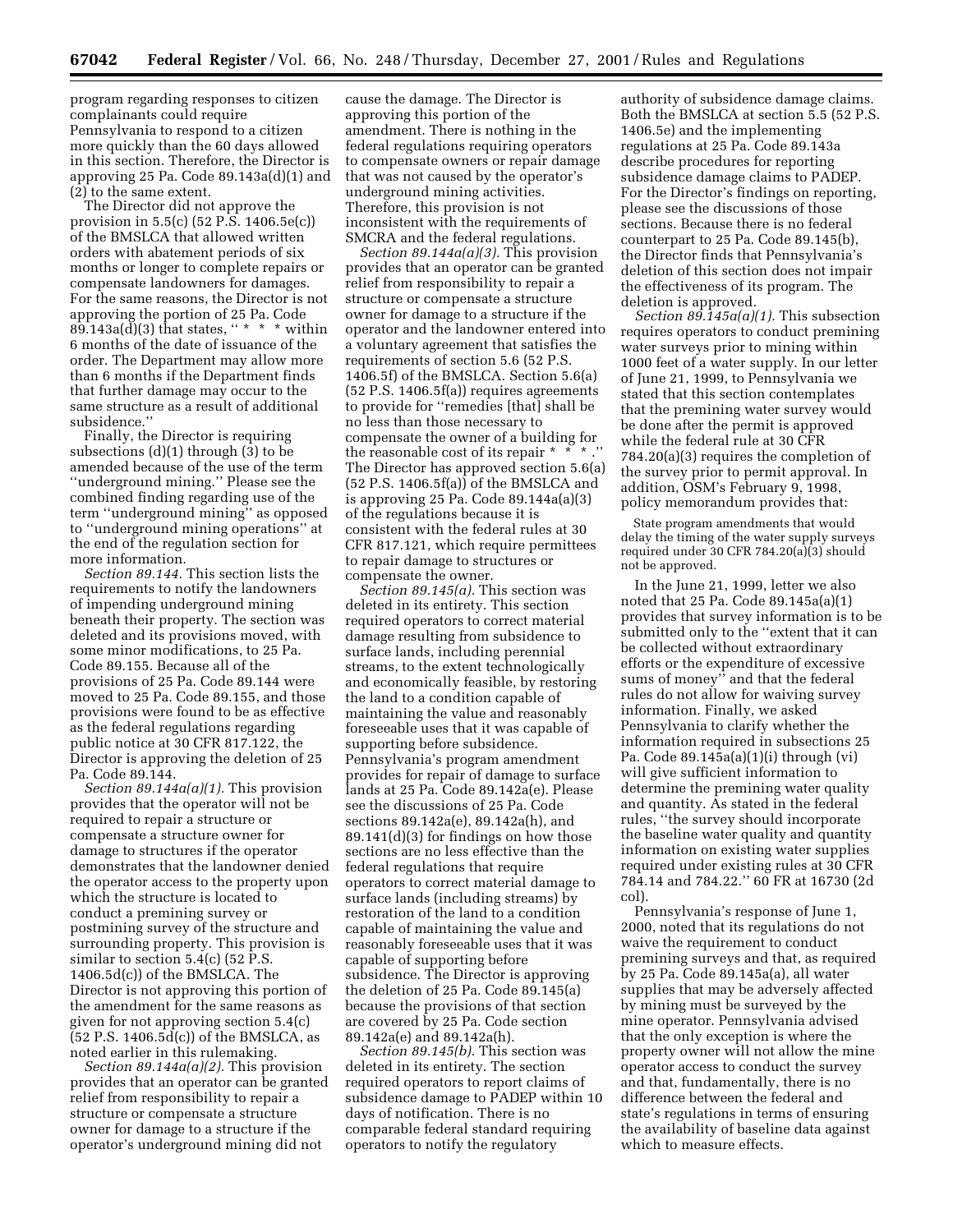Pennsylvania further noted that the survey requirements of 25 Pa. Code 89.145a(a) are designed around Pennsylvania's water supply replacement requirements, which are more inclusive than federal counterpart requirements, and as a result, Pennsylvania's program must include provisions for surveying water supplies that are installed after the time of permit application. Finally, Pennsylvania advised that its program does not postpone the submission of all water supply information until mining operations have begun. Information relating to the quality and quantity of water supplies is presented at the time of permit application in accordance with the requirements of 25 Pa. Code 89.34(a)(1) relating to groundwater information.

The Director addressed this situation in a memorandum to the Regional Directors dated February 9, 1998, titled ''Timing of Presubsidence Surveys,'' and in March 1999 letters to the Interstate Mining Compact Commission and Tri-State Citizens Mining Network (the ''March 1999 letters''). Guidance from the Director provides that baseline data collected at the time of permit application must be sufficient to develop the Probable Hydrologic Consequences and Cumulative Hydrologic Investigation Assessment documents and that states may use the regulatory program amendment process to identify what additional information required under 30 CFR 784.20(a)(3) must be submitted at the time of permit application and which, if any, could be collected at a time closer to when mining would actually occur. The Director committed to giving serious consideration to approving state program amendments that identify what water supply information required under 30 CFR 784.20(a) must be submitted at the time of permit application and which, if any, could be collected at a time closer to when mining actually occurs. Finally, the Director required that states must demonstrate, through the regulatory program amendment process for any delayed water supply surveys, that those analyses would be completed sufficiently in advance of mining to avoid any adverse effect to the water supply.

OSM considered Pennsylvania's proposed amendment relative to current program requirements for baseline hydrologic surveys, information in the Pennsylvania Bulletin (28 Pa.B. 2761), and responses to OSM requests for clarification relative to the March 1999 letters. Specifically at issue is whether OSM can approve the Pennsylvania

requirement that operators conduct premining water surveys after the permit application is approved and prior to mining within 1000 feet of a water supply. The federal rule at 30 CFR 784.20(a)(3) requires a survey at the time of the permit application of each and every protected water supply, i.e. a survey of individual wells, springs, etc. Pennsylvania advised OSM that its amendment proposal does not postpone the submission of all water supply information until after the permit is approved (see the Director's finding at 25 Pa. Code 89.34(a)(1)). The Director notes that the approved Pennsylvania program at 25 Pa. Code 89.43(a)(1) contains requirements for permittees to collect baseline hydrology information in a manner no less effective than the federal requirements at 30 CFR 784.14(b)(1). The federal rules at 30 CFR 784.14 require sampling of ground water information at the time of the permit application, but there is the option to use modeling to meet the requirements for hydrologic prediction. Modeling means that not every water supply will be sampled. Pennsylvania's existing program also allows for modeling. This introduces uncertainty into predicting the type and extent of information that will be collected on each water supply at the time of the permit application. Additionally, the preamble to the Pennsylvania Bulletin stated that 25 Pa. Code 89.145a(a)(1) provides for Department technical staff to adjust the survey distance (1,000 foot limitation) based on site-specific conditions. Accordingly, it is not clear what parameters Pennsylvania would require to be collected on each individual supply as part of a permit application, and which, if any, would be subject to a delayed survey after permit approval.

Based upon the language contained in the Pennsylvania amendment, Pennsylvania's responses to OSM's comments, Pennsylvania's existing program and the Pennsylvania Bulletin, the Director is not approving the provision that allows for water supply surveys to be delayed until mining advances within 1,000 feet of a supply. Such information must be submitted by the permittee with the application. The Director is requiring Pennsylvania to amend its program to require permittees to submit the information required by 25 Pa. Code 89.145a(a)(1)(i)–(vi) that is necessary to meet the provisions of 30 CFR  $784.20(a)(3)$  at the time of the application for all existing drinking, domestic, or residential water supplies. As part of that amendment, Pennsylvania may submit the information requested in the March

1999 letters to identify what water supply information must be submitted at the time of permit application and which, if any, could be collected at a time closer to when mining actually occurs. Along with any such request, Pennsylvania must demonstrate for any delayed water supply surveys, that those analyses would be completed sufficiently in advance of mining to avoid any adverse effect to the water supply.

Pennsylvania further noted that the proviso that survey information need only be acquired to the extent that it can be collected without extraordinary efforts or expenditures of excessive sums of money is a matter of both practicality and preventing inconvenience to property owners. PADEP noted that this proviso was based on its experience and pertains especially to situations where rigid requirements to obtain quantity information would result in tearing apart a well or digging up the floor of a structure to gain access for measurements. Although the federal regulations do not include a similar proviso, PADEP does not believe that OSM would apply them without exercising similar discretion.

The Director is requiring 25 Pa. Code 89.145a(a)(1) to be amended to include the provision that survey information need only be acquired to the extent that it can be collected without extraordinary efforts or expenditures of excessive sums of money is only applicable when it applies to inconveniencing landowners. The federal regulations require the water supply information to be collected without regard to the cost and effort applied by operators. This provision makes this portion of the Pennsylvania program less effective than the federal program, which does not include limits on efforts, or expense, operators are subjected to in the course of gathering premining survey information.

*Section 89.145a(a)(1)(i)–(vi).* These six subsections list information operators are required to include in the premining survey and, if one is desired, the postmining survey of all water supplies within the permit and adjacent areas. The Director finds these subsections no less effective than the federal rules and is approving the six subsections for the reasons noted below (please also see our finding concerning 25 Pa. Code 89.145a(a)(1)).

The requirement at subsection (i) for the location and type of water supply is consistent with the federal regulations at 30 CFR 784.20(a)(1) requiring the subsidence control map to show the location and type of drinking, domestic,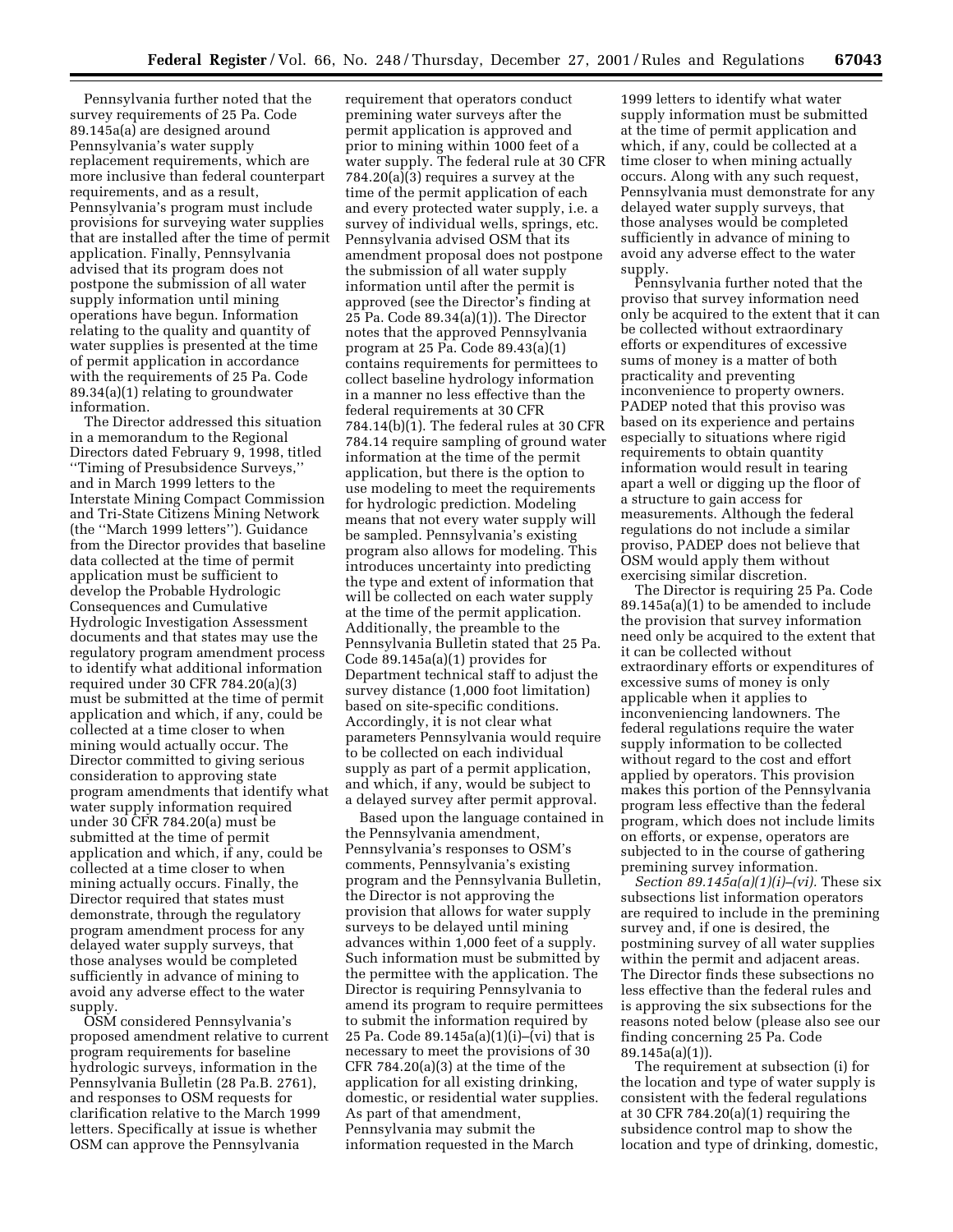and residential water supplies that could be contaminated, diminished, or interrupted by subsidence. The Director is approving this section because it is substantially the same as the requirements found at 30 CFR 784.20(a)(1).

Subsection (ii) requires the water supply surveys to include the existing and reasonably foreseeable uses of the water supply. There is no similar provision in the federal regulations. The Director is approving this provision because requiring the operator to gather more information than is required in the federal regulations does not lessen the protections afforded by the federal regulations. Additionally, this information is essential for implementing the provisions of 25 Pa. Code 89.145a(b) and 89.145a(f).

Subsections (iii) and (iv) provide that the surveys include the chemical and physical characteristics of the water and that a certified laboratory must be used to analyze the samples and the quantity of water. These sections require substantially the same information as is required in the federal regulations at 30 CFR 780.21(b)(1). The Director is approving this portion of the amendment because it is consistent with the federal regulations. Subsection (v) requires the survey to include the physical description of the water supply and subsection (vi) requires the survey to include hydrogeologic data such as the static water level and yield determination. The Director is approving subsections (v) and (vi) because they require information similar to the ground water information required by the federal regulations at 30 CFR 780.21(b)(1).

*Section 89.145a(a)(2).* This provision requires an operator to submit copies of the results of analyses (described under 25 Pa. Code 89.145a(a)(1)) as well as the results of any quantitative analysis to the Department and the landowner within 30 days of their receipt by the operator. Since the federal regulation at 30 CFR 784.20(a)(3) requires the permit applicant to provide copies of any assessment or evaluation to the property owner and the state regulatory authority, the Director finds that this provision is no less effective than 30 CFR 784.20(a)(3).

*Section 89.145a(a)(3).* This subsection combined with subsection (a)(1) provides that the operator does not have to conduct a premining and postmining survey if the landowner does not authorize access to the site within 10 days of the operator's intent to conduct a survey.

In our letter of June 21, 1999, to Pennsylvania we noted that federal regulations place no notice requirement on the property owner. The 10-day requirement of Pennsylvania's regulations makes it appear to be less effective than the federal regulation because under EPAct, even though access may initially be denied, the property owner can later decide to allow a survey.

In its response to us dated June 1, 2000, Pennsylvania noted that 25 Pa. Code 89.145a(a)(3) is intended to alert PADEP to situations where property owners have denied mine operators access to conduct premining surveys. This allows PADEP to communicate with the property owners to further explain the importance of allowing premining surveys or the procedures to be followed in arranging their own surveys. Section 89.145a(a)(3) does not preclude property owners from changing their minds and subsequently authorizing operators to conduct surveys.

The Director is approving this portion of the proposed amendment based on Pennsylvania's interpretation that there is nothing in the amendment precluding a landowner from requesting a water supply survey after initially denying the operator's access to the property. Therefore, it is no less effective than 30 CFR 784.20 since it does not prevent surveys.

*Section 89.145a(b).* This provision requires operators to restore or replace affected water supplies with a permanent alternate source that adequately serves the premining uses of the water supply or any foreseeable uses of the water supply. This regulation implements section 5.1(a)(1) and 5.1(a)(2) (52 P.S. 1406.5a(a)(1) and (2)) of the BMSLCA. The Director is approving Pennsylvania's standard regarding the quality of restored or replaced water supplies and is conditionally approving its standard regarding the quantity of restored or replaced water supplies. Please see the discussion at section 5.1(a)(1) and 5.1(a)(2) (52 P.S. 1406.5a(a)(1) and (2)) for more information.

However, this section is less effective than 30 CFR 817.41(j), which requires permittees to *promptly* replace drinking, domestic or residential water supplies. Section 89.145a(b) does not contain any standard requiring operators to show a diligent and timely effort in replacing water supplies. For further information on the standard requiring prompt replacing of water supplies, see the Director's decision on section 5.1(a)(1) (52 P.S. 1406.5a(a)(1)) of the BMSLCA. The Director is requiring 25 Pa. Code 89.145a(b) to be amended to be no less effective than 30 CFR 817.41(j) in

requiring prompt replacement of water supplies.

*Section 89.145a(c).* This section provides that within 24 hours of an operator's receipt of a claim of water supply contamination, diminution or interruption, the operator shall notify the Department of the claim. There is no corresponding federal counterpart to this section. Since this establishes procedures for operators to contact the regulatory authority and will insure that any complaints that are received by an operator will be forwarded to the regulatory authority in a timely manner, the Director finds that this section is not inconsistent with the requirements of SMCRA and the federal regulations.

*Section 89.145a(d).* This section provides that upon receipt of a complaint that a water supply has been contaminated, diminished or interrupted, operators must diligently investigate the complaint and notify the Department in a timely manner of the results of its investigation. There is no direct federal counterpart. Since this establishes procedures for investigations by operators, the Director finds that this section is not inconsistent with the requirements of SMCRA and the federal regulations.

*Section 89.145a(e)(1).* This section provides that if an affected water supply is within the rebuttable presumption area and the presumption applies, the operator will provide a temporary water supply within 24 hours. We noted in our letter to Pennsylvania of June 21, 1999, that the proposed amendment only requires the temporary replacement of water supplies if three conditions are met: (1) If the water supply is within the rebuttable presumption area, (2) the presumption applies and, (3) if ''the landowner or water user is without a readily available alternate source.'' The federal rules require the permittee to replace the supply that has been interrupted, etc., regardless of whether there is an available alternate source and where there is no rebuttable presumption. The federal rules do not have a rebuttable presumption standard for water supplies.

In its response of June 1, 2000, Pennsylvania noted that its program

\* \* \* does provide for the provision of temporary water irrespective of whether the affected water supply lies inside or outside of the rebuttable presumption area. The BMSLCA requires the provision of temporary water within 24 hours if the water supply lies within the rebuttable presumption area. This requirement is reflected in section 89.145a(e). If the affected water supply lies outside the rebuttable presumption area, the responsibility to provide temporary water is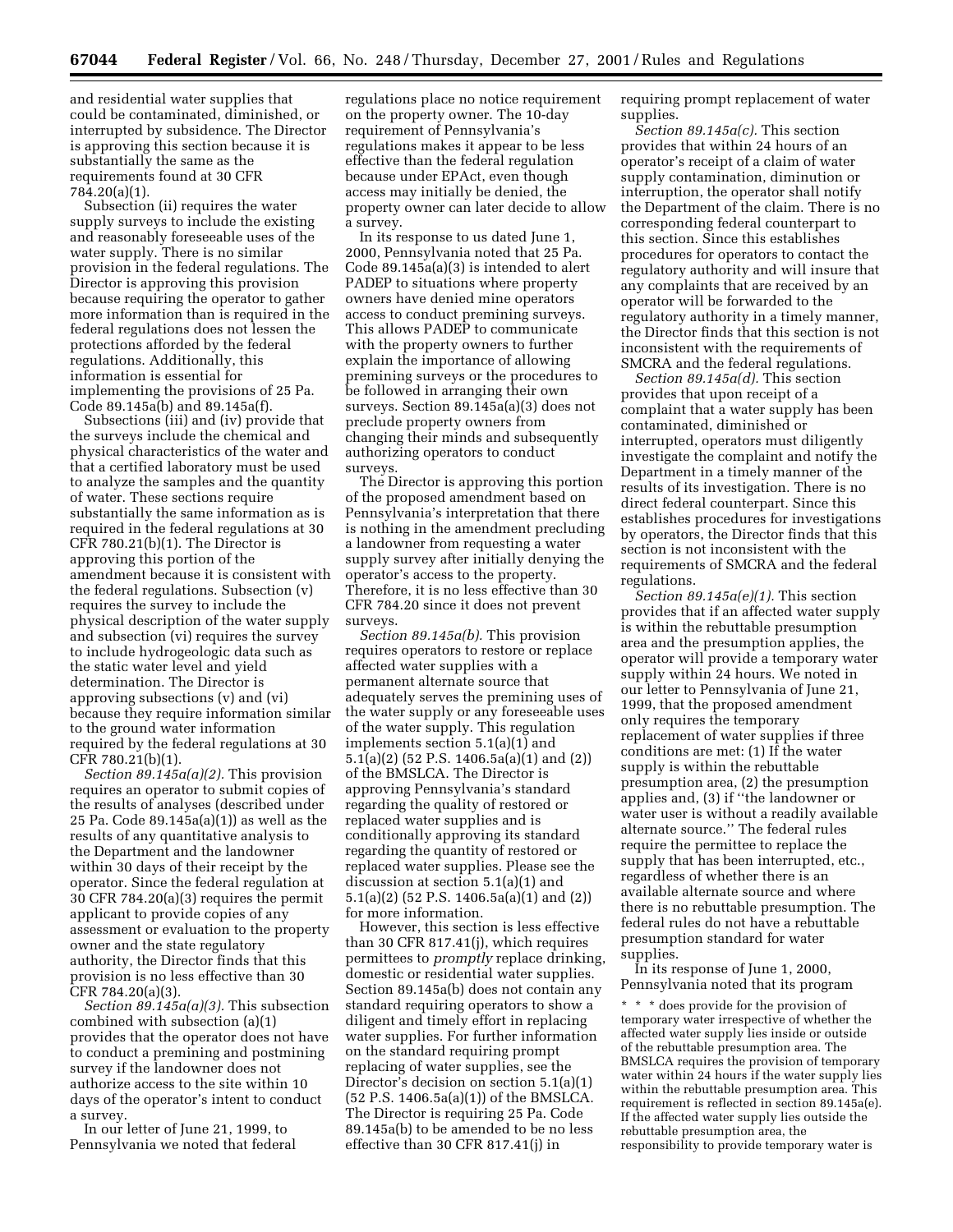driven directly by section 5.2 of BMSLCA. Procedurally, in cases where a water supply has been affected outside the rebuttable presumption area, the law requires DEP to issue an order before an operator is obligated to provide temporary water. For this reason, the responsibility to provide temporary water in cases where the affected water supply lies outside the rebuttable presumption area is not stated in regulation. The requirements of section 89.145a(e) and the provisions of section 5.2 of BMSLCA act together to ensure the provision of temporary water in cases where water supply impacts occur inside and outside of the rebuttable presumption area. It is further notable that throughout its first five years in enforcing the water supply replacement requirements of BMSLCA, DEP has never had to issue an order to compel the provision of temporary water in any case where the affected water supply was outside the rebuttable presumption area.

In regard to the rebuttable presumption of causation, there is no way in which this provision can be interpreted or construed to render Pennsylvania's program any less effective than the federal program. The rebuttable presumption amounts to nothing more than shifting the burden of proof onto the mine operator.

This section is substantively identical to 5.2(a)(2) (52 P.S. 1406.5b(a)(2)) of BMSLCA. Accordingly, the finding for 5.2(a)(2) (52 P.S. 1406.5b(a)(2)) is incorporated herein by reference and the Director is approving this portion of the regulations to the extent the statutory section was approved and is requiring Pennsylvania to submit an amendment requiring the prompt supply of temporary water to all landowners whose water supply has been impacted by underground mining activities.

*Section 89.145a(e)(2).* This subsection provides that the temporary water supply shall meet the requirements of paragraph (f)(2) and provide a sufficient amount of water to meet the water supply user's premining needs. In our letter of June 21, 1999, to Pennsylvania we noted that the federal definition for ''replacement of water supply'' at 30 CFR 701.5 provides for a ''\* \* \* water supply on both a temporary and permanent basis equivalent to premining quantity and quality.'' We noted that this section appears to be less effective than the federal rules, in that it provides for temporary water based on users' needs rather than the premining quality.

In its response of June 1, 2000, Pennsylvania noted that under its program, a temporary water supply is just that, temporary. It is intended to satisfy the water users' needs so that they can carry out their daily activities with minimal disruption. By contrast, a permanent water supply must be adequate to serve not only the water

user's premining needs but also any reasonably foreseeable uses of the original water supply.

Finally Pennsylvania also notes the federal terms ''drinking, domestic or residential water supply'' and ''replacement of water supply'' are defined to include water delivery systems (i.e., the pumps and piping that deliver water to the point of use). As a general observation, these systems are usually designed based on the existing uses of the water supplies. Pennsylvania believes this factor serves to further align its replacement requirements with those of the federal regulations.

The federal definition of the term ''replacement of water supply'' at 30 CFR 701.5 requires the provision of both permanent and temporary water supplies that are the equivalent to the premining quantity and quality. In 25 Pa. Code 89.145a(e)(2), Pennsylvania has indicated that temporary water supplies will be restored to the same quality levels as permanent supplies by requiring that temporary water supplies meet the quality requirements of 25 Pa. Code 89.145a(f)(2). However, Pennsylvania has not required temporary water supplies to meet the same quantity requirements of permanent supplies as defined in 25 Pa. Code 89.145a(f)(3)(i) and (ii), i.e., the amount of water necessary to meet the water user's needs and any reasonably foreseeable uses. Instead, Pennsylvania only requires temporary water supplies to provide a sufficient amount of water necessary to meet the water supply user's premining needs. The Director has conditionally approved 25 Pa. Code  $89.145a(f)(3)(i)$  and (ii), as being as effective as the federal regulations regarding quantity of replacement supplies. Therefore, the Director finds that to be consistent with the federal regulations, 25 Pa. Code 89.145a(e)(2) should require the quantity of temporary water supplies to meet the requirements of 25 Pa. Code  $89.145a(f)(3)(i)$  and (ii). Accordingly, the Director is requiring Pennsylvania to amend this section to insure that temporary water supplies are restored to the same levels as are required of permanent water supplies. Please see the discussion in section 5.1(a)(1) (52 P.S. 1406.5a(a)(1)) for more information on the Director's conditional approval regarding quantity of replacement water supplies.

*Section 89.145a(f)(1)(i)—(iv).* This section requires that a permanently restored or replaced water supply shall include any well, spring, municipal water supply system or other supply approved by the Department that meets criteria listed in subsections (1)(i)

through (iv). Section 89.145a(f)(1) talks about reliability, cost, maintenance and control. Subsection (i) requires the restored or replaced water supply to be as reliable as the previous water supply. Subsection (ii) requires the restored or replaced water supply to be as permanent as the previous water supply and subsection (iii) requires the supply to not require excessive maintenance. Subsection (iv) requires that the supply provide the owner and the user with as much control and accessibility as exercised over the previous water supply. The Director is approving 25 Pa. Code  $89.145a(f)(1)(i)$  through (iv). There are no direct corresponding federal regulations to these sections. The Director finds that these sections are no less effective than the requirements found in the definition of the term ''replacement of water supply'' in the federal regulations at 30 CFR 701.5 because it helps return the water supply to its premining status.

*Section 89.145a(f)(1)(v).* This subsection provides that a restored or replaced water supply must not result in more than a de minimis cost increase to operate and maintain. The operator must pay for increased operating and maintenance costs that exceed a de minimis cost increase. As noted earlier in this rulemaking (see our finding for 25 Pa. Code 89.5, definition of ''de minimis cost increase''), the Director has not approved a ''de minimis cost increase.'' The Director does not believe that passing any increased costs to operate or maintain replacement water supply systems to landowners will fulfill the intent of the federal regulations to make the landowner whole. Accordingly the Director is not approving 25 Pa. Code  $89.145a(f)(1)(v)$ to the extent that it passes de minimis cost increases to landowners.

*Section 89.145a(f)(2).* This section provides that a restored or replaced water supply will be deemed adequate when it differs in quality from the premining water supply if it meets the standards of the Pennsylvania Safe Drinking Water Act or is comparable to the premining water supply when that water supply did not meet those standards. This regulation is comparable to section 5.1(a)(2) (52 P.S. 1406.5a(a)(2)) of the BMSLCA. Please see our discussion regarding section 5.1(a)(2) (52 P.S. 1406.5a(a)(2)) for a discussion of the Director's approval regarding quality of replacement water supplies. The Director is approving this section for the same reasons.

*Section 89.145a(f)(3)(i).* This subsection provides that a restored or replaced water supply will be deemed adequate in quantity if it delivers the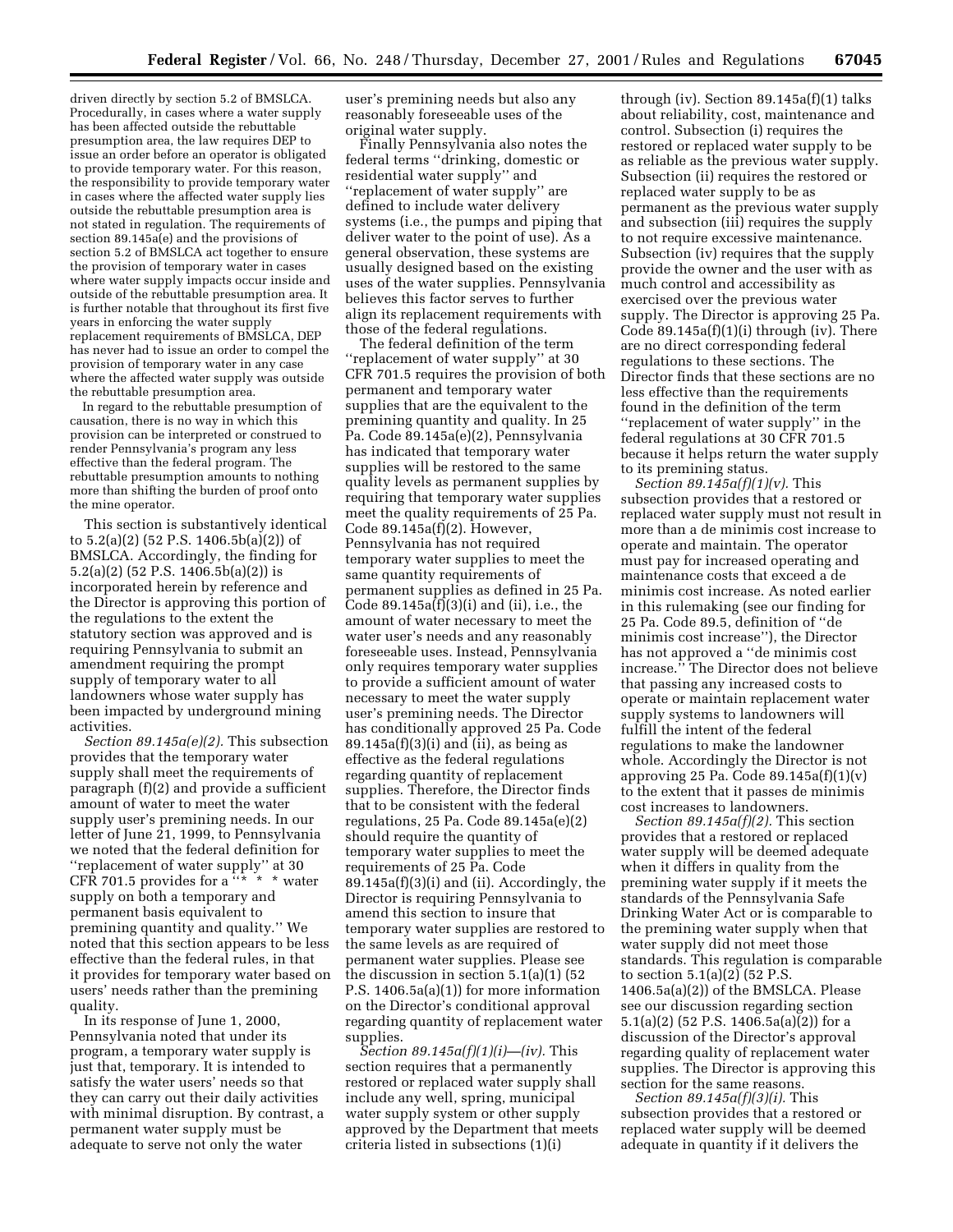amount of water necessary to satisfy the water user's needs and the demands of any reasonably foreseeable uses. This section of the regulations implements section  $5.1(a)(1)(52 P.S. 1406.5a(a)(1)$  of the BMSLCA. For a complete discussion of the Director's conditional approval of this section, please see the discussion of section  $5.1(a)(1)(52 P.S. 1406.5a(a)(1)).$ The Director's findings are incorporated herein and this section is approved to the extent that section 5.1(a)(1) (52 P.S. 1406.5a(a)(1)) is approved.

*Section 89.145a(f)(3)(ii).* This subsection provides that a restored or replaced water supply will be adequate in quantity if it is established through a connection to a public water supply system that is capable of delivering the amount of water necessary to satisfy the water user's needs and the demands of any reasonable foreseeable uses.

The Director is conditionally approving this portion of the amendment. For more information on the Director's conditional approval of this section, please see the discussion of section 5.1(a)(1) (52 P.S. 1406.5a(a)(1)) of the BMSLCA under the statute section.

*Section 89.145a(f)(3)(iii).* This subsection defines the term ''reasonably foreseeable uses with respect to agricultural water supplies'' to include the reasonable expansion of use where the water supply available prior to mining exceeded the farmer's actual use.

The Director is approving this portion of the amendment. For more information on the Director's approval of this section, please see the discussion of section 5.1(a)(1) (52 P.S. 1406.5a(a)(1)) of the BMSLCA under the statute section.

*Section 89.145a(f)(4).* This section of the regulations provides that replacement of a water supply shall include the installation of any piping, pumping equipment and treatment equipment necessary to put the replaced water source into service. The Director is approving this portion of the regulations. This section is no less effective than the requirements found in definition of the term ''drinking, domestic, or residential water supply'' in the federal regulations at 30 CFR 701.5. This definition provides that the drinking, domestic, or residential water supply includes appurtenant delivery systems. This portion of Pennsylvania's regulations specifies the type of equipment that would be included in appurtenant delivery systems and therefore is consistent with the federal definition and is approved. For more information on standards for delivery systems, please see the Director's

findings for section  $5.1(a)(1)$  (52 P.S.) 1406.5a(a)(1)) of the BMSLCA.

*Section 89.146a(a).* This section provides the procedures to be used for landowners or water supply users to secure resolution of water supply damage claims. Subsection (a) requires landowners to notify mine operators when they experience contamination, diminution or interruption of a water supply. The requirement for landowners to contact operators is also found in section 5.2(a)(1) of the BMSLCA. The Director has approved that requirement for the reasons noted in the discussion of section 5.2(a)(1). The Director is approving 25 Pa. Code 89.146a(a) for the same reasons.

*Section 89.146a(b).* This section provides that the Department will order the operator to provide temporary water to the landowner or water supply user within 24 hours of issuance of the order if: (1) No alternate temporary water supply is available to the landowner or water user, (2) the water supply is contaminated, diminished or interrupted, (3) the water supply is located within the rebuttable presumption area and, (4) the owner notified the operator of the water supply problem. These requirements are similar to those found in section 5.2(a)(1) through (3) of the BMSLCA. The Director is approving 25 Pa. Code 89.146a(b)(1) through (4). The requirement to provide temporary water within 24 hours is within guidelines proposed by OSM in the preamble to the federal regulations (60 FR 16727) and is consistent with the federal definition of ''replacement of water supply'' at 30 CFR 701.5, which requires replacement of protected water supplies on a temporary basis. It is also consistent with the enforcement procedures found in Part 843 of the federal regulations since a failure by the operator to replace the water supply as required under 25 Pa. Code 89.145a(e) is a violation of a performance standard.

Section 89.146a(b)(1), which limits PADEP's ability to issue an order requiring operators to provide temporary water within 24 hours of issuance of an order if an alternate temporary source is available to landowners, is approved based on an explanation provided by Pennsylvania. In its June 1, 2000, response to our June 21, 1999, letter regarding the same subject covered in section 89.145a(e), Pennsylvania noted that, ''[PA]DEP does not interpret subsection (1) as imposing any responsibilities on property owners. If plumbing connections are required to establish a temporary water service, they must be provided by the mine operator. [T]he regulation simply

provides that if an alternate source exists and the property owner can put it into service with no more than the flip of a switch or a turn of a valve, the mine operator may be relieved of the responsibility to do any thing more in the way of providing temporary water.'' Since the federal rules do not allow additional costs or burdens to be placed on the water user, the Director finds Pennsylvania's explanation consistent with the federal rules and as previously stated, finds this section is no less effective than the federal regulations in securing temporary water for landowners.

Section 89.146a(b)(4) is similar to section 5.2(a)(1) of the BMSLCA, which also requires landowners to notify operators of water supply problems. The Director is approving 25 Pa. Code 89.146a(b)(4) for the same reasons as section 5.2(a)(1) was approved.

*Section 89.146a(c).* Section 89.146a(c) provides that a landowner or water user may notify the Department and request an investigation if an alternate water supply has not been provided or if the alternate source is later discontinued. This section is similar to section 5.2(b)(1) of the BMSLCA. The Director has approved section 5.2(b)(1) and for the same reasons is approving 25 Pa. Code 89.146a(c).

The procedures for securing an investigation are provided in 25 Pa. Code  $89.146a(c)$  (1) through (3). These subsections are similar to section 5.2(b)(2) (52 P.S. 1406.5b(b)(2)) of the BMSLCA. The Director is approving section 5.2(b)(2) to the extent that Pennsylvania recognizes that the approved program may require a more timely response to complaints than that allowed by that section. The Director is approving 25 Pa. Code 89.146a(c)(1) through (3) to the same extent and with the same requirements as section 5.2(b)(2).

*Section 89.152(a)(1).* This section provides the circumstances under which an operator may be relieved from liability from water supply replacement. Subsection (1) provides that an operator will not be required to restore or replace a water supply if the contamination, diminution or interruption existed prior to the underground mining activities and the mining activities did not worsen the preexisting condition. The Director is approving this portion of the amendment. The federal regulations at 817.41(j) do not require replacement of water supplies unless contamination, diminution or interruption due to mining activities has occurred, therefore, 25 Pa. Code 89.152(a)(1) is consistent with the federal rules.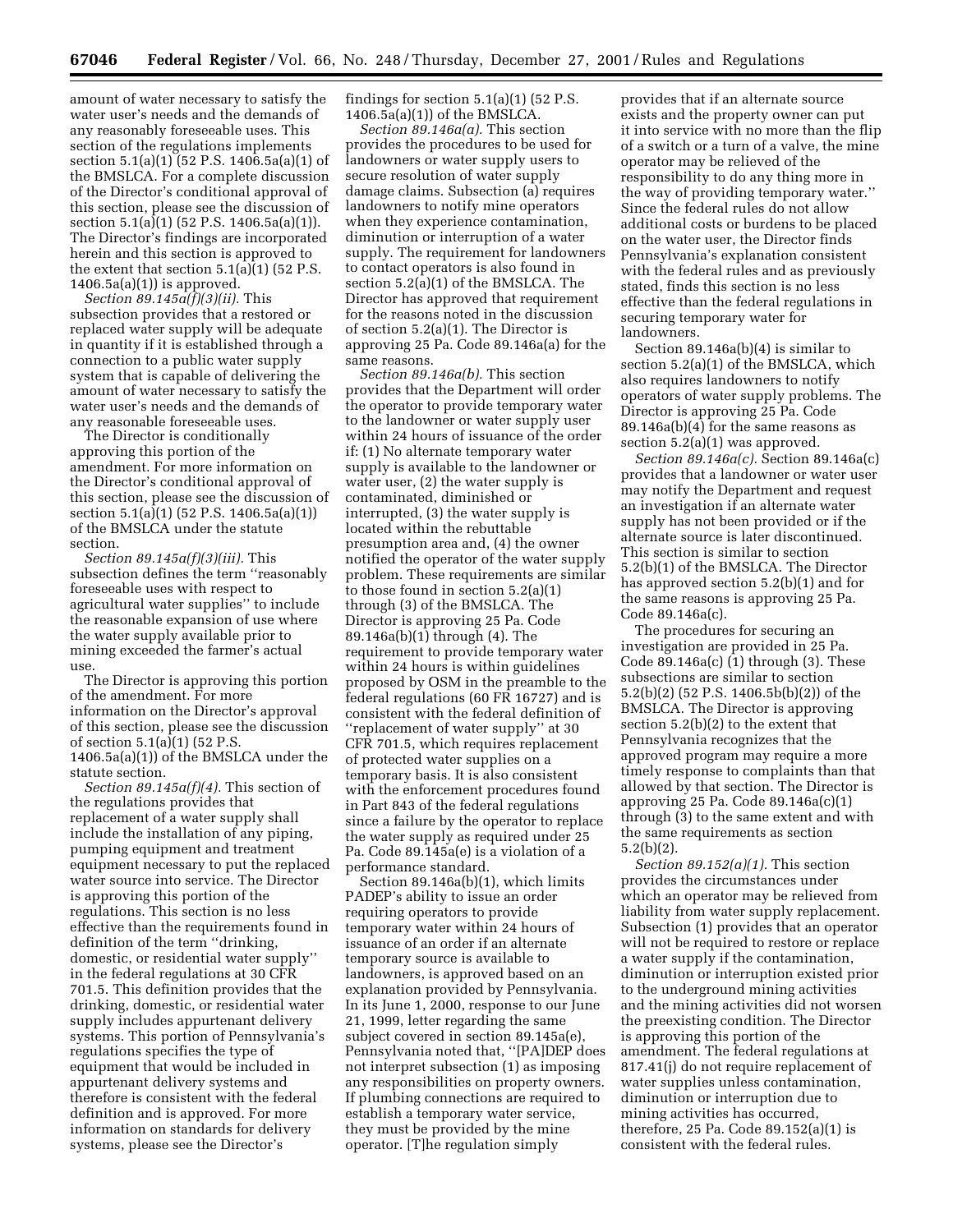*Section 89.152(a)(2).* This section provides that the operator is not required to restore or replace a water supply if the operator can demonstrate that the contamination, diminution or interruption is due to underground mining activities that occurred more than three years prior to the onset of the water supply contamination, diminution or interruption. This subsection is similar to section 5.2(e)(2) of the BMSLCA. The Director did not approve 5.2(e)(2) because the statute of limitations provision virtually assures that at some point in time, there will be a water supply that will not be restored or replaced because the landowner did not report the contamination, diminution or interruption within the noted time frame. Further discussion on the Director's decision to not approve section 5.2(e)(2) of the BMSLCA can be found earlier in this rulemaking. The Director is not approving this section of the regulations for the same reasons.

*Section 89.152(a)(3).* This section provides that the operator will not be required to restore or replace a water supply if the contamination, diminution or interruption occurred as the result of some cause other than the underground mining activities. This section of the regulations is similar to the provisions of section 5.2(e)(3) of the BMSLCA. The Director's approval of 5.2(e)(3) can be found earlier in this rulemaking. The Director is approving this section for the same reasons.

*Section 89.152(a)(4).* This section provides that the operator will not be required to restore or replace a water supply if the claim for contamination, diminution or interruption of the water supply was made more than two years after the water supply was adversely affected by the underground mining activities. This section is similar to section 5.1(b) of the BMSLCA. The Director has not approved section 5.1(b) for the reasons found in the discussion of that section earlier in this rulemaking. The Director is not approving 25 Pa. Code 89.152(a)(4) of the regulations for the same reasons.

*Section 89.152(a)(5)(i).* This section provides that the operator will not be required to restore or replace a water supply if the operator has purchased the property for a sum equal to the property's fair market value immediately prior to the time the water supply was affected or has made a onetime payment equal to the difference between the property's fair market value prior to the time the water supply was affected and the fair market value determined at the time the payment is made. This section is similar to the provisions of section 5.2(g)(1) and (2) of

the BMSLCA. The Director has not approved  $5.2(g)(1)$  and  $(2)$  because the federal program does not provide for compensation in lieu of replacement or restoration of water supplies. A complete discussion of the reasons for not approving sections  $5.2(g)(1)$  and  $(2)$ can be found earlier in this rulemaking. The Director is not approving 25 Pa. Code 89.152(a)(5)(i) of the regulations for the same reasons.

*Section 89.152(a)(5)(ii).* This section provides that the operator will not be required to restore or replace a water supply if the landowner and operator have entered into a valid voluntary agreement under section 5.3 of the BMSLCA. This section is similar to a portion of section 5.3(a) of the BMSLCA. We did not approve that portion of section 5.3(a) that allowed compensation in lieu of restoration or replacement of affected water supplies. As the Director previously noted, OSM's policy as set forth in the preamble to the federal EPAct rules, is to require restoration or replacement. The federal rules do not allow operators and landowners to enter into voluntary agreements in lieu of restoration or replacement of affected water supplies. The full discussion of the Director's reasons for not approving a part of section 5.3 of the BMSLCA can be found in the discussion of that section earlier in this rulemaking. Section 89.152(a)(5)(ii) is not approved for the same reasons.

*Section 89.152(b).* This subsection states that the section does not apply to underground mining activities that are governed by Chapter 87 (relating to surface mining of coal). In our letter of June 21, 1999, to Pennsylvania, we noted that the preamble to the federal definition of ''replacement of water supply'' states that the ''definition is applicable to both underground coal mining operations and surface mining operations that affect water supplies.'' The preamble to the federal rules indicates that, ''The final rule is intended to apply to replacement of water supply under both sections 717(b) and 720(a)(2) of SMCRA.'' 60 FR at 16726. We asked Pennsylvania to clarify how the Pennsylvania program meets the federal regulations in protecting water supplies affected by both underground and surface mining operations.

In its reply of June 1, 2000, Pennsylvania noted:

[The] water supply replacement requirements originate in two different statutes. In cases where impacts are due to operations carried out below the surface in the workings of an underground mine, replacement requirements are driven by

BMSLCA. In cases where impacts are due to activities at the land surface (i.e., surface mines, surface sites associated with underground mines, coal preparation plants and coal refuse disposal areas), requirements are driven by SMCRA. While replacement requirements are similar under both BMSLCA and SMCRA, there are subtle differences that demand separate treatment. For example, BMSLCA includes a rebuttable presumption provision that is defined by an angular projection from underground mine workings, whereas, the rebuttable presumption provision of SMCRA is defined by a horizontal projection from the area where activities take place at the surface. Due to these differences, effects resulting from surface operations at an underground mine must be treated separately from effects resulting from underground operations. In deciding the appropriate treatment, DEP first decides whether effects are due to activities at a surface site or activities in the underground mine workings. If the effects are due to operations in the underground workings, DEP applies the replacement requirements of 25 Pa Code 89.145a. If the effects are due to operations at a surface activity site, DEP applies the replacement requirements in section 87.119 or section 88.107.

There is no direct federal counterpart. The federal regulations at 30 CFR 817.41(j) require the permittee to replace any affected water supply that is affected by underground mining activities. The federal definition of ''underground mining activities'' at 30 CFR 701.5 includes surface operations incident to underground coal extraction and underground operations. Section 89.152(b) merely delineates which parts of the Pennsylvania program address the various underground mining activities. Accordingly, it is not inconsistent with the requirements of SMCRA and the federal regulations. The Director notes that Pennsylvania's program amendment regarding water supply replacement provisions of surface mines, including surface operations incident to underground coal extraction, has not yet been approved by OSM.

*Section 89.153(a) and (b).* This section deals with the relationship between a rebuttable presumption and water supply replacement. The provisions of subsections (a) and (b) are substantively identical to the provisions of section 5.2(c) of the BMSLCA. As we stated previously, there is no federal regulation that prohibits the state from enacting a rebuttable presumption for water supply replacement. In fact, by finding that operators are presumed responsible for replacement of water supplies, these regulations will assist in insuring that operators are promptly informed of their obligation to replace affected supplies and provide emergency and temporary water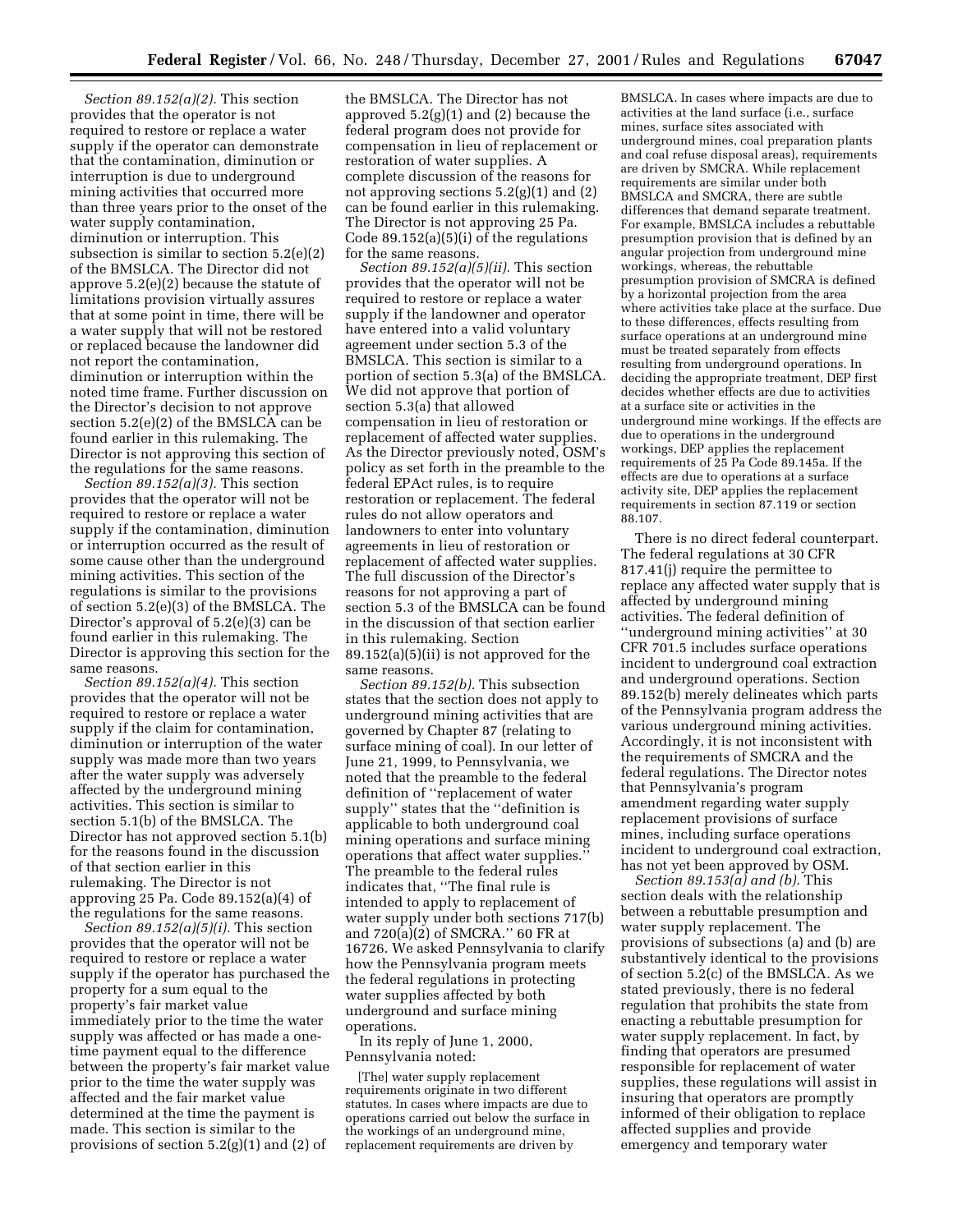promptly. Thus, the Director finds that these sections are in accordance with section 720(a)(2) of SMCRA, which requires the prompt replacement of a protected water supply.

*Section 89.153(c).* This subsection provides that affirmatively proving that an operator was denied access to conduct a premining or postmining survey of a water supply does not relieve the operator of liability for the contamination, diminution or interruption when the landowner, affected water user or the Department proves the operator's underground mining activities caused the contamination, diminution or interruption. There is no direct counterpart to this section in the federal regulations. However, this section is not inconsistent with the requirements of SMCRA and the federal regulations because it does not eliminate an operator's responsibility and it is not inconsistent with enforcement actions where the regulatory authority has the initial burden of going forward with evidence. Therefore, the Director is approving this section.

*Section 89.154.* This section describes the type and make up of maps to be submitted with the permit application. Subsection (a) describes the general mine map and the elements that are required to be incorporated into the map. Numerous provisions of this section were moved from 25 Pa. Code 89.142, which was previously approved by OSM. Specifically, 25 Pa. Code 89.142(a)(1) through (5) were moved to 25 Pa. Code 89.154. The Director is approving the subsections since they were previously approved by OSM and the federal rules have not changed since that approval.

Section 89.142(a)(6) was also moved to 25 Pa. Code 89.154, with the exception of the deletion of references in subsections (6)(ii) and (iii) to buildings in place as of April 27, 1966, and the deletion of the reference to cemeteries in place as of April 27, 1966, in subsection (6)(iii). These references were deleted in PADEP's rulemaking of May 10, 1997 (27 Pa.B. 2371) that was made in response to Act 54's deletion of protection to structures in place as of April 27, 1966. The May 10, 1997, rulemaking that modified subsections (6)(ii) and (iii) was not submitted to OSM for approval prior to the current amendment. The Director is approving the deletion of 25 Pa. Code 89.154 because the deletion of references to April 27, 1966, provides protections no less effective than those found in the federal regulations. The deletion will not make Pennsylvania's program less effective than the federal program.

In addition, several provisions not previously found in 25 Pa. Code 89.142 were added to 25 Pa. Code 89.154. These include 25 Pa. Code 89.154(6)(iii), (x), (xi), (xix). Section 89.154(a)(6)(iii) requires maps to contain structures or classes of structures listed in 25 Pa. Code  $89.142a(f)(1)(i)$ –(v). Section 89.154(a)(6)(x) requires maps to depict oil, gas and coal slurry pipelines larger than 4 inches in diameter. Section  $89.154(a)(6)(xi)$  requires maps to depict water and sewer main and transmission lines. Section 89.154(a)(6)(xix) requires maps to depict proposed underground workings, including a description of the location and extent of the areas in which planned subsidence mining methods will be used and the identification of all areas where measures will be taken to prevent or minimize subsidence and subsidencerelated damage.

The Director is approving these various subsections. The federal rule at 30 CFR 784.20(a)(1) requires a map of the permit and adjacent area showing the location and type of structures, lands and water supplies that could be affected by subsidence. The Pennsylvania rules list such items, therefore they are no less effective than the federal requirements for maps found in 30 CFR 784.20(a)(1). In addition, Pennsylvania's mapping requirements include items which are required under 30 CFR sections 783.24(c), 783.25(a)(1), 783.25(a)(4) and 783.25(a)(5) and are no less effective than these federal regulations.

In our letter of June 21, 1999, to Pennsylvania, we noted that this subsection does not contain a requirement that the general mine map include renewable resource lands or drinking or domestic or residential water supplies as is required by 30 CFR 784.20(a)(1).

In its response to us of June 1, 2000, Pennsylvania noted that:

Section 89.154(a) does require the *General Mine Map* to include *water supplies* (see subparagraph (6)(vii)). The definition of *water supply* under 25 Pa Code 89.5 includes domestic water supplies and virtually all other types of developed water supplies commonly found in the bituminous coal fields. There is also a general requirement to show all water wells under subparagraph (6)(xiv). These requirements would include all water supplies within the scope of the federal term, ''drinking, domestic or residential water supply.''

Although section 89.154(a) does not include an explicit requirement to show *renewable resource lands* on the map, it does include requirements to map most elements that fall within the scope of the term, *renewable resource lands.* First of all, the *General Mine Map* must include the entire

surface area above the proposed mine and additional area beyond the mine boundaries where structures may be damaged and surface lands may suffer material damage. This area would include all *renewable resource lands* that exist above or adjacent to the proposed mine. It would include the recharge area of aquifers that lie above and adjacent to the mine plan. It would also include areas where agricultural operations take place.

The federal definition of ''renewable resource lands'' found at 30 CFR 701.5 means aquifers and areas for the recharge of aquifers and other underground waters as well as areas for agricultural or silvicultural production, production of food and fiber, and grazing lands. The Director accepts Pennsylvania's position that 25 Pa. Code 89.154 will require the requisite information on aquifers and areas for agricultural production and is approving this section.

*Section 89.154(b).* This section requires mine maps to be submitted to the Department every six months and also gives the requirements for the objects that are to be included on the maps. There is no federal counterpart to this section. The Director finds that this section is not inconsistent with the requirements of SMCRA and the federal regulations because it will not limit protection to landowners and water users and will allow them to monitor the progress of underground mining operations. The Director is approving this section.

*Section 89.154(c).* This section requires the six-month maps to be filed with the recorder of deeds for each county in which underground mining is projected and proof of filing to be submitted to the Department. There is no federal counterpart to this section. The Director finds that this section is not inconsistent with the requirements of SMCRA and the federal regulations because it will not limit protection to landowners and water users and will assure the progress maps are available to the public. The Director is approving this section.

*Section 89.154(d).* This section provides that no underground mining may occur until it is shown as projected mining on the maps required by subsection (b) and the maps have been on file with the recorder of deeds office for 10 days. There is no federal counterpart to this section. The Director finds that this section is not inconsistent with the requirements of SMCRA and the federal regulations because it will not limit protection to landowners and water users and will assure mining maps delineating mining progress are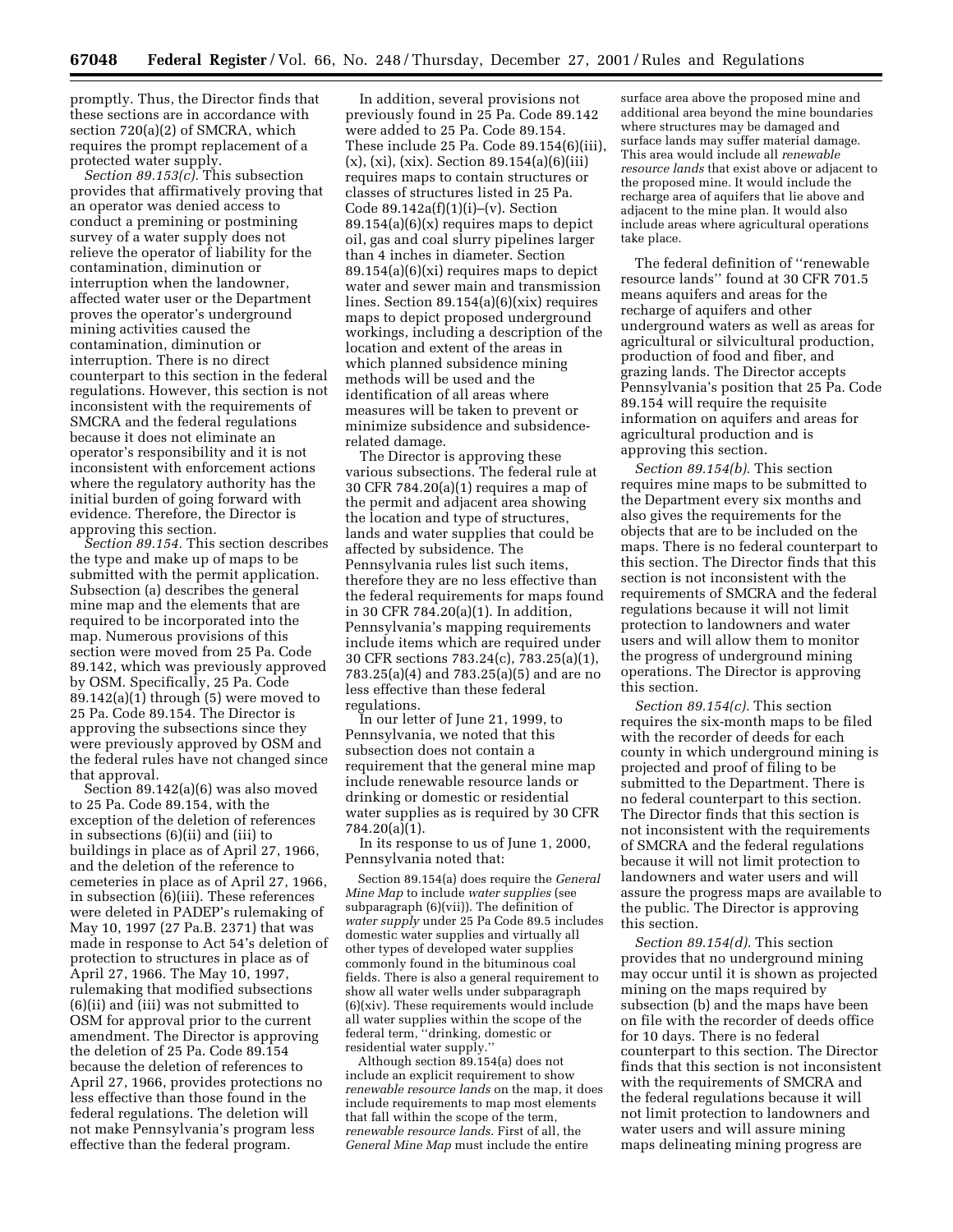available for inspection. The Director is approving this section.

*Section 89.155.* This section provides for public notice to property owners, utilities, and political subdivisions at least six months, but less than five years, prior to mining beneath the property. It also requires that the notice identify the area where underground mining will occur, the time frames for mining, the location where the maps and applications (which includes the subsidence control plan) may be inspected, and where the owners can submit complaints. These requirements are essentially the same as the requirements of the federal regulations at 30 CFR 817.122. The federal rules require at least six months notice to all owners and occupants. The notice must include the areas to be mined, the time frames and the location where the subsidence control plan may be examined. The Director is approving this public notice portion of the regulation because it is no less effective than the federal regulations at 30 CFR 817.122. However, the Director is

requiring this section to be amended because of the use of the term ''underground mining.'' Please see the combined finding regarding use of the term ''underground mining'' as opposed to ''underground mining operations'' at the end of the regulation section for more information.

*Sections 89.141(d), 89.141(d)(9), 89.142a(a), 89.142a(f)(1), 89.142a(f)(2)(i), 89.142a(h)(1), 89.142a(h)(2), 89.142a(i)(1), 89.143a(a), 89.143a(d)(1), 89.143a(d)(2), 89.143a(d)(3), 89.155(b)(1) and (2), and 89.155(c).* The Director has found that these sections of 25 Pa. Code Chapter 89 are less stringent than section 720(a) of SMCRA because of their reference to underground mining. These sections require a description of the impacts of underground mining on surface features, structures and facilities and provide performance standards to remedy those impacts. Section 720(a) of SMCRA requires underground coal mining *operations* to comply with those requirements. The term ''underground coal mining operations'' is more

expansive than Pennsylvania's definition of underground mining, which is defined at 25 Pa. Code 89.5 to be the extraction of coal. The federal definition of underground coal mining activities describes underground operations as underground construction, operation and reclamation of shafts, adits, underground support facilities, in situ processing, and underground mining, hauling, storage and blasting. Thus, under Pennsylvania's proposed sections, the only activity that must meet the environmental requirements of Chapter 89 is coal extraction, while under SMCRA, all underground operations must meet the environmental requirements. The Director is requiring the above noted sections of 25 Pa. Code to be amended to be no less stringent than section 720(a) of SMCRA.

#### **Summary Table**

The table below summarizes the Director's findings with regard to each section of 25 Pa. Code Chapter 89.

| Sections of the regulations under 25 Pa. Code<br>Chapter 89 that are approved                                                                                                                                                                                                                                                       | Sections of the regulations under 25 Pa.<br>Code Chapter 89 that are conditionally ap-<br>proved or are required to be amended                                                     | Sections of the regulations under 25 Pa.<br>Code Chapter 89 that are not approved in<br>whole or in part                                                                                                                                                                                                      |  |  |  |
|-------------------------------------------------------------------------------------------------------------------------------------------------------------------------------------------------------------------------------------------------------------------------------------------------------------------------------------|------------------------------------------------------------------------------------------------------------------------------------------------------------------------------------|---------------------------------------------------------------------------------------------------------------------------------------------------------------------------------------------------------------------------------------------------------------------------------------------------------------|--|--|--|
| Section 89.5, the definitions of the following<br>terms: "dwelling," "irreparable damage,"<br>"material damage," "noncommercial build-<br>ing," "public buildings and facilities," "public<br>water supply system," "rebuttable presump-<br>tion area," "underground mining," "under-<br>ground mining operations," "water supply". | 89.142a(a)<br>89.142a(c)(3)<br>89.142a(d)<br>89.142a(f)(1)<br>89.142a(f)(2)(i)<br>89.142a(g)(1)<br>89.142a(h)(1) and (2)<br>89.142a(i)(1)<br>89.143a(a)<br>$89.143a(d)(1)$ and (2) | 89.5, the definitions of the following terms:<br>"de minimis cost increase," "fair market<br>value," "permanently affixed appurtenant<br>structures".<br>89.142a(f)(1)(iii).<br>89.143a(c).<br>$89.143a(d)(3)$ .<br>89.144a(a)(1).<br>$89.145a(a)(1)$ .<br>$89.145a(f)(1)(v)$ .<br>$89.152(a)(2)$ and $(4)$ . |  |  |  |
|                                                                                                                                                                                                                                                                                                                                     | 89.145a(e)(1) and (2)                                                                                                                                                              | 89.152(a)(5)(i) and (ii).                                                                                                                                                                                                                                                                                     |  |  |  |
|                                                                                                                                                                                                                                                                                                                                     | 89.145a(f)(3)(i) and (ii)                                                                                                                                                          |                                                                                                                                                                                                                                                                                                               |  |  |  |
|                                                                                                                                                                                                                                                                                                                                     | 89.146a(c)                                                                                                                                                                         |                                                                                                                                                                                                                                                                                                               |  |  |  |
|                                                                                                                                                                                                                                                                                                                                     | 89.155(b)(1) and (2), and (c)                                                                                                                                                      |                                                                                                                                                                                                                                                                                                               |  |  |  |
| 89.141(a)<br>$89.141(d)(2)$ , (d)(4), (d)(5), (d)(7), (d)(8), (d)(10)<br>and $(d)(11)$                                                                                                                                                                                                                                              |                                                                                                                                                                                    |                                                                                                                                                                                                                                                                                                               |  |  |  |
| Deletion of 89.142                                                                                                                                                                                                                                                                                                                  |                                                                                                                                                                                    |                                                                                                                                                                                                                                                                                                               |  |  |  |
| $89.142a(a)(1), (2), (3)$ and $(4)$                                                                                                                                                                                                                                                                                                 |                                                                                                                                                                                    |                                                                                                                                                                                                                                                                                                               |  |  |  |
| 89.142a(b)<br>$89.142a(c)(1)$ and $(2)(i)-(vi)$                                                                                                                                                                                                                                                                                     |                                                                                                                                                                                    |                                                                                                                                                                                                                                                                                                               |  |  |  |
| 89.142a(e)                                                                                                                                                                                                                                                                                                                          |                                                                                                                                                                                    |                                                                                                                                                                                                                                                                                                               |  |  |  |
| 89.142a(f)(1)(i), (ii), (iv), and (v)                                                                                                                                                                                                                                                                                               |                                                                                                                                                                                    |                                                                                                                                                                                                                                                                                                               |  |  |  |
| 89.142a(f)(2)(ii)<br>$89.142a(g)(2)$ , (3), and (4)                                                                                                                                                                                                                                                                                 |                                                                                                                                                                                    |                                                                                                                                                                                                                                                                                                               |  |  |  |
| 89.142a(i)(2), (j), (k), and (l)                                                                                                                                                                                                                                                                                                    |                                                                                                                                                                                    |                                                                                                                                                                                                                                                                                                               |  |  |  |
| Deletion of 89.143(a) through $(g)$                                                                                                                                                                                                                                                                                                 |                                                                                                                                                                                    |                                                                                                                                                                                                                                                                                                               |  |  |  |
| 89.143a(b)<br>Deletion of 89.144                                                                                                                                                                                                                                                                                                    |                                                                                                                                                                                    |                                                                                                                                                                                                                                                                                                               |  |  |  |
| $89.144a(a)(2)$ , and (3)                                                                                                                                                                                                                                                                                                           |                                                                                                                                                                                    |                                                                                                                                                                                                                                                                                                               |  |  |  |
| Deletion of 89.145(a) and (b)                                                                                                                                                                                                                                                                                                       |                                                                                                                                                                                    |                                                                                                                                                                                                                                                                                                               |  |  |  |
| $89.145a(a)(1)(i)$ –(vi)<br>$89.145a(a)(2)$ and (3)                                                                                                                                                                                                                                                                                 |                                                                                                                                                                                    |                                                                                                                                                                                                                                                                                                               |  |  |  |
| 89.145a(c)                                                                                                                                                                                                                                                                                                                          |                                                                                                                                                                                    |                                                                                                                                                                                                                                                                                                               |  |  |  |
| 89.145a(d)                                                                                                                                                                                                                                                                                                                          |                                                                                                                                                                                    |                                                                                                                                                                                                                                                                                                               |  |  |  |
| $89.145a(f)(1)(i)$ –(iv)                                                                                                                                                                                                                                                                                                            |                                                                                                                                                                                    |                                                                                                                                                                                                                                                                                                               |  |  |  |
| 89.145a(f)(2)<br>89.145a(f)(3)(iii)                                                                                                                                                                                                                                                                                                 |                                                                                                                                                                                    |                                                                                                                                                                                                                                                                                                               |  |  |  |
|                                                                                                                                                                                                                                                                                                                                     |                                                                                                                                                                                    |                                                                                                                                                                                                                                                                                                               |  |  |  |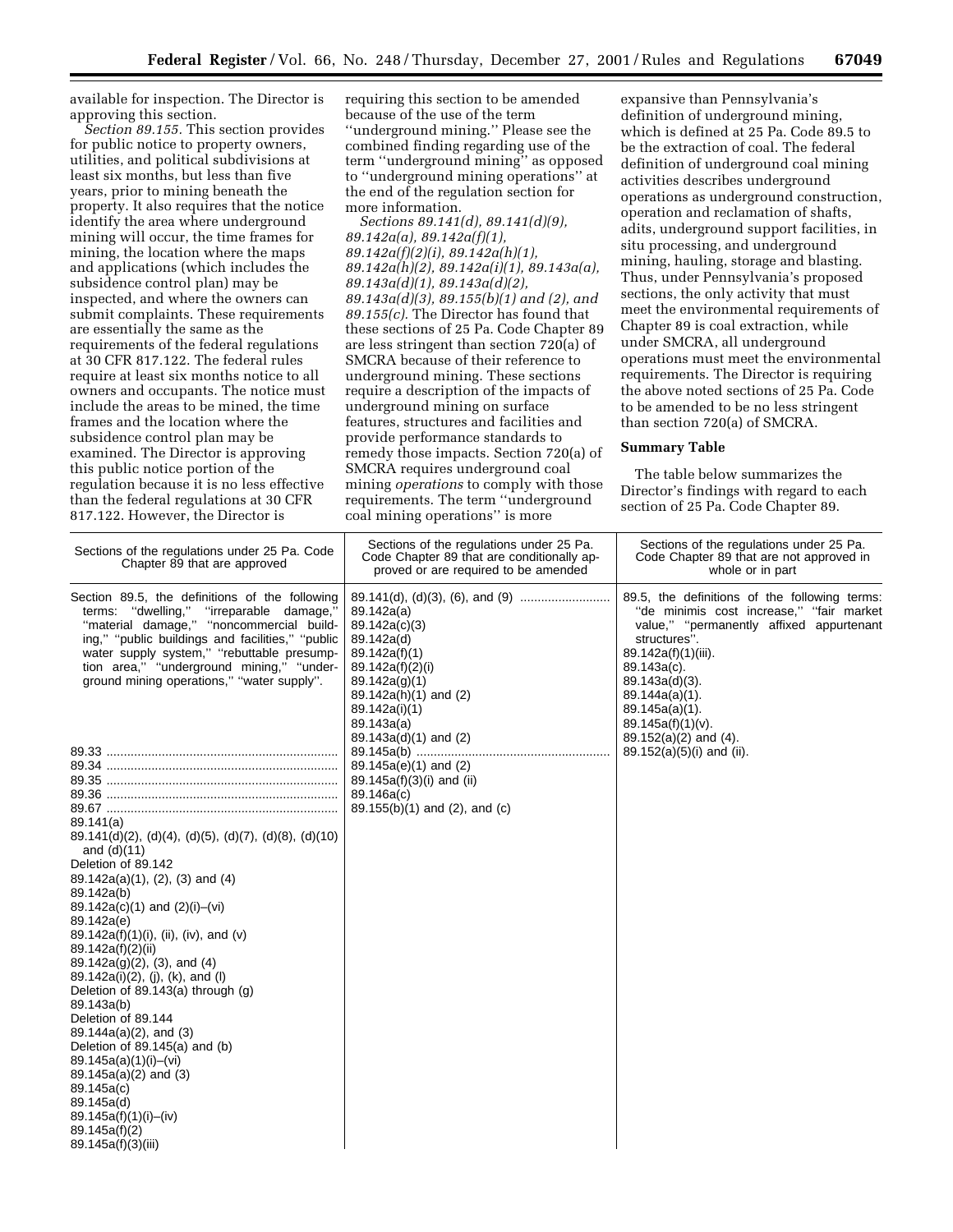| Sections of the regulations under 25 Pa. Code<br>Chapter 89 that are approved                                                                                  | Sections of the regulations under 25 Pa.<br>Code Chapter 89 that are conditionally ap-<br>proved or are required to be amended | Sections of the regulations under 25 Pa.<br>Code Chapter 89 that are not approved in<br>whole or in part |  |  |
|----------------------------------------------------------------------------------------------------------------------------------------------------------------|--------------------------------------------------------------------------------------------------------------------------------|----------------------------------------------------------------------------------------------------------|--|--|
| 89.145a(f)(4)<br>89.146a(a), and (b)<br>$89.152(a)(1)$ and (3)<br>89.152(b)<br>89.153 (a) through (c)<br>89.154(a) through (d)<br>$89.155(a)$ , (b)(3) and (4) |                                                                                                                                |                                                                                                          |  |  |

# **IV. Summary and Disposition of Comments**

# *Federal Agency Comments*

On August 5, 1998, we asked for comments from various federal agencies that may have an interest in the Pennsylvania amendment (Administrative Record Number PA 841.08). We solicited comments in accordance with section 503(b) of SMCRA and 30 CFR 732.17(h)(11)(i) of the federal regulations.

The U.S. Department of Labor, Mine Safety and Health Administration, Coal Mine Safety and Health, Districts 1 and 2 indicated it had no comments on the proposed amendment.

The U.S. Fish and Wildlife Service (FWS) submitted comments regarding several areas. The first comments were concerned with endangered species. FWS pointed out that Pennsylvania's regulations at 25 Pa. Code, Chapter 89, Subchapters A, D, E, F, and G do not mention endangered species protection. FWS goes on to say that the provision in Subchapter C, section 89.82(e) appears to be less protective than the federal requirement found in 30 CFR 773.15(c) and appears to apply only to reclamation activities. FWS also described the requirements for protection of endangered species found in Subchapter B, section 86.37. FWS concludes its comments on endangered species by indicating it is unclear whether the provisions of Chapter 86.37(a)(15) apply to all portions of Chapter 89, including the less protective section 89.82(e). OSM did not find these comments to be relevant to the amendment submitted by Pennsylvania. Pennsylvania is requesting to change its program to deal with subsidence damage to structures and water supplies. The portions of Chapter 89 dealing with endangered species were not part of the amendment Pennsylvania submitted for approval. Neither section 86.37 nor section 89.82 were requested to be changed by Pennsylvania in this rulemaking. These sections are part of Pennsylvania's approved program and as such it would be inappropriate for

OSM to comment on them in the context of the current rulemaking.

FWS also submitted comments regarding streams. FWS noted that Pennsylvania limits subsidence protection for streams to perennial streams, which is a limitation not found in the federal program. FWS asserts that there is no similar limitation in the federal program, which generally protects ''streams'' or ''intermittent and perennial'' streams. Presumably, FWS's assertion that Pennsylvania's program provides lesser protection to intermittent and perennial streams was made relative to full extraction mining and on the basis that proposed sections  $89.141(d)(9)$  and  $(10)$  under subsidence control application requirements only mention perennial streams.

Two points are relevant to address the FWS's concern. First, the above referenced requirements were previously included in the approved Pennsylvania program. More specifically, sections 89.141(d)(9) and (10) were previously addressed in the approved program under old section 89.141(d)(2). Old section 89.141(d)(2) required a discussion of perennial streams based on 89.143(d) and  $89.143(b)(1)(iv)$ , respectively, and addressed the specific topics found at the new 89.141(d)(9) and (10).

Second, the Pennsylvania program requires the same level of subsidence damage prevention and mitigation for streams (perennial and intermittent) that is required under the federal requirements. Federal requirements address full extraction mining impacts to surface lands through a material damage standard. As noted in the preamble to the 1995 federal EPAct rules, ''[T]he definition of ''material damage'' covers damage to the surface and to surface features, such as wetlands, streams, and bodies of water \*\*\*'' (60 FR 16724). Under 30 CFR 784.20(b)(8), the permit subsidence control plan must contain a description of the measures to be taken to mitigate any subsidence-related material damage to the land. In addition, under 30 CFR 817.121(c)(1), the permittee must correct any material damage resulting from

subsidence caused to surface lands, to the extent technologically and economically feasible, by restoring the land to a condition capable of maintaining the value and reasonably foreseeable uses that it was capable of supporting before subsidence damage.

With regard to Pennsylvania requirements, even prior to the proposed amendment, the approved program required the protection of surface lands (including perennial and intermittent streams) in a manner no less effective than federal standards. More specifically, old section  $89.141\text{ (d)}(2)$  and subsection (d)(2)(iii) required a description of the measures (both underground and on the surface) taken to prevent, minimize or avoid subsidence from causing damage or lessening the value or reasonably foreseeable use of the surface land. Old performance standards sections 89.143(e) and 89.145(a) required operators to maintain the value and reasonably foreseeable use of surface lands and to correct material damage to surface lands to the extent technologically and economically feasible by restoring the land to a condition capable of maintaining the value or reasonably foreseeable use. The proposed Pennsylvania amendment did not alter that level of protection. Under sections 89.141(d)(8) and 89.142a(e), Pennsylvania still requires operators to provide a description of the measures to be taken to maximize mine stability and maintain the value and reasonably foreseeable use of the surface land, and when damaged by subsidence, to correct material damage to surface lands to the extent technologically and economically feasible. In conclusion, OSM does not agree with FWS that Pennsylvania limits subsidence protection to perennial streams. Rather, Pennsylvania's regulations have in the past and will continue to after this approval, contain more specific language aimed at addressing basic federal requirements for the protection of those streams identified as perennial in nature.

FWS also commented that Pennsylvania has reduced stream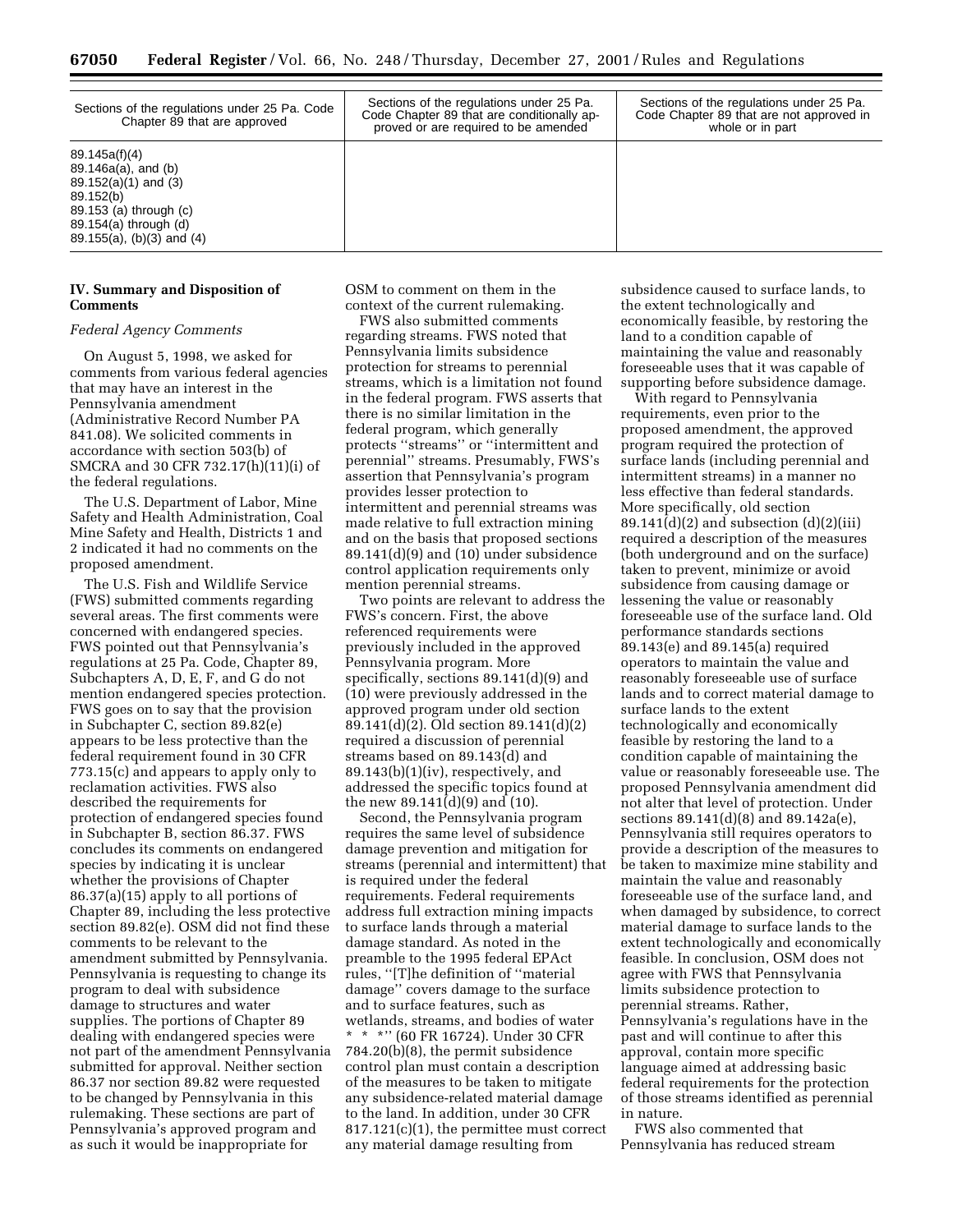protection in Chapter 89 by revising the definition of a perennial stream. While FWS admits the definition of a perennial stream in Chapter 89 closely matches the federal definition of perennial streams found in 30 CFR 701.5, it notes that Pennsylvania's implementing technical guidance document is not adequate. The technical document (TGD 563–2000–655) provides a methodology for proving a stream is not perennial that is not biology based, which could lead to a failure to protect many stream systems. FWS also questioned implementation of technical guidance document TGD 563– 2000–655 with regard to evaluating restrictions on mining near streams. In this case FWS asked OSM to conduct a random sampling of streams undermined to evaluate the ability of the TGD to predict subsidence effects on streams before OSM accepts the TGD as part of Pennsylvania's program amendments. Finally FWS indicated TGD 563–2000–655 is inconsistent with SMCRA and the Clean Water Act because it does not adequately address aquatic life issues.

Pennsylvania did not amend its definition of ''perennial stream'' in this rulemaking. Also Pennsylvania did not submit technical document (TGD 563– 2000–655) as part of this program amendment. As a result, OSM did not review it in conjunction with the amendment. Since the definition and the technical document are outside the scope of the amendment, OSM is not required to respond to this comment.

# *Environmental Protection Agency (EPA)*

Pursuant to 30 CFR 732.17(h)(11)(i) and (ii), OSM is required to solicit comments and obtain the written concurrence of the EPA with respect to those provisions of the proposed program amendment that relate to air or water quality standards promulgated under the authority of the Clean Water Act (33 U.S.C. 1251 *et seq.*) or the Clean Air Act (42 U.S.C. 7401 *et seq.*). By letter dated August 5, 1998, we requested comments and concurrence from EPA on the Commonwealth's proposed amendment of the BMSLCA and implementing regulations (Administrative Record Number PA 841.08). EPA responded on April 26, 2001 (Administrative Record Number PA 841.07), that it had no objections or specific comments on the proposed amendments. However, EPA did wish to convey its concerns about the impact of longwall mining operations on streams and noted that it supports continued evaluation of the extent of impacts and the development of solutions for

preventing, minimizing, or mitigating objectionable impacts.

OSM solicited, but did not receive, comments from the Advisory Council on Historic Preservation, and the U.S. Department of Agriculture, Soil Conservation Service.

# *State Agency Comments*

The Pennsylvania Fish and Boat Commission (PA FBC) commented that sections 89.34, 89.35 and 89.36 are discussed in the amendment but only in relation to water supply protection. PA FBC believes these sections need to be further revised to include the protection of surface and groundwater to better protect the streams in areas of high extraction mining.

PA FBC is correct in its assertion that sections 89.34, 89.35, and 89.36 were modified to provide additional protection for water supplies. In submitting this amendment, Pennsylvania was responding to the federal rules regarding restoration or replacement of water supplies. These federal rules do not provide additional protection from subsidence to streams. As noted in our response to comments by FWS, Pennsylvania's amendment does not alter the minimum federal requirements with respect to streams.

PA FBC also commented on Pennsylvania's Technical Guidance Document (TGD 563–2000–655) regarding the definition of a perennial stream. PA FBC's comments were similar to the comments provided by FWS on the same subject. Please see the FWS comments regarding TGD 563– 2000–655.

OSM solicited, but did not receive, comments from the Pennsylvania Historical and Museum Commission, Bureau of Historic Preservation.

# *Public Comments*

Public comments were received in writing and orally at the public hearing held in Washington, Pennsylvania on October 13, 1998. Sixteen people spoke at the public hearing. Additionally, we received written public comments, before and after the public hearing, from three citizen's groups, and seven private citizens. We also received comment letters from an industry group and four coal companies. In response to our reopening of the public comment period on December 8, 2000, we received comments from a citizen's group and an industry group. We have organized these comments and our response by the section of the BMSLCA or the regulations they pertain to. We also have a section of general comments that did not pertain to any specific portion of the BMSLCA or the regulations.

One commenter incorporated by reference OSM's November 12, 1996 and November 22, 1996 preliminary comments to Pennsylvania on Act 54 and Pennsylvania's not yet finalized regulations. Pennsylvania's regulations were adopted by the Pennsylvania Environmental Quality Board on March 17, 1998, and published in the Pennsylvania Bulletin on June 13, 1998. On July 29, 1998, pursuant to 30 CFR 732.17(b), Pennsylvania submitted Act 54 and the finalized regulations to OSM for its review. Accordingly, the preliminary issues raised by OSM in the 1996 letters were either addressed in the two ''issue letters'' sent by OSM to Pennsylvania requesting clarification of numerous issues [letters dated June 21, 1999 (Administrative record number PA 841.32) and June 23, 2000 (Administrative record number PA 841.40)] or satisfied by either changes in Pennsylvania's regulations or by Pennsylvania's explanations that were submitted as part of the July 29th submission. Pennsylvania responded to the first issue letter on June 1, 2000 (Administrative record number PA 841.39) and to the second on July 18, 2000 (Administrative record number PA 841.41). The substance of the issue letters and Pennsylvania's responses are discussed in the findings portion of this final rule. Therefore, OSM is not addressing its own preliminary 1996 comments on a separate basis. Comments on the changes to the BMSLCA:

#### Section 5.1(a)(1)

Commenters noted that section 5.1(a)(1) of the BMSLCA only requires operators to provide an alternate water source that adequately services in quantity and quality the premining use or the foreseeable uses of the supply, which is contrary to the provisions of section 720(a)(1) of SMCRA. The commenters believe SMCRA requires restoration of water supplies to premining quality and quantity, which could be a higher standard than the usebased standard of the BMSLCA.

Other commenters voiced similar concerns and added that Pennsylvania's ''adequate for use'' standard, in many cases, would not meet state or federal requirements to maintain the value and use of the land.

The Director has found that Pennsylvania's program regarding the quality of replacement water supplies is as effective as the federal regulations. For an explanation of the reasons behind the Director's decision, please see the discussion regarding section 5.1(a)(2). Regarding quantity, the Director has conditionally approved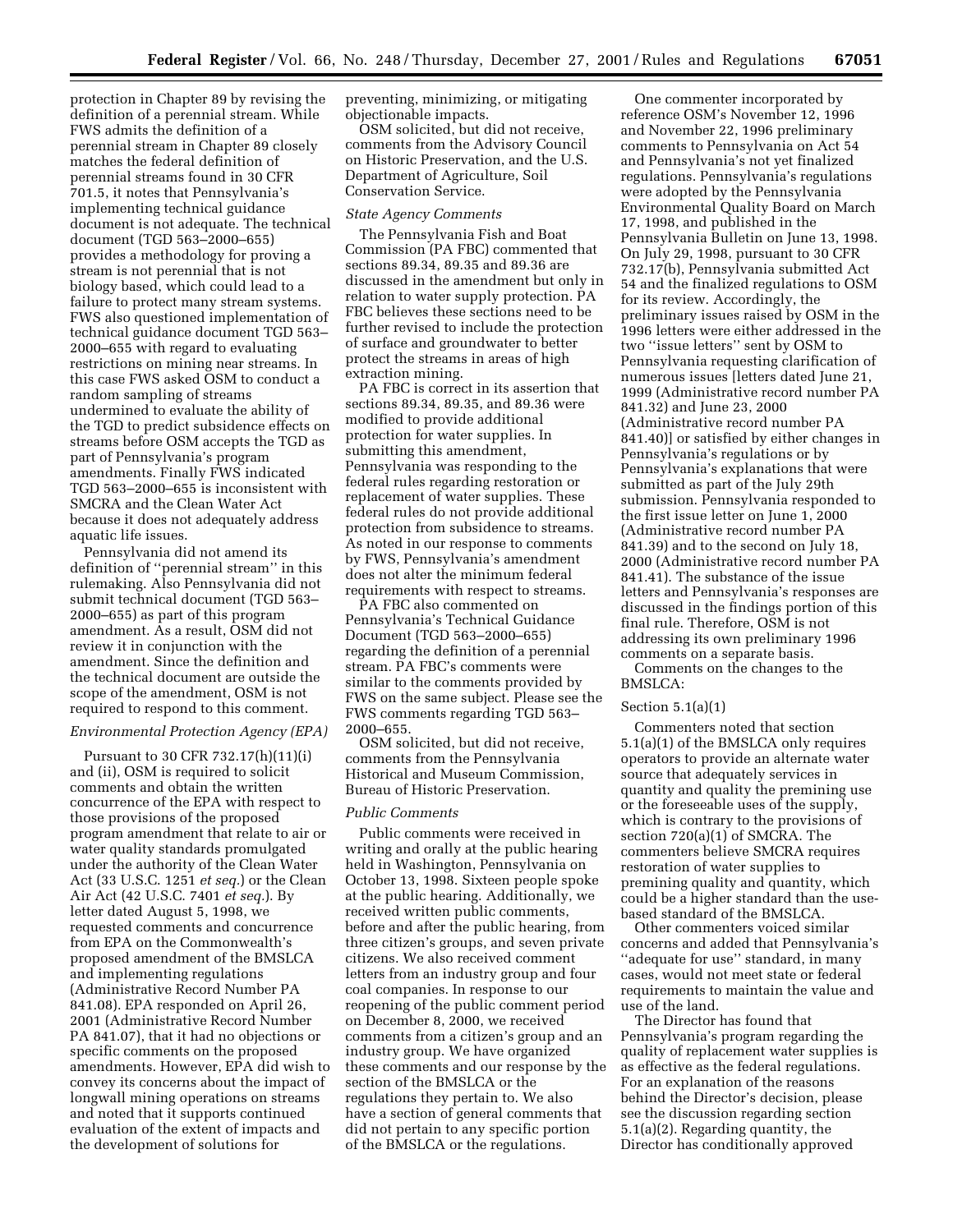Pennsylvania's program to insure that replacement supplies and delivery systems will be of a caliber that will maintain the value and reasonably foreseeable uses of the land.

# Section 5.1(a)(2)

Commenters contended that this section sanctions replacement of a marginally acceptable water quality, rather than requiring replacement of equivalent quality, by requiring that the water meet minimum standards defined under the Safe Drinking Water Act.

The Director believes that with respect to water quality, an equivalency determination can be made in terms of suitability for particular uses rather than requiring that the chemical composition of the replacement supply be identical to that of the premining supply. As a result, Pennsylvania's program will insure that water quality of replacement supplies will be equivalent to premining supplies. For more information on the Director's decision to approve this portion of the amendment please see the discussion of section 5.1(a)(2) of the BMSLCA in the Director's findings.

#### Section 5.1(a)(3)

Commenters alleged that when mining damages investor-owned water supply systems, the added costs of repairs are passed to water users in the form of higher water bills. The commenters believe that operators who cause the damage should pay for the repair of utility lines.

OSM does not agree with this comment. The federal regulation at 30 CFR 817.180 regarding utilities only requires that underground mining activities be conducted in a manner that minimizes damage, destruction or disruption of services provided by utilities. The rules do not require operators to reimburse utilities for damage to utility lines.

# Section 5.1(b)

Commenters noted that this section eliminates a mine operator's responsibility for replacement of damaged water supplies if a claim of contamination, diminution or interruption is made more than two years after the supply has been adversely affected. The commenters believe this section is contrary to SMCRA because there is no limitation of action provided under federal law, and that section 509 of SMCRA requires a performance bond that extends for a minimum of five years after reclamation. The commenters believe that the federal rules indicate that wherever and whenever it is shown

mining activity caused the loss, the operator is responsible for replacing it.

OSM agrees that this section is less stringent than SMCRA. For the reasons discussed in the finding for section 5.1(b), this section has not been approved by the Director.

# Section 5.2

One commenter referenced the November 12, 1996 comments from OSM to Pennsylvania. As stated earlier, OSM is not addressing its own preliminary 1996 comments on a separate basis.

#### Section 5.2(a)(1)

Commenters noted that this section obligates citizens whose water supply has been damaged to first contact the operator. The commenters were concerned with the part of section 5.2(a)(1) requiring the operator to investigate reported water losses with reasonable diligence because there is no time frame limiting how long the company can take to conduct the investigation nor does the section define reasonable diligence.

The Director recognizes the commenters' concerns regarding timely investigation of citizen complaints and has approved the portion of section 5.2(b)(2) dealing with inspection to the extent that Pennsylvania recognizes that the approved program may require a more timely response to complaints than that required by this section. Additionally, the Director believes the amendment required of section 5.1(a)(1) of the BMSLCA responds to the commenters' concerns regarding the prompt replacement of all adversely affected water supplies.

#### Section 5.2(b)(2)

A commenter contended that this section allows up to 45 days for investigation of a claim of water loss, which contrasts with the federal law requiring prompt replacement of water supplies. OSM does not fully agree with this comment. In this section, Pennsylvania has placed a cap on the length of time an investigation may continue. There is no federal requirement limiting the length of time of investigations. As noted in the approval of this requirement, the Director is approving this portion of section 5.2(b)(2) to the extent that Pennsylvania recognizes that the approved program may require a more timely response to complaints than that required by this section.

A commenter also claimed that this section is not as effective as the federal regulations because it allows up to three years for permanent water supply

replacement whereas the federal law defines prompt replacement as no longer than two years. For the reasons discussed in the finding for section 5.2(b)(2), the Director also agrees that this is less effective. The time frames for water supply replacement in the preamble to the federal regulations (60  $FR 16727$ ) are "\* \* \* intended to assist regulatory authorities in deciding if water supplies have been 'promptly' replaced.'' The guidance indicates a permanent water supply should be provided within two years. Because section 5.2(b)(2) of BMSLCA can allow three years to pass before PADEP is required to issue orders for replacement, the Director has not approved the phrase in this section that reads, ''\*  $\,$  \* where the contamination, diminution or interruption does not abate within three years of the date on which the supply was adversely affected.''

A commenter further alleged that it is unclear whether the term ''orders'' included in section 5.2(b)(2) contemplates an enforcement order. The Director has found that the Pennsylvania program adequately defines the orders that can be written in response to violations. Section 5.2(b)(2) describes the circumstances that may result in an order, but the approved program already defines the types of orders that Pennsylvania will issue. It is unnecessary to restate the types of orders that can be issued in this section.

#### Section 5.2(d)

One commenter noted if a landowner fails to allow access for a premining survey, and the landowner has been advised of the rights established by sections 5.1 and 5.3, the operator can escape liability where damage occurs unless the injured party has baseline data relative to the affected water supply. The commenter believes that this section limits the evidence that a water supply user or landowner can introduce in a manner that is improper and inconsistent with federal law. The commenter also asserted that it improperly shifted the burden of collecting hydrologic data to the landowner, that there was inadequate notice, and that the 10 day access period was too short.

Another commenter averred that this section's response to landowners who refuse operators requests to conduct a premining inspection is punitive and not in accordance with the federal regulations.

OSM agrees with these comments. The Director is not approving a portion of section 5.2(d) regarding burden of proof. This action will respond to the commenter's concerns that this section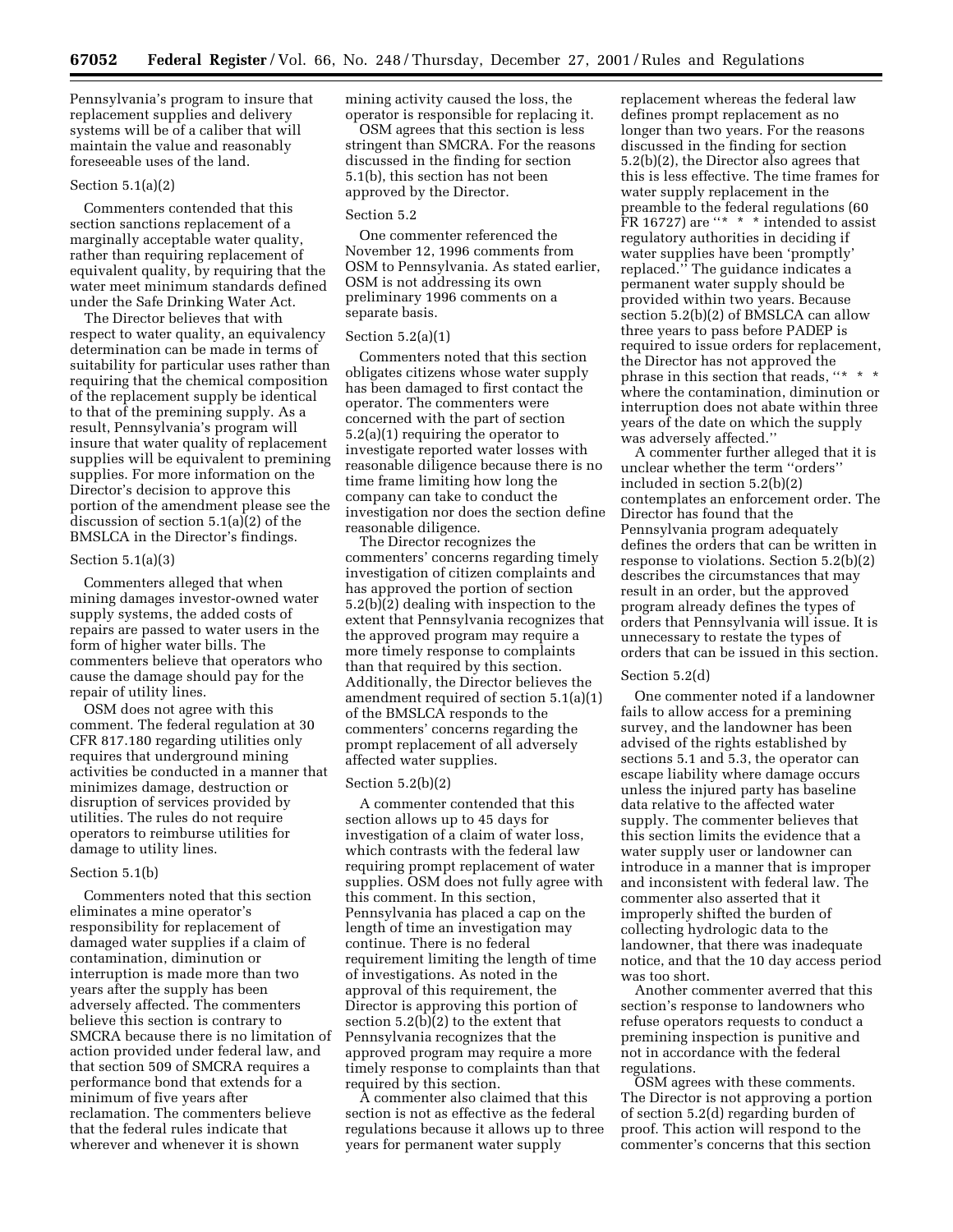will limit the evidence a water supply user or landowner can introduce to prove the effects of subsidence on a water supply. For a full discussion of the specific language and the reasons for not approving part of section 5.2(d), please see the discussion of that section earlier in this rulemaking.

# Section 5.2(e)

Commenters contended that sections  $5.2(e)(1)$ ,  $(2)$  and  $(3)$  each attempt to release an operator of responsibility for water loss in ways that are improper under federal law. The commenters believe that subsection (1), which relieves an operator from liability where the premining survey shows that the contamination, diminution or interruption existed prior to mining, appears to grant conclusive effect without allowing inquiry into whether the survey is accurate or sufficient to demonstrate a lack of causation.

The Director does not agree that this section limits the rights of landowners to challenge whether the survey is accurate or sufficient to demonstrate a lack of causation. Pennsylvania responded to a similar question in the preamble to its regulations regarding subsidence damage repair and water supply replacement (28 Pa.B. 2776). Pennsylvania noted that if a landowner disagreed with the premining survey results, he or she could arrange to have a certified laboratory conduct an independent survey at their own expense or ask PADEP to conduct a review of the results of the mine operator's survey and conduct additional testing, if necessary. Clearly, Pennsylvania envisioned that the results of premining sampling could be challenged.

The commenters further noted that subsection (2) relieves the operator of liability after a three-year lapse of time after mining. The commenters were concerned because the time of mining is not directly related to the timing of water loss, and this fails to consider that subsidence may not occur immediately, or that other factors may contribute to the water loss. The commenters further stated that the three-year limit is also arbitrary and inconsistent with the federal act which reserves jurisdiction and allows reassertion of jurisdiction at any time.

Finally, a commenter maintained that bond release should not terminate operator liability.

OSM generally agrees with the commenters. The Director has not approved this section because allowing an operator to be relieved of the liability to restore or replace affected water supplies three years after underground

mining activities have ceased is inconsistent with SMCRA and the federal regulations. For a complete discussion of our reasons for not approving this section, see the discussion of section 5.2(e)(2).

With regard to the comment regarding bond release terminating operator liability, we have found that this section of the BMSLCA does not provide for termination of liability at bond release.

Finally, the commenters noted that subsection (3) appears to allow the operator to avoid responsibility by identifying another cause for the water loss. The commenters believed that OSM should seek an attorney general's opinion that the law assures that where the operator is partially or entirely responsible, state law imposes liability.

OSM did seek and receive a legal opinion from Pennsylvania regarding assignment of liability when two or more operators are responsible for water degradation, diminution or interruption. The Assistant Director for the Bureau of Regulatory Counsel wrote a memorandum dated May 15, 2000 (Administrative Record No. PA 841.39 document number 2 of 4), in which he indicated that the General Assembly's intent was to provide a remedy for water supplies affected by underground mining. This section is to be construed to relieve an operator of responsibility only where the contamination, diminution or interruption occurred solely as a result of some cause other than mining. Where mining is partly the cause of the contamination, diminution or interruption, the mine operator will not be relieved of the statutory obligation to restore or replace the affected water supply. The Director found that this opinion effectively answered the commenters' concerns.

#### Section 5.2(g)

Commenters alleged that section 5.2(g), which allows property purchase as an alternative to water supply replacement, is inconsistent with federal law because federal regulations require the operator to demonstrate that a suitable water source is available and could be feasibly developed. The commenters noted that the preamble to the federal regulations at 60 FR 16727 states that the intent of EPAct is that the current owner or successor could utilize the water if desired in the future. The commenters believe that there is no opportunity under the federal law for a company to avoid demonstrating that a replacement supply could be developed even if a landowner waives replacement.

Additionally, one commenter asserted that absent a demonstration by the

operator that water quality and quantity can be protected or alternative supplies provided, a mining permit should not be issued.

OSM agrees with these comments. The Director has not approved section 5.2(g) of the BMSLCA. As noted in the preamble of the federal regulations on subsidence control (60 FR 16733), EPAct requires replacement of water supplies affected by subsidence. Compensation in lieu of replacement is not an option. The intent of the federal rules is to provide a water supply for current and future landowners. Compensation for a water loss or degradation will not allow water supplies to be available for future use.

Additionally, the federal regulation at 30 CFR 784.20(b)(8) requires subsidence control plans to contain a description of the measures to be taken to replace adversely affected protected water supplies if the presubsidence survey shows, or the regulatory authority determines, that diminution, contamination or interruption could occur. Thus, this section requires the permit application to contain information on water supply replacement before the permit is issued. With this information in the permit application, there would be no need for compensation in lieu of replacement, since replacement supplies must be designated before the permit is issued.

## Section 5.2(h)

A commenter took exception with PADEP's role in providing advisory opinions. The commenter noted that if it was PADEP's opinion a water supply could be replaced, it should be replaced instead of allowing operators to offer compensation in lieu of replacement.

OSM agrees that this section provides remedies to operators that are inconsistent with the federal rules. The Director has not approved this section because it is connected with section 5.2(g) that allows compensation for damage to water supplies in lieu of replacement or restoration. The Director found that section 5.2(h) is not selfsustaining and is unenforceable without section 5.2(g). Therefore, it is inconsistent with the requirements of SMCRA and the federal regulations.

#### Section 5.3(c)

A commenter proposed that section 5.3(c), which provides landowners and water users who pursue water replacement through the courts subject themselves to the provisions in their deeds and leases, should be removed from the BMSLCA. The commenter felt that this provision rules out most citizen's rights to pursue justice in the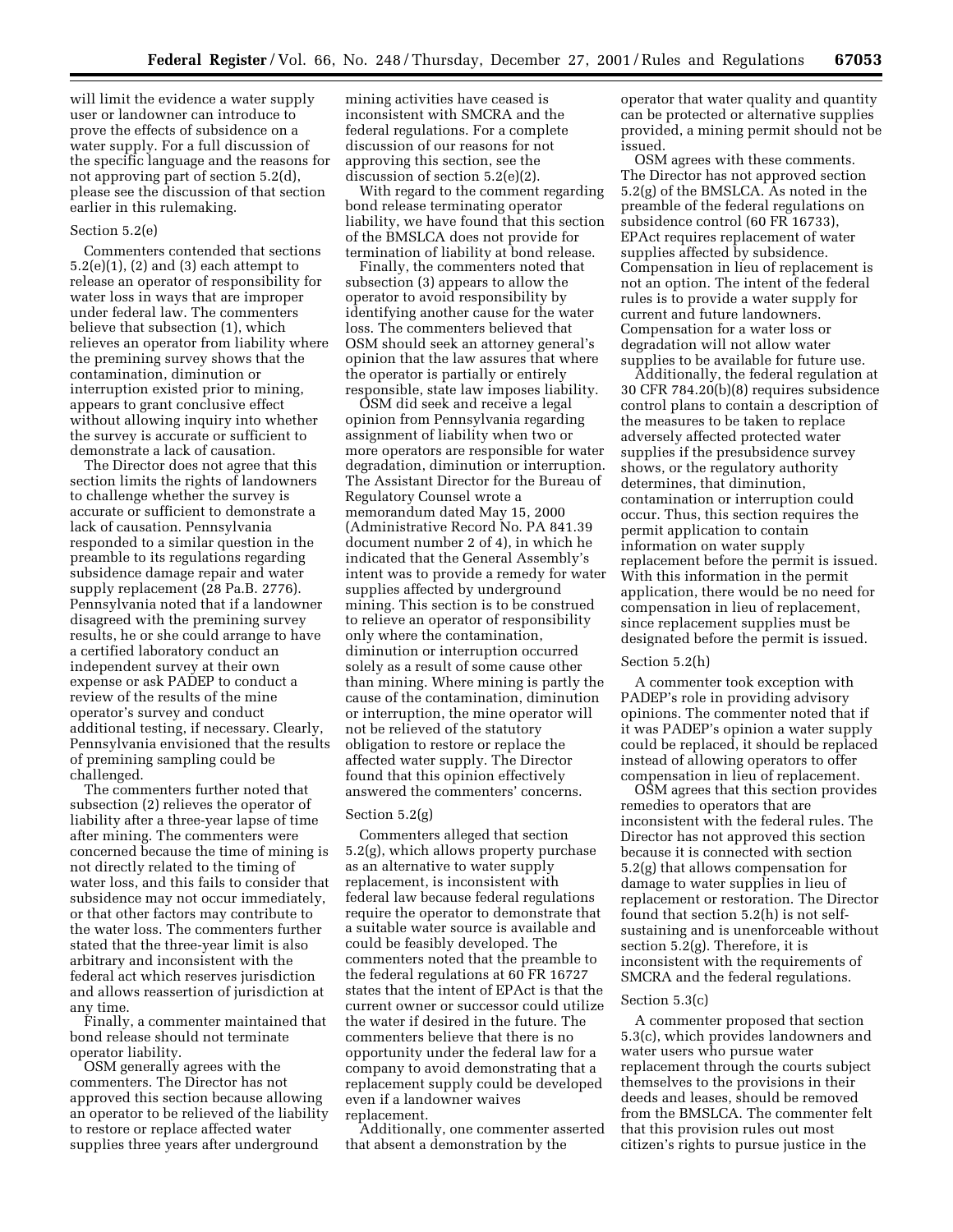courts and overrides EPAct's requirement for water supply replacement wherever underground mine operations damage or disrupt water supply.

The Director has found that section 5.3(c) is inconsistent with section 720(a)(2) of SMCRA and the federal implementing rules to the extent that any state law negates the requirements of, or provides less protection than, EPAct. For a complete discussion of the matter, please see the Director's decision with regard to section 5.3(c).

#### Section 5.4

A commenter claimed that section 5.4 fails to require permittees to be responsible for subsidence damages in addition to operators and the use of the term ''proximity'' in section 5.4 unreasonably restricts an unqualified obligation to repair or compensate for material damage to non-commercial buildings and dwellings and related structures.

OSM disagrees that section 5.4 fails to make permittees responsible for damages in addition to operators. Under 25 Pa. Code 86.11(a) no person may operate a mine without obtaining a permit. Section 86.11(b) indicates that permits will be issued only to an operator. Since only operators can obtain a permit, Pennsylvania's use of the term ''operator'' is as effective as the federal definition of ''permittee'' at 30 CFR 701.5, which defines the term to mean a person holding or required to hold a permit to conduct surface coal mining and reclamation operations.

OSM also disagrees with the commenter on the use of the term ''proximity.'' Section 5.4(a) of the BMSLCA extends the requirements of compensation or restoration to damaged structures that overlie or are in the proximity of the mine. OSM requested that Pennsylvania define what was meant by the term ''proximity.'' Pennsylvania indicated that it understands the term to mean the structures defined in this section do not have to be directly above the mine workings in order to be covered by repair or compensation requirements. The phrase recognizes the fact that subsidence effects often extend outward from points where coal mining activities occur. Pennsylvania noted that the phrase is not interpreted to impose any specific distance limitations. The Director accepted this explanation of section 5.4(a).

A commenter stated that the term ''building'' does not include appurtenant structures and utilities annexed to those structures such as sewer lines, etc.

OSM disagrees in part with the commenter's assertion that the term ''building'' does not include appurtenant structures and utilities annexed to those structures such as sewer lines, etc. Pennsylvania's regulatory definition of permanently affixed appurtenant structures includes many of the structures that are within the definition of occupied dwelling and structures related thereto that is found in the federal regulations at 30 CFR 701.5. However, any structures that are not permanently affixed to the ground, Pennsylvania refers to as improvements. As noted in the findings regarding section 5.4, OSM expressed concerns with Pennsylvania's position on improvements and the same are addressed in the discussion thereof.

The same commenter noted that the requirement of ''prompt'' repair or replacement is absent from section 5.4. It is further alleged that this section fails to assure that the structure owner is paid the full amount of the diminution in value resulting from the subsidencerelated damage. Additionally, the commenter contended that sections 5.4 and 5.5, through the use of time limits for filing claims, and agreements on compensation amounts and repair, infringes on the rights of landowners to prompt repair, replacement or compensation in full and to an unqualified right to secure immediate state and/or federal inspection of failures of the operators to provide compensation or repair.

OSM agrees with the comment that Pennsylvania's program fails to include a prompt standard for repair or compensation for subsidence damage. The Director's decision with regard to this issue can be found in the discussion of section 5.5(b).

OSM disagrees with the commenter that the section fails to assure that the structure owner is paid the full amount of the diminution in value resulting from the subsidence-related damage. As discussed in the findings regarding section 5.4(a), the Director believes that this section is consistent with SMCRA and the federal rules.

OSM agrees that the use of time limits for filing claims is less effective than the federal rules. For a complete discussion of this issue, see the Director's findings of this section.

OSM agrees in part that some agreements on compensation amounts or repair are less effective than the federal regulation requirements. As stated more fully in the Director's findings, if the agreements provide for the same protection as SMCRA then they are approvable. However, if the agreements provide for something less than what is required by SMCRA, then they are less effective.

Finally a commenter stated that the BMSLCA should be changed to include repair or compensation for damages to improvements to occupied dwellings.

OSM agrees with this comment. The Director believes that the changes required in this rulemaking to the definition of permanently affixed appurtenant structures and to section 5.4(a)(3) of the BMSLCA will satisfy the commenter's concerns.

# Section 5.4 and 5.5

One commenter complained that mining companies only have to place a \$10,000 bond to begin to destroy homes and water quality.

To address bonding issues, the Director has required Pennsylvania to submit an amendment to section 6 of the BMSLCA complying with 30 CFR  $817.121(c)(5)$  which requires an adjustment of bond for subsidence damage. This provision requires an increase in bonds for damage to protected structures and water supplies if repair, compensation or replacement takes longer than 90 days.

Another commenter contended that where a homeowner's survey or an expert witness has found that damage to a structure was obviously caused by mining, an operator should be required to repair or compensate the landowner, even if no premining survey was completed.

OSM agrees that, under the federal program, the lack of a premining survey does not limit an operator's liability for repair or compensation. Accordingly, the Director has not approved the portions of the BMSLCA that limit operator's liability in those cases.

Finally, a commenter maintained that private agreements must not be allowed where they limit the protections provided in the federal regulations.

OSM agrees with this comment. The Director has found that nothing in the federal regulations prevents private agreements, however the terms of an agreement cannot diminish the protections afforded by EPAct and the federal regulations.

#### Section 5.6

One commenter stated that the BMSLCA needs to be changed to prohibit mining agreements that allow less than full compensation for repair of subsidence damage and water supply replacement. The commenter alleged that industry's use of confidential agreements and high-pressure tactics make homeowners feel they will be better off by signing these agreements. The commenter claimed that although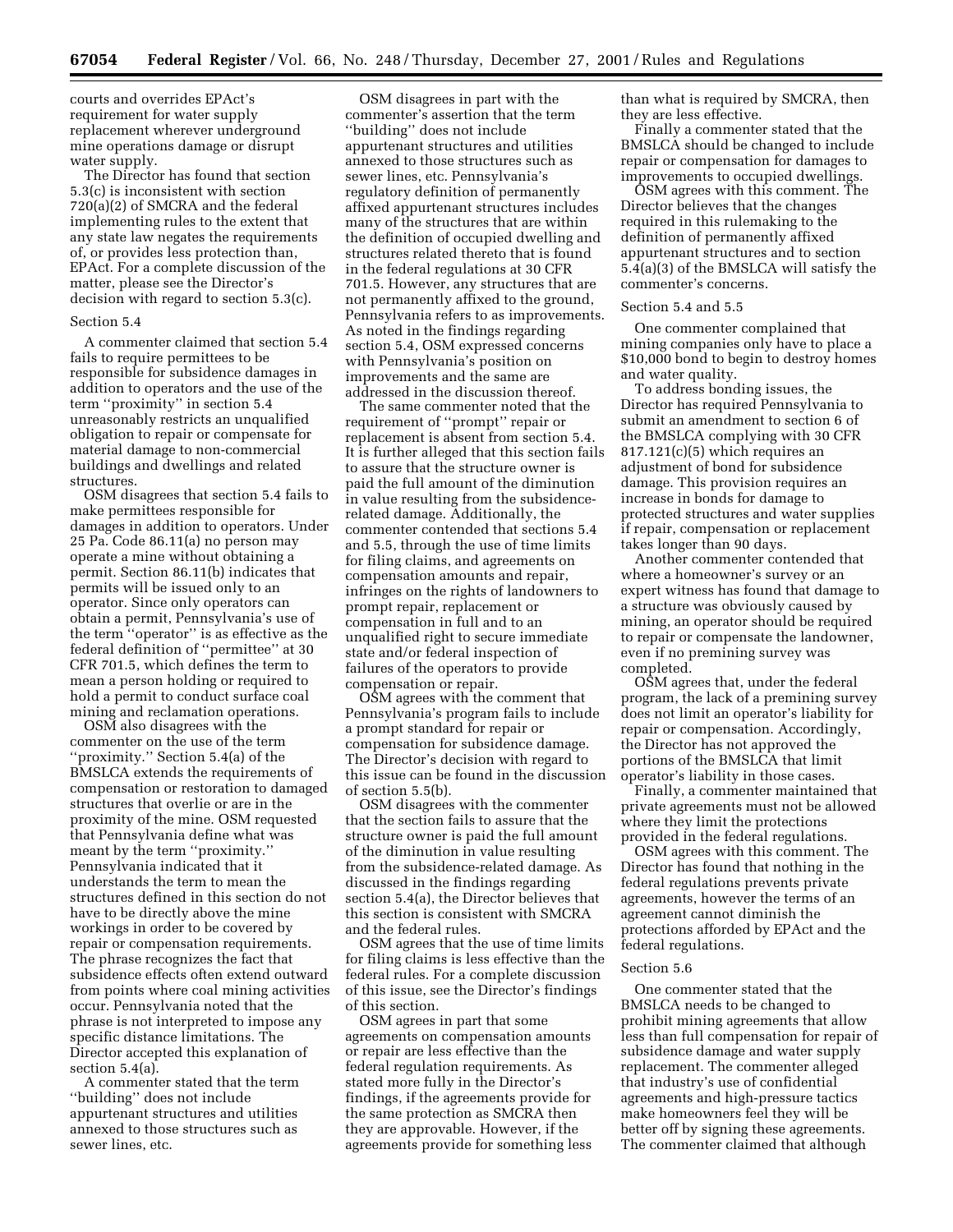OSM requires full compensation, homeowners are discouraged from bringing these agreements to OSM and that Pennsylvania looks at agreements as a credible resolution and does not normally interfere with them.

As noted in the discussion of section 5.6, the Director approved the use of agreements only to the extent that any release in a voluntary agreement does not limit the protections of EPAct. There is nothing in the federal regulations prohibiting agreements between landowners and mining companies, however any agreement that provides a lesser amount of protection than is afforded by the federal regulations would not preclude enforcement of the regulatory requirements.

# Section 5.6(c)

One commenter claimed that structures covered by requirements to repair or compensate for subsidence damage under federal law are exempt under Act 54. The commenter felt that agreements homeowners entered into after April 27, 1966, but prior to the effective date of Act 54, which provide for a waiver or release of the duty to repair or compensate, should not be valid.

OSM agrees with the commenter's concerns involving agreements made after April 27, 1966, but before the effective date of Act 54. The Director has not approved the last two sentences of this portion of the amendment. These sentences state, ''Nothing herein shall impair agreements entered into after April 27, 1966, and prior to the effective date of this section, which, for valid consideration, provide for a waiver or release of any duty to repair or compensate for subsidence damage. Any such waiver or release shall only be valid with respect to damage resulting from the mining activity contemplated by such agreement.'' The Director found these statements could validate agreements that are not as protective as the federal regulations and therefore has not approved the language.

#### Section 6

The Pennsylvania Coal Association (PCA) commented on financial guarantees for subsidence repair. PCA indicated that although the proposed program amendment does not require adjustment of the performance bond amount if subsidence causes damage to protected structures, bond adjustment is authorized by Pennsylvania's primacy regulations at 25 Pa. Code 86.152. PCA notes that while Act 54 does not require adjustment of the bonds for subsidence damage, it mandates use of an escrow mechanism to assure funds are available to mitigate damage. Operators are required to deposit funds in the escrow within six months if they wish to contest the repair obligations, or have not complied with the obligations. PCA asserts that the escrow option guarantees the repair or compensation obligations of section 720 of SMCRA.

Other commenters presented the opposing view that Pennsylvania's current bonding system is not sufficient to assure correction of subsidencerelated damage. One commenter opined that the longwall mining regulations must be strengthened to shift the balance of power from the coal companies to a middle ground between coal operators and homeowners. The commenter discussed the disruption subsidence from longwall mining takes on personal and professional lives and felt that the bond posted should be equal to the fair market value of the home.

Two other commenters indicated that Pennsylvania has no provision for bonding for water loss and, in practice, requires only a \$10,000 bond for structure repair. The commenters further claimed that homeowners need to be assured that funds are available for complete repairs and for water supplies, which could mean extensive new water lines in some areas.

We agree with the commenter that Pennsylvania does not require a bond for water loss. Additionally, as we noted in our discussion of section 6 of Pennsylvania's statute, the bond amount at the time of application may not be sufficient to repair or compensate for structural damage if the bonds are to be used to reclaim the site as well. While the escrow payments may adequately provide for correction of damage, they are not required unless the operator appeals an order.

Finally, we do not agree with PCA's assertion that 25 Pa. Code 86.152 requires adjustment of bond for subsidence damage. The provision at that section is discretionary on the part of Pennsylvania. Accordingly, there are no provisions in the Pennsylvania program that require the submission of additional bond in the event subsidence damage is not corrected. The Director, therefore, has required Pennsylvania to amend its program to include bonding provisions as effective as those found in 30 CFR 817.121(c)(5).

#### Section 9.1(b)

A commenter stated that the term ''minimize'' should mean a reduction in damage to the greatest extent possible. The commenter believes PADEP uses the term ''minimize'' to mean a reduction of damage in any amount. The commenter further indicated that damage should be minimized to a different level than the irreparable damage level of the Pennsylvania program.

OSM agrees that damage minimization must take place. The federal regulations at 30 CFR 817.121 require minimization of material damage to the extent economically and technically feasible except in certain circumstances. The steps to be taken to minimize damage would vary from case to case and would also depend on a judgment of the economic and technical circumstances surrounding the measures. As a result, the commenter's concern on PADEP's interpretation of the level of minimization would be largely dependent on site-specific circumstances and would have to be evaluated in that respect.

OSM agrees that Pennsylvania must minimize material damage to certain structures. The Director is requiring Pennsylvania to amend its program to require minimization of material damage.

#### Section 18.1(d)

A commenter contended that this section could be read to prevent data collection required to meet permitting requirements, rather than merely to restrict data collection solely to augment the analysis of deep mine impacts on water resources. The commenter felt that the final phrase, which refers to data collection outside of the context of this section, implies that the language of section subsection (d) is intended to have broader application.

OSM does not agree with the commenter's interpretation of this section. This section requires a compilation of information from deep mine permit applications, monitoring reports and other data submitted by operators, from enforcement actions and from any other appropriate source. As stated on Pennsylvania's website, the purpose of section 18 is to require Pennsylvania to ''assess the surface impacts of underground mining on buildings, water supplies and streams every five years.'' *See,* www.dep.state.pa.us/dep/deputate/ minres/bmr/act54/index.html. This section does not seek to limit information already required by the Pennsylvania program. It only requires a compilation of information already required to be submitted. Subsection (d) does not allow PADEP to request additional information (except for water loss incidents or claims) to fulfill these provisions. While there is no direct corresponding federal requirement to this section, the Director found that this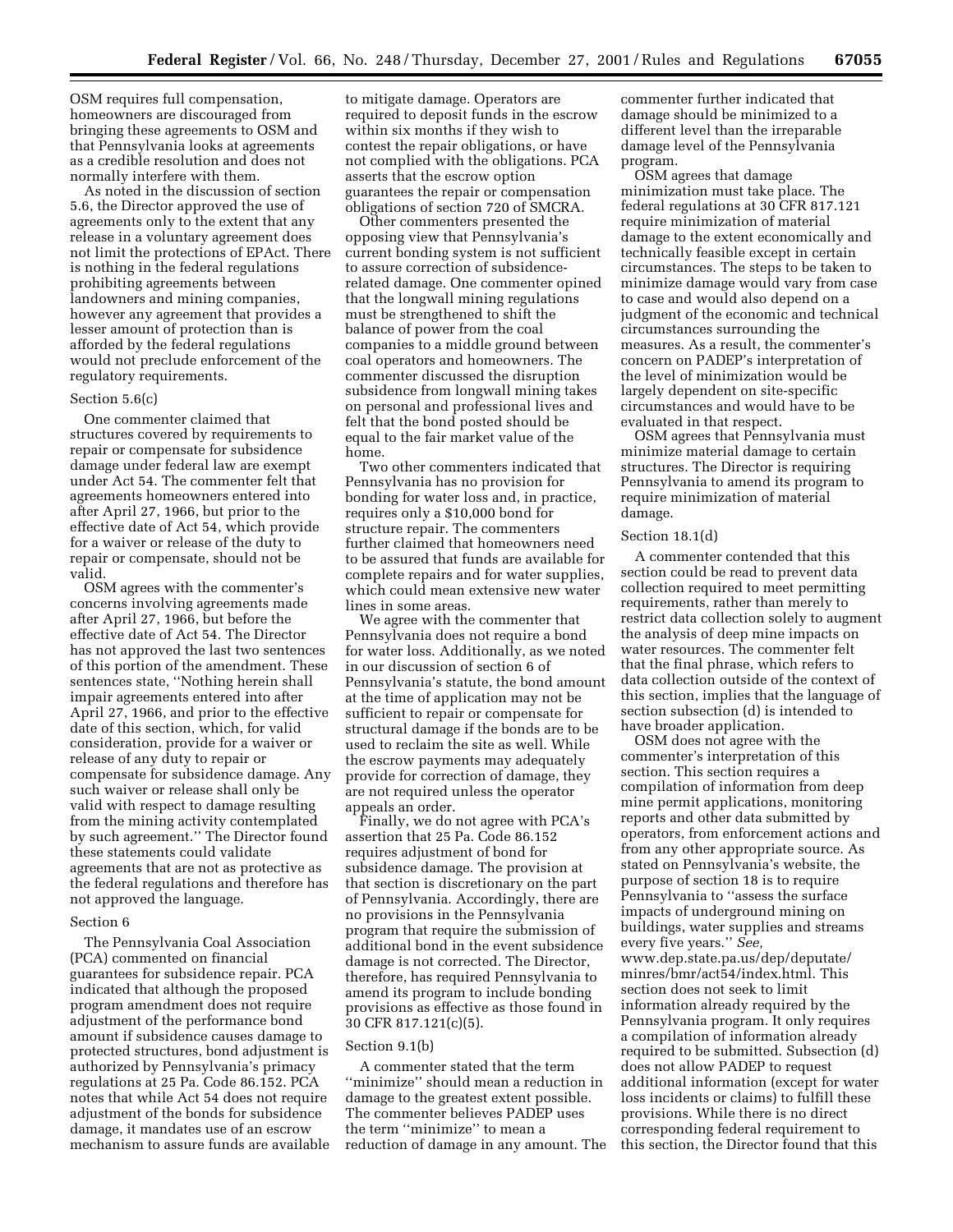portion of the amendment does not limit is substantially the same as the federal the rights and protections of the federal requirements.

Comments on regulation changes at 25 Pa. Code Chapter 89:

#### Section 89.5(a), Definition of De Minimis Cost Increase

One commenter stated that this section allows the operator to forgo payment of a de minimis cost, which is less than 15% of the operating and maintenance costs or less than \$60 a year. The commenter maintained that this is a significant sum to many rural homeowners when paying over a 20 year period and that the federal rules make no such exemption.

OSM agrees with the comment. The Director has found that passing along the cost of a treatment system, even if the increased cost is de minimis, does not make a landowner or water user who has experienced water supply problems as a result of subsidence whole. The federal regulations require operators whose mining operations caused water supply contamination, interruption or diminution to replace or restore water supplies, including the cost of treatment if necessary.

#### Section 89.141(d)

A commenter noted that this section requires only a description of measures to correct damage to homes—allowing any amount of damage to homes short of irreparable damage, which PADEP must predict. The commenter pointed out the requirements to minimize damage found at 30 CFR 784.20 and 30 CFR 817.121(a)(1) and (2). The commenter felt that OSM must find sound methods for minimizing damage and use the dictionary meaning of minimize, which is to ''make the least of '' not just lessen or moderate.

OSM agrees that Pennsylvania's program does not contain damage minimization requirements below the irreparable damage level. The Director is requiring Pennsylvania to amend its program to require operators to minimize material damage to homes and non-commercial structures to the extent technologically and economically feasible.

#### Section 89.142a(f)(1)(ii)

One commenter asserted that noncommercial buildings not used by, or accessible to, the public are covered in the federal rules at 30 CFR 817.121(c) but not covered in Pennsylvania's program.

OSM does not agree with the comment regarding protection of noncommercial buildings. Pennsylvania's definition of non-commercial buildings definition at 30 CFR 701.5 and section 89.142a(f)(1)(ii) provides protection to non-commercial buildings. More information on this subject can be found in the discussion of section 5.4(a)(1) of the BMSLCA.

#### Section 89.142a(f)(1)(iii)

A commenter noted that this section provided some exemptions to protections found in federal regulations because it does not provide protection for improvements made after Act 54's effective date or date prior to the operator's next permit renewal. The commenter also stated that the federal rules have a rebuttable presumption of subsidence-related damage for homes with the 30-degree angle of draw from underground mining activities, but Pennsylvania's regulations do not contain a similar presumption for damages to structures.

OSM agrees with the comment regarding limitations on protections being dependent on the date of the operator's next permit renewal. As noted in the discussion in this rulemaking of section 5.4(a)(3) of the BMSLCA, the Director did not approve the phrase ''improvements in place on the effective date of this section or on the date of the first publication of the application for a Mine Activity Permit or a five-year renewal thereof for the operations in question and within the boundary of the entire mine as depicted in said application.''

OSM does not agree with the comment regarding angle of draw. As noted elsewhere in this rulemaking, OSM suspended its rules regarding a rebuttable presumption of causation by subsidence (30 CFR 817.121(c)(4)(i) through (iv)) in a December 22, 1999, **Federal Register** notice (64 FR 71652). As a result of the suspension, Pennsylvania does not need to include a counterpart to this regulation in its program.

#### Section 89.142a(g)

One commenter alleged that Pennsylvania does not intend to hold coal operators responsible for damage to investor-owned utilities, an exemption not included in the federal rules at 30 CFR 817.180. The commenter felt that this lack of conformity to the federal rules would result in higher utility costs to homeowners.

OSM does not agree with this comment. The provision of section 89.142a(g)(1) protects all structures protected by the federal regulations at 30 CFR 817.180. The commenter is apparently referencing remarks made by Pennsylvania in the preamble to the

regulations on subsidence damage repair and water supply replacement. In the preamble (28 Pa.B. 2767), Pennsylvania noted that with respect to the definition of the term ''water supply'' it did not want to include language in that definition that could be interpreted to include investor-owned water transmission utilities. Pennsylvania indicated that the preamble discussion was made to illustrate the difference between connections from a well or spring to a residence and connections made to a water main that is part of a public water supply system. Connections from a well or spring are permanent affixed appurtenant structures that must be repaired by the mine operator if damaged. Damage to a water main and that part of the connecting piping that is owned by the water company would be covered under Pennsylvania regulation section 89.142a(g) relating to protection of utilities.

However, even though section 89.142a(g) protects the same types of utilities as the federal program it does not provide the same level of protection as the federal program. Pennsylvania protects utilities from underground mining while the federal program protects utilities from underground mining activities. The federal definition of underground mining activities includes more activities than the Pennsylvania definition of underground mining, which only pertains to removal of coal. The federal definition of underground mining activities found at 30 CFR 701.5 includes a combination of surface operations incident to underground extraction of coal as well as underground operations. This would include construction, use, maintenance, and reclamation of roads, above-ground repair areas, storage areas, processing areas, shipping areas, areas upon which are sited support facilities including hoist and ventilating ducts, areas utilized for the disposal and storage of waste and areas on which materials incident to underground mining operations are placed.

Another commenter suggested that the word ''prevent'' should be substituted for the word ''minimize.'' Section 89.142a(g) requires underground mining to minimize damage, destruction or disruption of utilities. The federal rules at 30 CFR 817.180 do not require prevention of damage, but rather minimization, the same as the Pennsylvania rule. Therefore, OSM does not agree that the word ''minimize'' should be changed.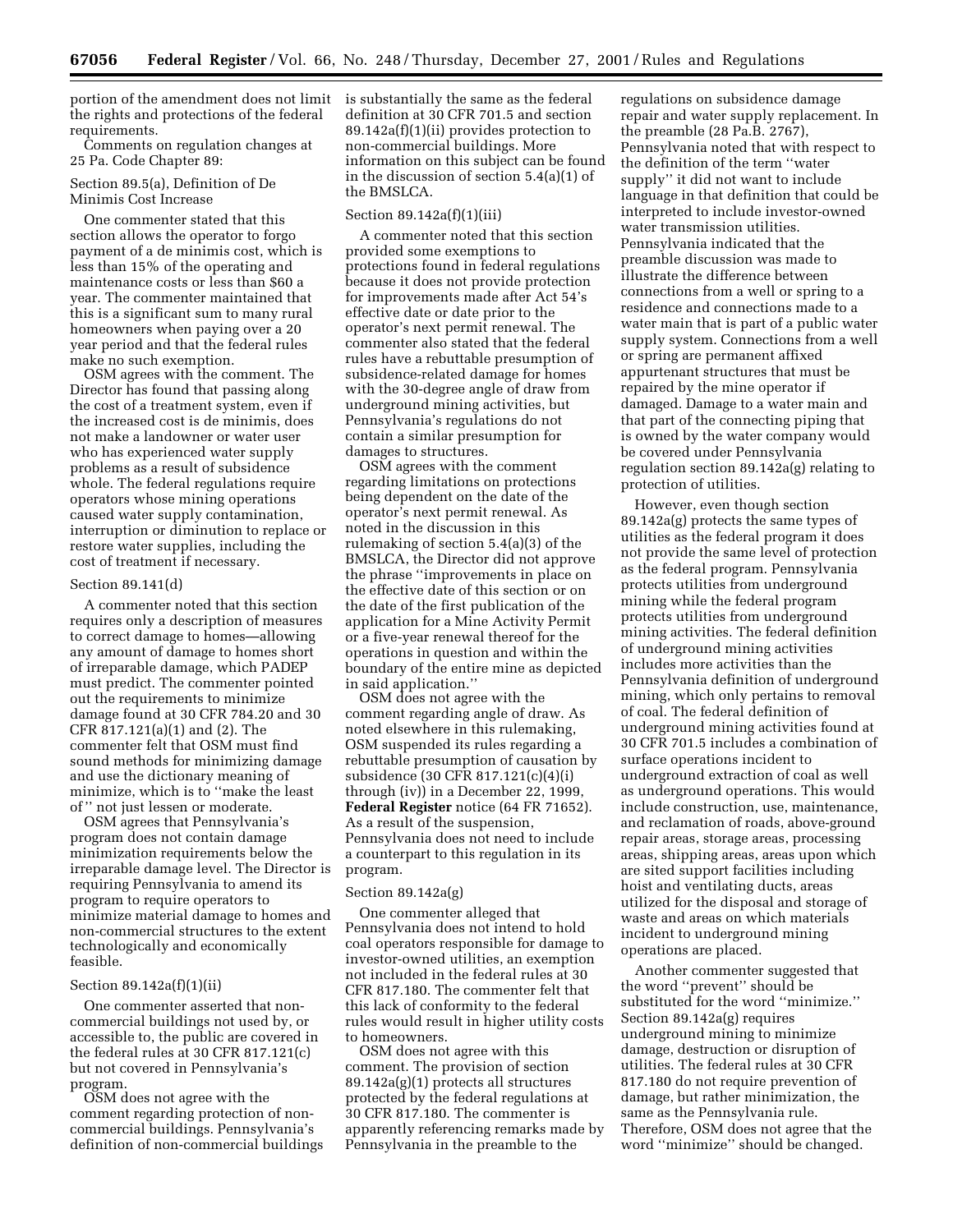# Section 89.142a(h)

A commenter claimed that Pennsylvania's program does not provide for the premining monitoring of flow in perennial streams, which makes it impossible to determine adverse impacts by mining operations since no standard for comparison exists.

OSM does not agree with this comment. The approved Pennsylvania program at 25 Pa. Code 89.34 requires operators to include in their operation plan a description of streams, including quantitative seasonal flow conditions. This information could be used to determine any adverse impacts to perennial streams due to underground mining activities.

#### Section 89.144a

The Pennsylvania Coal Association (PCA) commented on the provisions of section 89.144a(a)(1) regarding an operator's relief from responsibility for repair or compensation for damages to structures when a landowner refuses access to an operator for conducting a premining survey. PCA contends there is no distinction between the requirements of the federal regulations where a landowner loses a rebuttable presumption of causation if access to an operator for a premining survey is denied and the state regulations that relieve an operator from repair or compensation requirements when access is denied. PCA states a landowner may be able to prove causation of subsidence damage, but that establishing the chain of causation would require extensive technical data and expert testimony. PCA further indicates that without a premining survey, there is no baseline information for determining an operator's liability, which is especially important in Pennsylvania given the extensive history of underground mining that makes damage from subsidence more likely than other states. Finally, PCA claims this portion of the program amendment should be approved because it is as effective as the federal regulations, since both the state and federal regulations are designed to encourage landowners to cooperate in premining surveys and to facilitate collection of baseline information. (Note: CONSOL, Pennsylvania Services Corporation, Maple Creek Mining, Inc. and UMCO Energy, Inc. submitted letters endorsing this and all other comments made by PCA).

OSM suspended the regulations (30 CFR 817.121 (c)(4)(i) through (iv)) regarding a rebuttable presumption in response to a challenge by the National Mining Association (64 FR 71652). As a

result, 30 CFR 817.121 (c)(4)(iii), which formerly stated that landowners would lose the rebuttable presumption if they refused to let operators on their property to conduct a premining survey, is no longer valid. OSM also suspended the portion of 30 CFR 784.20(a)(3) that required a specific structural survey of all EPAct protected structures. At this time, there is no requirement that a structural survey be conducted or that a rebuttable presumption will be applied to determine if underground mining is responsible for subsidence damage to structures. However, the federal rules do require that owners of structures damaged by underground mining be compensated for the damages or that the damages be repaired by the operator. The regulations do not relieve an operator from the obligation of repair or compensation for damages caused by subsidence from underground mining. We acknowledge the difficulty of assessing the extent of subsidence damage without a presubsidence survey. But, exempting an operator from liability for repair or compensation for damages because a landowner does not allow access to the property for a premining survey does not comply with the intent of the EPAct provisions. As more fully discussed in our finding for 5.4(c) of the BMSLCA, premining damage surveys do not have to be conducted by an operator to be valid. The surveys can be conducted by independent parties hired by the landowners or even by the landowners themselves. This information can then be used by the regulatory authority to set the amount of compensation or assess the completeness of repairs. As stated earlier, in Pennsylvania's scenario, the homeowner would have no relief under BMSLCA even though he had relevant information that showed causation. Because the Pennsylvania program allowed relief from liability while the federal program does not contain a similar provision, we found that this provision of the Pennsylvania program is not as effective as the federal requirements.

#### Section 89.144a(a)(1)

One commenter noted that Pennsylvania's rules allow operator's to be relieved of liability for damage repair or compensation if the operator was denied access to a landowner's property for pre- or post-mining surveys. The commenter argued that if the homeowner or PADEP has credible evidence that mining caused the damage, he should not be punished for refusing operator surveys of his property.

OSM agrees with the commenter. The Director is not approving this provision because the federal rules requiring repair or compensation for damage to non-commercial buildings and dwellings and related structures [30 CFR 812.121(c)(2)] does not provide exception for any reason when an operator's underground mining operation has caused subsidence damage.

# Section 89.145a(a)(1)

One commenter indicated that Pennsylvania's regulations require underground miners to take a premining survey prior to mining within a 1,000 feet of the water supply. The commenter expressed concern because water supply damage could occur from mining before the 1,000-foot distance from a home is reached.

OSM agrees with the commenter's concerns. The federal regulations at 30 CFR 784.20(a)(3) regarding presubsidence surveys require all drinking, domestic, or residential water supplies to be surveyed at the time of application. As noted in the Director's decision above, the Director is not approving the provision that allows for water supply surveys to be delayed until mining advances within 1,000 feet of a supply and is requiring Pennsylvania to amend its program to require permittees to submit the information required by 25 Pa. Code 89.145a(1)(i)–(v) that is necessary to meet the provisions of 30 CFR  $784.20(a)(3)$  at the time of the application for all existing drinking, domestic, or residential water supplies.

#### Section 89.152(a)(2)

PCA commented on subsection (2) that provides that an operator can seek relief from responsibility for water supply replacement or restoration if the contamination, diminution or interruption is due to underground mining activities that occurred more than three years prior to the onset of water supply contamination, diminution or interruption. PCA noted that the operator is required to affirmatively prove all of the elements of this defense. The Pennsylvania Environmental Quality Board has interpreted this defense as not arising until three years after the mine has closed and all reclamation is complete. PCA contends this time period is long enough that it should cover all water supplies affected by underground mining. PCA further argued that since Pennsylvania's program provides for a rebuttable presumption that water supplies have been impacted within a thirty-five degree angle of draw, many water supplies will be replaced without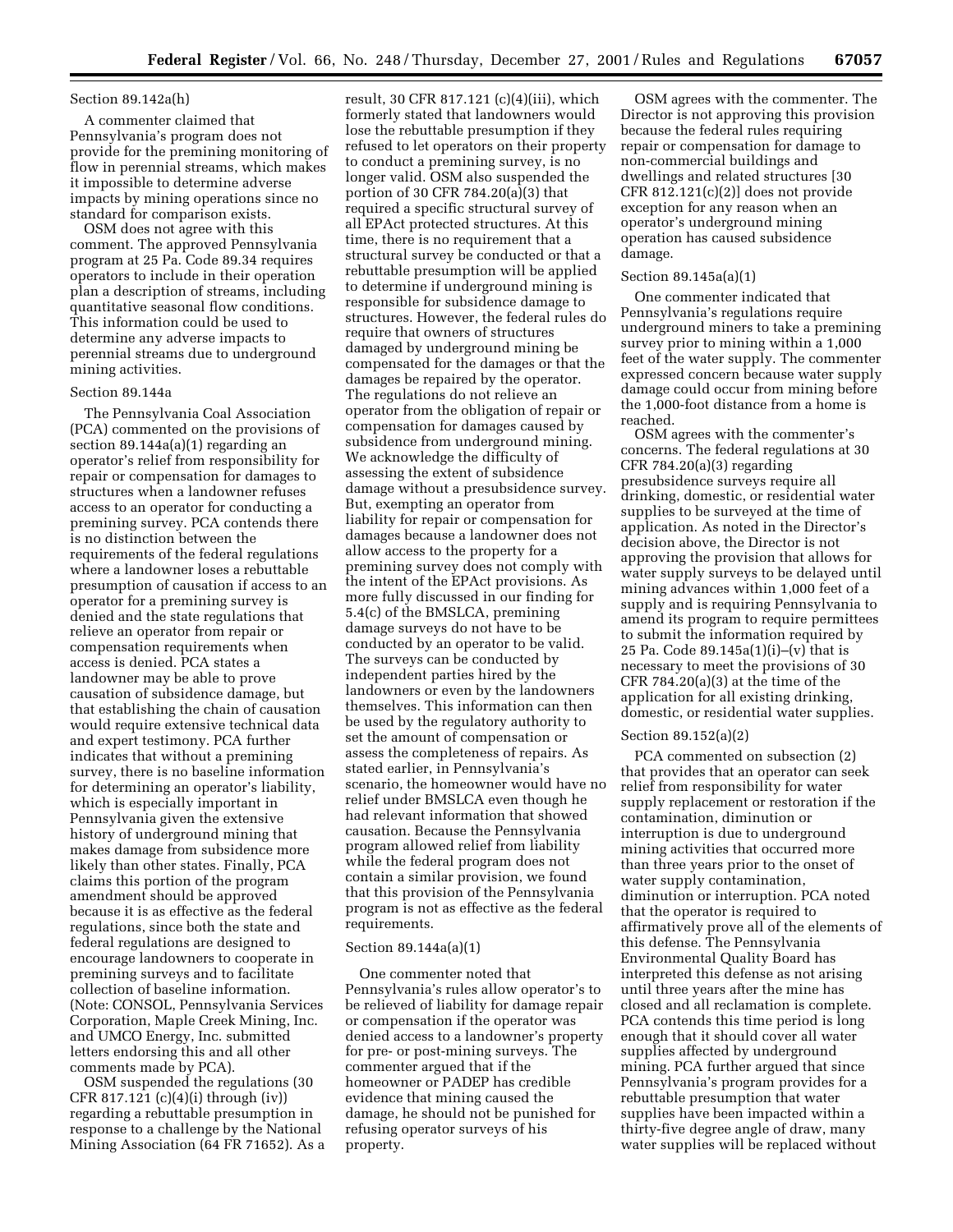any proof on the part of the landowner. Even after three years have elapsed, the burden remains on the mine operator to affirmatively prove the elements of the defense. PCA proposes that for these reasons, the Pennsylvania program is more effective in some regards and no less effective than the federal regulations.

The Director agrees with PCA's contention that using the angle of draw in determining operator liability is an effective tool to assist regulators in requiring restoration or replacement for those supplies located within the angle of draw. However, the regulation could allow operators to be relieved from liability for replacement of some water supplies whether or not they are within the angle of draw, if more than three years elapsed after mine closing before the water supply is affected. When promulgating the federal regulations requiring replacement or restoration of water supplies, OSM indicated that even in cases where the landowner did not need a restored or replaced water supply to meet the postmining land use, the permittee would still be required to demonstrate the availability of a water source equivalent to premining quantity and quality so that the current owner or his or her successor could utilize the water if desired in the future (60 FR 16727). In making this statement, OSM envisioned that water supplies would be available under all circumstances for both present and future uses. While under section 25 Pa. Code 89.152(a)(2), Pennsylvania has left open the possibility that some water supplies will not replaced or restored, the federal regulation intended restoration or replacement of all water supplies without exception. As more fully discussed in the findings for 5.2(e)(2) of BMSLCA and 25 Pa. Code 89.152(a)(2), which are incorporated herein, the Director has not approved section 25 Pa. Code 89.152(a)(2).

Another commenter asserted that an operator does not have to replace a water supply if the loss occurred more than three years after the mining ceased and that the federal rules do not provide for this exemption. As stated above, OSM agrees.

#### Section 89.152(a)(4)

PCA commented on the provisions of this section that provide that an operator will not be liable for water supply replacement if the claim is made more than two years after the supply has been adversely affected. PCA argued that in the case of the two-year statute of limitations, the state has adopted an appropriate limitations period from existing state law. The two-year period

is the same as that provided for common law water rights claims. PCA contended that federal law would likely assume the same limitations period and cited *DelCostello* v. *International Brotherhood of Teamsters,* 462 U.S. 151, 158 (1983) in support of its position. PCA indicated that this case provides that in the absence of an express limitations period in federal law, the analogous provision from state law should be adopted. Because there is no statute of limitations in SMCRA or EPAct, nor is any apparent federal policy served by a different federal limitation period, PCA asserted that the two-year period of this regulation is appropriate.

As discussed more fully in our finding regarding this section, we disagree that any statute of limitations is applicable. Additionally, the applicability of the two-year statute of limitations (generally used for torts) for water replacement has been rejected by the Commonwealth Court of Pennsylvania in *Carlson Mining Company* v. *Department of Environmental Resources,* 639 A.2d 1332, 1337 (1994). In Carlson, a coal company argued that Pennsylvania's funding mechanism for increased water operation and maintenance costs constituted damages under tort law. The court disagreed, stating that a ''water supply replacement order is not a civil action based on a tort; it is based on the Commonwealth's police power.'' Id. at 1337. While this case involved a surface coal mining operation, OSM believes that the rationale is applicable to underground coal mining operations since any operator who refuses to replace a water supply covered under the provisions of Act 54, would also be issued an order by Pennsylvania. See, 5.2(a)(3) and 5.2(b)(2) of the BMSLCA. Therefore, based on our findings, the Director has not approved section 89.152(a)(4).

Another commenter contended that this section was contrary to the federal rules. As stated above, OSM agrees.

#### Section 89.152(a)(5)

PCA commented on this provision that allows compensation to landowners in lieu of water supply replacement if an affected water supply is not replaced within three years. PCA claims this option would be rarely used but would give operators and landowners flexibility in dealing with a situation where restoration of water supplies is difficult. PCA proposes that Pennsylvania's regulations generally obligate operators to provide water replacement, but provide fair and reasonable provision for where circumstances make permanent

restoration of affected water supplies impossible.

Finally, PCA noted that the buy out provision would not alter a mine operator's obligation to identify the availability of an alternative water source.

The Director does not agree with the comments. In the preamble to the federal regulations, OSM responded to a commenter with a similar viewpoint, i.e., that compensation be available as an option for those limited circumstances where an impacted supply cannot be restored (60 FR 16733). In response, OSM stated, ''[t]he terms of the Energy Policy Act unequivocally require replacement. Further, OSM does not anticipate that underground mining operations will be unable to comply with this statutory mandate. For example, if the permittee is unable to restore a spring or aquifer, the permittee should still be able to provide water from an alternative source, such as a public water supply, or by pipeline from another location.'' The Director has not approved section 89.152(a)(5) because it provides compensation rather than restoration or replacement as required by federal regulations and SMCRA.

Another commenter stated that 25 Pa. Code 89.152(a)(5)(ii) provides for voluntary agreements and payments instead of replacement of a water supply, which is required by the federal rules. OSM agrees for the reasons stated above.

PCA also commented on financial guarantees for subsidence repair. PCA contended that although the proposed program amendment does not require adjustment of the performance bond amount if subsidence causes damage to protected structures, bond adjustment is clearly authorized by Pennsylvania's primacy regulations. PCA noted that while Act 54 does not require adjustment of the bonds for subsidence damage, it does mandate use of an escrow mechanism to assure funds are available to mitigate damage. Operators are required to deposit funds in the escrow within six months if they wish to contest the repair obligations, or have not complied with the obligations. PCA stated that the escrow option guarantees the repair or compensation obligations of section 720 of SMCRA.

Other commenters presented the opposing view that Pennsylvania's current bonding system is not sufficient to assure correction of subsidence related damage. One commenter asserted that the longwall mining regulations must be strengthened to shift the balance of power from the coal companies to a middle ground between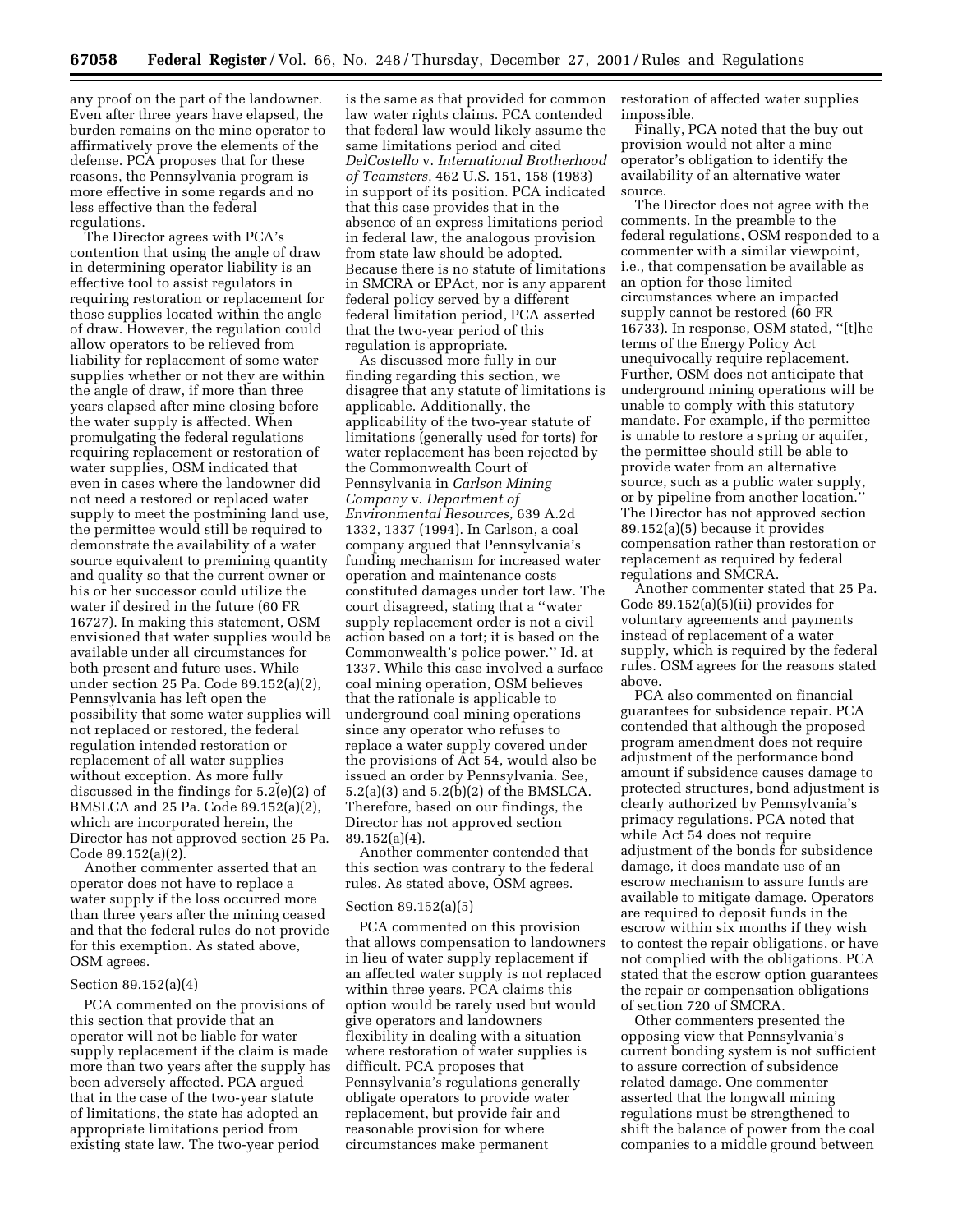coal operators and homeowners. The commenter discussed the disruption subsidence from longwall mining exacts on personal and professional lives and stated that the bond posted should be equal to the fair market value of the home.

Two other commenters indicated that Pennsylvania has no provision to bond for water loss and, in practice, requires only a \$10,000 bond for structure repair. The commenters further claimed that homeowners need to be assured that funds are available for complete repairs and for water supplies, which could mean extensive new water lines in some areas.

OSM agrees with the comment regarding the federal requirement for submission of additional bond in the event subsidence related material damage occurs to protected land, structures and facilities or when contamination, diminution, or interruption occurs to protected water supplies.

The Director has required Pennsylvania to amend its program to include bonding provisions as effective as those found in 30 CFR 817.121(c)(5). Please see the Director's findings regarding section 6 of the BMSLCA for more information.

One commenter opined that if a coal operator lacks the means to post an adequate subsidence bond, then the operation should not be permitted.

OSM does not agree with this comment. The federal requirements for posting additional bond come into play only after subsidence damage has occurred and ninety days have elapsed without the operator completing the required repair, compensation, or replacement. The ninety days can be extended to one year under certain circumstances. There is no federal requirement for operators to demonstrate that additional bonds can be obtained prior to subsidence occurring. Even if premining surveys determine that subsidence damage is likely to occur at the time of the application, operators will not need to increase their bond if the repair, compensation or replacement occurs within the allotted time frames.

#### *General Public Comments*

A general comment was made regarding imminent danger. A commenter stated that the threat of danger rather than the manifestation of the damage should be sufficient to suspend operations in imminent danger situations.

OSM believes the commenter's concern is addressed by section 9.1(a) of the BMSLCA. This section requires that

if the Department determines and notifies a mine operator that a proposed mining technique or extraction ratio will result in subsidence that causes an imminent hazard to human safety, the technique or extraction ratio will not be permitted unless the mine operator, prior to mining, takes measures approved by the Department to eliminate the imminent hazard. The Director found that this section is consistent with 30 CFR 817.121(f), which requires the suspension of underground mining if imminent danger is found to inhabitants of urbanized areas, cities, towns or communities.

A commenter also indicated that OSM should require Pennsylvania to mandate that the protection of 522(e)(5) of SMCRA, regarding prohibiting mining within 300 feet of an occupied dwelling unless waived by the owner, should be applied to underground mining.

On December 17, 1999, OSM published a rule in the **Federal Register** (64 FR 70838) in which we stated that we interpret sections 522(e) and 701(28) of SMCRA and the implementing rules to provide that subsidence due to underground mining is not a surface coal mining operation. Subsidence, therefore, is not prohibited in areas protected under the Act. Neither subsurface activities that may result in subsidence, nor actual subsidence, are prohibited on lands protected by section 522(e).

During the public hearing several commenters expressed dissatisfaction with the longwall mining process in general because of the damage subsidence causes to homes and water supplies. The Director notes that one of the purposes of SMCRA as stated at section 102(k) is to ''encourage the full utilization of coal resources through the development and application of underground extraction technologies.'' The longwall mining process has been proven to be an efficient way to insure the full utilization of coal resources. While damage to structures and water supplies is a regrettable consequence of longwall mining, the Energy Policy Act of 1992 was passed to insure that compensation for, or repair of, damages to structures and replacement of adversely affected water supplies was made. The Director finds that longwall mining is permissible under SMCRA but that operators have an obligation, as noted under the federal regulations, to minimize damage and to repair or compensate landowners for damages that occur.

Two commenters voiced concerns about protection of utilities. One of the commenters alleged that underground mining destroys natural gas wells. The

Director has specified that the federal regulations at 30 CFR 817.180 require all underground mining activities to be conducted in a manner that minimizes damage, destruction or disruption of services provided by oil, gas, and water wells, as well as additional utility installations, unless the owner of the utility and the regulatory authority approve otherwise. This regulation was not modified by the passage of EPAct. Thus, impacts to gas wells are allowed if approved by the regulatory authority and the well's owner.

The second commenter noted that a ruling made by Pennsylvania's Environmental Hearing Board concluded that mere notification of intent to longwall mine beneath a public utility installation is insufficient to prevent damage to that installation. The commenter further noted that the standard requiring prevention of damage to a public utility was based on section 4 of the BMSLCA (52 P.S. 1406.4) that has since been repealed, but that Pennsylvania's Environmental Quality Board changed the word ''prevent'' to ''minimize'' without public input.

In our review of section 4 of the BMSLCA we found that, prior to its repeal, it provided protection from subsidence to municipal utilities or municipal public service operations (and other structures) in place on April 27, 1966. The Director is approving the repeal of section 4 because the federal regulations do not contain any provisions for protection of structures and utilities in place as of April 27, 1966.

#### **V. Director's Decision**

Based on the findings above we are approving the amendments to the Pennsylvania program, except as noted below.

#### *BMSLCA*

Section 5(b) (52 P.S. 1406.5(b)) is required to be amended to change the reference to section 6(a) to section 6(b).

Section 5.1(a)(1) (52 P.S.  $1406.5a(a)(1)$ ) is required to be amended to require the prompt replacement of all water supplies.

Section 5.1(b) (52 P.S. 1406.5a(b)) is not approved.

At section 5.2(b)(2) (52 P.S. 1406.5b(b)(2)) the phrase,  $"$  \* \* where the contamination, diminution or interruption does not abate within three years of the date on which the supply was adversely affected'' is not approved. Additionally this section is approved to the extent that Pennsylvania recognizes that the approved program regarding response to citizen complaints may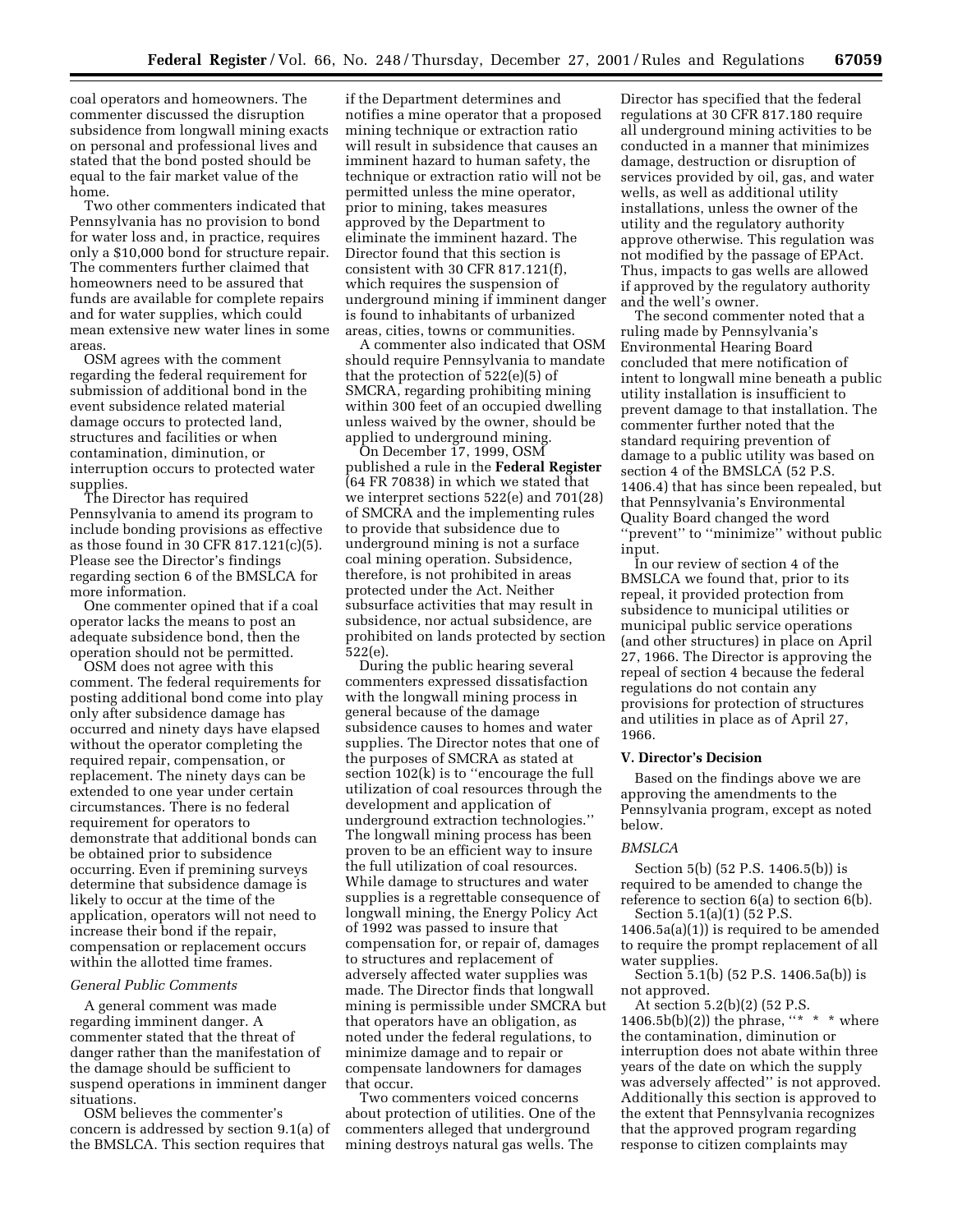require a more timely response to complaints than that required by this section.

At section 5.2(d) (52 P.S. 1406.5b(d)) the sentence stating, ''Wherever a mine operator, upon request, has been denied access to conduct a premining survey and the mine operator thereafter served notice upon the landowner by certified mail or personal service, which notice identified the rights established by sections 5.1 and 5.3 and this section, was denied access and the landowner failed to provide or authorize access within ten days after receipt thereof, then such affirmative proof shall include premining baseline data, provided by the landowner or the department, relative to the affected water supply," is not approved. Section 5.2(e)(2) (52 P.S.

 $1406.5b(e)(2)$ ) is not approved.

Section 5.2(g) (52 P.S. 1406.5b(g)) is not approved.

Section 5.2(h) (52 P.S. 1406.5b(h)) is not approved.

At section 5.2(i) (52 P.S. 1406.5b(i)) the phrase ''and of reasonable cost'' is not approved.

Section 5.3(a) (52 P.S. 1406.5c(a)) is approved to the extent that agreements to replace a water supply or provide an alternative water supply meet the requirements established in the federal definition of ''replacement of water supply'' found at 30 CFR 701.5. This provision is not approved to the extent it allows compensation in lieu of restoration or replacement of affected water supplies.

Section 5.3(b) (52 P.S. 1406.5c(b)) is not approved to the extent that section 5.3(a) (52 P.S. 1406.5c(a)) is not approved.

Section 5.3(c) (52 P.S. 1406.5c(c)) is not approved to the extent any state law negates or provides less protection than EPAct.

Section 5.4(a) (52 P.S. 1406.5d) must be amended to require the prompt repair and compensation for the structures protected under section 720(a)(1) of SMCRA and 30 CFR 817.121(c)(2).

At section 5.4(a)(3) (52 P.S.  $1406.5d(a)(3)$  the phrase, "in place on the effective date of this section or on the date of first publication of the application for a Mine Activity Permit or a five-year renewal thereof for the operations in question and within the boundary of the entire mine as depicted in said application'' is not approved.

Section 5.4(c) (52 P.S. 1406.5d(c)) is not approved.

Section 5.5(a) (52 P.S. 1406.5e(a)) is required to be amended to make it clear that operators are responsible for repair or compensation to landowners of

structures damaged by subsidence from underground mining operations. Section 5.5(b) (52 P.S. 1406.5e(b)) is

not approved.

Section 5.5(c) (52 P.S. 1406.5e(c)) is approved to the extent that Pennsylvania recognizes the approved program regarding response to citizen complaints may require a more timely response to complaints than that required by this section. Additionally, the portion of  $5.5(c)$  that states, "\* \* within six months or a longer period if the department finds that the occurrence of subsidence or subsequent damage may occur to the same building as a result of mining,'' is not approved. Finally, this section is required to be amended to insure that any written damage determinations made by PADEP will take into account subsidence due to underground coal mining operations, as required by SMCRA.

At section 5.5(f) (52 P.S. 1406.5e(f)) the phrase, ''\* \* \* within six months or longer or such period as the department has established or fail to perfect an appeal of the department's order directing such repair or compensation'' is not approved.

At section 5.6(c) (52 P.S. 1406.5f(c)) the following two sentences are not approved: ''Nothing herein shall impair agreements entered into after April 27, 1966, and prior to the effective date of this section, which, for valid consideration, provide for a waiver or release of any duty to repair or compensate for subsidence damage. Any such waiver or release shall only be valid with respect to damage resulting from the mining activity contemplated by such agreement.''

Section 5.6(d) (52 P.S. 1406.5f(d)) is not approved to the extent that section 5.6(c) is not approved.

Section 6 (52 P.S. 1406.6) must be amended to comply with the provisions of 30 CFR 817.121(c)(5), which requires a permittee to obtain additional performance bond when subsidence related material damage to land or structures occurs, or when a protected water supply is contaminated, diminished or interrupted. The additional bond must be in the amount of the estimated repairs or in the amount of the decrease in value of a protected structure or in the amount of the estimated cost to replace a protected water supply if the repair, compensation or replacement takes longer than 90 days.

*The Regulations at 25 Pa. Code Chapter 89*

In section 89.5, the definition of ''de minimis cost increase'' is not approved.

In section 89.5, the definition of ''fair market value'' is not approved.

In section 89.5, the phrase ''securely attached to the land surface'' in the definition of ''permanently affixed appurtenant structures'' is not approved.

Section 89.141(d)(3) is to be amended to require subsidence control plans to provide a description of the measures to be taken to ensure subsidence will not cause material damage to, or reduce the reasonably foreseeable uses of, all the structures or features protected under 30 CFR 784.20(b)(5).

Section 89.141(d)(6) is to be amended to insure the requirements of 30 CFR 784.20(b)(5) and (b)(7) are met when occupied residential dwellings and structures related thereto and community or institutional buildings are not protected by 25 Pa. Code 89.141(d)(3) and they are materially but not irreparably damaged.

Section  $89.142a(c)(3)$  is to be amended to insure that Pennsylvania has the discretion to suspend mining in cases where the initial subsidence control plan or the operator's actions fail to prevent material damage, until the operator's subsidence control plan ensures the prevention of further material damage, as required in 30 CFR 817.121(e).

Section 89.142a(d) is required to be amended to insure the prevention or minimization of material damage to occupied residential dwellings and community or institutional buildings.

Section 89.142a(f)(1) is required to be amended to be no less effective than 30 CFR 817.121(c) in requiring prompt repair or compensation to landowners.

In section  $\frac{89.142a(f)}{1}$ iii), the portion of the amendment that states,  $\frac{1}{2}$  \* \* or on the date of first publication of the application for a coal mining activity permit or a 5-year renewal thereof for the operations in question and within the boundary of the entire mine as depicted in the application'' is not approved.

Section  $89.142a(g)(1)$  is required to be amended to require all underground mining activities to be conducted in a manner consistent with 30 CFR 817.180.

In section 89.143a(c), the portion that states, ''\* \* \* within 6 months of the date that the building owner sent the operator notification of subsidence damage to the structure \* \* \*'' is not approved. Additionally, the phrase, ''within 2 years of the date damage to the structure occurred \* \* \*'' is also not approved.

In section  $89.143a(d)(3)$ , the portion which states, "\* \* \* within 6 months of the date of issuance of the order. The Department may allow more than 6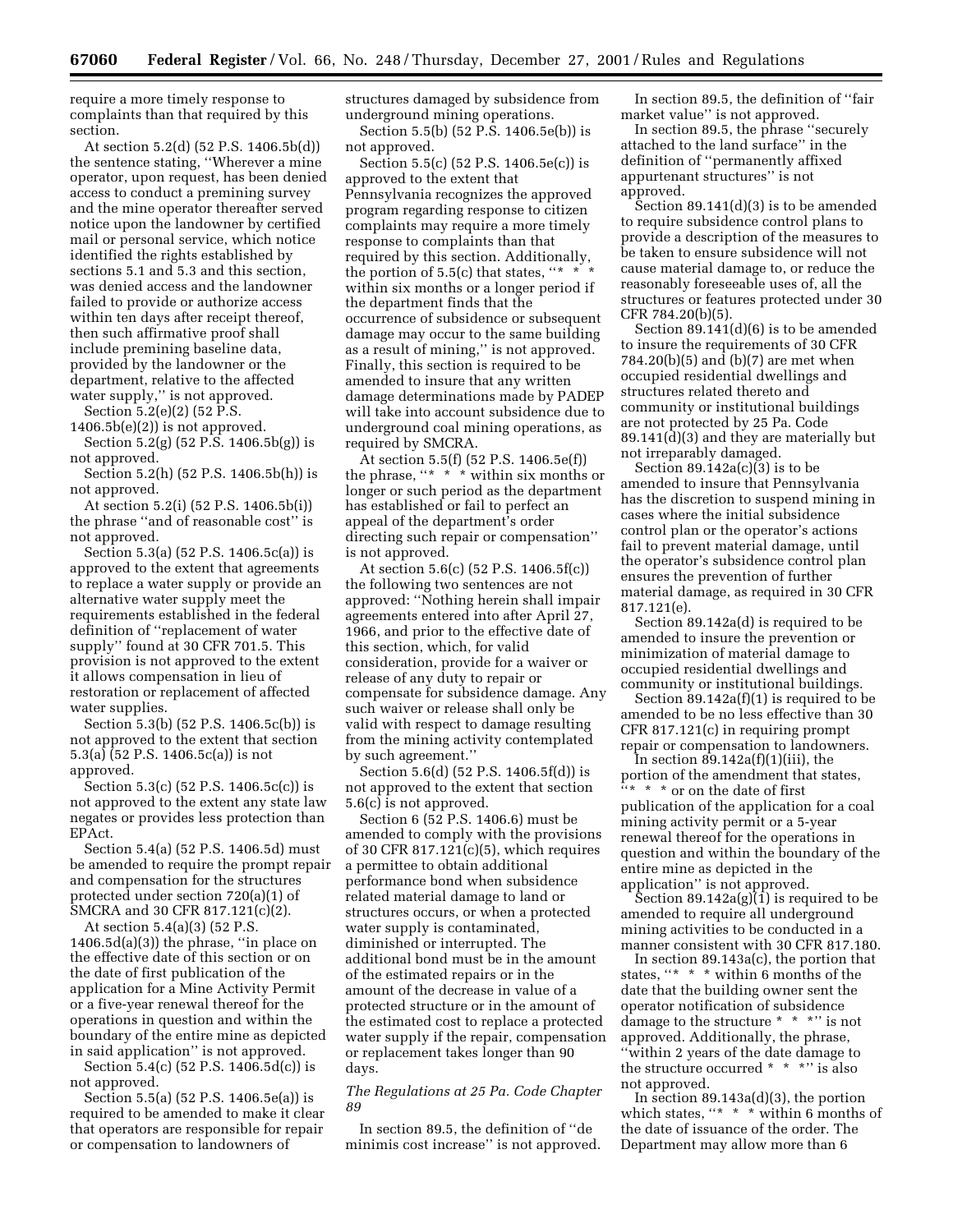months if the Department finds that further damage may occur to the same structure as a result of additional subsidence'' is not approved.

Section  $89.144a(a)(1)$  is not approved. Section 89.145a(a)(1) is required to be amended to include provision that the survey information that need only be acquired to the extent that it can be collected without extraordinary efforts or expenditures of excessive sums of money, is only applicable when it applies to inconveniencing landowners. The amendment must remove the provision that allows for water supply surveys to be delayed until mining advances within 1000 feet of a supply. Finally, this section must also be amended to require permittees to submit the information required by 25 Pa. Code  $89.145a(a)(1)(i)$ –(vi) that is necessary to meet the provisions of 30 CFR 784.20(a)(3) at the time of the application for all existing drinking, domestic, or residential water supplies.

Section 89.145a(b) is required to be amended to be no less effective than 30 CFR 817.41(j) in requiring prompt replacement or restoration of water supplies. Additionally section 89.145a(b) is required to be amended, if necessary, to ensure that the phrase ''satisfy the water user's needs and the demands of any reasonably foreseeable uses'' is consistent with the actual use and the reasonably foreseeable use of the supply, regardless of whether the current owner has demonstrated plans for the use.

Section 89.145a(e)(1) is required to be amended to assure the prompt supply of temporary water to all landowners whose water supply has been impacted by underground mining, regardless of whether the water supply is within the area of presumptive liability.

Section 89.145a(e)(2) is required to be amended to require the restoration of water quantity in temporary water supplies to the same level as permanent water supplies, as noted in 25 Pa. Code 89.145a(f)(3).

Section  $89.145a(f)(1)(v)$  is not approved to the extent that it passes de minimis cost increases for operation and maintenance of water supplies to landowners.

Sections  $89.145a(f)(3)(i)$  and (ii) are required to be amended, if necessary, to ensure that the phrase ''satisfy the water user's needs and the demands of any reasonably foreseeable uses'' is consistent with the actual use and the reasonably foreseeable uses.

Section 89.146a(c) is approved to the extent that it is consistent with, or more timely than, the citizen complaint procedures. However, Pennsylvania is required to amend its program to the

extent the time frames are longer than the citizen complaint procedures. Section 89.152(a)(2) is not approved. Section  $89.152(a)(4)$  is not approved Section  $89.152(a)(5)(i)$  is not

approved.

Section 89.152(a)(5)(ii) is approved to the extent that the agreement to replace a water supply or provide an alternative water supply meets the requirements established in the federal definition of ''replacement of water supply'' found at 30 CFR 701.5. This section is not approved for agreements that provide for replacement of or an alternate supply of water to the extent that water supply will not meet the requirements of the federal definition. This section is also not approved to the extent that it allows compensation in lieu of restoration or replacement of affected water supplies.

Sections 89.141(d), 89.141(d)(9), 89.142a(a), 89.142a(f)(1), 89.142a(f)(2)(i), 89.142a(h)(1), 89.142a(h)(2), 89.142a(i)(1), 89.143a(a), 89.143a(d)(1), 89.143a(d)(2), 89.143a(d)(3), 89.155(b)(1) and (2), and 89.155(c) are required to be amended to be no less stringent than section 720(a) of SMCRA with regard to the definition of underground mining operations.

We find that good cause exists under 5 U.S.C. 553(d)(3) to make this final rule effective immediately. Section 503(a) of SMCRA requires that the state's program demonstrates that the state has the capability of carrying out the provisions of the Act and meeting its purposes. Making this regulation effectively immediately will expedite that process. Additionally, 30 CFR 732.17(h)(12) requires decisions approving or disapproving program amendments to be published in the **Federal Register** and ''\* \* \* shall be effective upon publication unless the notice specifies a different effective date.''

#### **VI. Effect of Director's Decision**

Since July 28, 1995, enforcement of EPAct requirements in Pennsylvania has occurred under 30 CFR 843.25(a)(4) with a combination of state enforcement and direct federal enforcement. This portion of the notice explains how the Director's decision on the proposed amendment affects the regulation of underground mining impacts in Pennsylvania.

Section 2504 of EPAct added section 720 to SMCRA. Section 720(a)(1) required prompt repair or compensation for material damage to non-commercial buildings and occupied residential dwellings and related structures as a result of subsidence due to underground coal mining operations, and section 720(a)(2) required prompt replacement

of certain identified water supplies adversely affected by underground coal mining operations. Section 720 also required that these protections be in place immediately for all underground coal mining operations conducted after October 24, 1992.

To implement the water supply replacement and structure damage repair requirements, OSM solicited comments in a March 31, 1995, **Federal Register** notice (60 FR 16750–16751), and on July 28, 1995, OSM decided that initial enforcement of EPAct requirements in Pennsylvania under 30 CFR 843.25(a)(4) would be accomplished through a combination of state and OSM enforcement (60 FR 38685–38689). Under the initial enforcement process, Pennsylvania agreed to investigate all subsidencerelated complaints and take remedial action. Pennsylvania advised that it would defer to OSM in those situations where the federal rules provide greater relief for the complainant under 817.41(j), and 817.121(c)(2). Finally, under 30 CFR 843.25(b)(3), direct federal enforcement is to remain in effect in states with approved regulatory programs until OSM approves, under Part 732, provisions consistent with sections 817.41(j) and 817.121(c)(2).

*Water Supply Replacement:* As discussed in this notice, the Director is approving provisions that are no less effective than EPAct, and several provisions that extend protection beyond the counterpart federal standards. Extended coverage includes a rebuttable presumption for temporary water supplies and protection of agricultural water supplies. However, the Director is not approving several provisions affording less protection than the minimum level required under EPAct. These include provisions that allowed the operator to provide compensation to landowners in lieu of water supply replacement if the water supply is not restored or replaced within three years, time limits on the filing of claims for affected water supplies, and a provision that allowed up to three years to pass before an order for a permanent alternate water supply must be issued. Finally, the Director has required a number of amendments to the Pennsylvania program. The required amendments include the provision of prompt replacement of all adversely affected supplies, and that water supply surveys of existing supplies be submitted at the time of the permit application.

The Director's decision will result in continued case-by-case direct federal enforcement in Pennsylvania to carry out the requirements of 30 CFR 817.41(j)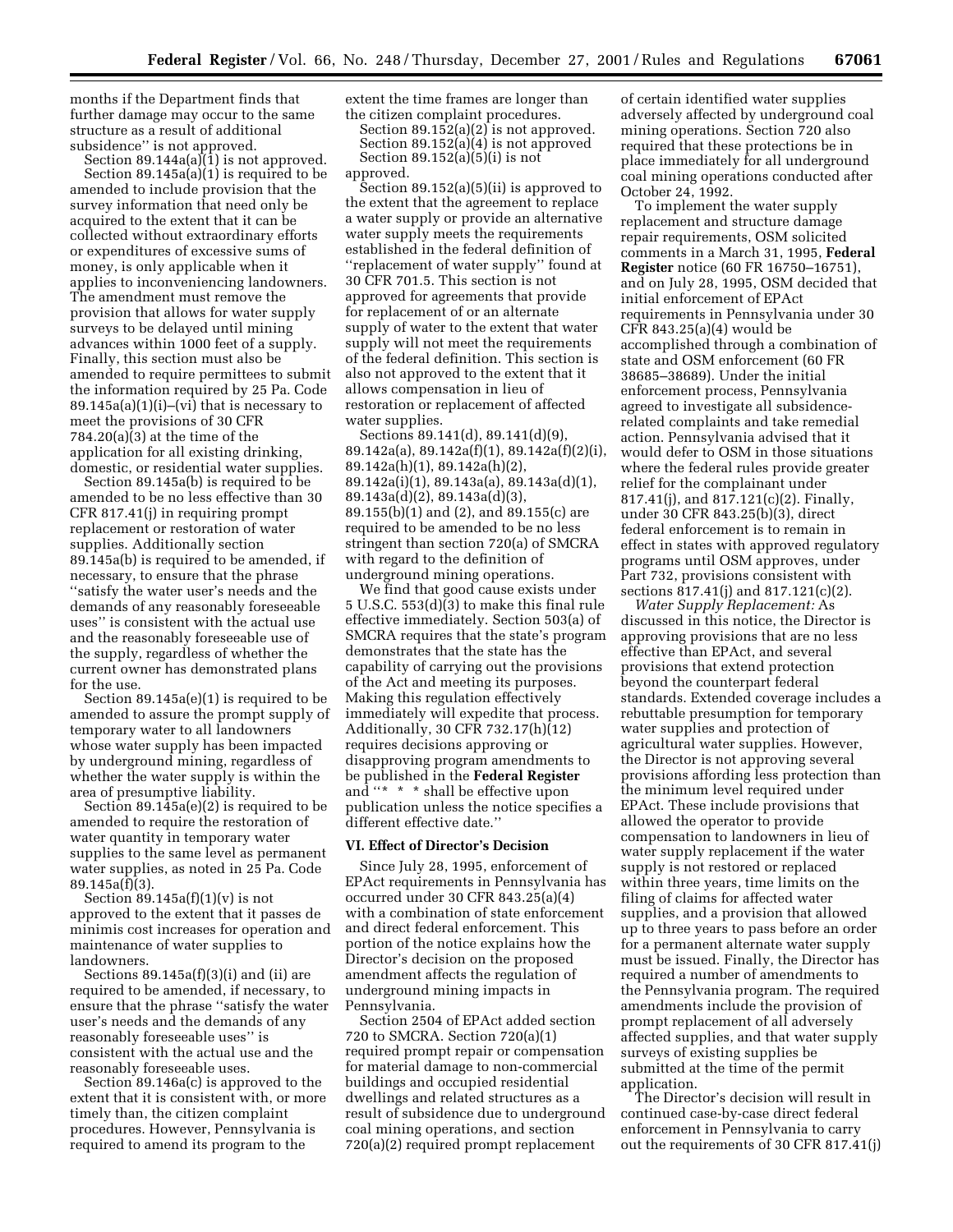with respect to water supply replacement provisions. For example, while Pennsylvania's provisions require prompt temporary replacement of an adversely affected supply within the rebuttable presumption zone, the provisions do not address prompt temporary or permanent water supply replacement under any other circumstances. While the Director has required Pennsylvania to submit an amendment to address this issue, the water supply replacement provisions of 30 CFR 817.41(j) will continue to be implemented by PADEP to the extent of its authority and supplemented by direct federal enforcement, as needed on a case-by-case basis to assure prompt replacement of affected supplies. For those water replacement related provisions that are now part of the approved program, OSM will monitor state performance and enforcement though the normal oversight process.

*Structure Repair and Compensation:* As discussed in this notice, the Director is approving provisions that are no less effective than EPAct, and several provisions extending greater protection than the minimum federal standards. These include structure compensation provisions that provide for reimbursement based upon the cost to repair or replace, reimbursement of associated temporary relocation costs, repair or compensation for certain agricultural structures, and an irreparable damage standard requiring permission of the property owner to proceed with the subsidence related activities. However, the Director is not approving proposed provisions resulting in less protection than that afforded under EPAct. These include the denial of subsidence repair and compensation based upon the refusal of access for presubsidence surveys, time limits on the filing of claims for subsidence damage, and a provision that would prevent PADEP from issuing orders requiring repair and compensation until six months after a property owner had notified the permittee of subsidence damage. Finally, the Director has required a number of amendments to the Pennsylvania program, including the provision of prompt repair and compensation for occupied dwellings and non-commercial buildings and the development of subsidence damage bonding requirements consistent with the federal standards.

The Director's decision will result in continued case-by-case direct federal enforcement in Pennsylvania to carry out the requirements of 30 CFR 817.121(c)(2) with respect to structure repair and/or compensation. For example, Pennsylvania's proposed

amendment did not require prompt repair and compensation for all structures covered under EPAct, did not cover all underground operations, did not cover certain related structures, and placed conditions on property owners that could limit structure repair and/or compensation to levels below the minimum federal standards. The Director has not approved certain of these provisions and required Pennsylvania to submit amendments to address the aforementioned and other issues. Until such time as the required amendments are approved, the provisions of 30 CFR 817.121(c)(2) will continue to be implemented by PADEP through state provisions supplemented by direct federal enforcement, as needed on a case-by-case basis to assure prompt repair of, and or compensation for, all covered structures. For those structure damage-related provisions that are now part of the approved program, OSM will monitor state performance and enforcement though the normal oversight process.

Finally, Section 503 of SMCRA provides that a state may not exercise jurisdiction under SMCRA unless the state program is approved by the Secretary. Similarly, 30 CFR 732.17(a) requires that any change of an approved state program be submitted to OSM for review as a program amendment. The Federal regulations at 30 CFR 732.17(g) prohibit any changes to approved state programs that are not approved by OSM. In the oversight of the Pennsylvania program, we will recognize only the statutes, regulations and other materials we have approved, together with any consistent implementing policies, directives and other materials. We will require Pennsylvania to enforce only approved provisions.

#### **VII. Procedural Determinations**

# *Executive Order 12866—Regulatory Planning and Review*

This rule is exempted from review by the Office of Management and Budget under Executive Order 12866.

#### *Executive Order 12630—Takings*

This rule does not have takings implications. This determination is based on the analysis performed for the counterpart federal regulation.

# *Executive Order 12988—Civil Justice Reform*

The Department of the Interior has conducted the reviews required by section 3 of Executive Order 12988 and has determined that, to the extent allowed by law, this rule meets the applicable standards of subsections (a)

and (b) of that section. However, these standards are not applicable to the actual language of state regulatory programs and program amendments since each such program is drafted and promulgated by a specific state, not by OSM. Under sections 503 and 505 of SMCRA (30 U.S.C. 1253 and 1255) and 30 CFR 730.11, 732.15, and 732.17(h)(10), decisions on proposed state regulatory programs and program amendments submitted by the states must be based solely on a determination of whether the submittal is consistent with SMCRA and its implementing federal regulations and whether the other requirements of 30 CFR parts 730, 731, and 732 have been met.

#### *Executive Order 13132—Federalism*

This rule does not have federalism implications. SMCRA delineates the roles of the federal and state governments with regard to the regulation of surface coal mining and reclamation operations. One of the purposes of SMCRA is to ''establish a nationwide program to protect society and the environment from the adverse effects of surface coal mining operations.'' Section 503(a)(1) of SMCRA requires that state laws regulating surface coal mining and reclamation operations be ''in accordance with'' the requirements of SMCRA, and section 503(a)(7) requires that state programs contain rules and regulations ''consistent with'' regulations issued by the Secretary pursuant to SMCRA.

# *Executive Order 13211—Regulations That Significantly Affect the Supply, Distribution, or Use of Energy*

On May 18, 2001, the President issued Executive Order 13211 which requires agencies to prepare a Statement of Energy Effects for a rule that is (1) considered significant under Executive Order 12866, and (2) likely to have a significant adverse effect on the supply, distribution, or use of energy. Because this rule is exempt from review under Executive Order 12866, and because it is not expected to have a significant adverse effect on the supply, distribution, or use of energy, a Statement of Energy Effects is not required.

#### *National Environmental Policy Act*

This rule does not require an environmental impact statement because section 702(d) of SMCRA (30 U.S.C. 1292(d)) provides that agency decisions on proposed state regulatory program provisions do not constitute major Federal actions within the meaning of section 102(2)(C) of the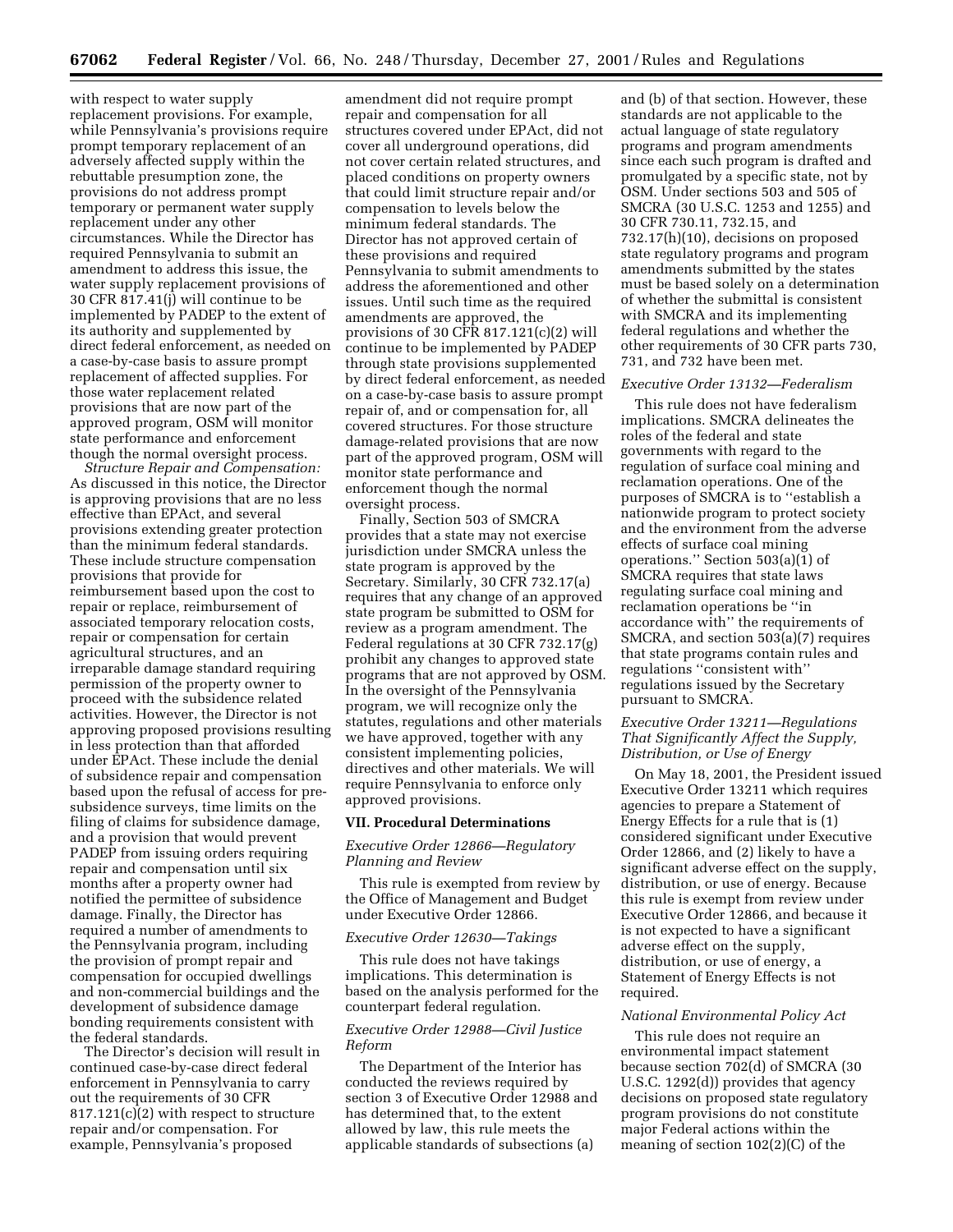National Environmental Policy Act (42 U.S.C. 4332(2)(C)).

# *Paperwork Reduction Act*

This rule does not contain information collection requirements that require approval by the Office of Management and Budget under the Paperwork Reduction Act (44 U.S.C. 3507 *et seq.*).

# *Regulatory Flexibility Act*

The Department of the Interior certifies that this rule will not have a significant economic impact on a substantial number of small entities under the Regulatory Flexibility Act (5 U.S.C. 601 *et seq.*). The state submittal, which is the subject of this rule, is based upon counterpart federal regulations for which an economic analysis was prepared and certification made that such regulations would not have a significant economic effect upon a substantial number of small entities. In making the determination as to whether this rule would have a significant economic impact, the Department relied upon the data and assumptions for the counterpart federal regulation.

# *Small Business Regulatory Enforcement Fairness Act*

This rule is not a major rule under 5 U.S.C. 804(2), the Small Business Regulatory Enforcement Fairness Act. This rule: (a) Does not have an annual effect on the economy of \$100 million; (b) Will not cause a major increase in costs or prices for consumers, individual industries, federal, state, or local government agencies, or geographic regions; and (c) Does not have significant adverse effects on competition, employment, investment, productivity, innovation, or the ability of U.S. based enterprises to compete with foreign-based enterprises. This determination is based upon the fact that the state submittal, which is the subject of this rule, is based upon counterpart federal regulations for which an analysis was prepared and a determination made that the federal regulation was not considered a major rule.

#### *Unfunded Mandates*

This rule will not impose an unfunded mandate on state, local, or tribal governments or the private sector of \$100 million or more in any given year. This determination is based upon the fact that the state submittal, which is the subject of this rule, is based upon counterpart federal regulations for which an analysis was prepared and a determination made that the federal

regulation did not impose an unfunded mandate.

# **List of Subjects in 30 CFR Part 938**

Intergovernmental relations, Surface mining, Underground mining.

Dated: June 29, 2001.

# **Allen D. Klein,**

*Regional Director, Appalachian Regional Coordinating Center.*

For the reasons set out in the preamble, Title 30, chapter VII, subchapter T of the Code of Federal Regulations is amended as set forth below:

# **PART 938—PENNSYLVANIA**

1. The authority citation for part 938 continues to read as follows:

**Authority:** 30 U.S.C. 1201 *et seq.*

2–3. Section 938.12 is added to read as follows:

#### **§ 938.12 State statutory, regulatory, and proposed program amendment provisions not approved.**

(a) We are not approving the following provisions or portions of provisions of the proposed program amendment that Pennsylvania submitted on July 29, 1998:

(1) Section 5.1(b) (52 P.S. 1406.5a(b)) of the BMSLCA.

(2) At section 5.2(b)(2) (52 P.S. 1406.5b(b)(2)) of the BMSLCA, the phrase, ''\* \* \* where the contamination, diminution or interruption does not abate within three years of the date on which the supply was adversely affected.''

(3) At section 5.2(d) (52 P.S. 1406.5b(d)) of the BMSLCA the phrase, ''Wherever a mine operator, upon request, has been denied access to conduct a premining survey and the mine operator thereafter served notice upon the landowner by certified mail or personal service, which notice identified the rights established by sections 5.1 and 5.3 and this section, was denied access and the landowner failed to provide or authorize access within ten days after receipt thereof, then such affirmative proof shall include premining baseline data, provided by the landowner or the department, relative to the affected water supply.''

(4) Section 5.2(e)(2) (52 P.S.

1406.5b(e)(2)) of the BMSLCA. (5) Section 5.2(g) (52 P.S. 1406.5b(g)) of the BMSLCA.

(6) Section 5.2(h) (52 P.S. 1406.5b(h)) of the BMSLCA.

(7) At section 5.2(i) (52 P.S. 1406.5b(i)) of the BMSLCA the phrase, ''and of reasonable cost.''

(8) The portion of section 5.3(a) (52 P.S. 1406.5c(a)) of the BMSLCA that allows agreements for water replacement that do not fully comply with federal requirements for restoration or replacement of water supplies. Additionally, the portion of section 5.3(a) (52 P.S. 1406.5c(b)) that allows compensation in lieu of restoration or replacement of affected water supplies.

(9) Section 5.3(b) (52 P.S. 1406.5c(b)) of the BMSLCA is not approved to the extent that section 5.3(a) (52 P.S. 1406.5c(a)) is not approved.

 $(10)$  Section 5.3(c)  $(52$  P.S. 1406.5c(c)) of the BMSLCA is not approved to the extent any state law negates or provides less protection than EPAct.

(11) At section 5.4(a)(3) (52 P.S.  $1406.5d(a)(3)$ ) the phrase, "in place on the effective date of this section or on the date of first publication of the application for a Mine Activity Permit or a five-year renewal thereof for the operations in question and within the boundary of the entire mine as depicted in said application.''

(12) Section 5.4(c) (52 P.S. 1406.5d(c)) of the BMSLCA.

(13) Section 5.5(b) (52 P.S. 1406.5e(b)) of the BMSLCA.

(14) At section 5.5(c) (52 P.S. 1406.5e(c)) of the BMSLCA, the phrase,  $\lq{**}$   $\ast$   $\lq$  within six months or a longer period if the department finds that the occurrence of subsidence or subsequent damage may occur to the same building as a result of mining.''

(15) At section  $5.\overline{5}(f)$  (52 P.S. 1406.5e(f)) of the BMSLCA, the phrase, ''\* \* \* within six months or longer or such period as the department has established or fail to perfect an appeal of the department's order directing such repair or compensation.''

(16) At section 5.6(c) (52 P.S. 1406.5f(c)) of the BMSLCA, the following two sentences: ''Nothing herein shall impair agreements entered into after April 27, 1966, and prior to the effective date of this section, which, for valid consideration, provide for a waiver or release of any duty to repair or compensate for subsidence damage. Any such waiver or release shall only be valid with respect to damage resulting from the mining activity contemplated by such agreement.''

(17) Section 5.6(d) (52 P.S. 1406.5f(d)) of the BMSLCA is not approved to the extent that section 5.6(c) has not been approved.

(18) At 25 Pa. Code 89.5, the definition of ''de minimis cost increase.''

(19) At 25 Pa. Code 89.5, the definition of ''fair market value.''

(20) At 25 Pa. Code 89.5, the phrase ''securely attached to the land surface''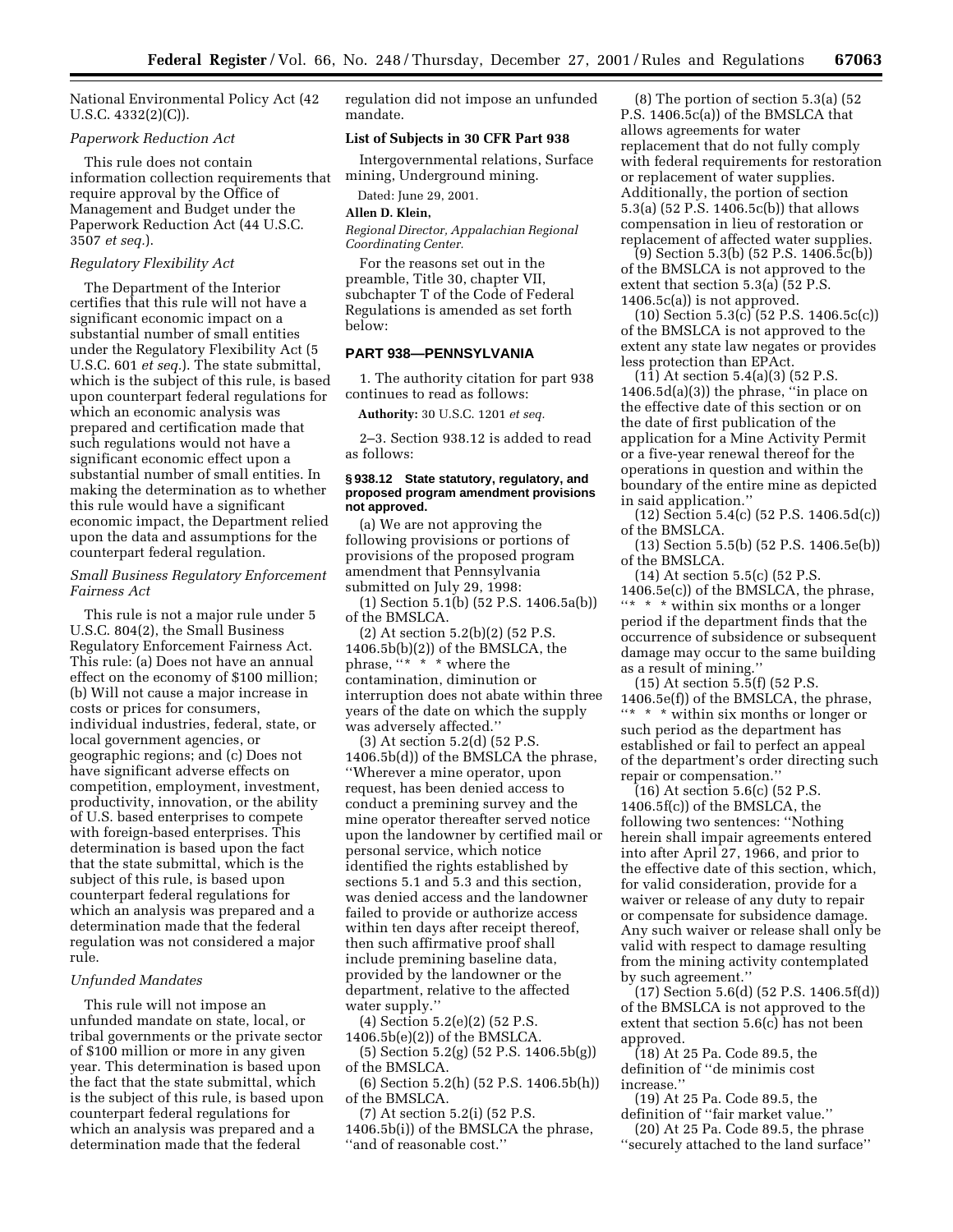in the definition of ''permanently affixed appurtenant structures.''

(21) 25 Pa. Code 89.142a(f)(1)(iii) the portion of the amendment that states, ''\* \* \* or on the date of first publication of the application for a coal mining activity permit or a 5-year renewal thereof for the operations in question and within the boundary of the entire mine as depicted in the application.''

(22) At 25 Pa. Code 89.143a(c) the portion which states, ''\* \* \* within 6 months of the date that the building owner sent the operator notification of subsidence damage to the structure  $^{\star}$   $\hspace{0.1mm}^{\star}$   $\hspace{0.1mm}^{\star}$   $\hspace{0.1mm}^{\star}$   $\hspace{0.1mm}^{\star}$   $\hspace{0.1mm}^{\star}$  and the portion which states, ''within 2 years of the date damage to the structure occurred.''

Original amendment sub-

(23) At 25 Pa. Code 89.143a(d)(3), the portion of the amendment that states, ''\* \* \* within 6 months of the date of issuance of the order. The Department may allow more than 6 months if the Department finds that further damage may occur to the same structure as a result of additional subsidence.''

(24) 25 Pa. Code 89.144a(a)(1). (25) The portion of 25 Pa. Code

89.145a(a)(1) that allows for water supply surveys to be delayed until mining advances within 1,000 feet of a supply.

(26) The portion of 25 Pa. Code  $89.145a(f)(1)(v)$  that passes de minimis cost increases for operation and maintenance of water supplies to landowners.

(27) 25 Pa. Code 89.152(a)(2). (28) 25 Pa. Code 89.152(a)(4). (29) 25 Pa. Code 89.152(a)(5)(i).

(30) 25 Pa. Code 89.152(a)(5)(ii) is not approved for agreements that provide for replacement of an alternate supply of water to the extent that the water supply will not meet the federal definition of replacement of water supply. The section is also not approved to the extent it allows compensation in lieu of restoration or replacement of affected water supplies.

(b) [Reserved]

4. Section 938.15 is amended in the table by adding a new entry in chronological order by ''Date of Final Publication'' to read as follows:

#### **§ 938.15 Approval of Pennsylvania regulatory program amendments.**

\* \* \* \* \*

| Unginal dinenument sub-<br>mission date | Date of final publication |  | Citation/description                     |                                                                                |  |                                                                                                                                                                                                                                                                                                                                                                                                                                                                                                                                                                                                                                                                                                                                                                                                                                                                                                                                                                                                                                                                                                                                                                                                                                                                                                                                                                                                                                                                                                                                                                                                                                                                                                                                                                                                                                                                                                                                                                                                                                                                                                                                                                                                                                                                                                                                                                                                                                                                                                                                                                                                                                                                                                                                                           |
|-----------------------------------------|---------------------------|--|------------------------------------------|--------------------------------------------------------------------------------|--|-----------------------------------------------------------------------------------------------------------------------------------------------------------------------------------------------------------------------------------------------------------------------------------------------------------------------------------------------------------------------------------------------------------------------------------------------------------------------------------------------------------------------------------------------------------------------------------------------------------------------------------------------------------------------------------------------------------------------------------------------------------------------------------------------------------------------------------------------------------------------------------------------------------------------------------------------------------------------------------------------------------------------------------------------------------------------------------------------------------------------------------------------------------------------------------------------------------------------------------------------------------------------------------------------------------------------------------------------------------------------------------------------------------------------------------------------------------------------------------------------------------------------------------------------------------------------------------------------------------------------------------------------------------------------------------------------------------------------------------------------------------------------------------------------------------------------------------------------------------------------------------------------------------------------------------------------------------------------------------------------------------------------------------------------------------------------------------------------------------------------------------------------------------------------------------------------------------------------------------------------------------------------------------------------------------------------------------------------------------------------------------------------------------------------------------------------------------------------------------------------------------------------------------------------------------------------------------------------------------------------------------------------------------------------------------------------------------------------------------------------------------|
|                                         |                           |  |                                          |                                                                                |  |                                                                                                                                                                                                                                                                                                                                                                                                                                                                                                                                                                                                                                                                                                                                                                                                                                                                                                                                                                                                                                                                                                                                                                                                                                                                                                                                                                                                                                                                                                                                                                                                                                                                                                                                                                                                                                                                                                                                                                                                                                                                                                                                                                                                                                                                                                                                                                                                                                                                                                                                                                                                                                                                                                                                                           |
| July 29, 1998                           | December 27, 2001         |  | $(4)$ ; 89.155 $(c)$ (partial approval). | Section 15 (52 P.S. 1406.15); 17.1 (52 P.S. 1406.17a); 18.1 (52 P.S. 1406.18a) |  | Bituminous Mine Subsidence and Land 2001 Conservation Act: Repeal of Section 4<br>(52 P.S. 1406.4); 5(b)(partial approval); 5.1(a)(1) (52 P.S. 1406.5a(a)(1) (condi-<br>tional approval); 5.1(a)(2) and (3) (52 P.S. 1406.5a(a)(2) and (3)); 5.2(a)(1), (2),<br>and (3) (52 P.S. 1406.5b(a)(1), (2), and (3)); 5.2(b)(1) (52 P.S. 1406.5b(b)(1));<br>5.2(c) (52 P.S. 1406.5b(c)); 5.2(e)(1) and (3) (52 P.S. 1406.5b(e)(1) and (3));<br>5.2(f) (52 P.S. 1406.5b (f); 5.2(j) (52 P.S. 1406.5b(j)); 5.2(k) (52 P.S. 1406.5b(k));<br>5.4(a) (52 P.S. 1406.5d(a))(partial approval); 5.4(a)(1), (2) and (4) (52 P.S.<br>1406.5d(a)(1), (2) and (4)); 5.4(b) (52 P.S. 1406.5d(b)); 5.5(a) (52 P.S.<br>1406.5e(a))(partial approval); 5.5 (d), (e), and (g) (52 P.S. 1406.5e(d), (e) and<br>(g)); 5.6(a) and (b) (52 P.S. 1406.5f(a) and (b)); 6 (52 P.S. 1406.6))(partial ap-<br>proval); 9.1(a), (b), (c), and (d) (52 P.S. 1406.9a(a), (b), (c), and (d); Repeal of<br>25 Pa. Code Section: 89.5, the definitions of the following terms: "dwelling," "irrep-<br>arable damage," "material damage," "noncommercial building," "public buildings<br>and facilities," "public water supply system," "rebuttable presumption area," "un-<br>derground mining," "underground mining operations," and "water supply;" 89.33;<br>89.34; 89.35; 89.36; 89.141(a); 89.141(d)(2), (4), (5), (7), (8), (10) and (11);<br>$89.141(d)$ , $(d)(3)$ , $(6)$ , and $(9)(partial)$ approval); deletion of $89.142$ ; $89.142a(a)$<br>(partial approval) 89.142a(a)(1), (2), (3) and (4); 89.142a(b); 89.142a(c)(1) and<br>$(2)(i)$ " $(v)$ ; 89.142a $(c)(3)$ (partial approval); 89.142a $(d)$ (partial approval);<br>89.142a(e); 89.142a(f)(1) (partial approval); 89.142a(f)(1)(i), (ii), (iv), and (v);<br>$89.142a(f)(2)(i)$ (partial approval); $89.142a(g)(1)$ (partial approval); $89.142a(g)(2)$ ,<br>and $(3)$ ; 89.142a(h) $(1)$ and $(2)$ (partial approval); 89.142a(i) $(1)$ (partial approval);<br>$89.142a)(i)(2)$ , (i), (k), and (l); deletion of $89.143$ ; $89.143a(a)$ (partial approval);<br>$89.143a(b)$ ; $89.143a(d)(1)$ and (2) (partial approval); deletion of 89.144;<br>$89.144a(a)(2)$ , and (3); deletion of 89.145; $89.145a(a)(1)(i)$ –(vi); $89.145a(a)(2)$ and<br>$(3)$ ; 89.145a(b)(partial approval); 89.145a(c); 89.145a(d); 89.145a(e)(1) and (2)<br>(partial approval); $89.145a(f)(1)(i) - (iv)$ ; $89.145a(f)(2)$ ; $89.145a(f)(3)(i)$ and (ii)(partial<br>approval); $89.145a(f)(3)(iii)$ ; $89.145a(f)(4)$ ; $89.146a(a)$ and (b); $89.146a(c)$ (partial<br>approval); 89.152(a)(1) and (3); 89.152(b); 89.153 (a), (b), and (c); 89.154(a)<br>through (d); 89.155(a), 89.155(b)(1) and (2) (partial approval); 89.155(b)(3) and |

4. Section 938.16 is amended by adding paragraphs (hhhh) through (bbbbbb) to read as follows:

# **§ 938.16 Required regulatory program amendments.**

\* \* \* \* \*

(hhhh) By February 25, 2002 Pennsylvania must submit either a proposed amendment or a description of an amendment to be proposed, together

with a timetable for adoption to amend section 5(b) of the BMSLCA (52 P.S. 1406.5(b)) to delete the reference to section 6(a) of the BMSLCA and replace it with a reference to 6(b) of the BMSLCA.

(iiii) By February 25, 2002 Pennsylvania must submit either a proposed amendment or a description of an amendment to be proposed, together with a timetable for adoption to amend

section 5.1(a)(1) of the BMSLCA (52 P.S. 1406.5a(a)(1)) to require the prompt replacement of all water supplies.

(jjjj) By February 25, 2002 Pennsylvania must submit either a proposed amendment or a description of an amendment to be proposed, together with a timetable for adoption to remove section 5.1(b) of the BMSLCA (52 P.S. 1406.5a(b)).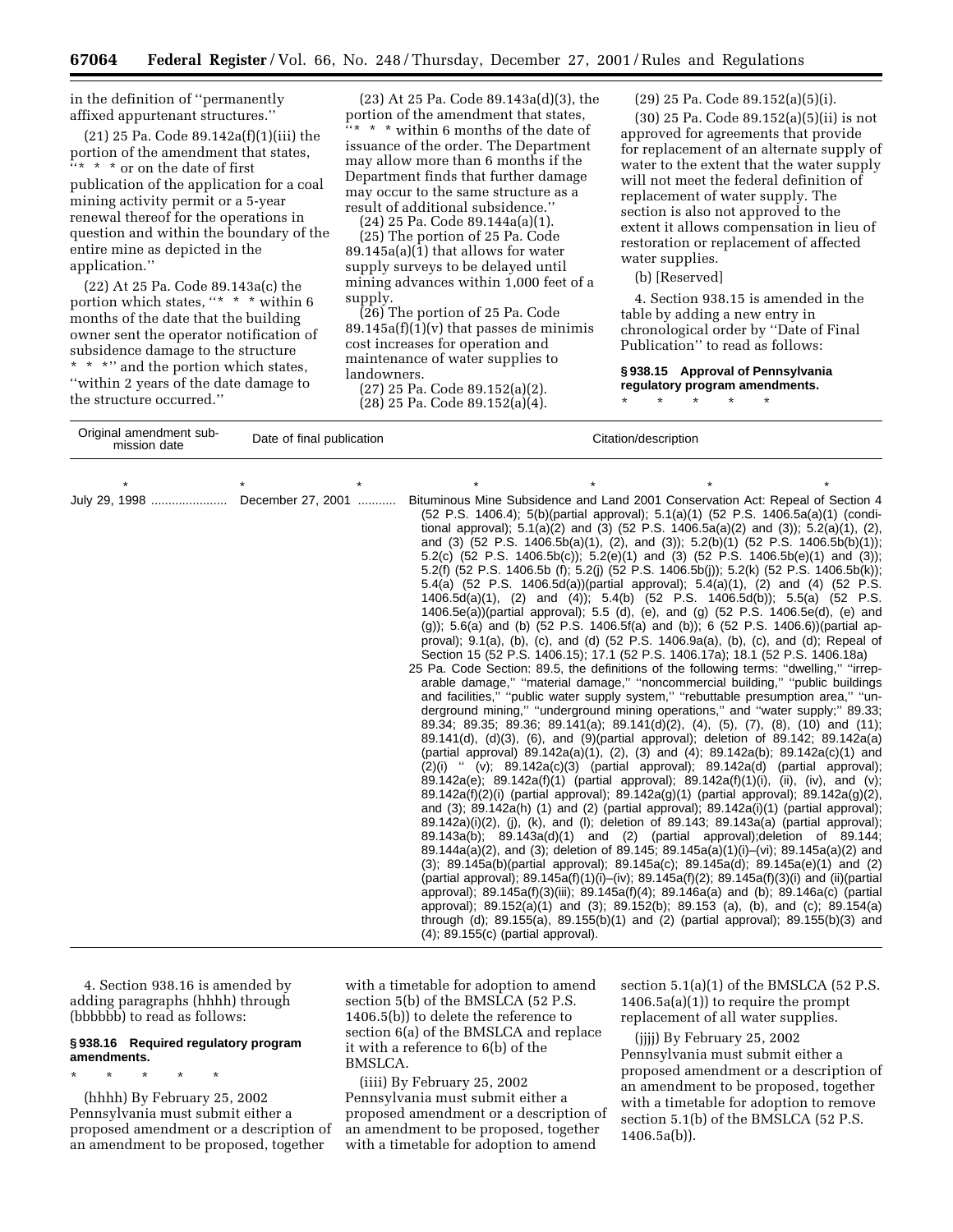(kkkk) By February 25, 2002 Pennsylvania must submit either a proposed amendment or a description of an amendment to be proposed, together with a timetable for adoption to delete the phrase, ''\* \* \* where the contamination, diminution or interruption does not abate within three years of the date on which the supply was adversely affected'' from section 5.2(b)(2) of the BMSLCA (52 P.S. 1406.5b(b)(2)).

(llll) By February 25, 2002 Pennsylvania must submit either a proposed amendment or a description of an amendment to be proposed, together with a timetable for adoption to delete the phrase, ''Wherever a mine operator, upon request, has been denied access to conduct a premining survey and the mine operator thereafter served notice upon the landowner by certified mail or personal service, which notice identified the rights established by sections 5.1 and 5.3 and this section, was denied access and the landowner failed to provide or authorize access within ten days after receipt thereof, then such affirmative proof shall include premining baseline data, provided by the landowner or the department, relative to the affected water supply.'' from section 5.2(d) of the BMSLCA (52 P.S. 1406.5b(d)).

(mmmm) By February 25, 2002 Pennsylvania must submit either a proposed amendment or a description of an amendment to be proposed, together with a timetable for adoption to remove section 5.2(e)(2) of the BMSLCA (52 P.S. 1406.5b(e)(2)).

(nnnn) By February 25, 2002 Pennsylvania must submit either a proposed amendment or a description of an amendment to be proposed, together with a timetable for adoption to remove section 5.2(g) of the BMSLCA (52 P.S. 1406.5b(g)).

(oooo) By February 25, 2002 Pennsylvania must submit either a proposed amendment or a description of an amendment to be proposed, together with a timetable for adoption to remove section 5.2(h) of the BMSLCA (52 P.S. 1406.5b(h)).

(pppp) By February 25, 2002 Pennsylvania must submit either a proposed amendment or a description of an amendment to be proposed, together with a timetable for adoption to remove the phrase, ''and of reasonable cost'' from section 5.2(i) of the BMSLCA (52 P.S. 1406.5b(i)).

(qqqq) By February 25, 2002 Pennsylvania must submit either a proposed amendment or a description of an amendment to be proposed, together with a timetable for adoption to make it clear in section 5.3(a) (52 P.S.

1406.5c(a)) that agreements to replace a water supply or provide an alternative water supply must meet the requirements established in the definition of ''replacement of water supply'' at 30 CFR 701.5 and that compensation in lieu of restoration or replacement of affected water supplies is prohibited.

(rrrr) By February 25, 2002 Pennsylvania must submit either a proposed amendment or a description of an amendment to be proposed, together with a timetable for adoption to insure the provisions of section 5.3(b) of the BMSLCA (52 P.S. 1406.5c(b)) reflect the Director's decision on section 5.3(a) (52 P.S. 1406.5c(a)).

(ssss) By February 25, 2002 Pennsylvania must submit either a proposed amendment or a description of an amendment to be proposed, together with a timetable for adoption to make it clear that section 5.3(c) of the BMSLCA (52 P.S. 1406.5c(c)) cannot negate or provide less protection than EPAct.

(tttt) By February 25, 2002 Pennsylvania must submit either a proposed amendment or a description of an amendment to be proposed, together with a timetable for adoption to amend section 5.4 of the BMSLCA (52 P.S. 1406.5d) to require the prompt repair and compensation for structures protected under section 720(a)(1) of SMCRA and 30 CFR 817.121(c)(2).

(uuuu) By February 25, 2002 Pennsylvania must submit either a proposed amendment or a description of an amendment to be proposed, together with a timetable for adoption to amend section 5.4(a)(3) of the BMSLCA (52 P.S.  $1406.5d(a)(3)$  to remove the phrase, "in place on the effective date of this section or on the date of first publication of the application for a Mine Activity Permit or a five-year renewal thereof for the operations in question and within the boundary of the entire mine as depicted in said application.''

(vvvv) By February 25, 2002 Pennsylvania must submit either a proposed amendment or a description of an amendment to be proposed, together with a timetable for adoption to remove section 5.4(c) of the BMSLCA (52 P.S.  $1406.5d(c)$ 

(wwww) By February 25, 2002 Pennsylvania must submit either a proposed amendment or a description of an amendment to be proposed, together with a timetable for adoption to amend section 5.5(a) of the BMSLCA (52 P.S. 1406.5e(a)) to make it clear that operators are responsible for repair or compensation to landowners of structures damaged by subsidence from underground mining operations.

(xxxx) By February 25, 2002 Pennsylvania must submit either a proposed amendment or a description of an amendment to be proposed, together with a timetable for adoption to remove section 5.5(b) of the BMSLCA (52 P.S. 1406.5e(b)).

(yyyy) By February 25, 2002 Pennsylvania must submit either a proposed amendment or a description of an amendment to be proposed, together with a timetable for adoption to remove the following phrase from section 5.5(c) of the BMSLCA (52 P.S. 1406.5e(c)),  $\lq{**}$   $\ast$  within six months or a longer period if the department finds that the occurrence of subsidence or subsequent damage may occur to the same building as a result of mining.'' Pennsylvania must also amend section 5.5(c) to insure that written damage determinations made by PADEP will take into account subsidence due to underground coal mining operations as required by SMCRA. Finally, Pennsylvania must also amend section 5.5(c) of the BMSLCA to insure the timeframes for investigation of claims of subsidence damage are consistent with citizen complaint procedures.

(zzzz) By February 25, 2002 Pennsylvania must submit either a proposed amendment or a description of an amendment to be proposed, together with a timetable for adoption to remove the following phrase from section 5.5(f) of the BMSLCA (52 P.S. 1406.5e(f)), ''\* \* \* within six months or longer or such period as the department has established or fail to perfect an appeal of the department's order directing such repair or compensation.''

(aaaaa) By February 25, 2002 Pennsylvania must submit either a proposed amendment or a description of an amendment to be proposed, together with a timetable for adoption to remove the following two sentences from section 5.6(c) of the BMSLCA (52 P.S. 1406.5f(c)): ''Nothing herein shall impair agreements entered into after April 27, 1966, and prior to the effective date of this section, which, for valid consideration, provide for a waiver or release of any duty to repair or compensate for subsidence damage. Any such waiver or release shall only be valid with respect to damage resulting from the mining activity contemplated by such agreement.''

(bbbbb) By February 25, 2002 Pennsylvania must submit either a proposed amendment or a description of an amendment to be proposed, together with a timetable for adoption to insure the provisions of section 5.6(d) of the BMSLCA (52 P.S. 1406.5f(d)) reflect the Director's decision on not approving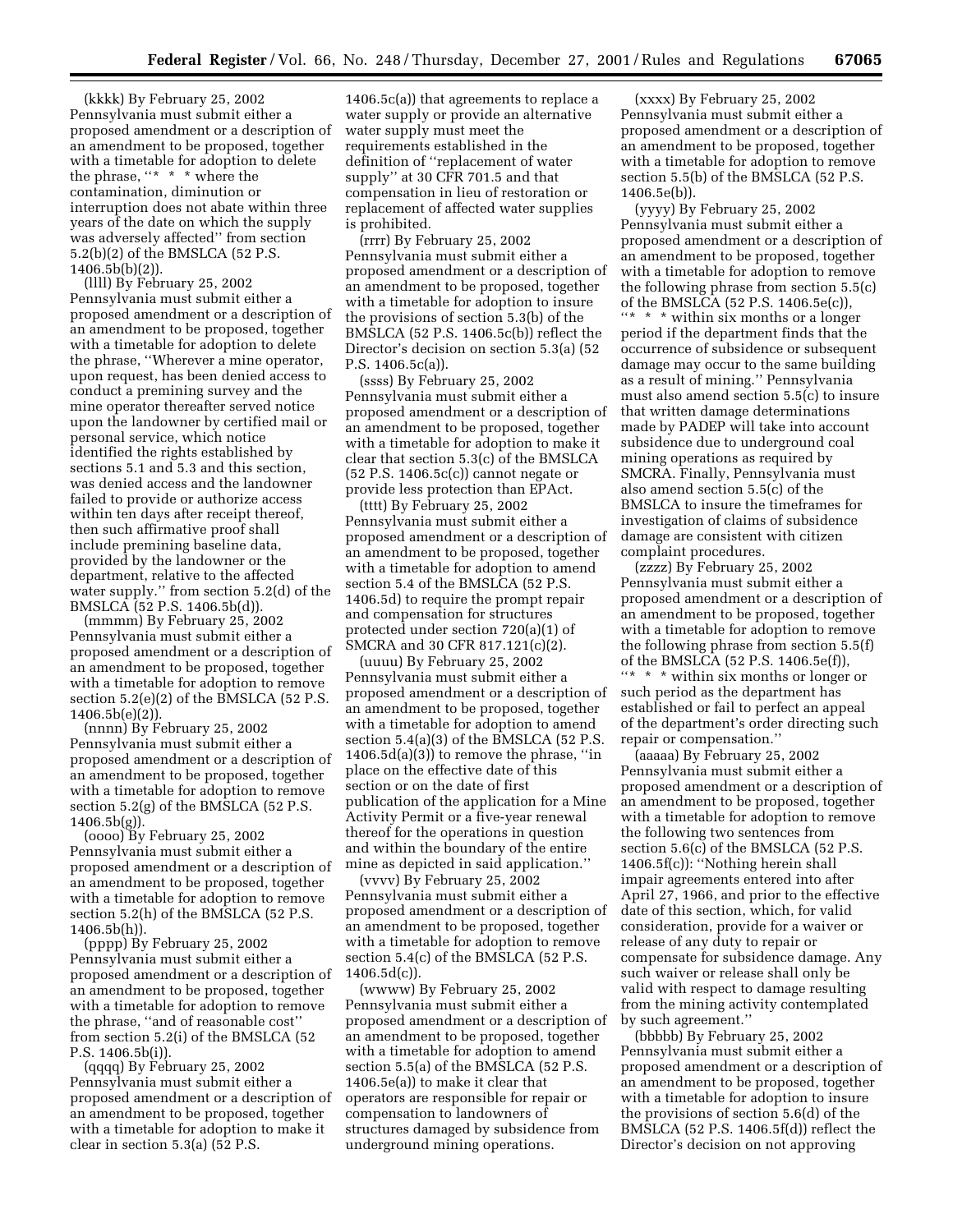language in section 5.6(c) of the BMSLCA (52 P.S. 1406.5f(c)).

(ccccc) By February 25, 2002 Pennsylvania must submit either a proposed amendment or a description of an amendment to be proposed, together with a timetable for adoption to amend section 6 of the BMSLCA (52 P.S. 1406.6) to comply with the provisions of 30 CFR 817.121(c)(5) regarding when, and under what circumstances, the regulatory authority must require permittees to obtain additional performance bond and the amount of such bond.

(ddddd) By February 25, 2002 Pennsylvania must submit either a proposed amendment or a description of an amendment to be proposed, together with a timetable for adoption to remove the definition of ''de minimis cost increase,'' from 25 Pa. Code 89.5.

(eeeee) By February 25, 2002 Pennsylvania must submit either a proposed amendment or a description of an amendment to be proposed, together with a timetable for adoption to remove the definition of ''fair market value,'' from 25 Pa. Code 89.5.

(fffff) By February 25, 2002 Pennsylvania must submit either a proposed amendment or a description of an amendment to be proposed, together with a timetable for adoption to remove the phrase ''securely attached to the land surface'' in the definition of ''permanently affixed appurtenant structures'' at 25 Pa. Code 89.5.

(ggggg) By February 25, 2002 Pennsylvania must submit either a proposed amendment or a description of an amendment to be proposed, together with a timetable for adoption to amend 25 Pa. Code 89.141(d)(3) to provide the protections of 30 CFR 784.20(b)(5).

(hhhhh) By February 25, 2002 Pennsylvania must submit either a proposed amendment or a description of an amendment to be proposed, together with a timetable for adoption to amend 25 Pa. Code 89.141(d)(6) to insure the requirements of 30 CFR 784.20(b)(5) and (b)(7) are met when occupied residential dwellings and structures related thereto and community or institutional buildings are not protected by 25 Pa. Code  $89.141(d)(3)$  and they are materially damaged but not irreparably damaged.

(iiiii) By February 25, 2002 Pennsylvania must submit either a proposed amendment or a description of an amendment to be proposed, together with a timetable for adoption amend 25 Pa. Code 89.142a(c)(3) to make it as effective as 30 CFR 817.121(e), which imposes on the regulatory authority the obligation to require permittees to modify subsidence control plans to

ensure the *prevention* of further material damage in the cases where the initial plan or operator's actions fail and as effective as 30 CFR 817.121(e) in providing the authority to suspend mining until such a plan is approved.

(jjjjj) By February 25, 2002 Pennsylvania must submit either a proposed amendment or a description of an amendment to be proposed, together with a timetable for adoption to amend 25 Pa. Code 89.142a(d) to insure the prevention or minimization of material damage to occupied residential dwellings and community or institutional buildings.

(kkkkk) By February 25, 2002 Pennsylvania must submit either a proposed amendment or a description of an amendment to be proposed, together with a timetable for adoption to amend 25 Pa. Code 89.142a(f)(1) to secure prompt repair or compensation to landowners.

(lllll) By February 25, 2002 Pennsylvania must submit either a proposed amendment or a description of an amendment to be proposed, together with a timetable for adoption to remove the phrase from 25 Pa. Code 89.142a(f)(1)(iii), which states, "\* \* \* or on the date of first publication of the application for a coal mining activity permit or a 5-year renewal thereof for the operations in question and within the boundary of the entire mine as depicted in the application.''

(mmmmm) By February 25, 2002 Pennsylvania must submit either a proposed amendment or a description of an amendment to be proposed, together with a timetable to amend 25 Pa. Code 89.142a(g)(1) to require all underground mining activities be conducted in a manner consistent with 30 CFR 817.180.

(nnnnn) By February 25, 2002 Pennsylvania must submit either a proposed amendment or a description of an amendment to be proposed, together with a timetable for adoption to remove the phrase from 25 Pa. Code 89.143a(c) that states, "\* \* \* within 6 months of the date that the building owner sent the operator notification of subsidence damage to the structure \* \* \*.'' Additionally, the amendment must remove the phrase, ''within 2 years of the date damage to the structure occurred.''

(ooooo) By February 25, 2002 Pennsylvania must submit either a proposed amendment or a description of an amendment to be proposed, together with a timetable for adoption to remove the sentences from 25 Pa. Code 89.143a(d)(3) that state, "\* \* \* within 6 months of the date of issuance of the order. The Department may allow more than 6 months if the Department finds

that further damage may occur to the same structure as a result of additional subsidence.''

(ppppp) By February 25, 2002 Pennsylvania must submit either a proposed amendment or a description of an amendment to be proposed, together with a timetable for adoption to remove 25 Pa. Code 89.144a(a)(1).

(qqqqq) By February 25, 2002 Pennsylvania must submit either a proposed amendment or a description of an amendment to be proposed, together with a timetable for adoption to amend 25 Pa. Code 89.145a(a)(1) to make it clear that the requirement that survey information need only be acquired to the extent that it can be collected without extraordinary efforts or expenditures of excessive sums of money, is only applicable when it applies to inconveniencing landowners. The amendment must remove the provision that allows for water supply surveys to be delayed until mining advances within 1000 feet of a supply. Finally, this section must also be amended to require permittees to submit the information required by 25 Pa. Code  $89.145a(a)(1)(i)$ –(vi) that is necessary to meet the provisions of 30 CFR 784.20(a)(3) at the time of the application for all existing drinking, domestic, or residential water supplies.

(rrrrr) By February 25, 2002, Pennsylvania must submit either a proposed amendment or a description of an amendment to be proposed, together with a timetable for adoption to 25 Pa. Code 89.145a(b) is required to be amended to be no less effective than 30 CFR 817.41(j) in requiring prompt replacement or restoration of water supplies. Additionally, section 89.145a(b) is required to be amended, if necessary, to ensure that the phrase ''satisfy the water user's needs and the demands of any reasonably foreseeable uses' is consistent with the actual use and the reasonably foreseeable use of the supply, regardless of whether the current owner has demonstrated plans for the use.

(sssss) By February 25, 2002 Pennsylvania must submit either a proposed amendment or a description of an amendment to be proposed, together with a timetable for adoption to amend 25 Pa. Code 89.145a(e)(1) to assure the prompt supply of temporary water to all landowners whose water supply has been impacted by underground mining, regardless of whether the water supply is within the area of presumptive liability.

(ttttt) By February 25, 2002 Pennsylvania must submit either a proposed amendment or a description of an amendment to be proposed, together